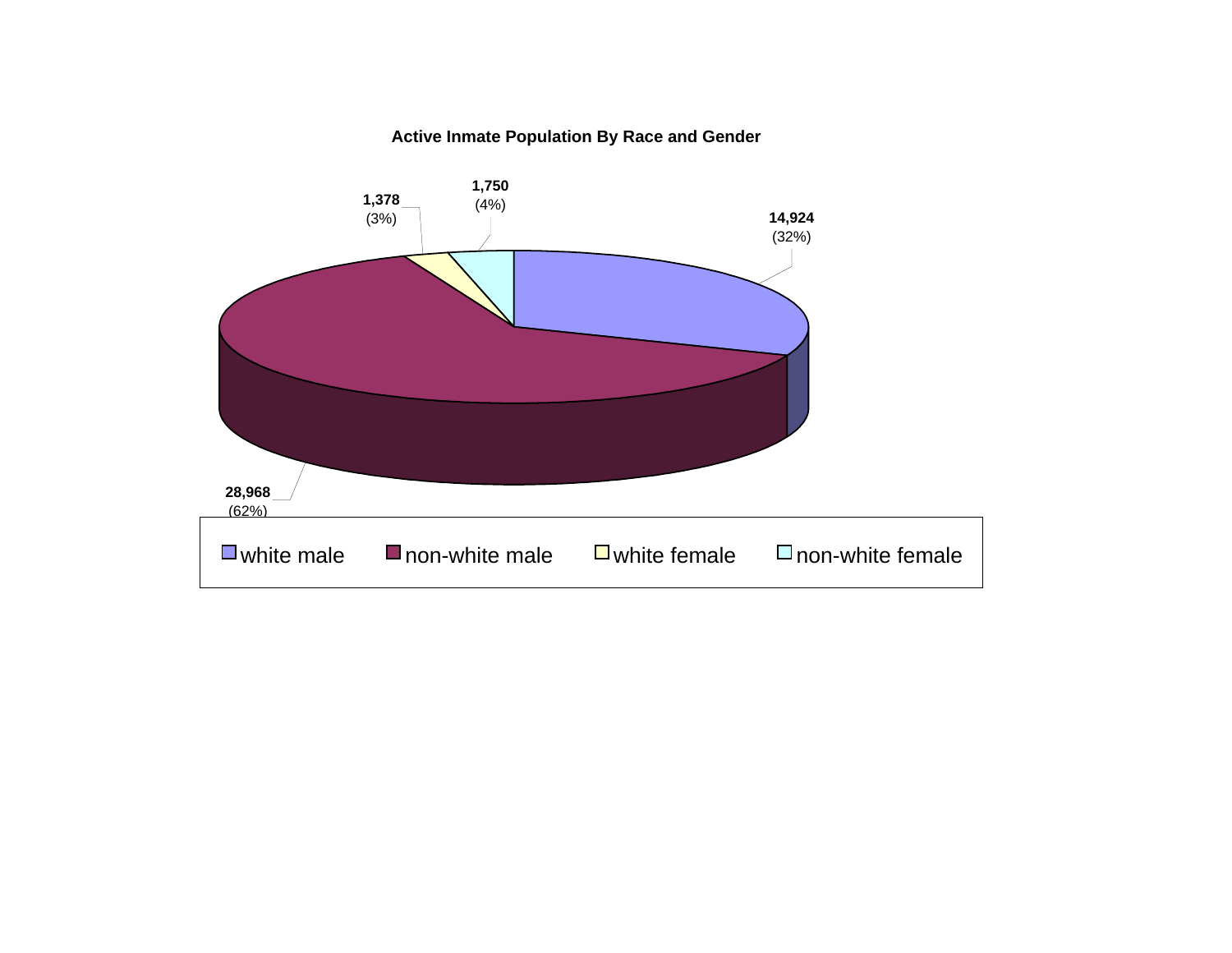

**Active Inmates By Security Status**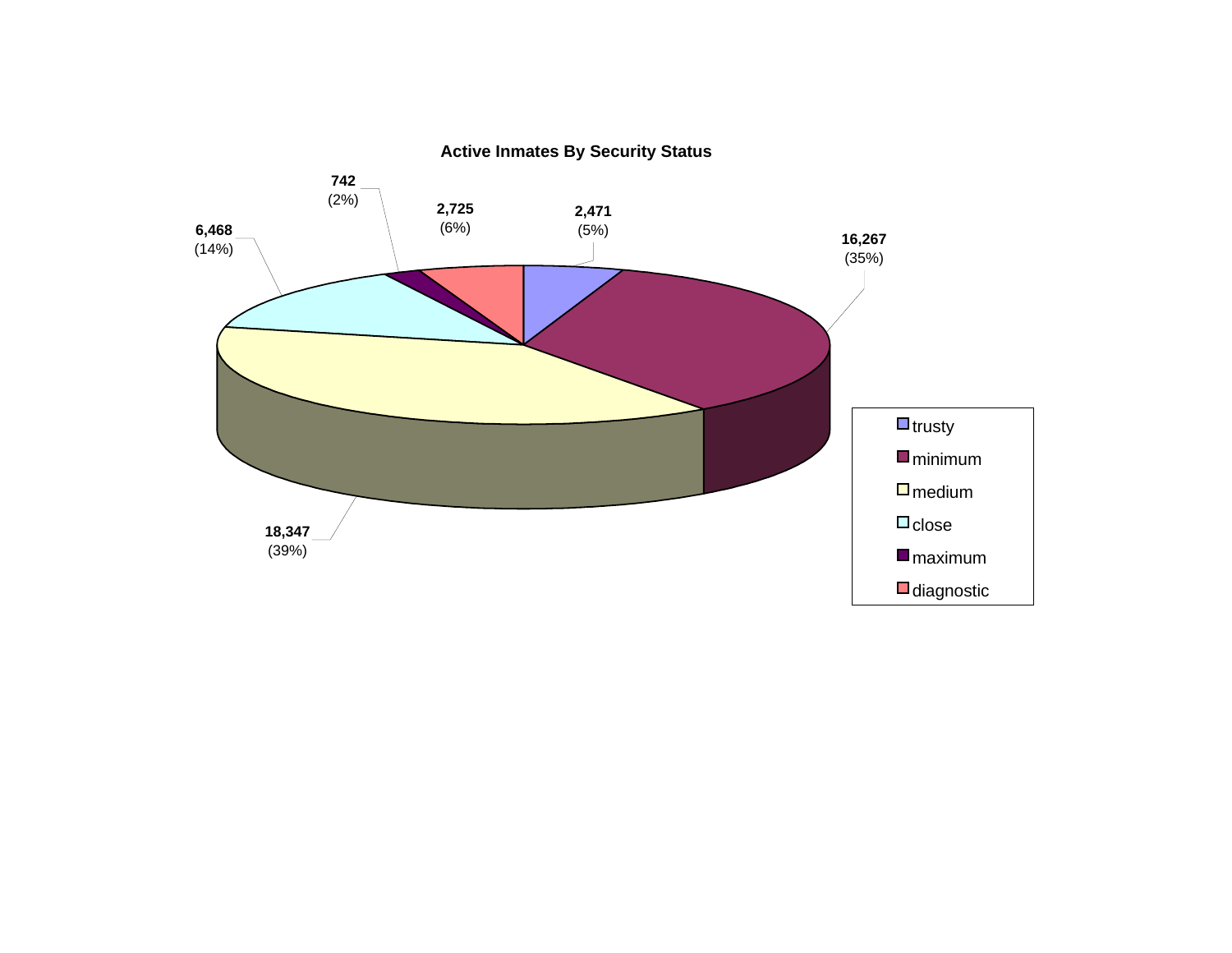

#### **Active Inmates Prison Sentence In Years**

**Number of Inmates**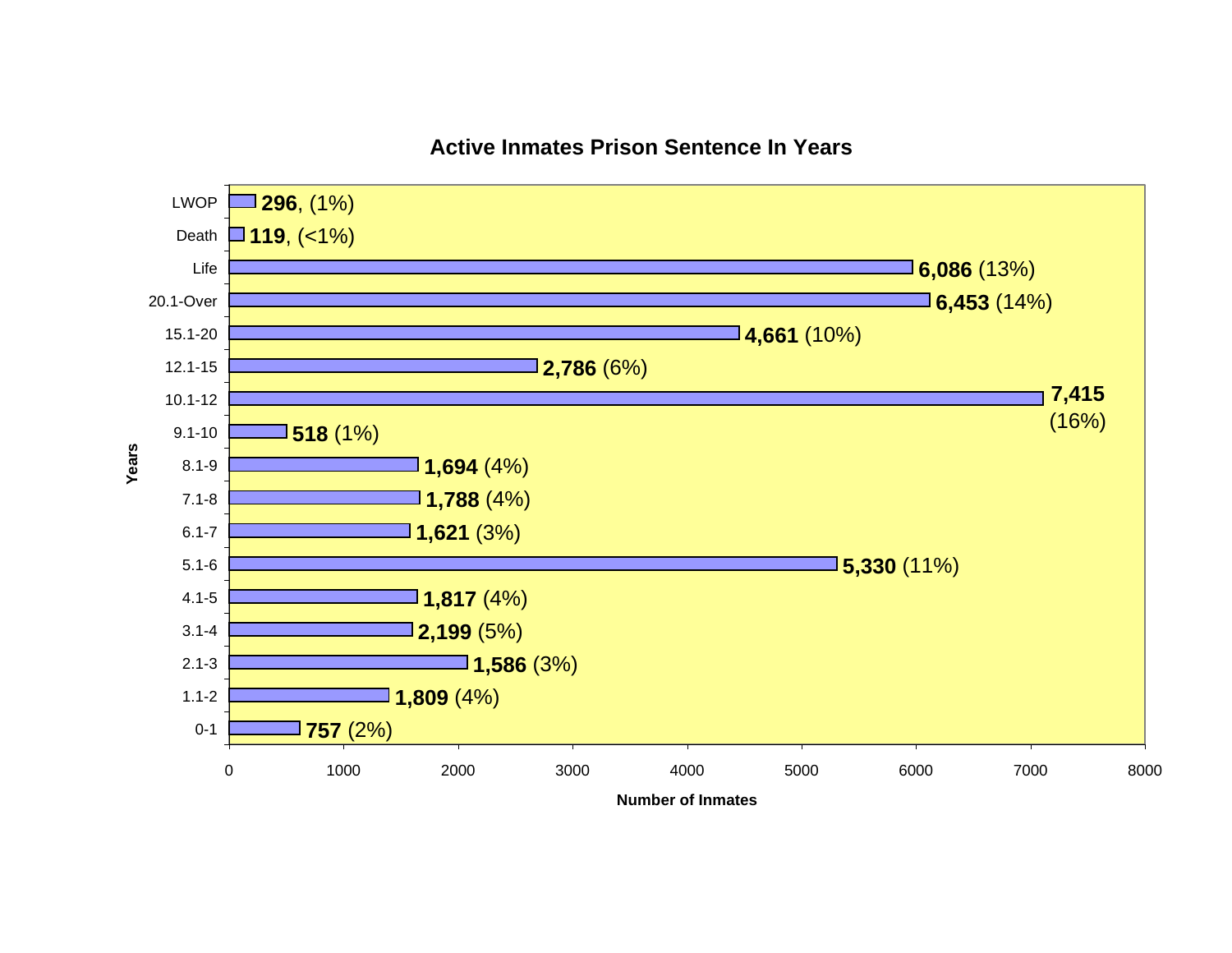**Active Inmates Who Have Probation To Follow Prison**

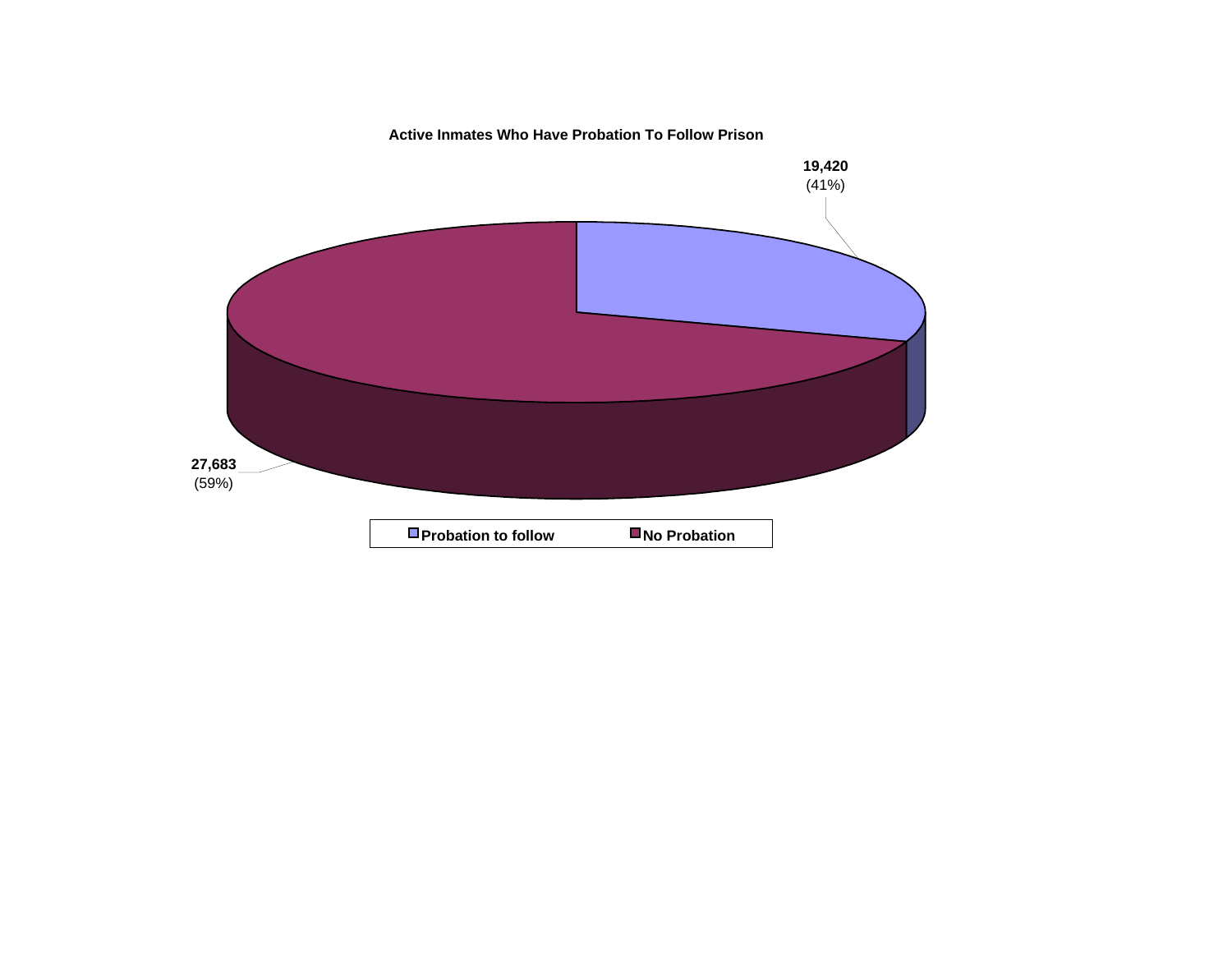**Active Inmates Grouped By Institution**

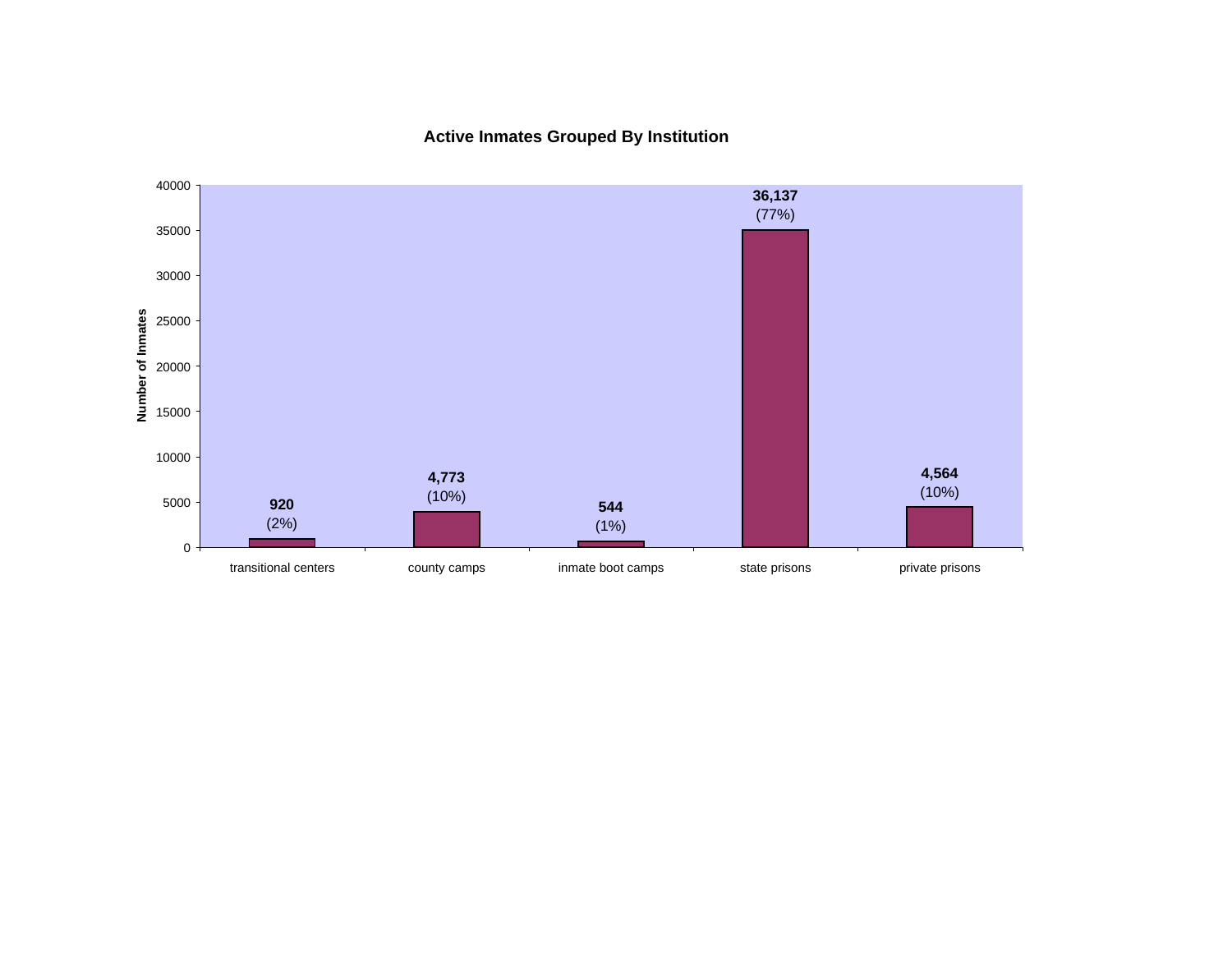#### **Active Inmates By Most Serious Crime Type**

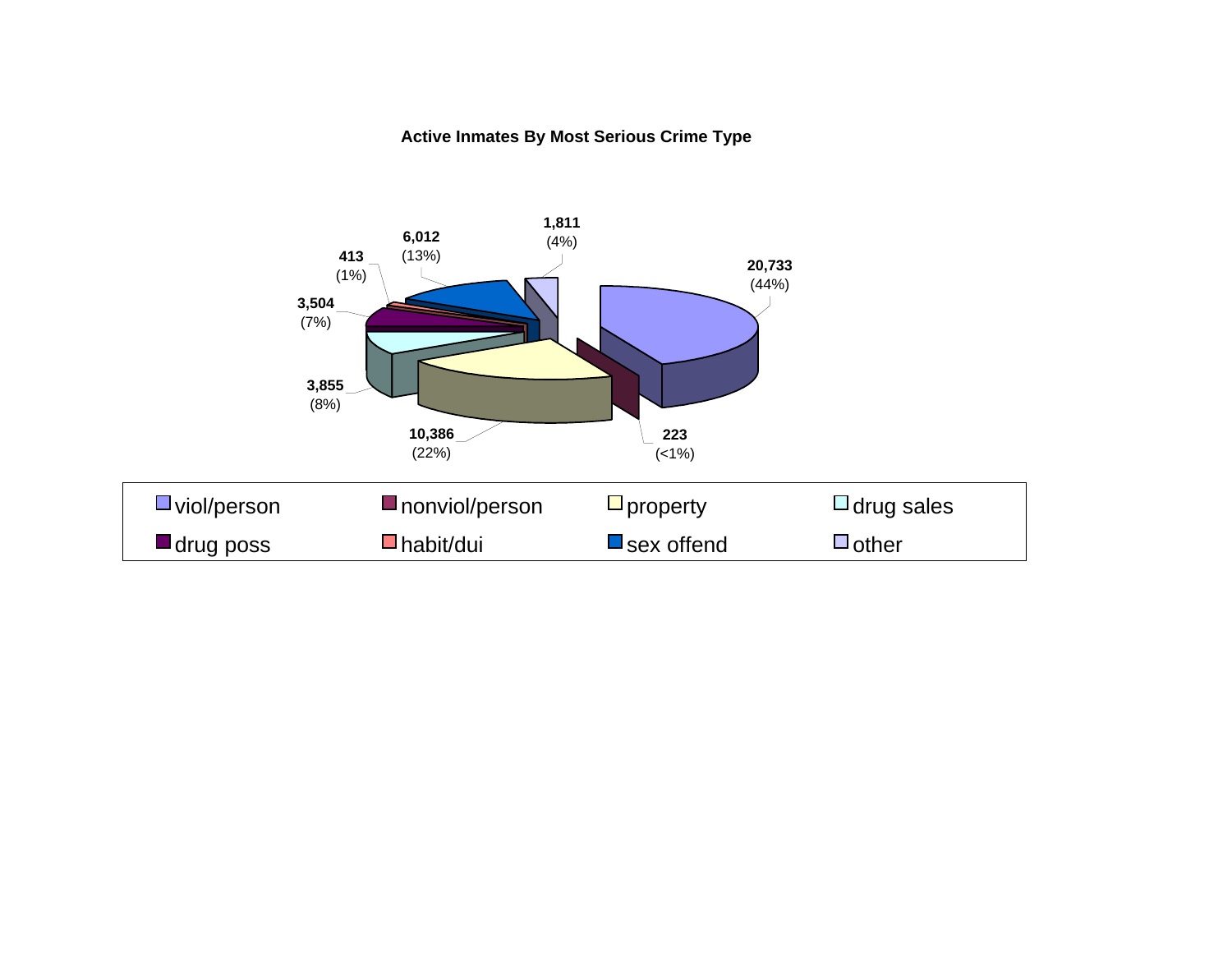Georgia Department of Corrections Page 1 Run 08/21/02 17:14 pm Decision Support

#### Inmate statistical profile

TABLE OF CONTENTS FOR ACTIVE PRISONERS EXCLUDING JAIL

Title PAGE ----- ---- RACE AND SEX............................ 2 Culture Fair IQ Scores.................. 3 Self-Rpt Socioeconomic Class............ 4 Self-Rpt Environment To Age 16.......... 5 Self-Rpt Education Level................ 6 Functional Reading Level (WRAT Scores).. 7 Functional Math Level (WRAT Scores)..... 8 Functional Spelling Level (WRAT Scores). 9 Self-Rpt Guardian Status To Age 16......10 Self-Rpt Employment Status Before Prison11 Self-Rpt Marital Status At Admission....12 Self-Rpt Number Of Children At Admission13 Self-Rpt Religious Affiliation..........14 Self-Rpt Family Behavior Patterns \*.....15 Inmate Diagnostic Behavior Problem \*....16 Physical Profile (General Condition)....17 Security Status...........................18 Number Of Sentences.....................19 Number Of Disciplinaries................20 Number Of Escapes........................21 Number Of Prior Georgia Incarcerations \*22 Number Of Transfers.....................23 County Of Conviction....................24 Circ Of Conviction......................29 Home County.............................31 Prison Sentence In Years................36 Probation To Follow Prison..............37Admission Type.............................38 Release Type...............................39 Inst By Group.............................40 Institution...............................41 Misdemeanors And Felonies...............44 Crimes By Group...........................45 Most Serious Offense....................46 Most Serious Crime Type.................52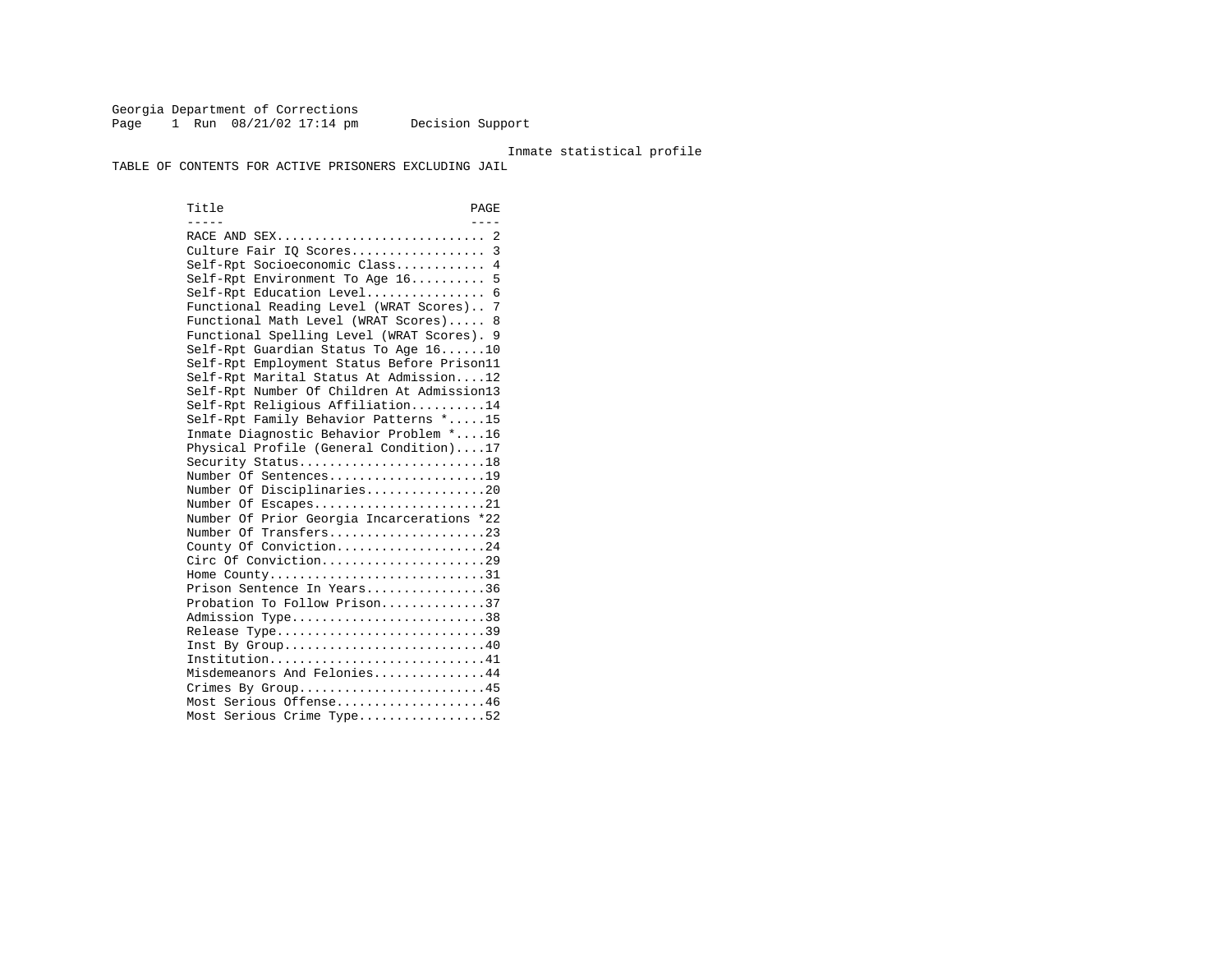Page 2 Run 08/21/02 17:14 pm

#### Inmate statistical profile

Sample: ACTIVE PRISONERS EXCLUDING JAIL **Requestor: DECISION SUPPORT** Active inmates 08/21/2002

RACE AND SEX by current age & sex

|                  |                  |                              | M E N                              |                     |                      |                  |                         | W O M E N        |                         |                  |                        |
|------------------|------------------|------------------------------|------------------------------------|---------------------|----------------------|------------------|-------------------------|------------------|-------------------------|------------------|------------------------|
| RACE AND SEX     | Age<br>$00 - 21$ | Age<br>$ 22-39 $             | Age<br>$8 40-54$                   | Age<br>$8 55-99$    | Men<br>ွေ<br>% Total | Age<br>$ 00-21 $ | Age<br>$ 22-39 $        | Age<br>$ 40-54 $ | Age<br>$8 55-99$        | Women<br>% Total | Grand<br>%   Total %   |
| WHITE MALE       | 961              | 8261<br>28<br>31             | 4619<br>39                         | 1083                | 57 14924<br>34       | 0                |                         | 0                |                         | 0                | 14924 32               |
| NON WHITE MALE   | 2476             | 72 18428<br>69               | 7254<br>61                         | 810                 | 43 28968<br>66       | $\mathbf 0$<br>0 | $\mathbf 0$<br>$\Omega$ | $\mathbf 0$<br>0 | $\mathbf 0$<br>$\Omega$ | 0                | 28968<br>62            |
| WHITE FEMALE     | 0                | 0                            | 0 <sup>1</sup><br>0<br>0           | $\Omega$<br>0       | $\Omega$<br>$\Omega$ | 43 <br>71        | 859<br>43               | 403<br>45        | 53<br>45                | 1378<br>44       | 1378<br>3              |
| NON WHITE FEMALE | 0                | 0<br>0                       | 0 <sup>1</sup><br>$\mathbf 0$<br>0 | 0<br>0 <sup>1</sup> | $\mathbf{0}$<br>0    | 57<br>95         | 1121<br>57              | 494<br>55        | 47<br>40                | 1750<br>56       | 1750<br>$\overline{4}$ |
| Total reported   |                  | 3437 100 26689 100 11873 100 |                                    |                     | 1893 100 43892 100   | 166 100          | 1980 100                | 897 100          | 85 100                  | 3128 100         | 47020 100              |
| Percent reported | 100.0            | 100.0                        | 100.0                              | 100.0               | 100.0                | 100.0            | 100.0                   | 100.0            | 100.0                   | 100.0            | 100.0                  |
| NOT REPORTED     | $\Omega$         | $\Omega$                     | $\Omega$                           | $\mathbf 0$         | $\Omega$             | $\mathbf{0}$     | $\Omega$                | $\Omega$         | $\Omega$                |                  | 0                      |
| Total            | 3437             | 26689                        | 11873                              | 1893                | 43892                | 166              | 1980                    | 897              | 85                      | 3128             | 47020                  |
|                  |                  |                              |                                    |                     |                      |                  |                         |                  |                         |                  |                        |
| AVERAGE AGE      | 19.94            | 30.11                        | 45.19                              | 60.43               | 34.70                | 20.09            | 31.10                   | 44.59            | 59.95                   | 35.17            | 34.73                  |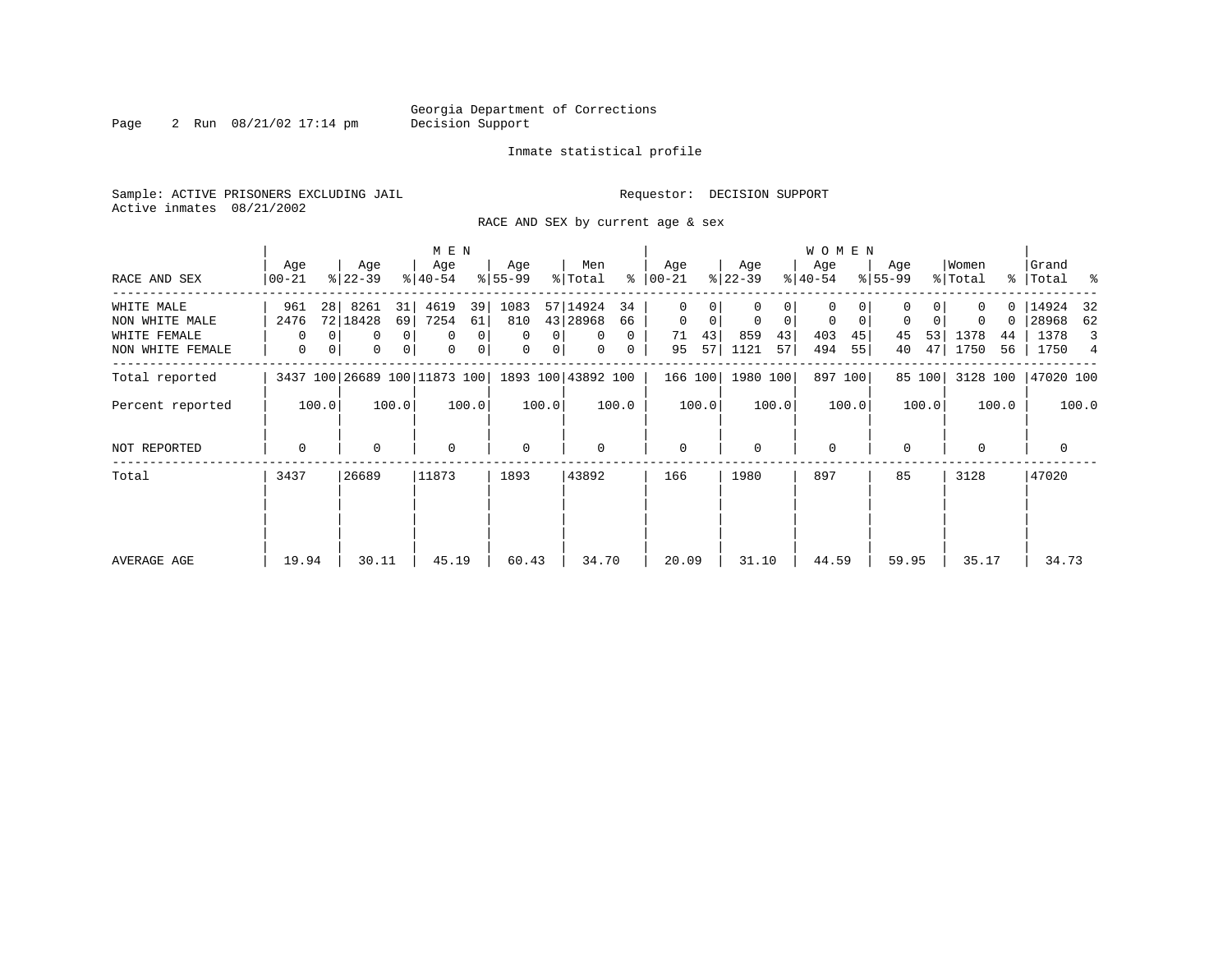# Georgia Department of Corrections<br>Page 3 Run 08/21/02 17:14 pm Decision Support

3 Run 08/21/02 17:14 pm

#### Inmate statistical profile

| Sample: ACTIVE PRISONERS EXCLUDING JAIL |                                             | Requestor: DECISION SUPPORT |
|-----------------------------------------|---------------------------------------------|-----------------------------|
| Active inmates 08/21/2002               |                                             |                             |
|                                         | Culture Fair IO Scores by current age & sex |                             |

| IQ Score                  | Age<br>$00 - 21$ |      | Age<br>$8 22-39$                                |                | M E N<br>Age<br>$ 40-54 $ |          | Age<br>$8 55-99$ |      | Men<br>% Total   | ⊱        | Age<br>$ 00-21 $ |      | Age<br>$ 22-39 $ |         | <b>WOMEN</b><br>Age<br>$ 40-54 $ |          | Age<br>$8155 - 99$ |          | Women<br>% Total |          | Grand<br>%   Total % |      |
|---------------------------|------------------|------|-------------------------------------------------|----------------|---------------------------|----------|------------------|------|------------------|----------|------------------|------|------------------|---------|----------------------------------|----------|--------------------|----------|------------------|----------|----------------------|------|
| LESS THAN 70<br>70 AND UP | 83<br>3165       | 31   | 880<br>97 24639                                 | 3 <sup>1</sup> | 846<br>97 10357           | 8 <br>92 | 112<br>1584      |      | 1921<br>93 39745 | 5.<br>95 | 6<br>145         | 96   | 174<br>1686      | 9<br>91 | 197<br>653                       | 23<br>77 | 29<br>49           | 37<br>63 | 406<br>2533      | 14<br>86 | 2327<br>42278 95     | -5   |
| Total reported            |                  |      | 3248 100 25519 100 11203 100 1696 100 41666 100 |                |                           |          |                  |      |                  |          | 151 100          |      | 1860 100         |         |                                  | 850 100  |                    | 78 100   | 2939 100         |          | 44605 100            |      |
| Percent reported          |                  | 94.5 |                                                 | 95.6           |                           | 94.4     |                  | 89.6 |                  | 94.9     |                  | 91.0 |                  | 93.9    |                                  | 94.8     |                    | 91.8     |                  | 94.0     |                      | 94.9 |
| NOT REPORTED              | 189              |      | 1170                                            |                | 670                       |          | 197              |      | 2226             |          | 15               |      | 120              |         | 47                               |          | 7                  |          | 189              |          | 2415                 |      |
| Total                     | 3437             |      | 26689                                           |                | 11873                     |          | 1893             |      | 43892            |          | 166              |      | 1980             |         | 897                              |          | 85                 |          | 3128             |          | 47020                |      |
| AVERAGE IQ                | 99.57            |      | 100.11                                          |                | 96.21                     |          | 94.32            |      | 98.78            |          | 99.40            |      | 95.50            |         | 86.04                            |          | 78.18              |          | 92.51            |          | 98.37                |      |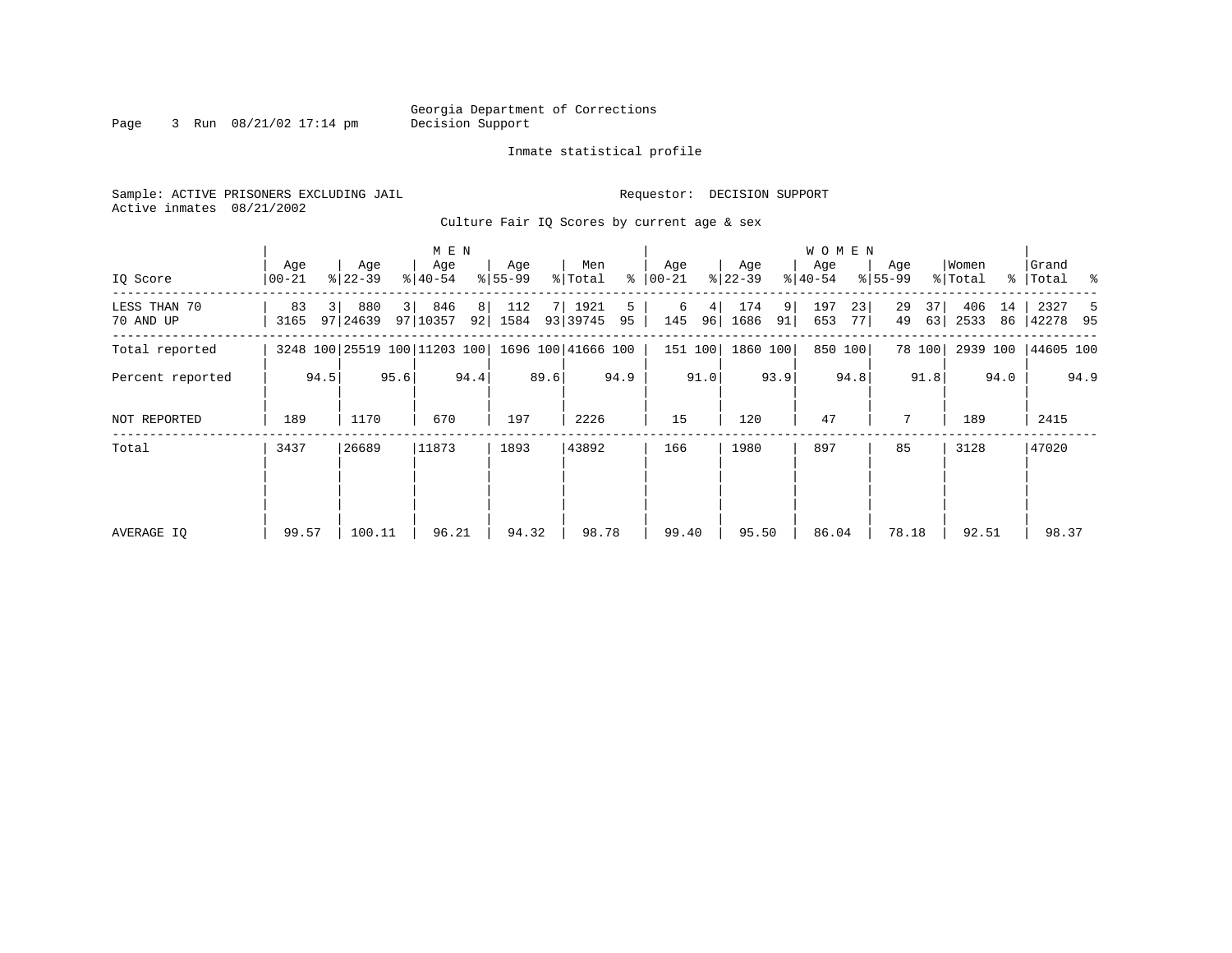Page  $4$  Run  $08/21/02$  17:14 pm

#### Inmate statistical profile

Sample: ACTIVE PRISONERS EXCLUDING JAIL **Requestor: DECISION SUPPORT** Active inmates 08/21/2002

Self-Rpt Socioeconomic Class by current age & sex

|                     |          |                |           |      | M E N                        |                |             |                 |                    |      |            |      |           |      | <b>WOMEN</b> |          |             |        |          |             |           |      |
|---------------------|----------|----------------|-----------|------|------------------------------|----------------|-------------|-----------------|--------------------|------|------------|------|-----------|------|--------------|----------|-------------|--------|----------|-------------|-----------|------|
|                     | Age      |                | Age       |      | Age                          |                | Age         |                 | Men                |      | Age        |      | Age       |      | Age          |          | Age         |        | Women    |             | Grand     |      |
| Socioeconomic Class | $ 00-21$ |                | $8 22-39$ |      | $8 40-54$                    |                | $8155 - 99$ |                 | % Total            | ៖    | $ 00 - 21$ | ៖    | $22 - 39$ |      | $ 40-54 $    |          | $8155 - 99$ |        | % Total  | $\approx$ 1 | Total     | ႜ    |
| WELFARE             | 332      | 10             | 2090      | 8    | 808                          |                | 96          | 5               | 3326               | 8    | 26         | 16   | 281       | 14   | 93           | 10       |             |        | 401      | 13          | 3727      | 8    |
| OCC EMPLOY          | 262      | 8              | 1962      | 8    | 528                          | 5 <sup>1</sup> | 49          | 3               | 2801               |      | $\Omega$   | 0    | 11        |      | 4            | $\Omega$ |             |        | 16       |             | 2817      | 6    |
| MINIMUM STD         | 1439     | 45             | 10879     | 42   | 4979                         | 43             | 858         | 48 <sup>1</sup> | 18155              | 43   | 44         | 27   | 566       | 29   | 322          | 36       | 47          | 59     | 979      | 32          | 19134     | 42   |
| MIDDLE              | 1117     | 351            | 10694     | 41   | 5059                         | 44             | 784         |                 | 44 17654           | 42   | 91         | 55   | 1035      | 53   | 450          | 51       | 28          | 35     | 1604     | 52          | 19258     | 42   |
| OTHER               | 49       | 2 <sub>1</sub> | 218       |      | 86                           |                | 14          |                 | 367                |      | 3          | 2    | 51        | 3    | 20           |          | 3           | 4      | 77       | 3           | 444       |      |
| Total reported      |          |                |           |      | 3199 100 25843 100 11460 100 |                |             |                 | 1801 100 42303 100 |      | 164 100    |      | 1944 100  |      | 889 100      |          |             | 80 100 | 3077 100 |             | 45380 100 |      |
| Percent reported    |          | 93.1           |           | 96.8 |                              | 96.5           |             | 95.1            |                    | 96.4 |            | 98.8 |           | 98.2 |              | 99.1     |             | 94.1   |          | 98.4        |           | 96.5 |
| NOT RPTD            | 238      |                | 846       |      | 413                          |                | 92          |                 | 1589               |      | 2          |      | 36        |      | 8            |          | 5           |        | 51       |             | 1640      |      |
| Total               | 3437     |                | 26689     |      | 11873                        |                | 1893        |                 | 43892              |      | 166        |      | 1980      |      | 897          |          | 85          |        | 3128     |             | 47020     |      |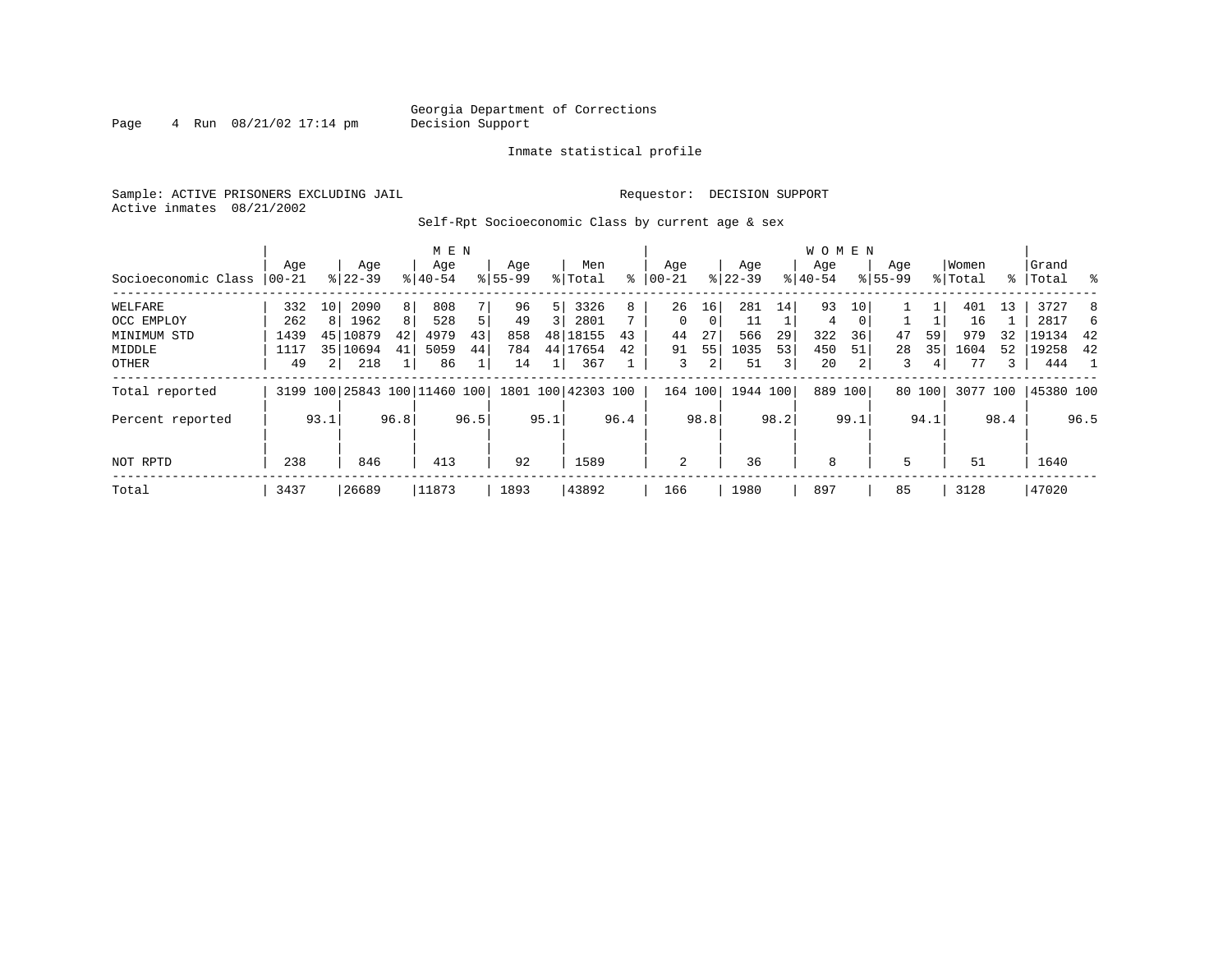Page 5 Run 08/21/02 17:14 pm

#### Inmate statistical profile

Sample: ACTIVE PRISONERS EXCLUDING JAIL **Requestor: DECISION SUPPORT** Active inmates 08/21/2002

Self-Rpt Environment To Age 16 by current age & sex

|                  | M E N           |      |                    |                |                              |      |                    |                 |                    |      |                  |      |                  |      | <b>WOMEN</b>     |      |                    |        |                  |      |                 |      |
|------------------|-----------------|------|--------------------|----------------|------------------------------|------|--------------------|-----------------|--------------------|------|------------------|------|------------------|------|------------------|------|--------------------|--------|------------------|------|-----------------|------|
| Environment      | Age<br>$ 00-21$ |      | Age<br>$8122 - 39$ |                | Age<br>$8140 - 54$           |      | Age<br>$8155 - 99$ |                 | Men<br>% Total     | ႜ    | Aqe<br>$00 - 21$ |      | Age<br>$ 22-39 $ |      | Age<br>$8 40-54$ |      | Age<br>$8155 - 99$ |        | Women<br>% Total | ႜ    | Grand<br> Total | ွေ   |
| RURAL/FARM       | 34              |      | 564                | 2 <sup>1</sup> | 684                          | 6    | 308                |                 | 1590               | 4    | 0                | 0    | 51               | 3    | 43               | 51   | 13                 | 16     | 107              | 3    | 1697            | 4    |
| RURAL/NFARM      | 95              |      | 1386               | 5              | 754                          |      | 141                | 8               | 2376               | 6    | 32               | 20   | 272              | 14   | 103              | 12   | 8                  | 10     | 415              | 13   | 2791            |      |
| S.M.S.A          | 1084            | 33   | 9223               | 35             | 3894                         | 34   | 506                |                 | 28 14707           | 34   | 21               | 13   | 269              | 14   | 153              | 17   | 13                 | 16     | 456              | 15   | 15163           | - 33 |
| URBAN            | 812             | 25   | 5138               | 20             | 2062                         | 18   | 230                | 13 <sup>1</sup> | 8242               | 19   | 70               | 43   | 758              | 39   | 333              | 37   | 22                 | 28     | 1183             | 38   | 9425            | -21  |
| SMALL TOWN       | 1258            | 38   | 9676               | 37             | 4122                         | 36   | 632                |                 | 35 15688           | 37   | 39               | 24   | 582              | 30   | 256              | 29   | 22                 | 28     | 899              | 29   | 16587           | 36   |
| OTHER            | 23              |      | 153                |                | 59                           |      | 8                  | 0 <sup>1</sup>  | 243                |      |                  |      | 12               |      | 4                |      |                    |        | 18               |      | 261             |      |
| Total reported   |                 |      |                    |                | 3306 100 26140 100 11575 100 |      |                    |                 | 1825 100 42846 100 |      | 163 100          |      | 1944 100         |      | 892 100          |      |                    | 79 100 | 3078 100         |      | 45924 100       |      |
| Percent reported |                 | 96.2 |                    | 97.9           |                              | 97.5 |                    | 96.4            |                    | 97.6 |                  | 98.2 |                  | 98.2 |                  | 99.4 |                    | 92.9   |                  | 98.4 |                 | 97.7 |
| NOT RPTD         | 131<br>549      |      |                    |                | 298                          |      | 68                 |                 | 1046               |      | 3                |      | 36               |      | 5                |      | 6                  |        | 50               |      | 1096            |      |
| Total            | 3437            |      | 26689              |                | 11873                        |      | 1893               |                 | 43892              |      | 166              |      | 1980             |      | 897              |      | 85                 |        | 3128             |      | 47020           |      |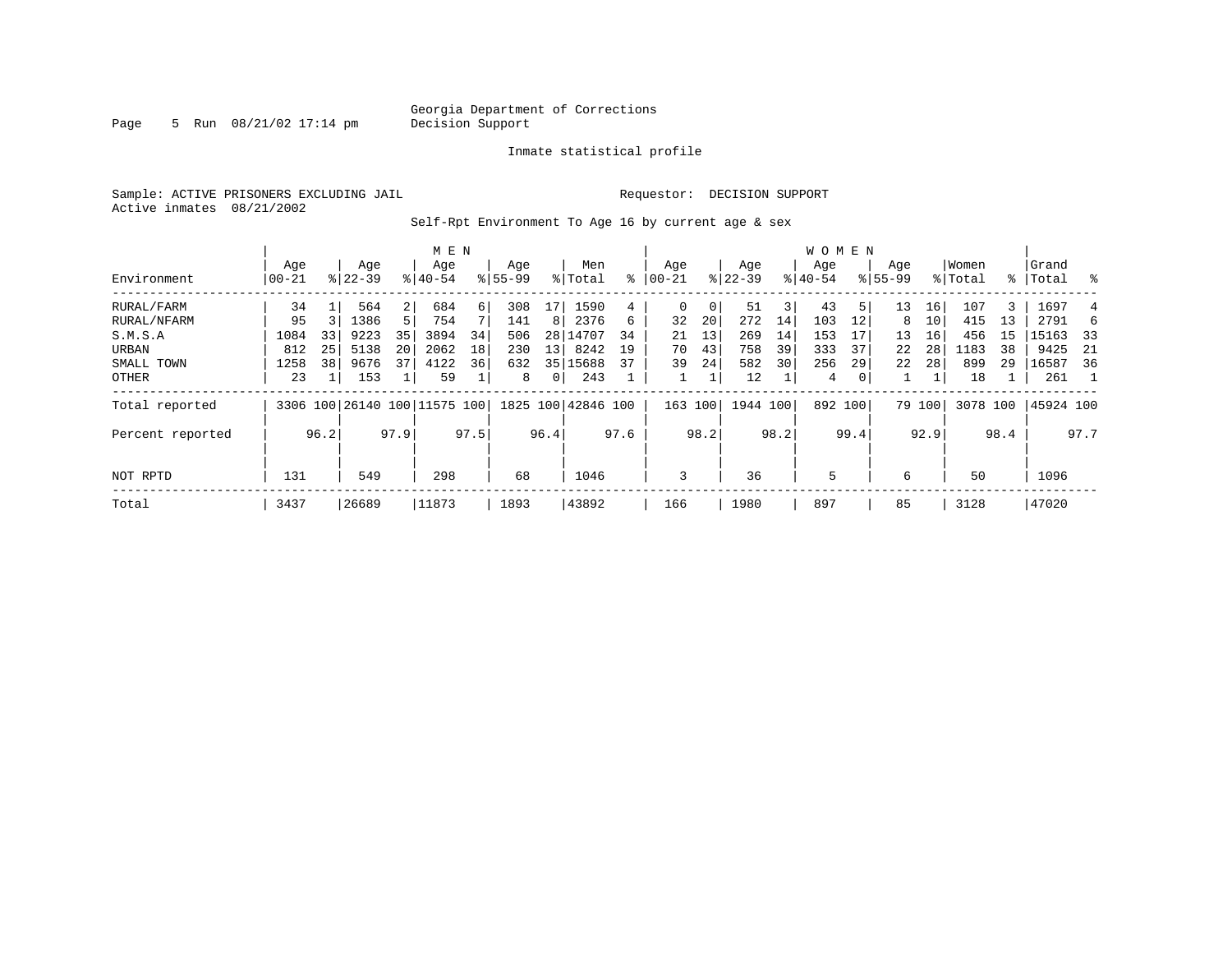#### Georgia Department of Corrections<br>Decision Support

Page 6 Run  $08/21/02$  17:14 pm

#### Inmate statistical profile

Sample: ACTIVE PRISONERS EXCLUDING JAIL **Requestor: DECISION SUPPORT** Active inmates 08/21/2002

Self-Rpt Education Level by current age & sex

|                     |                  |       |                              |                | M E N            |      |                 |      |                    |      |                 |      |                  |      | W O M E N        |      |                  |        |                  |      |                    |      |
|---------------------|------------------|-------|------------------------------|----------------|------------------|------|-----------------|------|--------------------|------|-----------------|------|------------------|------|------------------|------|------------------|--------|------------------|------|--------------------|------|
| Education Level     | Age<br>$00 - 21$ |       | Age<br>$ 22-39 $             |                | Age<br>$ 40-54 $ |      | Age<br>$ 55-99$ |      | Men<br>% Total     | ႜ    | Age<br>$ 00-21$ |      | Age<br>$ 22-39 $ |      | Age<br>$ 40-54 $ |      | Age<br>$8 55-99$ |        | Women<br>% Total |      | Grand<br>%   Total | ್ಠಿ  |
|                     |                  |       |                              |                |                  |      |                 |      |                    |      |                 |      |                  |      |                  |      |                  |        |                  |      |                    |      |
| LESS THAN GRADE 7   | 57               |       | 528                          | 2              | 470              | 4    | 335             | 18   | 1390               | 3    |                 |      | 20               |      | 20               |      | 12               | 15     | 53               |      | 1443               |      |
| GRADE 7             | 91               | 3     | 584                          | 2              | 354              | 3    | 145             | 8    | 1174               | 3    |                 | 4    | 47               | 2    | 23               |      | 3                | 4      | 80               |      | 1254               | 3    |
| GRADE 8             | 478              | 14    | 2280                         | 9 <sup>1</sup> | 996              |      | 211             | 12   | 3965               | 9    | 21              | 13   | 160              |      | 62               |      | 8                | 10     | 251              |      | 4216               | 9    |
| GRADE 9             | 892              | 27    | 4199                         | 16             | 1481             | 13   | 170             | 9    | 6742               | 16   | 36              | 22   | 253              | 13   | 90               | 10   | 7                | 9      | 386              | 13   | 7128               | - 16 |
| GRADE 10            | 913              | 28    | 5801                         | 22             | 1921             | 17   | 176             | 10   | 8811               | 21   | 33              | 20   | 310              | 16   | 117              | 13   | 14               | 17     | 474              | 16   | 9285               | 20   |
| GRADE 11            | 662              | 20    | 5370                         | 21             | 1569             | 14   | 141             | 8    | 7742               | 18   | 36              | 22   | 318              | 17   | 114              | 13   | 6                | 7      | 474              | 16   | 8216               | 18   |
| GRADE 12            | 182              | 6     | 4994                         | 19             | 2895             | 25   | 359             | 20   | 8430               | 20   | 16              | 10   | 318              | 17   | 179              | 21   | 17               | 21     | 530              | 18   | 8960               | -20  |
| MORE THAN GRADE 12  | 34               |       | 2419                         | 9              | 1906             | 16   | 292             | 16   | 4651               | 11   | 13              | 8    | 484              | 25   | 267              | 31   | 15               | 18     | 779              | 26   | 5430               | 12   |
| Total reported      |                  |       | 3309 100 26175 100 11592 100 |                |                  |      |                 |      | 1829 100 42905 100 |      | 163 100         |      | 1910 100         |      | 872 100          |      |                  | 82 100 | 3027 100         |      | 45932 100          |      |
| Percent reported    |                  | 96.3  |                              | 98.1           |                  | 97.6 |                 | 96.6 |                    | 97.8 |                 | 98.2 |                  | 96.5 |                  | 97.2 |                  | 96.5   |                  | 96.8 |                    | 97.7 |
| <b>NOT REPORTED</b> | 128              |       | 514                          |                | 281              |      | 64              |      | 987                |      | 3               |      | 70               |      | 25               |      | 3                |        | 101              |      | 1088               |      |
| Total               | 3437             | 26689 |                              |                | 11873            |      | 1893            |      | 43892              |      | 166             |      | 1980             |      | 897              |      | 85               |        | 3128             |      | 47020              |      |
|                     |                  |       |                              |                |                  |      |                 |      |                    |      |                 |      |                  |      |                  |      |                  |        |                  |      |                    |      |
| AVG EDUCATION LEVEL | 9.70             |       | 10.91                        |                | 11.49            |      | 10.16           |      | 10.94              |      | 11.09           |      | 13.49            |      | 13.94            |      | 11.09            |        | 13.42            |      | 11.11              |      |

\* NOTE: THE FIELD LABLED "LESS THAN GRADE 7" WAS CORRECTED IN MARCH 1989: MISSING DATA FOR INMATES STILL IN DIAGNOSTICS NOW HAS BEEN REMOVED FROM THIS FIELD AND IDENTIFIED AS "NOT REPORTED" INFORMATION.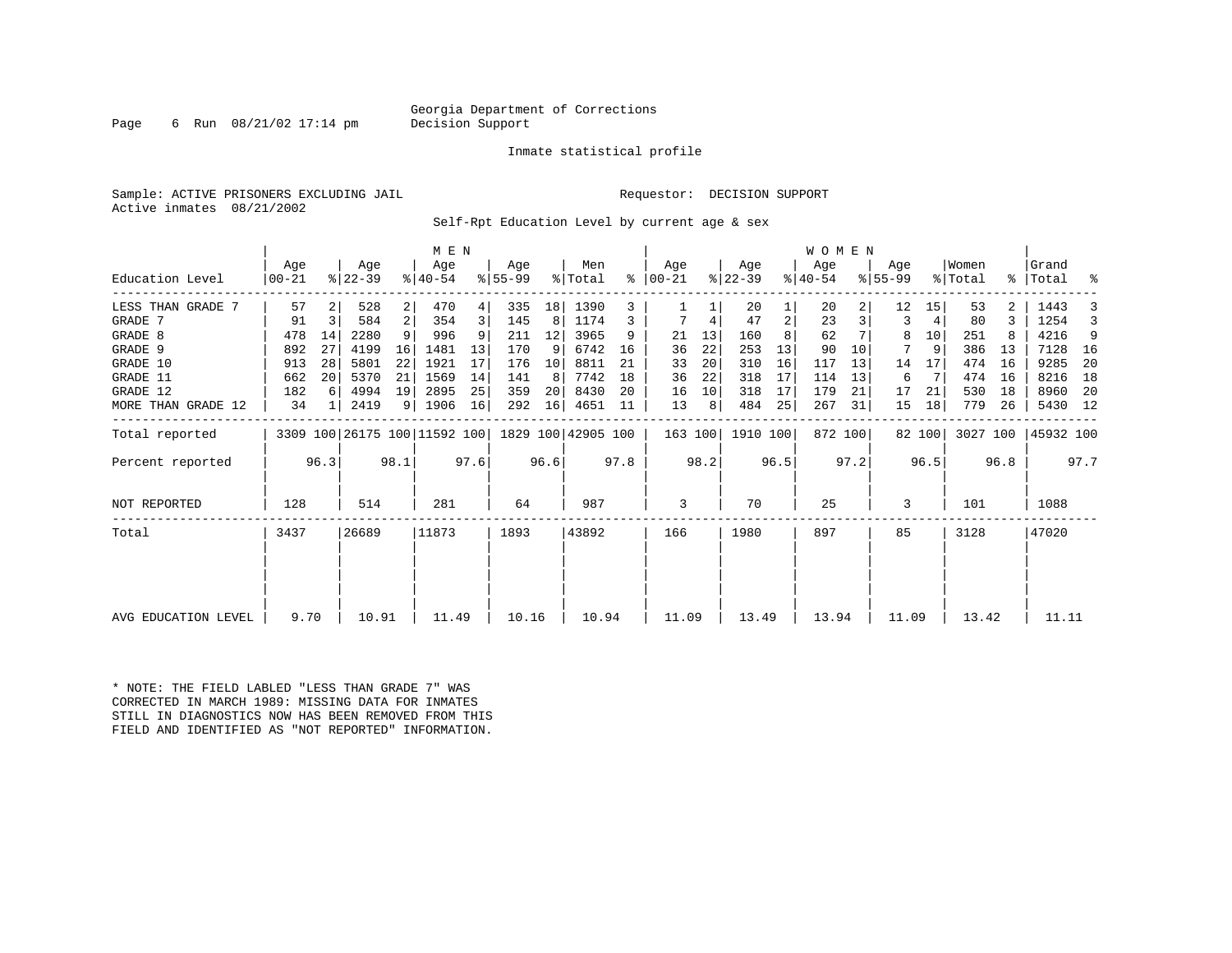Page 7 Run 08/21/02 17:14 pm

Inmate statistical profile

Sample: ACTIVE PRISONERS EXCLUDING JAIL Requestor: DECISION SUPPORT Active inmates 08/21/2002

Functional Reading Level (WRAT Scores) by current age & sex

|                    |                 |      |      |                 | M E N                        |      |                  |                 |                    |      |                    |      |                  |      | <b>WOMEN</b>     |         |                    |        |                  |       |                    |          |
|--------------------|-----------------|------|------|-----------------|------------------------------|------|------------------|-----------------|--------------------|------|--------------------|------|------------------|------|------------------|---------|--------------------|--------|------------------|-------|--------------------|----------|
| WRAT Reading Score | Age<br>$ 00-21$ |      |      |                 | Age<br>$ 40-54 $             |      | Aqe<br>$8 55-99$ |                 | Men<br>% Total     | ႜ    | Age<br>$ 00 - 21 $ |      | Aqe<br>$ 22-39 $ |      | Age<br>$ 40-54 $ |         | Aqe<br>$8155 - 99$ |        | Women<br>% Total |       | Grand<br>%   Total | $\sim$ 8 |
| LESS THAN GRADE 6  | 1284            | 39   | 9435 | 37              | 4887                         | 44   | 815              |                 | 48 16421           | 39   | 33                 | 22   | 447              | 24   | 249              | 29      | 31                 | 39     | 760              | 26    | 17181              | -38      |
| 6TH THRU 8TH GRADE | 747             | 23   | 5816 | 23              | 2413                         | 22   | 309              | 18 <sup>1</sup> | 9285               | 22   | 35                 | 23   | 337              | 18   | 149              | 18      | 16                 | 20     | 537              | 18    | 9822               | 22       |
| GRADE 9            | 290             | -9   | 2273 | 9               | 791                          |      | 126              |                 | 3480               | 8    | 20                 | 13   | 153              | 8    | 59               |         | 5                  | 6      | 237              |       | 3717               | 8        |
| GRADE 10           | 148             |      | 1167 |                 | 401                          |      | 56               | 3               | 1772               |      | 9                  | 6    | 85               | 5    | 33               |         | 3                  |        | 130              |       | 1902               | 4        |
| GRADE 11           | 151             |      | 1079 |                 | 425                          |      | 52               | 3               | 1707               |      |                    |      | 85               |      | 28               |         | 3                  |        | 117              | 4     | 1824               | 4        |
| GRADE 12           | 411             | 13   | 3812 | 15 <sup>1</sup> | 1711                         | 15   | 295              | 17              | 6229               | 15   | 15                 | 10   | 165              | 9    | 66               |         | 6                  | 8      | 252              | 9     | 6481 15            |          |
| MORE THAN GRADE 12 | 225             |      | 2015 | 8               | 556                          | 5    | 59               | 3               | 2855               |      | 38                 | 25   | 588              | 32   | 265              | 31      | 15                 | 19     | 906              | 31    | 3761               | -8       |
| Total reported     |                 |      |      |                 | 3256 100 25597 100 11184 100 |      |                  |                 | 1712 100 41749 100 |      | 151 100            |      | 1860 100         |      |                  | 849 100 |                    | 79 100 | 2939 100         |       | 44688 100          |          |
| Percent reported   |                 | 94.7 |      | 95.9            |                              | 94.2 |                  | 90.4            |                    | 95.1 |                    | 91.0 |                  | 93.9 |                  | 94.6    |                    | 92.9   |                  | 94.0  |                    | 95.0     |
| NOT REPORTED       | 181             | 1092 |      |                 | 689                          |      | 181              |                 | 2143               |      | 15                 |      | 120              |      | 48               |         | 6                  |        | 189              |       | 2332               |          |
| Total              | 26689<br>3437   |      |      | 11873           |                              | 1893 |                  | 43892           |                    | 166  |                    | 1980 |                  | 897  |                  | 85      |                    | 3128   |                  | 47020 |                    |          |
|                    |                 |      |      |                 |                              |      |                  |                 |                    |      |                    |      |                  |      |                  |         |                    |        |                  |       |                    |          |
|                    |                 |      |      |                 |                              |      |                  |                 |                    |      |                    |      |                  |      |                  |         |                    |        |                  |       |                    |          |
| AVG READING SCORE  | 7.62            |      | 7.81 |                 | 7.17                         |      | 6.86             |                 | 7.59               |      | 9.11               |      | 9.29             |      | 8.87             |         | 7.61               |        | 9.12             |       | 7.69               |          |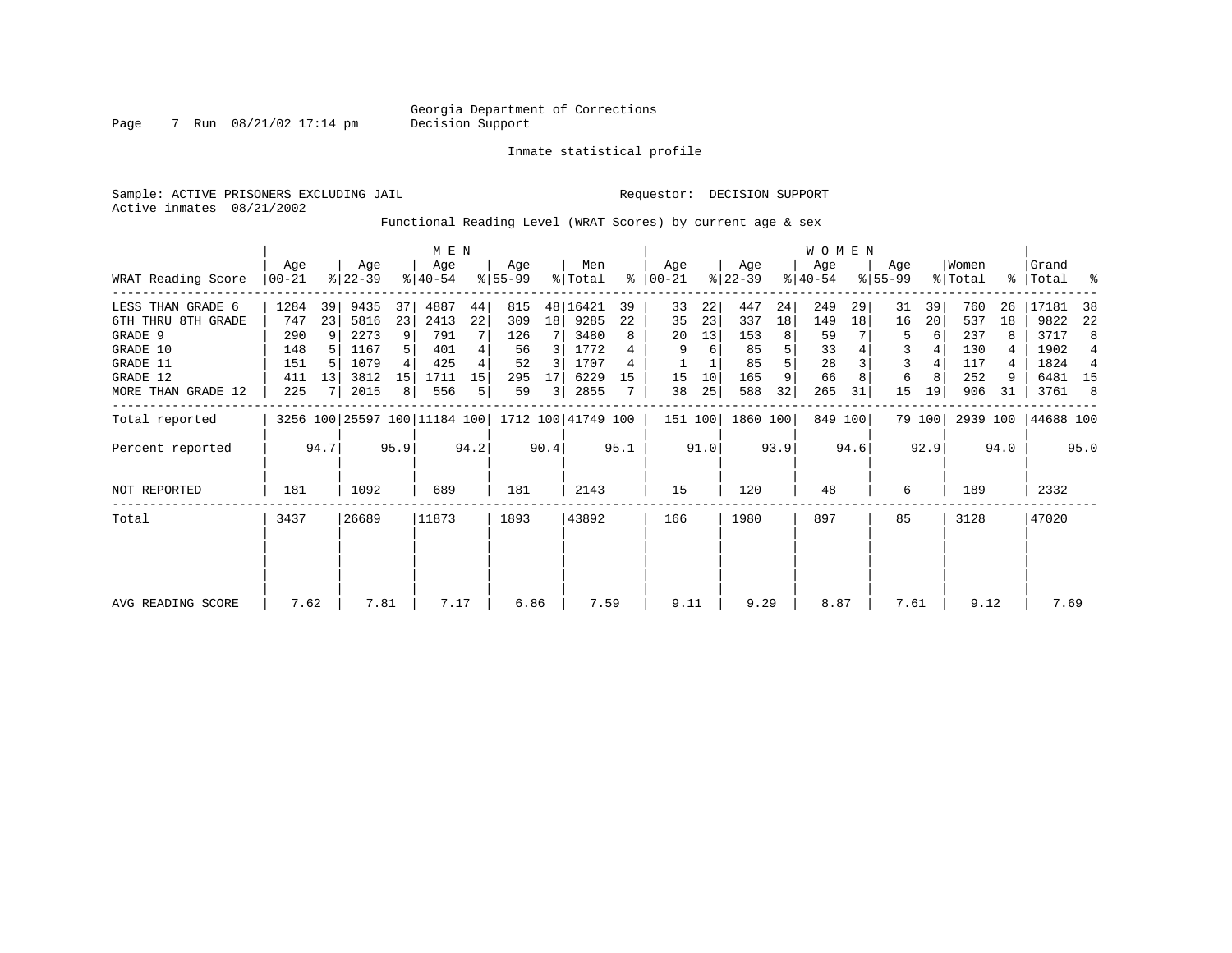Page 8 Run 08/21/02 17:14 pm

#### Inmate statistical profile

Sample: ACTIVE PRISONERS EXCLUDING JAIL **Requestor: DECISION SUPPORT** Active inmates 08/21/2002

Functional Math Level (WRAT Scores) by current age & sex

|                    | M E N            |      |                  |                |                              |      |                 |      |                    |      |                      |      |                  |      | <b>WOMEN</b>     |         |                    |        |                  |      |                    |      |
|--------------------|------------------|------|------------------|----------------|------------------------------|------|-----------------|------|--------------------|------|----------------------|------|------------------|------|------------------|---------|--------------------|--------|------------------|------|--------------------|------|
| WRAT Math Score    | Age<br>$00 - 21$ |      | Age<br>$ 22-39 $ |                | Age<br>$ 40-54 $             |      | Aqe<br>$ 55-99$ |      | Men<br>% Total     |      | Aqe<br>$8   00 - 21$ |      | Age<br>$ 22-39 $ |      | Age<br>$ 40-54 $ |         | Aqe<br>$8155 - 99$ |        | Women<br>% Total |      | Grand<br>% Total % |      |
| LESS THAN GRADE 6  | 1099             | 34   | 7634             | 30             | 4464                         | 40   | 834             |      | 49 14031           | 34   | 33                   | 22   | 409              | 22   | 301              | 35      | 42                 | 53     | 785              | 27   | 14816              | 33   |
| 6TH THRU 8TH GRADE | 1628             |      | 50   12594       | 49             | 4543                         | 41   | 494             |      | 29   19259         | 46   | 76                   | 50   | 907              | 49   | 351              | 41      | 20                 | 25     | 1354             | 46   | 20613              | 46   |
| GRADE 9            | 252              | 8    | 2409             | 9              | 831                          |      | 118             |      | 3610               | 9    | 23                   | 15   | 218              | 12   | 65               |         | 5                  | 6      | 311              | 11   | 3921               | 9    |
| GRADE 10           | 145              |      | 1426             | 6              | 596                          |      | 101             | 6    | 2268               |      | 11                   |      | 166              | 9    | 63               |         | 5                  |        | 245              |      | 2513               | 6    |
| GRADE 11           | 70               |      | 865              |                | 380                          |      | 73              | 4    | 1388               |      | 5                    | 3    | 100              |      | 30               |         | 4                  |        | 139              | 5    | 1527               | 3    |
| GRADE 12           | 44               |      | 476              | 2 <sup>1</sup> | 303                          | 3    | 73              | 4    | 896                |      |                      |      | 22               |      | 16               |         | 0                  |        | 40               |      | 936                | 2    |
| MORE THAN GRADE 12 | 18               |      | 197              |                | 77                           |      | 19              |      | 311                |      |                      |      | 38               | 2    | 24               | 3       | 3                  |        | 66               | 2    | 377                | 1    |
| Total reported     |                  |      |                  |                | 3256 100 25601 100 11194 100 |      |                 |      | 1712 100 41763 100 |      | 151 100              |      | 1860 100         |      |                  | 850 100 |                    | 79 100 | 2940 100         |      | 44703 100          |      |
| Percent reported   |                  | 94.7 |                  | 95.9           |                              | 94.3 |                 | 90.4 |                    | 95.1 |                      | 91.0 |                  | 93.9 |                  | 94.8    |                    | 92.9   |                  | 94.0 |                    | 95.1 |
| NOT REPORTED       | 181<br>1088      |      | 679              |                | 181                          |      | 2129            |      | 15                 |      | 120                  |      | 47               |      | 6                |         | 188                |        | 2317             |      |                    |      |
| Total              | 26689<br>3437    |      | 11873            |                | 1893                         |      | 43892           |      | 166                |      | 1980                 |      | 897              |      | 85               |         | 3128               |        | 47020            |      |                    |      |
|                    |                  |      |                  |                |                              |      |                 |      |                    |      |                      |      |                  |      |                  |         |                    |        |                  |      |                    |      |
|                    |                  |      |                  |                |                              |      |                 |      |                    |      |                      |      |                  |      |                  |         |                    |        |                  |      |                    |      |
| AVG MATH SCORE     | 6.82             |      | 7.10             |                | 6.70                         |      | 6.35            |      | 6.94               |      | 7.49                 |      | 7.62             |      | 7.03             |         | 5.99               |        | 7.40             |      | 6.97               |      |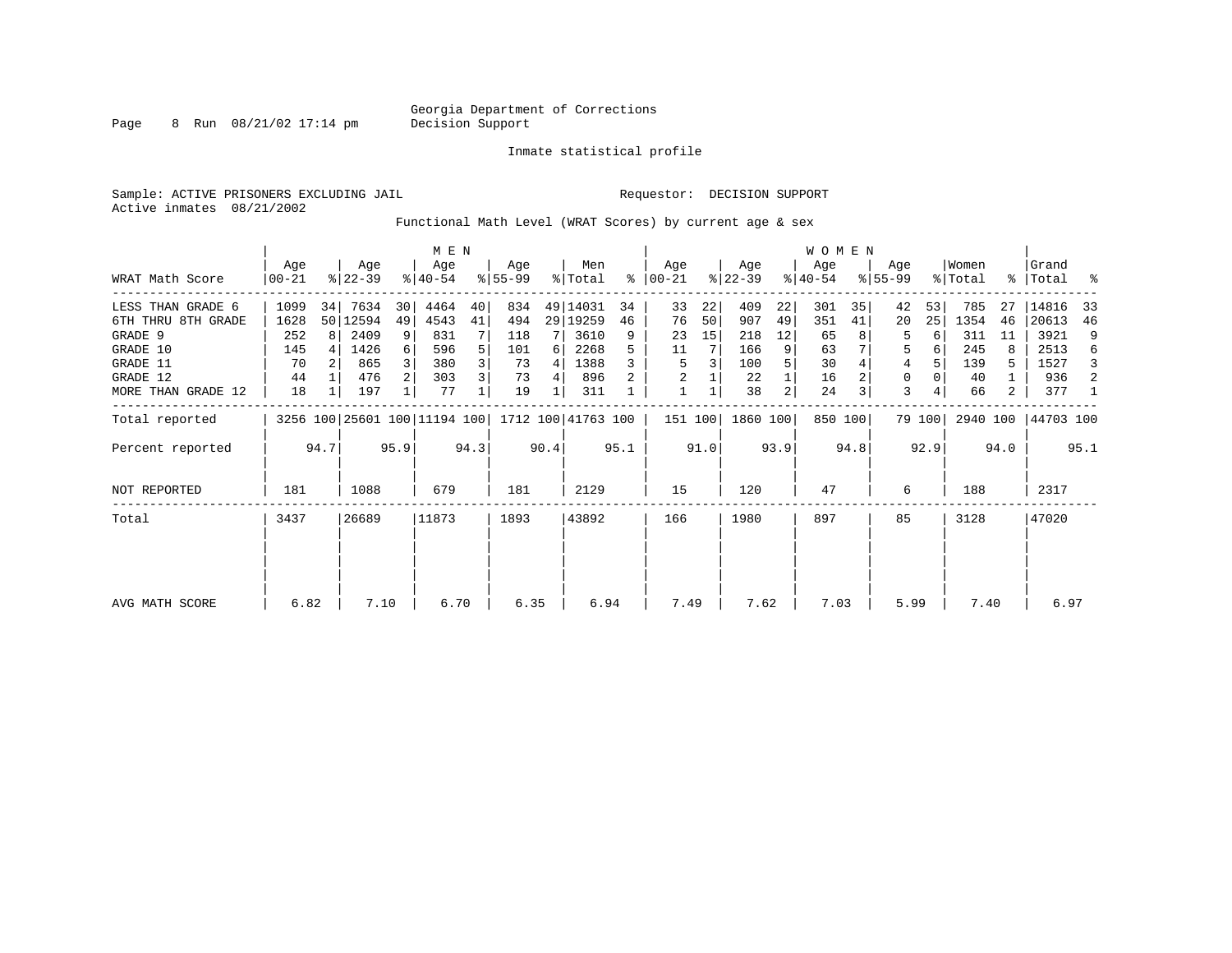Page 9 Run 08/21/02 17:14 pm

Inmate statistical profile

Active inmates 08/21/2002

#### Sample: ACTIVE PRISONERS EXCLUDING JAIL **Requestor: DECISION SUPPORT**

Functional Spelling Level (WRAT Scores) by current age & sex

|                     |                  |                |                  | M E N          |                              |      |                  |      |                    |      |                |      |                  | <b>WOMEN</b> |                  |         |                    |        |                  |      |                   |      |
|---------------------|------------------|----------------|------------------|----------------|------------------------------|------|------------------|------|--------------------|------|----------------|------|------------------|--------------|------------------|---------|--------------------|--------|------------------|------|-------------------|------|
| WRAT Spelling Score | Aqe<br>$00 - 21$ |                | Age<br>$ 22-39 $ |                | Age<br>$ 40-54 $             |      | Age<br>$8 55-99$ |      | Men<br>% Total     | ႜ    | Aqe<br>  00-21 |      | Age<br>$ 22-39 $ |              | Aqe<br>$ 40-54 $ |         | Age<br>$8155 - 99$ |        | Women<br>% Total |      | Grand<br>%  Total | ್ಠಿ  |
| LESS THAN GRADE 6   | 1377             |                | 42 10718         | 42             | 6099                         | 55   | 1028             |      | 60 19222           | 46   | 28             | 19   | 410              | 22           | 251              | 30      | 35                 | 44     | 724              | 25   | 19946             | 45   |
| 6TH THRU 8TH GRADE  | 1053             | 32             | 7604             | 30             | 2646                         | 24   | 355              |      | 21 11658           | 28   | 57             | 38   | 567              | 30           | 255              | 30      | 24                 | 30     | 903              | 31   | 12561             | 28   |
| GRADE 9             | 258              | 8              | 1982             | 8              | 578                          | 5    | 68               | 4    | 2886               |      | 16             | 11   | 191              | 10           | 75               |         | 4                  |        | 286              | 10   | 3172              |      |
| GRADE 10            | 222              |                | 1851             |                | 511                          | 5    | 60               | 4    | 2644               | 6    | 22             | 15   | 188              | 10           | 61               |         |                    |        | 272              | 9    | 2916              |      |
| GRADE 11            | 109              |                | 944              |                | 306                          | 3    | 40               |      | 1399               |      |                | 5    | 119              | 6            | 31               |         | 3                  |        | 160              | 5    | 1559              | 3    |
| GRADE 12            | 152              |                | 1718             |                | 808                          |      | 137              | 8    | 2815               |      | 9              | 6    | 97               |              | 35               |         | 2                  |        | 143              |      | 2958              | 7    |
| MORE THAN GRADE 12  | 85               | $\overline{3}$ | 779              | 3 <sup>1</sup> | 239                          | 2    | 23               |      | 1126               | 3    | 12             | 8    | 288              | 15           | 142              | 17      | 10                 | 13     | 452              | 15   | 1578              | 4    |
| Total reported      |                  |                |                  |                | 3256 100 25596 100 11187 100 |      |                  |      | 1711 100 41750 100 |      | 151 100        |      | 1860 100         |              |                  | 850 100 |                    | 79 100 | 2940 100         |      | 44690 100         |      |
| Percent reported    |                  | 94.7           |                  | 95.9           |                              | 94.2 |                  | 90.4 |                    | 95.1 |                | 91.0 |                  | 93.9         |                  | 94.8    |                    | 92.9   |                  | 94.0 |                   | 95.0 |
| <b>NOT REPORTED</b> | 181              |                | 1093             |                | 686                          |      | 182              |      | 2142               |      | 15             |      | 120              |              | 47               |         | 6                  |        | 188              |      | 2330              |      |
| Total               | 3437             |                | 26689            |                | 11873                        |      | 1893             |      | 43892              |      | 166            |      | 1980             |              | 897              |         | 85                 |        | 3128             |      | 47020             |      |
|                     |                  |                |                  |                |                              |      |                  |      |                    |      |                |      |                  |              |                  |         |                    |        |                  |      |                   |      |
|                     |                  |                |                  |                |                              |      |                  |      |                    |      |                |      |                  |              |                  |         |                    |        |                  |      |                   |      |
| AVG SPELLING SCORE  | 6.84             |                | 6.94             |                | 6.07                         |      | 5.61             |      | 6.65               |      | 8.44           |      | 8.60             |              | 8.12             |         | 6.50               |        | 8.40             |      | 6.76              |      |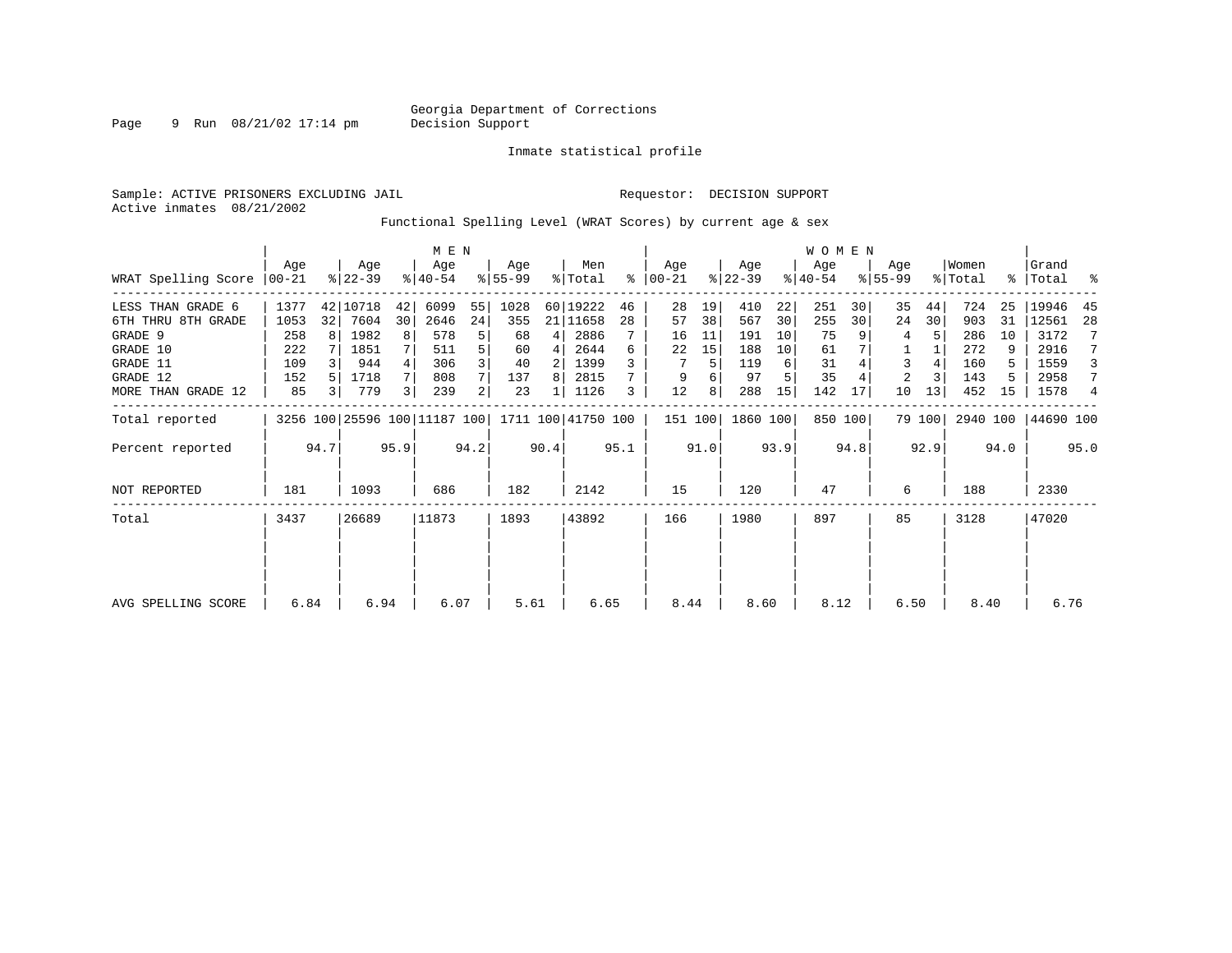Page  $10$  Run  $08/21/02$  17:14 pm

#### Inmate statistical profile

Sample: ACTIVE PRISONERS EXCLUDING JAIL **Requestor: DECISION SUPPORT** Active inmates 08/21/2002

Self-Rpt Guardian Status To Age 16 by current age & sex

|                  | M E N         |    |           |      |                              |      |           |      |                    |      |          |      |           |                | <b>WOMEN</b> |      |              |        |          |          |           |      |
|------------------|---------------|----|-----------|------|------------------------------|------|-----------|------|--------------------|------|----------|------|-----------|----------------|--------------|------|--------------|--------|----------|----------|-----------|------|
|                  | Age           |    | Age       |      | Age                          |      | Age       |      | Men                |      | Age      |      | Age       |                | Age          |      | Age          |        | Women    |          | Grand     |      |
| Guardian Status  | $00 - 21$     |    | $ 22-39 $ |      | $8 40-54$                    |      | $8 55-99$ |      | % Total            | ႜ    | $ 00-21$ |      | $ 22-39 $ |                | $ 40-54 $    |      | $8155 - 99$  |        | % Total  |          | %   Total | ႜ    |
| ORPHANAGE        | 2             | 0  | 28        | 0    | 25                           | 0    | 10        |      | 65                 |      | 0        | 0    |           | 0              |              |      |              | 0      | 2        | $\Omega$ | 67        |      |
| FATHER ONLY      | 131           |    | 713       | 3    | 309                          | 3    | 34        | 2    | 1187               |      | 4        | 2    | 50        | 3              | 24           |      |              |        | 82       | 3        | 1269      |      |
| FTR MTR HD       | 228           |    | 1564      | 6    | 770                          |      | 96        | 5    | 2658               | 6    | 14       | 9    | 106       |                | 59           |      |              |        | 180      | 6        | 2838      | 6    |
| MOTHER ONLY      | 1715          | 52 | 11835     | 45   | 3778                         | 33   | 409       | 22   | 17737              | 41   | 73       | 45   | 745       | 38             | 272          | 31   | 25           | 30     | 1115     | 36       | 18852     | -41  |
| MTR FTR HD       | 694           | 21 | 7912      | 30   | 5088                         | 44   | 1024      | 56   | 14718              | 34   | 39       | 24   | 718       | 37             | 432          | 49   | 40           | 49     | 1229     | 40       | 15947     | 35   |
| OTH FEMALE       | 73            |    | 543       |      | 265                          | 2    | 56        | 3    | 937                |      | 4        | 2    | 45        | 2              | 23           |      | 3            |        | 75       |          | 1012      | 2    |
| OTH MALE         | 23            |    | 100       | 0    | 46                           | 0    | 10        |      | 179                |      | 0        |      |           |                | 4            |      | <sup>0</sup> |        |          | 0        | 186       | n    |
| STEP-PARNTS      | 32            |    | 420       |      | 161                          |      | 24        |      | 637                |      | $\Omega$ |      | 6         | 0              |              |      | 0            |        |          | 0        | 644       |      |
| FOSTER HOME      | 40            |    | 275       |      | 117                          |      | 24        |      | 456                |      | 6        |      | 37        | $\overline{2}$ | 12           |      |              |        | 56       | 2        | 512       |      |
| GRAND PRNTS      | 304           | 9  | 2247      | 9    | 779                          | 7    | 117       | 6    | 3447               | 8    | 22       | 13   | 224       | 11             | 57           | 6    | 6            |        | 309      | 10       | 3756      | 8    |
| OTHER            | 77            | 2  | 571       | 2    | 270                          | 2    | 27        |      | 945                | 2    | 2        | 1    | 14        |                | 4            |      | 2            | 2      | 22       |          | 967       |      |
| Total reported   |               |    |           |      | 3319 100 26208 100 11608 100 |      |           |      | 1831 100 42966 100 |      | 164 100  |      | 1949 100  |                | 889 100      |      |              | 82 100 | 3084 100 |          | 46050 100 |      |
| Percent reported | 96.6          |    |           | 98.2 |                              | 97.8 |           | 96.7 |                    | 97.9 |          | 98.8 |           | 98.4           |              | 99.1 |              | 96.5   |          | 98.6     |           | 97.9 |
| NOT RPTD         | 481<br>118    |    |           |      | 265                          |      | 62        |      | 926                |      | 2        |      | 31        |                | 8            |      | 3            |        | 44       |          | 970       |      |
| Total            | 26689<br>3437 |    |           |      | 11873                        |      | 1893      |      | 43892              |      | 166      |      | 1980      |                | 897          |      | 85           |        | 3128     |          | 47020     |      |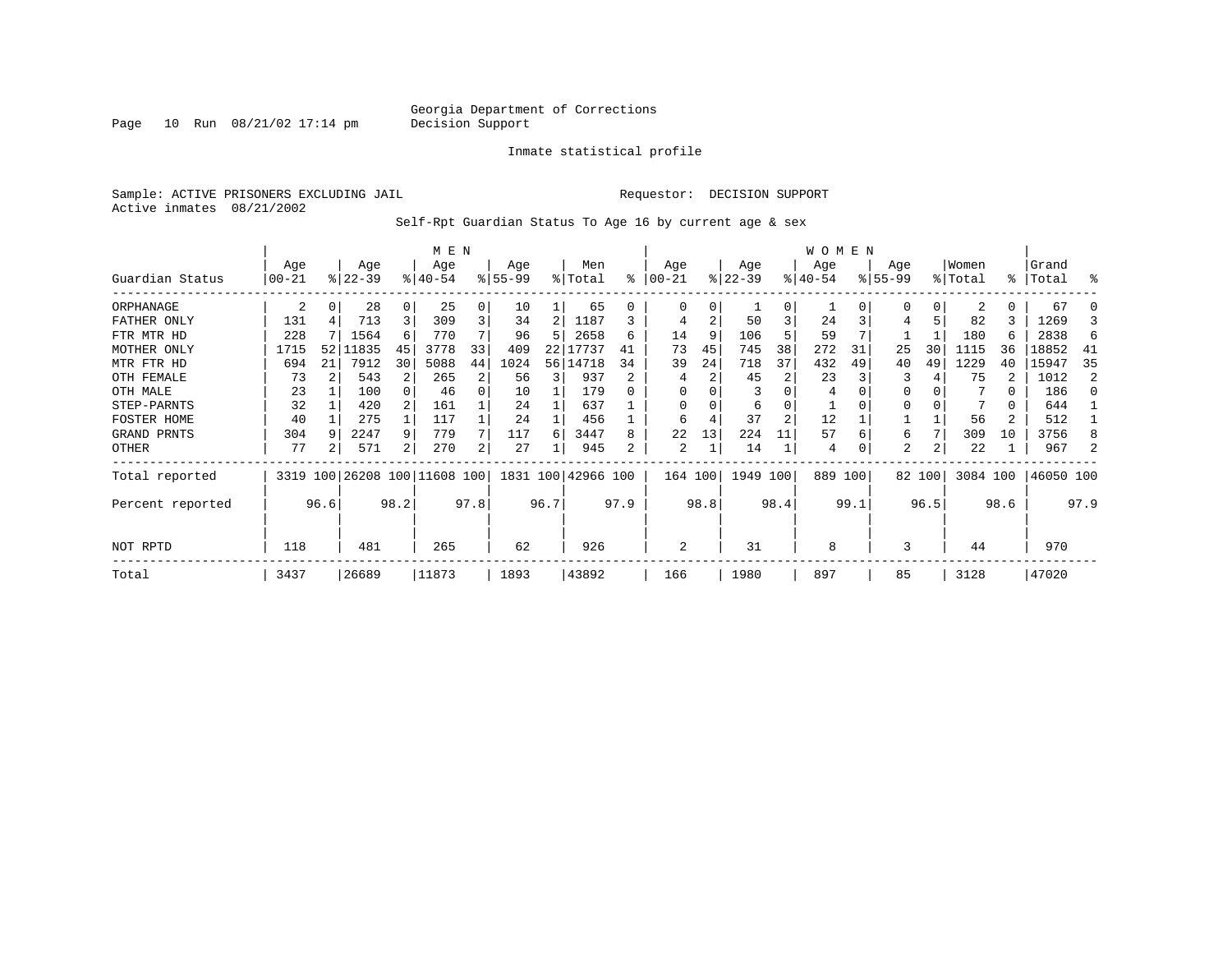#### Georgia Department of Corrections<br>Decision Support

Page 11 Run  $08/21/02$  17:14 pm

Inmate statistical profile

Sample: ACTIVE PRISONERS EXCLUDING JAIL Requestor: DECISION SUPPORT Active inmates 08/21/2002

Self-Rpt Employment Status Before Prison by current age & sex

|                  |                 |      |                  |      | M E N                   |      |                 |      |                    |      |                 |         |                  |      | <b>WOMEN</b>     |         |                    |        |                  |      |                    |      |
|------------------|-----------------|------|------------------|------|-------------------------|------|-----------------|------|--------------------|------|-----------------|---------|------------------|------|------------------|---------|--------------------|--------|------------------|------|--------------------|------|
| Employment       | Age<br>$ 00-21$ |      | Age<br>$ 22-39 $ |      | Age<br>$8 40-54$        |      | Age<br>$ 55-99$ |      | Men<br>% Total     | ៖    | Age<br>$ 00-21$ |         | Age<br>$ 22-39 $ |      | Age<br>$ 40-54 $ |         | Age<br>$8155 - 99$ |        | Women<br>% Total |      | Grand<br>%   Total | ိ    |
|                  |                 |      |                  |      |                         |      |                 |      |                    |      |                 |         |                  |      |                  |         |                    |        |                  |      |                    |      |
| FULL TIME        | 876             | 28   | 13175            | 53   | 6203                    | 56   | 759             | 45   | 21013              | 52   | 50              | 35      | 760              | 45   | 303              | 40      | 19                 | 26     | 1132             | 43   | 22145              | -51  |
| PART TIME        | 464             | 15   | 2461             | 10   | 724                     |      | 101             | 6    | 3750               | 9    | 12              | 8       | 93               | 6    | 41               | 5       |                    |        | 147              | 6    | 3897               | 9    |
| UNEMPL < 6M      | 350             | 11   | 3005             | 12   | 1199                    | 11   | 165             | 10   | 4719               | 12   | 17              | 12      | 200              | 12   | 97               | 13      | 11                 | 15     | 325              | 12   | 5044               | - 12 |
| UNEMPL > 6M      | 359             | 12   | 3691             | 15   | 1960                    | 18   | 349             | 21   | 6359               | 16   | 15              | 11      | 306              | 18   | 167              | 22      | 19                 | 26     | 507              | 19   | 6866               | 16   |
| NEVER WORKD      | 920             | 30   | 1711             |      | 157                     |      | 10              |      | 2798               |      | 33              | 23      | 186              | 11   | 39               |         | 5                  |        | 263              | 10   | 3061               |      |
| <b>STUDENT</b>   | 129             | 4    | 203              |      | 13                      |      | 2               | 0    | 347                |      | 11              | 8       | 10               |      | 2                | 0       | $\Omega$           | 0      | 23               |      | 370                |      |
| INCAPABLE        | 11              | 0    | 473              | 2    | 750                     |      | 287             | 17   | 1521               |      | 4               |         | 120              |      | 117              | 15      | 19                 | 26     | 260              | 10   | 1781               |      |
| OTHER            | 0               | 0    | $\Omega$         | 0    | $\Omega$                |      | 0               | 0    | 0                  | 0    | 0               | 0       | 0                | 0    | $\mathbf 0$      | 0       | 0                  | 0      | $\Omega$         |      | $\mathbf 0$        | 0    |
| Total reported   | 3109            |      |                  |      | 100 24719 100 11006 100 |      |                 |      | 1673 100 40507 100 |      |                 | 142 100 | 1675 100         |      |                  | 766 100 |                    | 74 100 | 2657 100         |      | 43164 100          |      |
| Percent reported |                 | 90.5 |                  | 92.6 |                         | 92.7 |                 | 88.4 |                    | 92.3 |                 | 85.5    |                  | 84.6 |                  | 85.4    |                    | 87.1'  |                  | 84.9 |                    | 91.8 |
| NOT RPTD         | 328             |      | 1970             |      | 867                     |      | 220             |      | 3385               |      | 24              |         | 305              |      | 131              |         | 11                 |        | 471              |      | 3856               |      |
| Total            | 3437            |      | 26689            |      | 11873                   |      | 1893            |      | 43892              |      | 166             |         | 1980             |      | 897              |         | 85                 |        | 3128             |      | 47020              |      |

\* NOTE: THE FIELD LABELD "OTHER" WAS CORRECTED IN APRIL 1989; INMATES CODED "PRE-OTIS NOT REPORTED" NOW HAVE BEEN REMOVED FROM THIS FIELD AND IDENTIFIED AS "NOT REPORTED".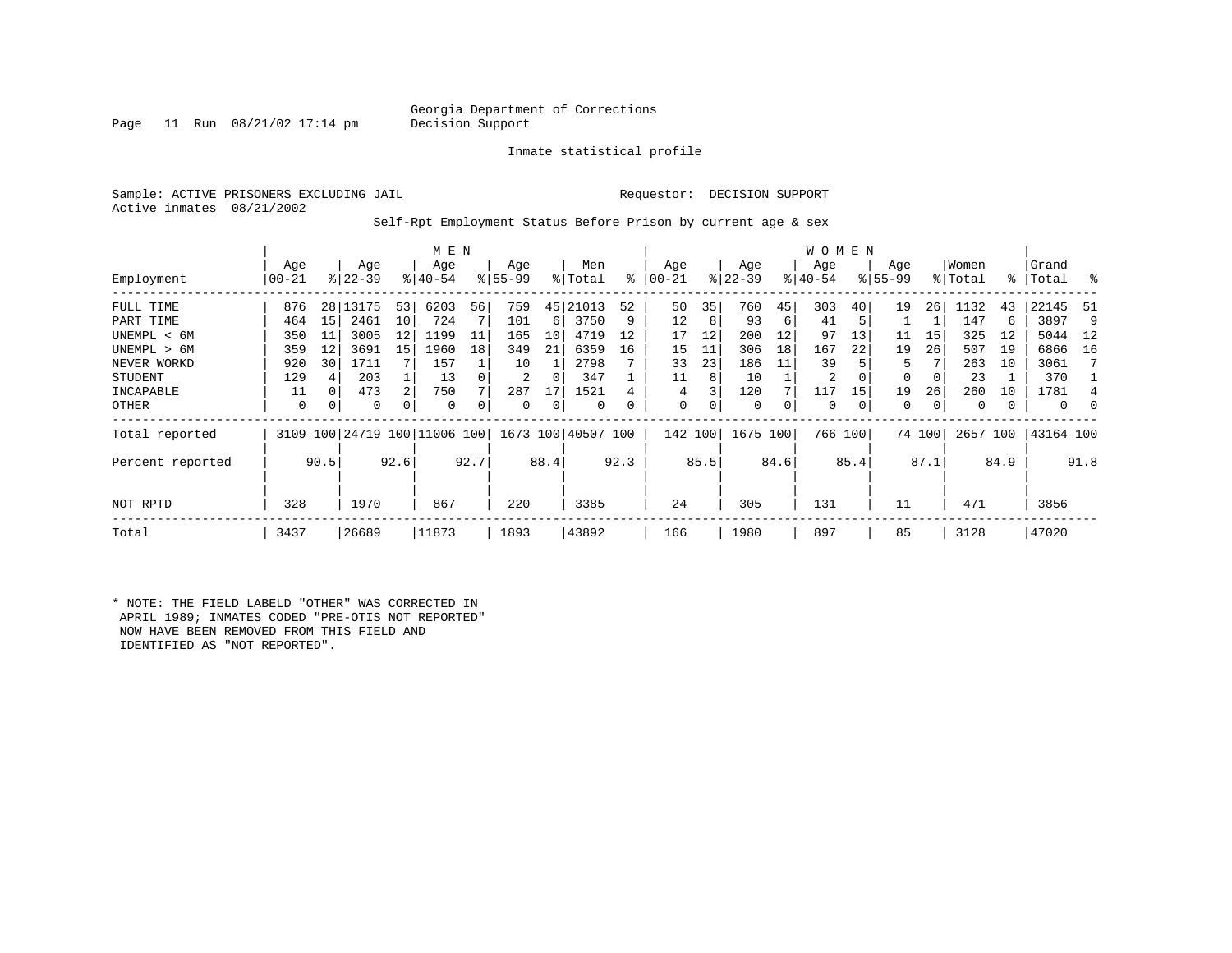Page 12 Run  $08/21/02$  17:14 pm

Inmate statistical profile

Sample: ACTIVE PRISONERS EXCLUDING JAIL **Requestor: DECISION SUPPORT** Active inmates 08/21/2002

Self-Rpt Marital Status At Admission by current age & sex

|                  |            |          |                              |                |             |      | <b>WOMEN</b> |      |                    |      |           |      |           |      |          |      |             |        |          |      |           |          |
|------------------|------------|----------|------------------------------|----------------|-------------|------|--------------|------|--------------------|------|-----------|------|-----------|------|----------|------|-------------|--------|----------|------|-----------|----------|
|                  | Age        |          | Age                          |                | Age         |      | Age          |      | Men                |      | Age       |      | Age       |      | Age      |      | Age         |        | Women    |      | Grand     |          |
| Marital Status   | $00 - 21$  |          | $ 22-39 $                    |                | $8140 - 54$ |      | $8 55-99$    |      | % Total            | ႜ    | $00 - 21$ |      | $ 22-39 $ |      | $ 40-54$ |      | $8155 - 99$ |        | % Total  | ႜၟ   | Total     | ႜ        |
| SINGLE           | 3148       |          | 95 17776                     | 68             | 4398        | 38   | 299          |      | 16 25621           | 60   | 149       | 91   | 1150      | 59   | 332      | 37   | 11          | 13     | 1642     | 53   | 27263     | 59       |
| MARRIED          | 42         |          | 2778                         | 11             | 2087        | 18   | 515          | 28   | 5422               | 13   | 5         | 3    | 255       | 13   | 155      | 17   | 9           | 11     | 424      | 14   | 5846      | 13       |
| SEPARATED        | 5          |          | 1071                         | $\overline{4}$ | 1049        | 9    | 192          | 10   | 2317               | 5    | 4         | 2    | 221       | 11   | 118      | 13   | 6           |        | 349      | 11   | 2666      | 6        |
| DIVORCED         |            | $\Omega$ | 1764                         |                | 2574        | 22   | 537          | 29   | 4882               |      | 3         | 2    | 208       | 11   | 175      | 20   | 20          | 24     | 406      | 13   | 5288      | - 11     |
| WIDOWED          | 4          |          | 110                          |                | 214         |      | 137          |      | 465                |      | 0         |      | 36        | 2    | 60       |      | 34          | 41     | 130      | 4    | 595       |          |
| COMMON LAW       | 116        |          | 2739                         | 10             | 1300        |      | 158          | 9    | 4313               | 10   | 3         | 2    | 77        | 4    | 52       | 6    | 2           | 2      | 134      | 4    | 4447      | 10       |
| OTHER            | 0          | 0        | 13                           | 0              | 4           | 0    | 3            | 0    | 20                 | 0    | 0         | 0    |           | 0    | 0        |      | $\mathbf 0$ | 0      |          | 0    | 21        | $\Omega$ |
| Total reported   |            |          | 3322 100 26251 100 11626 100 |                |             |      |              |      | 1841 100 43040 100 |      | 164 100   |      | 1948      | 100  | 892 100  |      |             | 82 100 | 3086 100 |      | 46126 100 |          |
| Percent reported |            | 96.7     |                              | 98.4           |             | 97.9 |              | 97.3 |                    | 98.1 |           | 98.8 |           | 98.4 |          | 99.4 |             | 96.5   |          | 98.7 |           | 98.1     |
|                  |            |          |                              |                |             |      |              |      |                    |      |           |      |           |      |          |      |             |        |          |      |           |          |
| NOT RPTD         | 438<br>115 |          |                              |                | 247         |      | 52           |      | 852                |      | 2         |      | 32        |      | 5        |      | 3           |        | 42       |      | 894       |          |
| Total            | 3437       |          | 26689                        |                | 11873       |      | 1893         |      | 43892              |      | 166       |      | 1980      |      | 897      |      | 85          |        | 3128     |      | 47020     |          |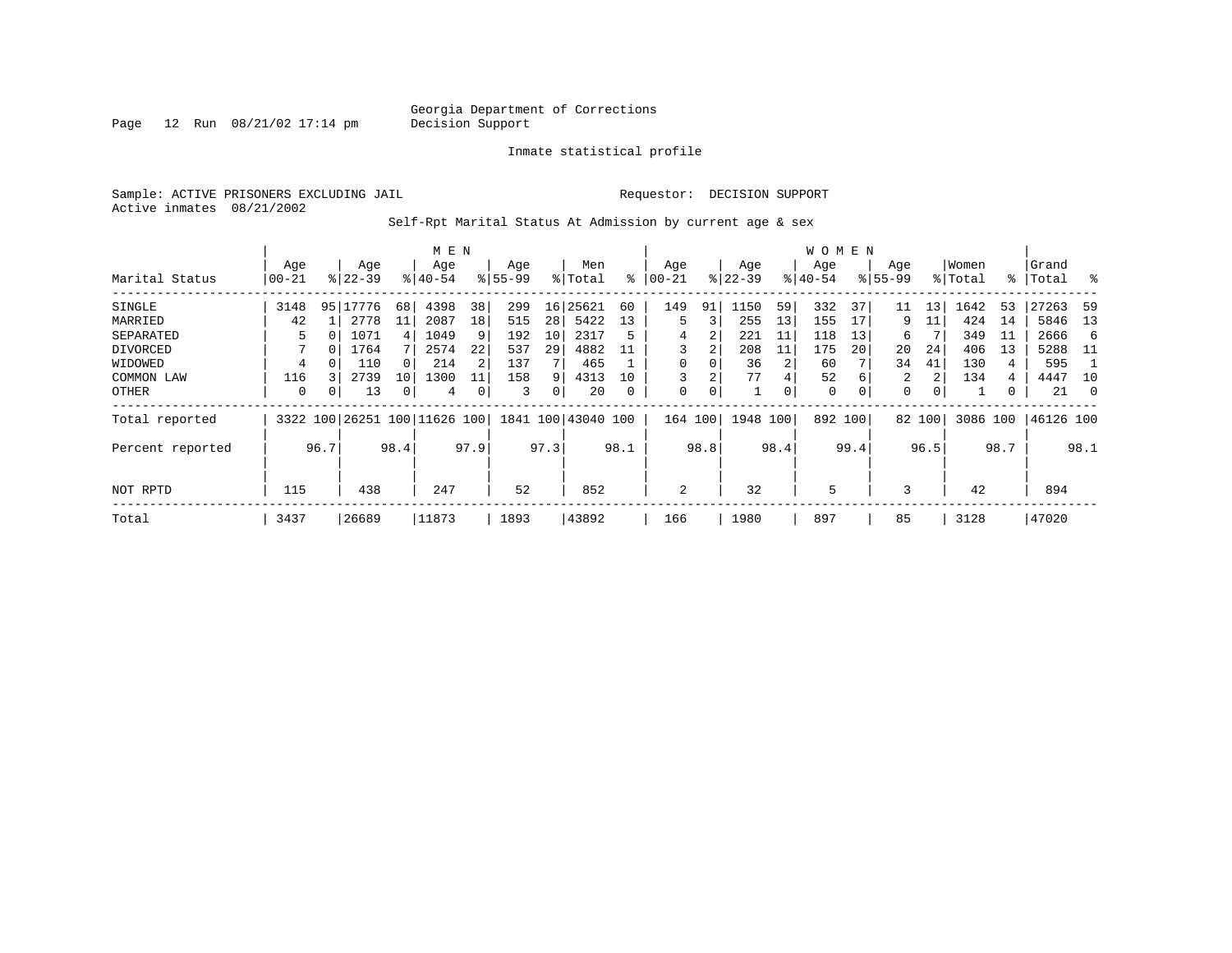#### Georgia Department of Corrections<br>Decision Support

Page 13 Run  $08/21/02$  17:14 pm

Inmate statistical profile

Sample: ACTIVE PRISONERS EXCLUDING JAIL **Requestor: DECISION SUPPORT** Active inmates 08/21/2002

Self-Rpt Number Of Children At Admission by current age & sex

|                      |                  |          |                   |      | M E N            |                |                  |      |                    |      |                 |        |                  |      | <b>WOMEN</b>     |         |                    |        |                  |      |                |      |
|----------------------|------------------|----------|-------------------|------|------------------|----------------|------------------|------|--------------------|------|-----------------|--------|------------------|------|------------------|---------|--------------------|--------|------------------|------|----------------|------|
| Number Of Children   | Age<br>$00 - 21$ |          | Age<br>$ 22-39 $  |      | Age<br>$ 40-54 $ |                | Age<br>$ 55-99 $ |      | Men<br>% Total     | ႜ    | Aqe<br>$ 00-21$ |        | Age<br>$ 22-39 $ |      | Age<br>$8 40-54$ |         | Aqe<br>$8155 - 99$ |        | Women<br>% Total | ွေ   | Grand<br>Total | ႜ    |
| NO CHILDREN          | 0                | $\Omega$ | 627               | 4    | 470              | 5              | 74               | 5    | 1171               | 4    | 0               | 0      | 6                | 0    | 6                |         |                    | 1      | 13               |      | 1184           |      |
| ONE CHILD            | 587              | 75       | 6569              | 42   | 2612             | 30             | 303              | 20   | 10071              | 38   | 40              | 58     | 371              | 23   | 165              | 21      | 12                 | 16     | 588              | 23   | 10659          | 37   |
| TWO CHILDREN         | 150              | 19       | 4272              | 27   | 2322             | 27             | 371              | 24   | 7115               | 27   | 21              | 30     | 499              | 31   | 237              | 30      | 18                 | 24     | 775              | 31   | 7890           | 27   |
| THREE CHILDREN       | 36               |          | 2356              | 15   | 1554             | 18             | 312              | 20   | 4258               | 16   | 8               | 12     | 391              | 25   | 208              | 27      | 23                 | 31     | 630              | 25   | 4888           | 17   |
| <b>FOUR CHILDREN</b> |                  |          | 1079              |      | 788              | 9              | 187              | 12   | 2061               | 8    | 0               | 0      | 175              | 11   | 99               | 13      | 11                 | 15     | 285              | -11  | 2346           | 8    |
| <b>FIVE CHILDREN</b> | 0                | $\Omega$ | 460               | 3    | 448              | 5 <sup>1</sup> | 122              | 8    | 1030               |      | 0               | 0      | 81               | 5    | 29               |         | 1                  | 1      | 111              | 4    | 1141           | 4    |
| MORE THAN 5 CHILDREN | 0                | 0        | 329               | 2    | 382              | $4\vert$       | 181              | 12   | 892                | 3    | 0               | 0      | 65               |      | 40               |         | 8                  | 11     | 113              | 4    | 1005           |      |
| Total reported       |                  |          | 780 100 15692 100 |      | 8576 100         |                |                  |      | 1550 100 26598 100 |      |                 | 69 100 | 1588 100         |      |                  | 784 100 |                    | 74 100 | 2515 100         |      | 29113 100      |      |
| Percent reported     |                  | 22.7     |                   | 58.8 |                  | 72.2           |                  | 81.9 |                    | 60.6 |                 | 41.6   |                  | 80.2 |                  | 87.4    |                    | 87.1   |                  | 80.4 |                | 61.9 |
| NOT REPORTED         | 2657             |          | 10997             |      | 3297             |                | 343              |      | 17294              |      | 97              |        | 392              |      | 113              |         | 11                 |        | 613              |      | 17907          |      |
| Total                | 3437             |          | 26689             |      | 11873            |                | 1893             |      | 43892              |      | 166             |        | 1980             |      | 897              |         | 85                 |        | 3128             |      | 47020          |      |
|                      |                  |          |                   |      |                  |                |                  |      |                    |      |                 |        |                  |      |                  |         |                    |        |                  |      |                |      |
|                      |                  |          |                   |      |                  |                |                  |      |                    |      |                 |        |                  |      |                  |         |                    |        |                  |      |                |      |
| AVG NUM CHILDREN     | 1.31             |          | 2.00              |      | 2.35             |                | 3.03             |      | 2.15               |      | 1.54            |        | 2.57             |      | 2.66             |         | 3.04               |        | 2.58             |      | 2.19           |      |

\* NOTE: THE FIELD LABLED "NO CHILDREN" WAS CORRECTED IN MARCH 1989: MISSING DATA FOR INMATES STILL IN DIAGNOSTICS NOW HAS BEEN REMOVED FROM THIS FIELD AND IDENTIFIED AS "NOT REPORTED" INFORMATION.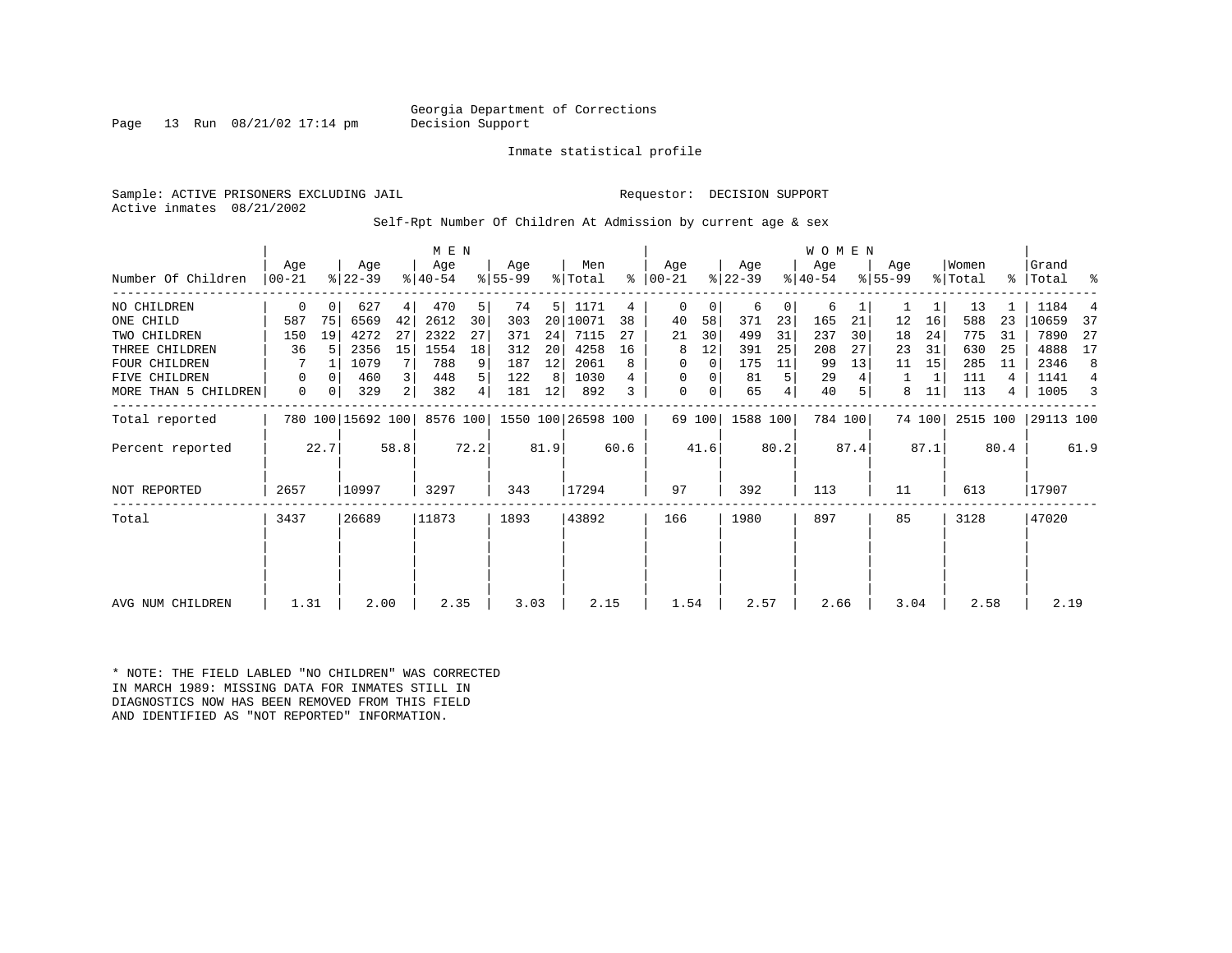Page 14 Run  $08/21/02$  17:14 pm

#### Inmate statistical profile

Sample: ACTIVE PRISONERS EXCLUDING JAIL **Requestor: DECISION SUPPORT** Active inmates 08/21/2002

#### Self-Rpt Religious Affiliation by current age & sex

|                  |            |             |                |              | M E N                   |          |             |      |                    |          |                |                |              |          | <b>WOMEN</b> |          |             |              |          |          |              |                |
|------------------|------------|-------------|----------------|--------------|-------------------------|----------|-------------|------|--------------------|----------|----------------|----------------|--------------|----------|--------------|----------|-------------|--------------|----------|----------|--------------|----------------|
|                  | Age        |             | Age            |              | Age                     |          | Age         |      | Men                |          | Age            |                | Age          |          | Age          |          | Age         |              | Women    |          | Grand        |                |
| Religion         | $ 00 - 21$ |             | $8 22-39$      |              | $8 40-54$               |          | $8155 - 99$ |      | % Total            | ៖        | $ 00 - 21$     |                | $ 22-39$     |          | $8 40-54$    |          | $8155 - 99$ |              | % Total  | ⊱        | Total        | ిక             |
| ISLAM            | 67         | 2           | 939            | 4            | 357                     | 3        | 32          | 2    | 1395               | 3        | 4              |                | 17           |          | 5            |          | 0           | 0            | 26       |          | 1421         | 3              |
| CATHOLIC         | 156        | 5           | 1062           | 4            | 399                     | 4        | 81          | 5    | 1698               | 4        | 6              | 4              | 90           | 5        | 40           | 5        | 3           | 4            | 139      | 5        | 1837         | $\overline{4}$ |
| <b>BAPTIST</b>   | 1271       |             | 39   12089     | 47           | 6520                    | 57       | 1021        | 57   | 20901              | 50       | 95             | 58             | 1177         | 61       | 565          | 64       | 53          | 67           | 1890     | 62       | 22791        | 50             |
| METHODIST        | 45         | 1           | 476            | 2            | 400                     | 4        | 119         | 7    | 1040               | 2        | 5              | 3              | 60           | 3        | 52           | 6        | 4           | 5            | 121      | 4        | 1161         | 3              |
| EPISCOPLN        |            | $\mathbf 0$ | 36             | $\mathbf 0$  | 26                      | 0        | 9           | 1    | 75                 | $\Omega$ |                | 1              | 4            | $\Omega$ | 6            | 1        |             | $\mathbf{1}$ | 12       | $\Omega$ | 87           | $\mathbf 0$    |
| PRESBYTRN        |            | 0           | 49             | 0            | 38                      | 0        | 14          | 1    | 105                | $\Omega$ | $\Omega$       | $\Omega$       | $\mathbf 0$  | O        |              | 0        | 2           | 3            | 3        | $\Omega$ | 108          | 0              |
| CHC OF GOD       | 35         | 1           | 282            | 1            | 158                     |          | 36          | 2    | 511                |          |                | 1              | 33           | 2        | 17           | 2        | 5           | 6            | 56       | 2        | 567          | $\mathbf{1}$   |
| HOLINESS         | 54         | 2           | 864            | 3            | 571                     | 5        | 96          | 5    | 1585               | 4        | 9              | 5              | 182          | 9        | 82           | 9        | 5           | 6            | 278      | 9        | 1863         | 4              |
| <b>JEWISH</b>    |            | 0           | 20             | 0            | 12                      | $\Omega$ | 3           | 0    | 37                 | $\Omega$ | $\Omega$       | O              |              | U        | 1            | $\Omega$ | 0           | $\mathbf 0$  | 2        | $\Omega$ | 39           | $\Omega$       |
| ANGLICAN         | O          | $\Omega$    | 3              | $\Omega$     | 2                       | O        |             | 0    |                    | $\Omega$ | 0              | U              | $\mathbf{1}$ | U        | $\Omega$     | 0        | 0           | 0            | 1        | $\Omega$ | 6            | $\Omega$       |
| GRK ORTHDX       | U          | $\Omega$    |                | $\Omega$     | 2                       | O        |             | 0    | 4                  | ∩        | O              | U              | $\mathbf 0$  | U        | 0            | $\Omega$ | 0           | $\Omega$     | $\Omega$ | $\Omega$ |              | 0              |
| HINDU            |            | $\Omega$    | $\overline{4}$ | $\Omega$     | $\Omega$                | O        | $\Omega$    | 0    | 4                  | $\Omega$ | $\Omega$       | $\Omega$       | $\mathbf 0$  | U        | $\mathbf 0$  | $\Omega$ | Ω           | $\Omega$     | $\Omega$ | $\Omega$ | 4            | $\Omega$       |
| <b>BUDDHIST</b>  |            | $\Omega$    | 26             | $\Omega$     | 3                       |          | U           | O    | 36                 | $\Omega$ | $\Omega$       | $\Omega$       | $\mathbf 0$  | $\Omega$ | $\Omega$     | $\Omega$ | O           | $\Omega$     | $\Omega$ | $\Omega$ | 36           | $\Omega$       |
| TAOIST           |            | $\Omega$    | 2              | $\Omega$     |                         |          |             | 0    | 3                  | $\Omega$ | $\Omega$       | $\Omega$       | $\mathbf 0$  | 0        | $\Omega$     | $\Omega$ | 0           | $\Omega$     | $\Omega$ | $\Omega$ |              | $\Omega$       |
| SHINTOIST        |            | $\Omega$    | 4              | $\Omega$     | 6                       | O        | $\Omega$    | 0    | 11                 | $\Omega$ | 0              | O              | $\mathbf 0$  | U        | 0            | $\Omega$ | 0           | $\Omega$     | $\Omega$ | $\Omega$ | 11           | $\Omega$       |
| SEVEN D AD       | 13         | $\Omega$    | 52             | $\Omega$     | 40                      | $\Omega$ | 9           | 1    | 114                | $\Omega$ |                | 1              | 8            | O        | 4            | $\Omega$ | O           | $\Omega$     | 13       | $\Omega$ | 127          | $\Omega$       |
| JEHOVAH WT       | 27         | 1           | 224            | $\mathbf{1}$ | 100                     |          | 10          |      | 361                |          |                | $\mathbf{1}$   | 11           |          |              | 1        | 0           | $\Omega$     | 19       |          | 380          | 1              |
| LATR DAY S       | 5          | $\Omega$    | 19             | $\Omega$     | 13                      | O        | 5           | 0    | 42                 | ∩        | $\Omega$       | $\Omega$       | 3            | U        | $\mathbf{1}$ | $\Omega$ | 0           | $\Omega$     | 4        | $\Omega$ | 46           | $\Omega$       |
| <b>OUAKER</b>    | U          | $\mathbf 0$ | U              | $\mathbf 0$  | $\Omega$                | U        | $\Omega$    | 0    | $\Omega$           | ∩        | $\Omega$       | $\Omega$       | $\Omega$     | U        | $\mathbf{0}$ | $\Omega$ | 0           | $\mathbf 0$  | $\Omega$ | $\Omega$ | <sup>0</sup> | $\mathbf 0$    |
| OTHER PROD       | 438        | 13          | 2608           | 10           | 680                     | 6        | 106         | 6    | 3832               | 9        | 29             | 18             | 241          | 12       | 77           | 9        | 3           | 4            | 350      | 11       | 4182         | 9              |
| <b>NONE</b>      | 714        | 22          | 4553           | 18           | 1268                    | 11       | 136         | 8    | 6671               | 16       | 4              | $\overline{2}$ | 54           | 3        | 6            | 1        | 0           | $\Omega$     | 64       | 2        | 6735         | 15             |
| <b>OTHER</b>     | 416        | 13          | 2410           | 9            | 763                     |          | 115         | 6    | 3704               | 9        | 8              | 5              | 56           | 3        | 24           | 3        | 3           | 4            | 91       | 3        | 3795         | 8              |
| Total reported   | 3259       |             |                |              | 100 25723 100 11359 100 |          |             |      | 1793 100 42134 100 |          | 164 100        |                | 1938 100     |          | 888 100      |          |             | 79 100       | 3069 100 |          | 45203 100    |                |
| Percent reported |            | 94.8        |                | 96.4         |                         | 95.7     |             | 94.7 |                    | 96.0     |                | 98.8           |              | 97.9     |              | 99.0     |             | 92.9         |          | 98.1     |              | 96.1           |
| NOT RPTD         | 178        |             | 966            |              | 514                     |          | 100         |      | 1758               |          | $\overline{2}$ |                | 42           |          | 9            |          | 6           |              | 59       |          | 1817         |                |
| Total            | 3437       |             | 26689          |              | 11873                   |          | 1893        |      | 43892              |          | 166            |                | 1980         |          | 897          |          | 85          |              | 3128     |          | 47020        |                |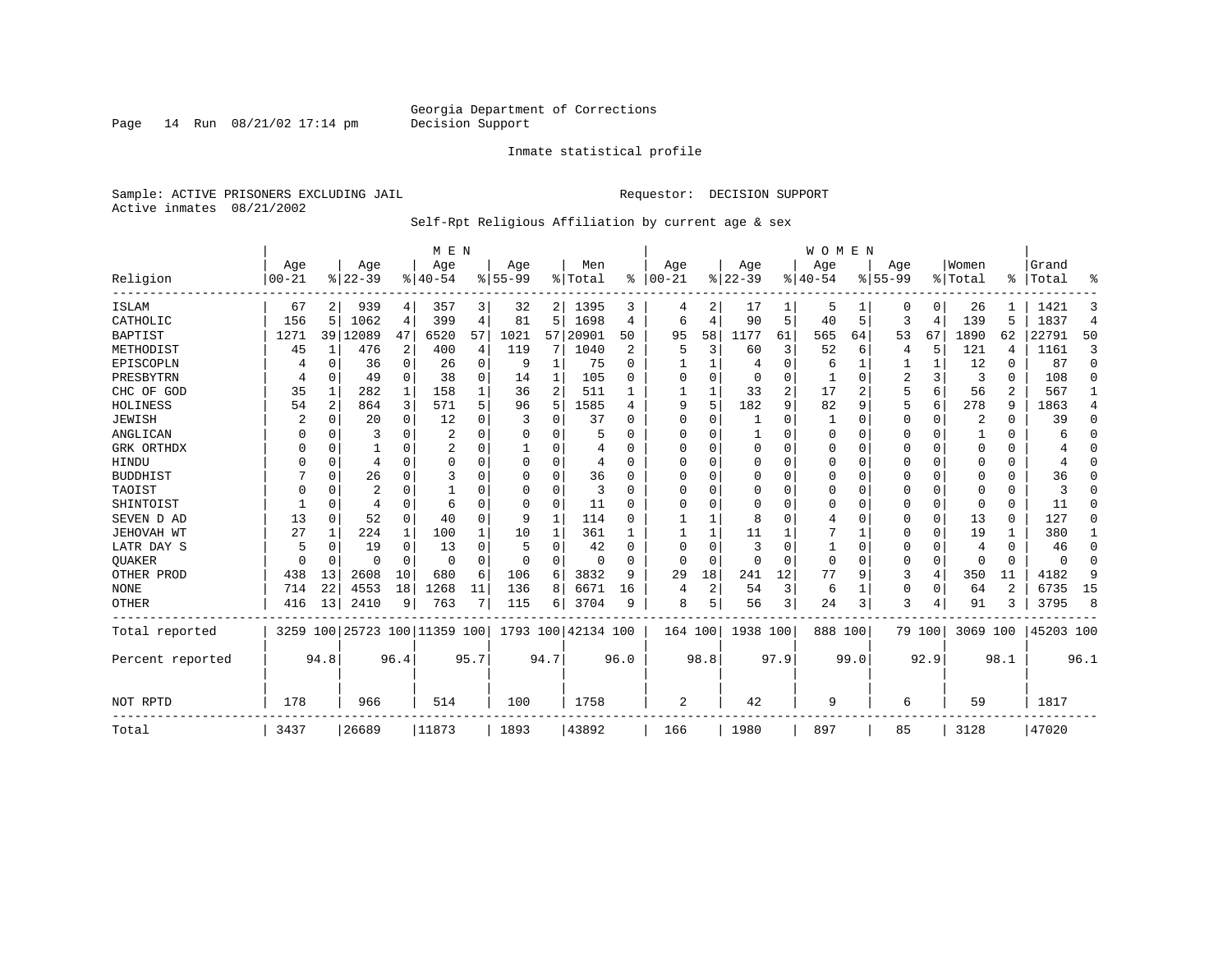#### Georgia Department of Corrections<br>Decision Support

Page 15 Run  $08/21/02$  17:14 pm

Inmate statistical profile

Sample: ACTIVE PRISONERS EXCLUDING JAIL Requestor: DECISION SUPPORT Active inmates 08/21/2002

Self-Rpt Family Behavior Patterns \* by current age & sex

|                  |                  |      |                  |      | M E N                        |      |                 |      |                    |      |                |      |                  |      | WOMEN           |      |                    |      |                  |      |                |      |
|------------------|------------------|------|------------------|------|------------------------------|------|-----------------|------|--------------------|------|----------------|------|------------------|------|-----------------|------|--------------------|------|------------------|------|----------------|------|
| Family Behavior  | Age<br>$00 - 21$ |      | Age<br>$ 22-39 $ |      | Age<br>$8140 - 54$           |      | Age<br>$ 55-99$ |      | Men<br>% Total     | ⊱    | Age<br>  00-21 |      | Age<br>$ 22-39 $ |      | Age<br>$ 40-54$ |      | Age<br>$8155 - 99$ |      | Women<br>% Total | °≈   | Grand<br>Total | ႜ    |
| CRIMINLTY        | 1045             | 22   | 7709             | 23   | 3372                         | 25   | 404             | 24   | 12530              | 23   | 67             | 19   | 694              | 18   | 327             | 20   | 20                 | 15   | 1108             | 18   | 13638          | -23  |
| ALCOHOLISM       | 450              | 9    | 4189             | 12   | 2290                         | 17   | 309             | 18   | 7238               | 13   | 39             | 11   | 510              | 13   | 238             | 15   | 23                 | 17   | 810              | 13   | 8048           | 13   |
| DRUG ABUSE       | 391              |      | 2524             |      | 886                          |      | 75              | 4    | 3876               |      | 41             | 11   | 375              | 10   | 158             | 10   | 8                  | 6    | 582              | 10   | 4458           |      |
| DOMINERING       | 10               |      | 80               |      | 48                           |      | 6               | 0    | 144                |      | 21             | 6    | 355              | 9    | 187             | 12   | 18                 | 14   | 581              | 10   | 725            |      |
| MIGRANT          | 20               | 0    | 213              |      | 131                          |      | 12              |      | 376                |      | 2              |      | 11               |      | 4               |      | 0                  | 0    | 17               | 0    | 393            |      |
| INFL BTGS        | 82               |      | 893              | 3    | 565                          |      | 115             |      | 1655               |      | 23             | 6    | 295              |      | 138             |      | 12                 | 9    | 468              | 8    | 2123           |      |
| PERMISSIVE       | 9                |      | 51               |      | 35                           |      | 9               |      | 104                |      | 25             |      | 199              |      | 69              |      | 4                  |      | 297              | 5    | 401            |      |
| FATH ABSNT       | 2149             | 45   | 14410            | 42   | 4641                         | 34   | 544             | 32   | 21744              | 40   | 87             | 24   | 879              | 23   | 289             | 18   | 27                 | 20   | 1282             | 21   | 23026          | 38   |
| MOTH ABSNT       | 566              | 12   | 3595             | 11   | 1329                         | 10   | 192             | 11   | 5682               |      | 28             | 8    | 250              | 6    | 76              |      | 14                 |      | 368              | 6    | 6050           | 10   |
| NONE             | 32               |      | 391              | 1    | 178                          | 1    | 26              | 2    | 627                |      | 27             | 8    | 332              | 9    | 127             | 8    |                    | 5    | 493              | 8    | 1120           |      |
| Total reported   |                  |      |                  |      | 4754 100 34055 100 13475 100 |      |                 |      | 1692 100 53976 100 |      | 360 100        |      | 3900 100         |      | 1613 100        |      | 133                | 100  | 6006 100         |      | 59982 100      |      |
| Percent reported |                  | 78.0 |                  | 73.5 |                              | 66.4 |                 | 55.2 |                    | 71.1 |                | 83.1 |                  | 80.3 |                 | 77.3 |                    | 64.7 |                  | 79.1 |                | 71.7 |
| OTHER            | 757              |      | 7084             |      | 3984                         |      | 848             |      | 12673              |      | 28             |      | 391              |      | 204             |      | 30                 |      | 653              |      | 13326          |      |
| Total            | 3437             |      | 26689            |      | 11873                        |      | 1893            |      | 43892              |      | 166            |      | 1980             |      | 897             |      | 85                 |      | 3128             |      | 47020          |      |

\* NOTE: SINCE THERE CAN BE UP TO FIVE BEHAVIOR CODES PER INMATE, THE NUMBER OF CASES REPORTED IN THE DETAIL LINES AND THE TOTAL REPORTED LINE MAY EXCEED THE TOTAL NUMBER OF CASES. IN SHORT, THIS TABLE COUNTS THE NUMBER OF BEHAVIOR PROBLEMS, NOT INMATES.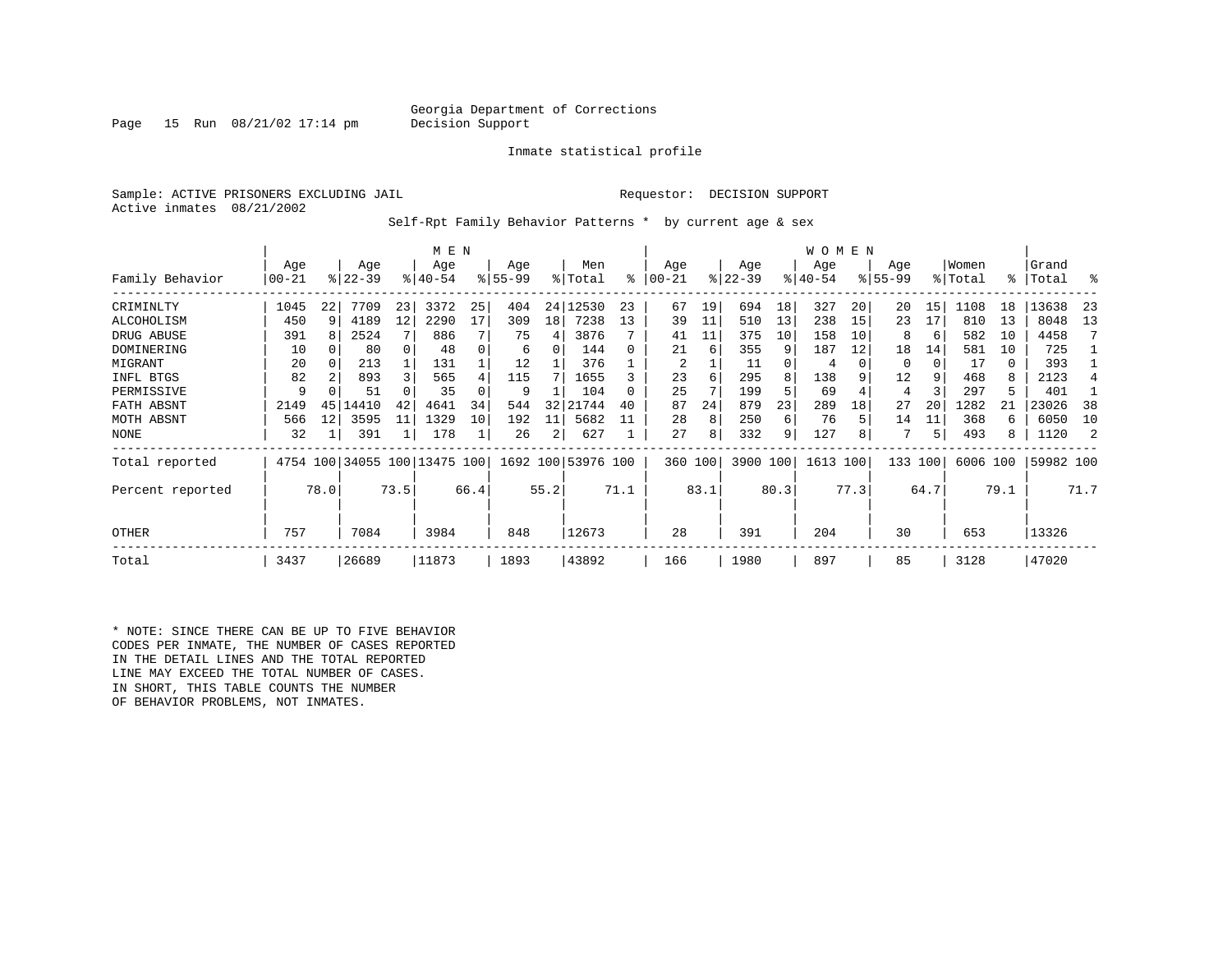#### Georgia Department of Corrections<br>Decision Support

Inmate statistical profile

Sample: ACTIVE PRISONERS EXCLUDING JAIL Requestor: DECISION SUPPORT

Active inmates 08/21/2002

Page 16 Run  $08/21/02$  17:14 pm

#### Inmate Diagnostic Behavior Problem \* by current age & sex

|                    |            |          |           |              | M E N                        |                |             |              |                    |          |            |               |           |                | WOMEN       |      |                |                |                |      |           |                |
|--------------------|------------|----------|-----------|--------------|------------------------------|----------------|-------------|--------------|--------------------|----------|------------|---------------|-----------|----------------|-------------|------|----------------|----------------|----------------|------|-----------|----------------|
|                    | Age        |          | Age       |              | Age                          |                | Aqe         |              | Men                |          | Age        |               | Age       |                | Aqe         |      | Aqe            |                | Women          |      | Grand     |                |
| Diagnostic Problem | $100 - 21$ |          | $ 22-39 $ |              | $8140 - 54$                  |                | $8155 - 99$ |              | % Total            | ፠        | $100 - 21$ | $\frac{8}{6}$ | $22 - 39$ |                | $8140 - 54$ |      | $8155 - 99$    |                | % Total        | °≈   | Total     | ႜ              |
| ALCOHOLIC          | 102        | 2        | 1228      | 2            | 1021                         | 4              | 193         | 6            | 2544               | 3        | 6          | 2             | 150       | 5              | 121         |      | 8              | 7              | 285            |      | 2829      | 3              |
| ALCOH ABSE         | 666        | 11       | 6365      | 13           | 3470                         | 15             | 471         |              | 16   10972         | 13       | 9          | 3             | 214       | 7              | 128         | 8    | 13             | 11             | 364            |      | 11336     | 13             |
| DRUG EXP           | 1139       | 18       | 8705      | 17           | 3332                         | 15             | 275         |              | 9 13451            | 16       | 28         | 10            | 246       | 8              | 135         | 8    | 4              | 3              | 413            |      | 13864     | 16             |
| DRUG ABSE          | 1192       | 19       | 9337      | 19           | 4372                         | 19             | 260         |              | 9 15161            | 18       | 55         | 20            | 930       | 28             | 422         | 26   | 13             | 11             | 1420           | 27   | 16581     | 19             |
| NARC ADDCT         | 42         |          | 653       | $\mathbf{1}$ | 460                          | 2              | 27          | $\mathbf{1}$ | 1182               |          |            | $\Omega$      | 46        |                | 52          | 3    | 2              | 2              | 100            |      | 1282      | $\mathbf{1}$   |
| EPILEPTIC          | 22         | $\Omega$ | 287       | $\mathbf{1}$ | 213                          |                | 39          |              | 561                |          |            |               | 81        | $\overline{2}$ | 54          |      | $\overline{2}$ |                | 145            |      | 706       |                |
| MANIPULTVE         | 1037       |          | 6188      | 12           | 2051                         | 9              | 223         | 7            | 9499               | 12       | ζ          |               | 50        | $\overline{a}$ | 25          |      | $\overline{2}$ | $\overline{2}$ | 80             |      | 9579      | 11             |
| <b>ASSAULTIVE</b>  | 1399       | 22       | 10848     | 22           | 4586                         | 20             | 763         | 25           | 17596              | 21       | 74         | 27            | 596       | 18             | 276         | 17   | 21             | 18             | 967            | 18   | 18563     | 21             |
| ESCPE TEND         | 70         |          | 1112      | 2            | 739                          | 3              | 136         | 5            | 2057               | 3        | 3          |               | 82        | 3              | 47          | 3    | 2              | $\mathfrak{D}$ | 134            |      | 2191      | 3              |
| SUICIDAL           | 106        | 2        | 1082      | 2            | 516                          | 2              | 70          | 2            | 1774               |          | 14         |               | 181       | 6              | 84          |      |                | 6              | 286            |      | 2060      | $\overline{a}$ |
| WITHDRAWN          | 17         | $\Omega$ | 168       | $\Omega$     | 103                          | $\Omega$       | 24          |              | 312                | $\Omega$ | 10         |               | 98        | ς              | 46          |      | 3              |                | 157            | 3    | 469       |                |
| PR RLTY CT         | 42         |          | 377       | $\mathbf{1}$ | 255                          |                | 32          |              | 706                |          | 15         |               | 82        | 3              | 40          |      | 4              | 3              | 141            | ζ    | 847       | 1              |
| HOMOSEXUAL         |            | $\Omega$ | 142       | $\Omega$     | 76                           | $\Omega$       | 21          | $\mathbf{1}$ | 246                | $\Omega$ | 14         |               | 124       | 4              | 34          |      | $\overline{2}$ | $\mathbf{2}$   | 174            | ζ    | 420       | $\Omega$       |
| <b>NONE</b>        | 83         |          | 1105      | 2            | 656                          | 3              | 203         | 7            | 2047               |          | $\Omega$   |               | 21        |                | 25          |      | 11             | 9              | 57             |      | 2104      | $\overline{a}$ |
| OTHER              | 35         |          | 477       | 1            | 355                          | $\overline{a}$ | 90          | 3            | 957                |          | $\Omega$   | $\Omega$      | 14        | $\Omega$       | 11          |      | 6              | 5              | 31             |      | 988       |                |
| NOT RPTD           | 298        | 5        | 1905      | 4            | 639                          | 3              | 183         | 6            | 3025               | 4        | 31         | 11            | 352       | 11             | 120         | 7    | 20             | 17             | 523            | 10   | 3548      | 4              |
| Total reported     |            |          |           |              | 6271 100 50110 100 22863 100 |                |             |              | 3017 100 82261 100 |          | 271 100    |               | 3267 100  |                | 1621 100    |      | 120            | 100            | 5279           | 100  | 87540 100 |                |
| Percent reported   |            | 99.6     |           | 99.5         |                              | 99.8           |             | 99.6         |                    | 99.6     |            | 99.4          |           | 100.0          |             | 99.9 |                | 100.0          |                | 99.9 |           | 99.6           |
| UNKNOWN            | 14         |          | 131       |              | 19                           |                | 7           |              | 171                |          |            |               | $\Omega$  |                |             |      | 0              |                | $\overline{2}$ |      | 173       |                |
| Total              | 3437       |          | 26689     |              | 11873                        |                | 1893        |              | 43892              |          | 166        |               | 1980      |                | 897         |      | 85             |                | 3128           |      | 47020     |                |

\* NOTE: SINCE THERE CAN BE UP TO FIVE BEHAVIOR CODES PER INMATE, THE NUMBER OF CASES REPORTED IN THE DETAIL LINES AND THE TOTAL REPORTED LINE MAY EXCEED THE TOTAL NUMBER OF CASES.IN SHORT, THIS TABLE COUNTS THE NUMBER OF BEHAVIOR PROBLEMS, NOT INMATES.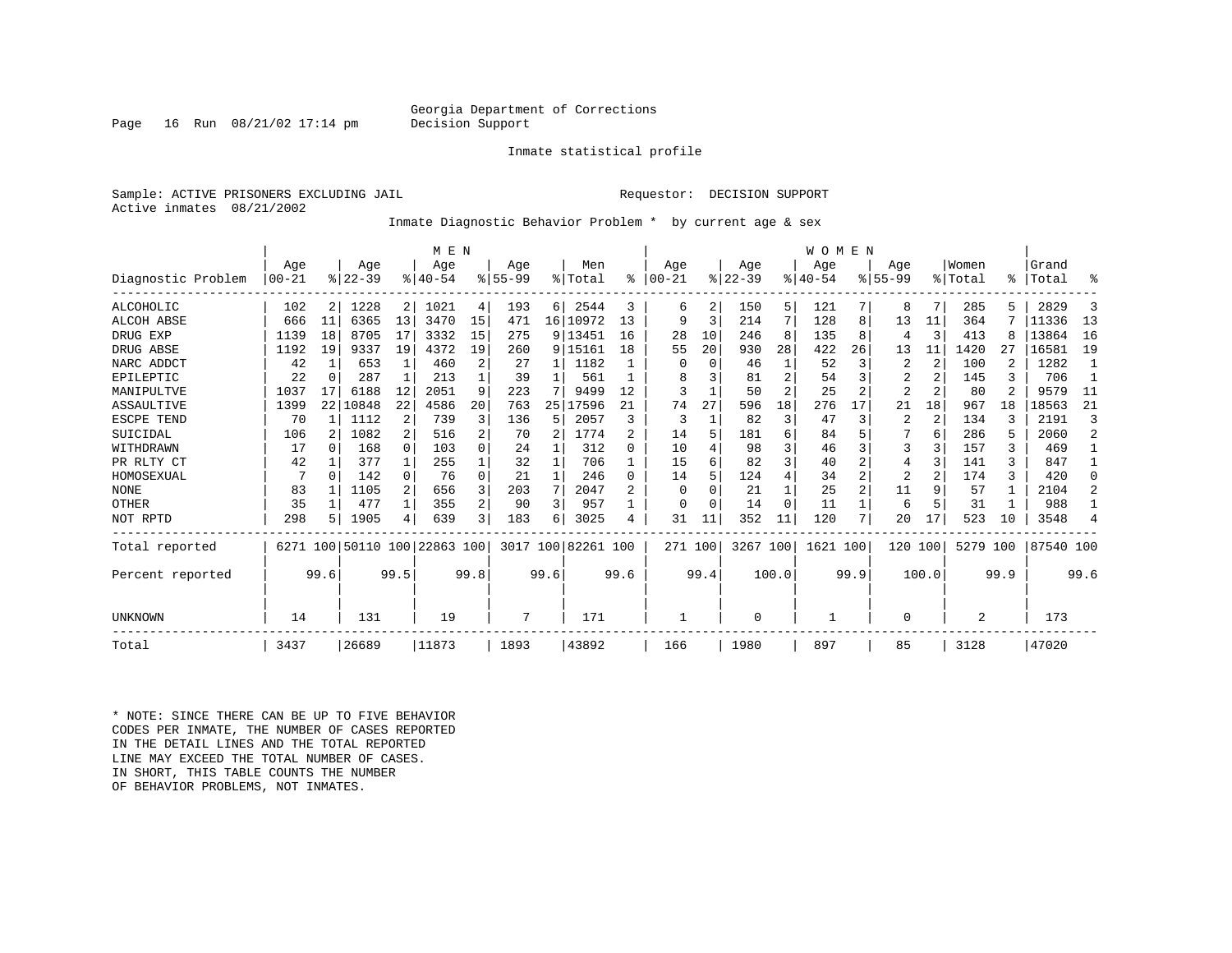Page  $17$  Run  $08/21/02$  17:14 pm

Inmate statistical profile

Sample: ACTIVE PRISONERS EXCLUDING JAIL Requestor: DECISION SUPPORT Active inmates 08/21/2002

Physical Profile (General Condition) by current age & sex

|                      |       |                |                              |                | M E N     |      |             |                |                    |      |           |      |             |      | <b>WOMEN</b> |         |             |        |          |              |           |      |
|----------------------|-------|----------------|------------------------------|----------------|-----------|------|-------------|----------------|--------------------|------|-----------|------|-------------|------|--------------|---------|-------------|--------|----------|--------------|-----------|------|
|                      | Age   |                | Age                          |                | Age       |      | Age         |                | Men                |      | Aqe       |      | Aqe         |      | Aqe          |         | Aqe         |        | Women    |              | Grand     |      |
| Physical Profile     | 00-21 |                | $8 22-39$                    |                | $8 40-54$ |      | $8155 - 99$ |                | % Total            | ႜ    | $00 - 21$ |      | $8$   22-39 |      | $ 40-54$     |         | $8155 - 99$ |        | % Total  | ႜ            | Total     | ိ    |
| NO LIMITATION        | 3028  |                | 91 20229                     | 77             | 5964      | 51   | 351         |                | 19 29572           | 69   | 144       | 89   | 1437        | 76   | 486          | 56      | 15          | 19     | 2082     | 69           | 31654 69  |      |
| DEFECT NO MAJOR LIMT | 182   |                | 2871                         | 11             | 2248      | 19   | 380         | 21             | 5681               | 13   | 11        |      | 318         | 17   | 241          | 28      | 31          | 38     | 601      | 20           | 6282 14   |      |
| DEFECT MAJOR LIMIT   | 120   |                | 3126                         | 12             | 3327      | 29   | 959         | 52             | 7532               | 17   | 6         | 4    | 137         |      | 139          | 16      | 32          | 40     | 314      | 10           | 7846 17   |      |
| VERY MAJOR DEFECT    |       | 0 <sup>1</sup> | 50                           | $\overline{0}$ | 121       |      | 163         | 9 <sup>1</sup> | 335                |      | 0         | 0    | 4           | 0    | 8            |         | 3           | 4      | 15       | $\mathbf{0}$ | 350       |      |
| Total reported       |       |                | 3331 100 26276 100 11660 100 |                |           |      |             |                | 1853 100 43120 100 |      | 161 100   |      | 1896 100    |      |              | 874 100 |             | 81 100 | 3012 100 |              | 46132 100 |      |
| Percent reported     |       | 96.9           |                              | 98.5           |           | 98.2 |             | 97.9           |                    | 98.2 |           | 97.0 |             | 95.8 |              | 97.4    |             | 95.3   |          | 96.3         |           | 98.1 |
| <b>NOT REPORTED</b>  | 106   |                | 413                          |                | 213       |      | 40          |                | 772                |      | 5         |      | 84          |      | 23           |         | 4           |        | 116      |              | 888       |      |
| Total                | 3437  |                | 26689                        |                | 11873     |      | 1893        |                | 43892              |      | 166       |      | 1980        |      | 897          |         | 85          |        | 3128     |              | 47020     |      |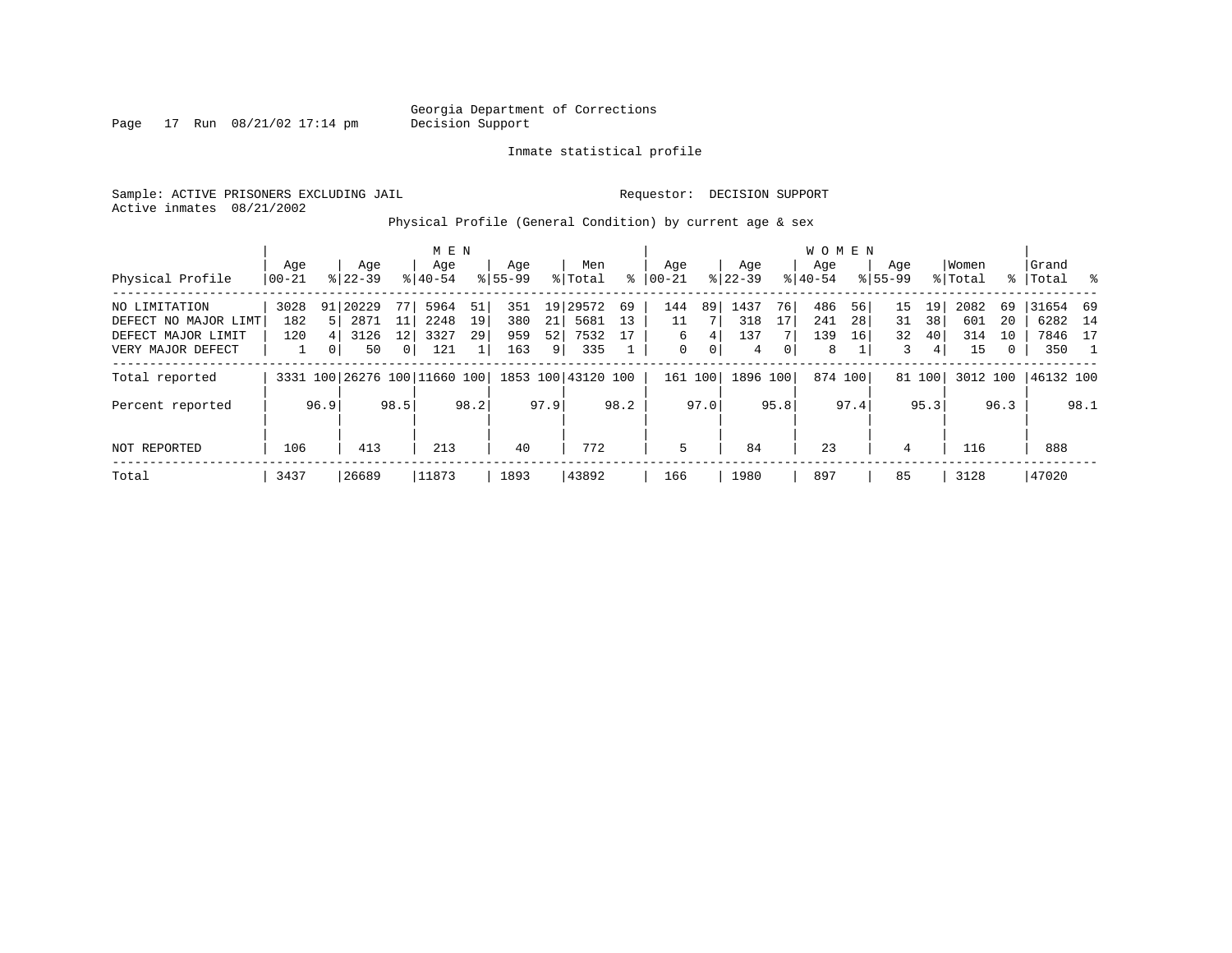Page 18 Run  $08/21/02$  17:14 pm

#### Inmate statistical profile

Sample: ACTIVE PRISONERS EXCLUDING JAIL Requestor: DECISION SUPPORT Active inmates 08/21/2002

Security Status by current age & sex

|                  |          |       |           |             | M E N                        |       |           |                         |                    |       |           |          |             |                | W O M E N   |          |             |        |             |             |             |                |
|------------------|----------|-------|-----------|-------------|------------------------------|-------|-----------|-------------------------|--------------------|-------|-----------|----------|-------------|----------------|-------------|----------|-------------|--------|-------------|-------------|-------------|----------------|
|                  | Age      |       | Age       |             | Age                          |       | Age       |                         | Men                |       | Age       |          | Age         |                | Age         |          | Age         |        | Women       |             | Grand       |                |
| Security         | 00-21    |       | $8 22-39$ |             | $ 40-54$                     |       | $8 55-99$ |                         | % Total            | ి     | $00 - 21$ |          | $ 22-39 $   |                | $ 40-54 $   |          | $8155 - 99$ |        | % Total     | $\approx$ 1 | Total       | ႜ              |
| DIAG INCOM       | 5        | 0     | 74        | $\mathbf 0$ | 50                           |       | 6         | 0                       | 135                |       |           | 0        | 0           | 0              |             | 0        | 0           | 0      | $\Omega$    | 0           | 135         | 0              |
| WRK RELEAS       | $\Omega$ | 0     | 2         | 0           |                              |       | 0         | 0                       |                    | 0     | 0         | 0        | $\mathbf 0$ | $\overline{0}$ |             | $\Omega$ | 0           |        |             |             |             |                |
| TRUSTY           | 41       |       | 1330      | 5           | 830                          |       | 78        | 4                       | 2279               | 5     |           |          | 105         | 5              | 80          | 9        | 3           | 4      | 189         | б.          | 2468        | 5              |
| MINIMUM          | 915      | 27    | 8604      | 32          | 4327                         | 36    | 648       | 34                      | 14494              | 33    | 62        | 37       | 1119        | 57             | 537         | 60       | 55          | 65     | L773        | 57          | 16267       | 35             |
| MEDIUM           | 1448     | 42    | 10551     | 40          | 4656                         | 39    | 907       |                         | 48 17562           | 40    | 65        | 39       | 502         | 25             | 198         | 22       | 20          | 24     | 785         | 25          | 18347       | 39             |
| CLOSE            | 661      | 19    | 4189      | 16          | 1252                         | 11    | 168       | 9                       | 6270               | 14    | 27        | 16       | 131         |                | 37          |          |             |        | 198         | 6.          | 6468        | 14             |
| MAXIMUM          | 23       |       | 508       | 2           | 186                          |       | 20        |                         | 737                | 2     | $\Omega$  | $\Omega$ | 4           |                |             |          | 0           |        | 5           |             | 742         | $\overline{2}$ |
| DIAGNOSTIC       | 344      | 10    | 1431      | 5           | 571                          |       | 66        | $\overline{\mathsf{3}}$ | 2412               | 5     | 11        |          | 119         | 6              | 44          | 5        | 4           | 5      | 178         | б.          | 2590        | 6              |
| Total reported   |          |       |           |             | 3437 100 26689 100 11873 100 |       |           |                         | 1893 100 43892 100 |       | 166 100   |          | 1980 100    |                |             | 897 100  |             | 85 100 | 3128 100    |             | 47020 100   |                |
| Percent reported |          | 100.0 |           | 100.0       |                              | 100.0 |           | 100.0                   |                    | 100.0 |           | 100.0    |             | 100.0          |             | 100.0    |             | 100.0  |             | 100.0       |             | 100.0          |
| NOT RPTD         | 0        |       | 0         |             | $\mathbf 0$                  |       | 0         |                         |                    |       | $\Omega$  |          | 0           |                | $\mathbf 0$ |          | $\Omega$    |        | $\mathbf 0$ |             | $\mathbf 0$ |                |
| Total            | 3437     |       | 26689     |             | 11873                        |       | 1893      |                         | 43892              |       | 166       |          | 1980        |                | 897         |          | 85          |        | 3128        |             | 47020       |                |

\* NOTE: BEGINNING IN JULY 1987, THE FACILITIES DIVISION NO LONGER CODED INMATES AS BEING WORK RELEASE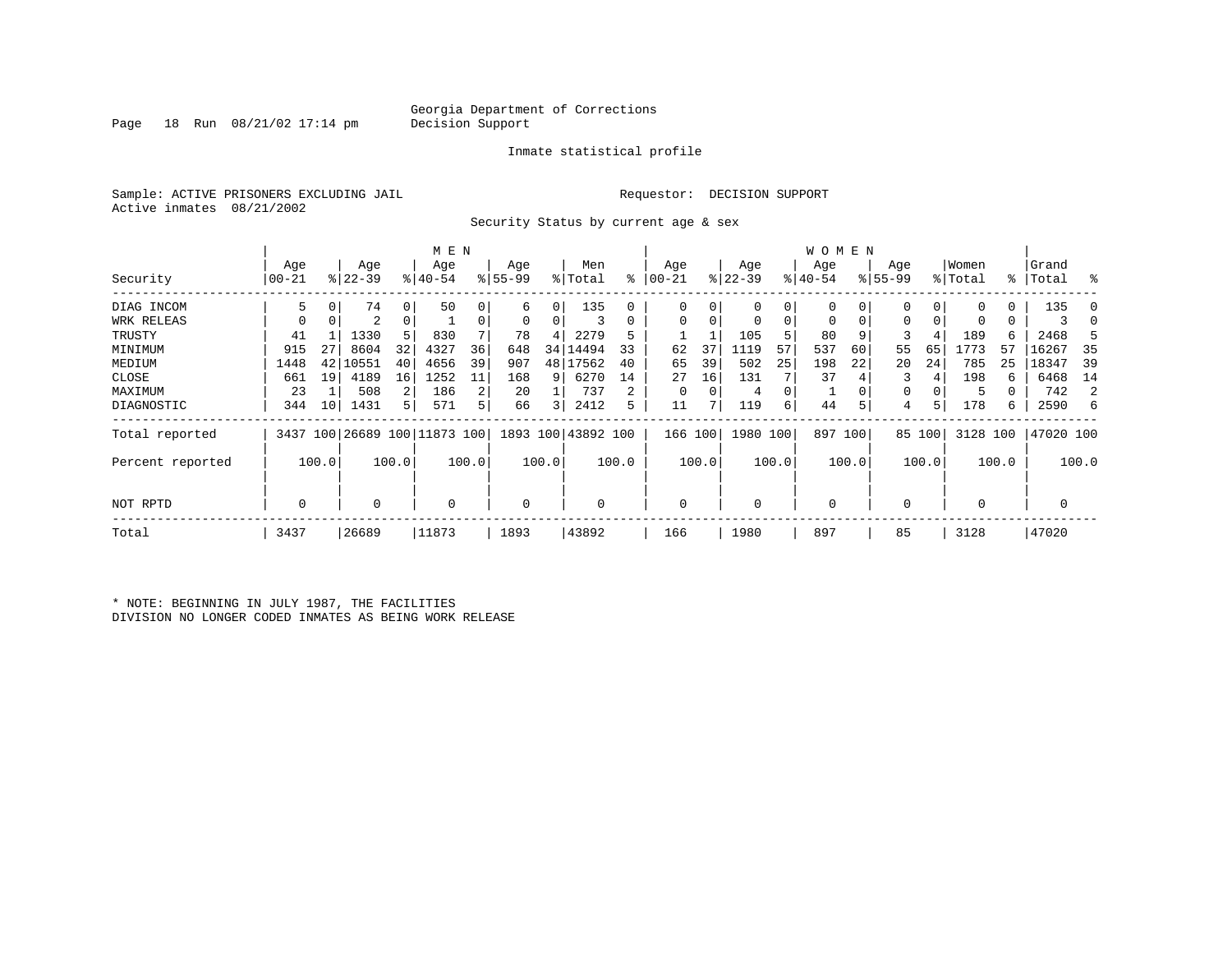Page 19 Run 08/21/02 17:14 pm

#### Inmate statistical profile

Sample: ACTIVE PRISONERS EXCLUDING JAIL **Requestor: DECISION SUPPORT** Active inmates 08/21/2002

Number Of Sentences by current age & sex

|                     |           |      |           |      | M E N                        |      |           |      |                    |      |               |       |           |      | <b>WOMEN</b> |         |             |        |          |      |           |      |
|---------------------|-----------|------|-----------|------|------------------------------|------|-----------|------|--------------------|------|---------------|-------|-----------|------|--------------|---------|-------------|--------|----------|------|-----------|------|
|                     | Age       |      | Age       |      | Age                          |      | Age       |      | Men                |      | Age           |       | Age       |      | Age          |         | Age         |        | Women    |      | Grand     |      |
| Number Of Sentences | $00 - 21$ |      | $ 22-39 $ |      | $ 40-54 $                    |      | $8 55-99$ |      | % Total            |      | $8   00 - 21$ |       | $ 22-39 $ |      | $ 40-54 $    |         | $8155 - 99$ |        | % Total  |      | %   Total | ႜ    |
| ONE                 | 1476      | 43   | 8297      | 31   | 3924                         | 33   | 768       |      | 41   14465         | 33   | 81            | 49    | 814       | 42   | 357          | 40      | 42          | 49     | 1294     | 42   | 15759     | 34   |
| TWO                 | 894       | 26   | 6418      | 24   | 2816                         | 24   | 461       |      | 24 10589           | 24   | 49            | 30    | 514       | 26   | 236          | 26      | 21          | 25     | 820      | 26   | 11409     | 24   |
| THREE               | 500       | 15   | 4258      | 16   | 1815                         | 15   | 265       | 14   | 6838               | 16   | 21            | 13    | 258       | 13   | 123          | 14      | 11          | 13     | 413      | 13   | 7251      | 15   |
| <b>FOUR</b>         | 249       |      | 2661      | 10   | 1124                         | 9    | 150       | 8    | 4184               | 10   | 8             | 5     | 148       | 8    | 60           |         | 8           | 9      | 224      |      | 4408      | 9    |
| <b>FIVE</b>         | 138       |      | 1738      |      | 736                          | 6    | 77        | 4    | 2689               | 6    | 4             |       | 90        | 5    | 33           |         |             |        | 128      | 4    | 2817      | -6   |
| MORE THAN FIVE      | 171       | 5    | 3281      | 12   | 1449                         | 12   | 170       | 9    | 5071               | 12   | 3             | 2     | 133       | 7    | 84           | 9       | 2           | 2      | 222      |      | 5293 11   |      |
| Total reported      |           |      |           |      | 3428 100 26653 100 11864 100 |      |           |      | 1891 100 43836 100 |      | 166 100       |       | 1957 100  |      |              | 893 100 |             | 85 100 | 3101 100 |      | 46937 100 |      |
| Percent reported    |           | 99.7 |           | 99.9 |                              | 99.9 |           | 99.9 |                    | 99.9 |               | 100.0 |           | 98.8 |              | 99.6    |             | 100.0  |          | 99.1 |           | 99.8 |
| NOT REPORTED        | 9         |      | 36        |      | 9                            |      | 2         |      | 56                 |      | $\mathbf 0$   |       | 23        |      | 4            |         | $\Omega$    |        | 27       |      | 83        |      |
| Total               | 3437      |      | 26689     |      | 11873                        |      | 1893      |      | 43892              |      | 166           |       | 1980      |      | 897          |         | 85          |        | 3128     |      | 47020     |      |
|                     |           |      |           |      |                              |      |           |      |                    |      |               |       |           |      |              |         |             |        |          |      |           |      |
| AVG NUM SENTENCES   | 2.28      |      | 3.00      |      | 2.97                         |      | 2.60      |      | 2.92               |      | 1.92          |       | 2.41      |      | 2.57         |         | 2.12        |        | 2.42     |      | 2.89      |      |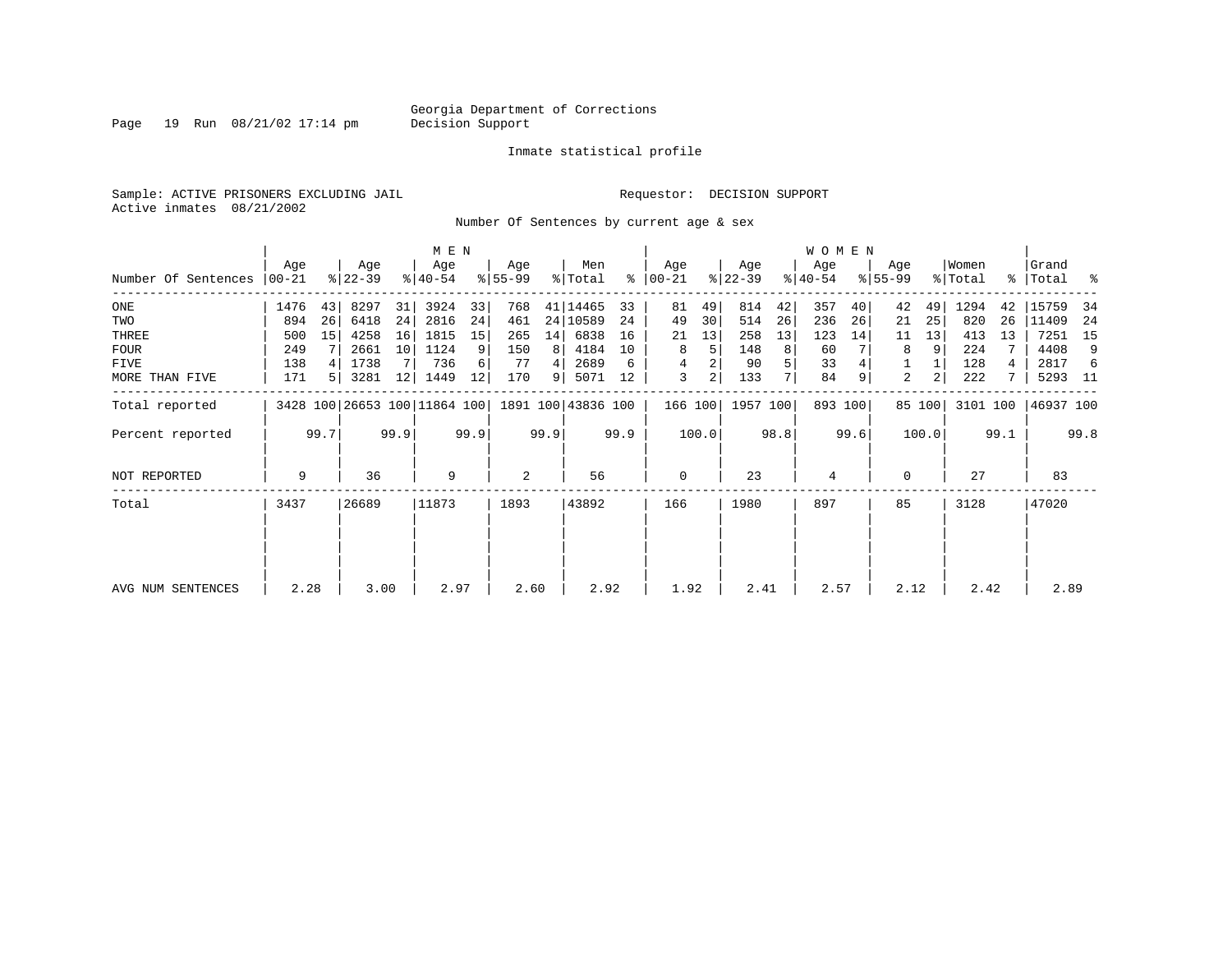Page 20 Run  $08/21/02$  17:14 pm

Inmate statistical profile

Sample: ACTIVE PRISONERS EXCLUDING JAIL Requestor: DECISION SUPPORT Active inmates 08/21/2002

Number Of Disciplinaries by current age & sex

|                  |              |       |                  |       | M E N            |       |                 |       |                                                 |       |                    |       |                  |                | <b>WOMEN</b>     |         |                    |        |                  |       |                      |       |
|------------------|--------------|-------|------------------|-------|------------------|-------|-----------------|-------|-------------------------------------------------|-------|--------------------|-------|------------------|----------------|------------------|---------|--------------------|--------|------------------|-------|----------------------|-------|
| Disciplinaries   | Age<br>00-21 |       | Age<br>$ 22-39 $ |       | Age<br>$8 40-54$ |       | Age<br>$ 55-99$ |       | Men<br>% Total                                  | ∻     | Age<br>$ 00 - 21 $ |       | Age<br>$ 22-39 $ |                | Aqe<br>$ 40-54 $ |         | Age<br>$8155 - 99$ |        | Women<br>% Total |       | Grand<br>%   Total % |       |
| ZERO             | 1159         | 34    | 8476             | 32    | 4959             | 42    | 920             |       | 49 15514                                        | 35    | 83                 | 50    | 1049             | 53             | 523              | 58      | 54                 | 64     | 1709             | 55    | 17223                | -37   |
| ONE              | 462          | 13    | 3716             | 14    | 1806             | 15    | 336             | 18    | 6320                                            | 14    | 16                 | 10    | 267              | 13             | 139              | 15      | 14                 | 16     | 436              | 14    | 6756                 | 14    |
| TWO              | 308          | 9     | 2306             | 9     | 1032             |       | 166             | 9     | 3812                                            | 9     | 16                 | 10    | 146              |                | 56               |         | 6                  |        | 224              |       | 4036                 | 9     |
| THREE            | 201          |       | 1640             |       | 699              | 6     | 109             | 6     | 2649                                            | 6     | 9                  | 5     | 107              |                | 41               |         | 6                  |        | 163              | 5.    | 2812                 | 6     |
| <b>FOUR</b>      | 192          |       | 1247             |       | 483              |       | 51              | 3     | 1973                                            |       |                    |       | 79               |                | 23               |         |                    |        | 106              |       | 2079                 | 4     |
| <b>FIVE</b>      | 136          |       | 1037             |       | 386              |       | 44              |       | 1603                                            |       | 6                  | 4     | 42               | $\overline{2}$ | 14               |         | 0                  |        | 62               | 2     | 1665                 | 4     |
| MORE THAN FIVE   | 979          | 28    | 8264             | 31    | 2504             | 21    | 267             |       | 14 12014                                        | 27    | 33                 | 20    | 290              | 15             | 101              | 11      | 4                  |        | 428              | 14    | 12442                | -26   |
| Total reported   |              |       |                  |       |                  |       |                 |       | 3437 100 26686 100 11869 100 1893 100 43885 100 |       | 166 100            |       | 1980 100         |                |                  | 897 100 |                    | 85 100 | 3128 100         |       | 47013 100            |       |
| Percent reported |              | 100.0 |                  | 100.0 |                  | 100.0 |                 | 100.0 |                                                 | 100.0 |                    | 100.0 |                  | 100.0          |                  | 100.0   |                    | 100.0  |                  | 100.0 |                      | 100.0 |
| NOT REPORTED     | 0            |       | 3                |       | 4                |       | 0               |       | 7                                               |       | $\mathbf 0$        |       | $\Omega$         |                | 0                |         | $\Omega$           |        | $\Omega$         |       |                      |       |
| Total            | 3437         |       | 26689            |       | 11873            |       | 1893            |       | 43892                                           |       | 166                |       | 1980             |                | 897              |         | 85                 |        | 3128             |       | 47020                |       |
|                  |              |       |                  |       |                  |       |                 |       |                                                 |       |                    |       |                  |                |                  |         |                    |        |                  |       |                      |       |
|                  |              |       |                  |       |                  |       |                 |       |                                                 |       |                    |       |                  |                |                  |         |                    |        |                  |       |                      |       |
| AVG NUM DISCIP   | 5.34         |       | 6.63             |       | 4.67             |       | 3.02            |       | 5.84                                            |       | 4.07               |       | 3.17             |                | 2.32             |         | 1.13               |        | 2.92             |       | 5.65                 |       |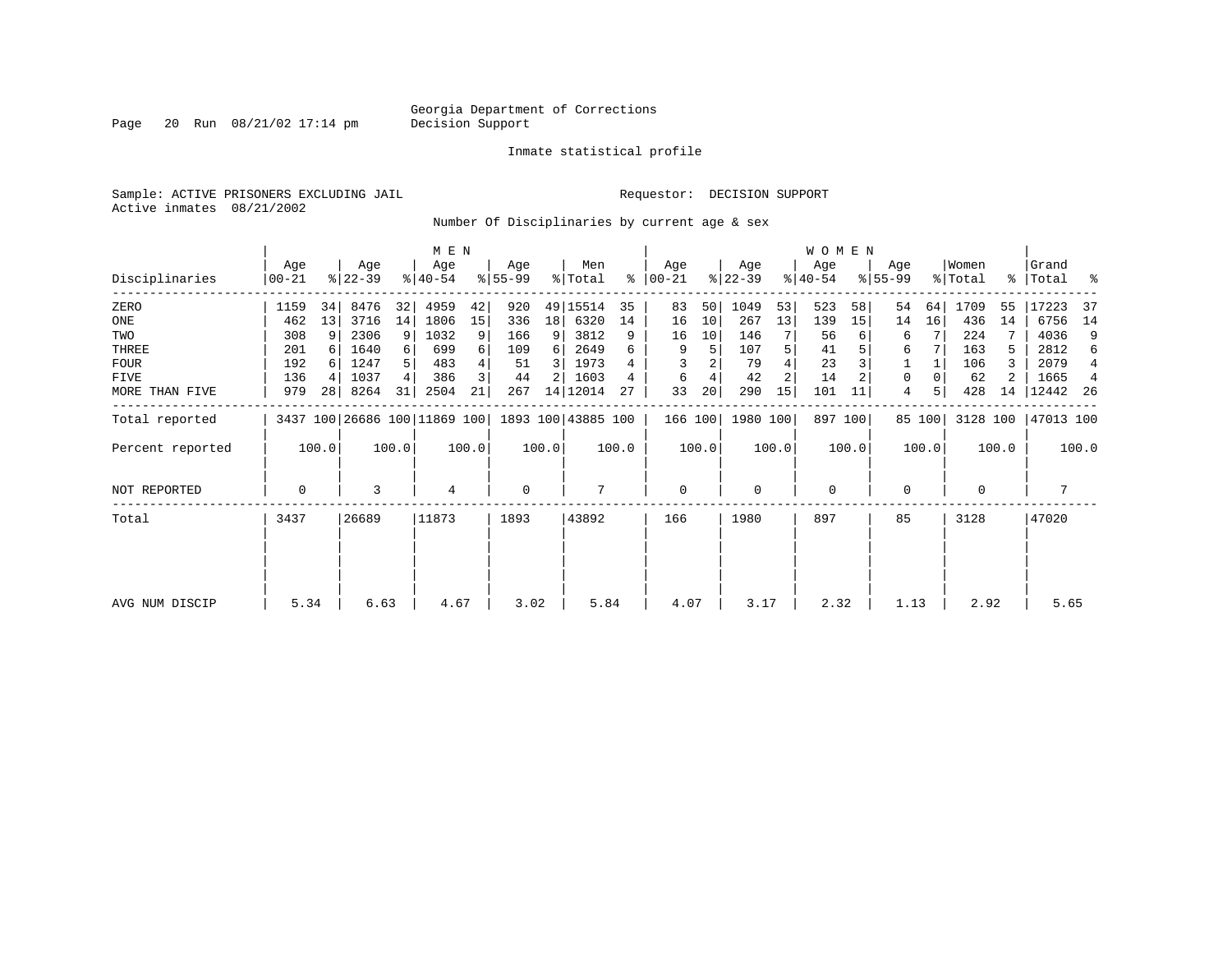Page 21 Run  $08/21/02$  17:14 pm

#### Inmate statistical profile

Sample: ACTIVE PRISONERS EXCLUDING JAIL Requestor: DECISION SUPPORT Active inmates 08/21/2002

Number Of Escapes by current age & sex

|                  |                |             |                  |          | M E N                        |       |                 |       |                    |          |                  |          |                  |             | WOMEN            |              |                  |             |                  |       |                    |          |
|------------------|----------------|-------------|------------------|----------|------------------------------|-------|-----------------|-------|--------------------|----------|------------------|----------|------------------|-------------|------------------|--------------|------------------|-------------|------------------|-------|--------------------|----------|
| Escapes          | Age<br>  00-21 |             | Age<br>$ 22-39 $ |          | Age<br>$8 40-54$             |       | Age<br>$ 55-99$ |       | Men<br>% Total     | ∻        | Age<br>$ 00-21 $ |          | Age<br>$ 22-39 $ |             | Age<br>$ 40-54 $ |              | Age<br>$8 55-99$ |             | Women<br>% Total |       | Grand<br>%   Total | ႜ        |
| ZERO             |                |             | 3433 100 26510   |          | 99 11730                     | 99    | 1863            |       | 98 43536           | 99       | 166              | 100      | 1973 100         |             |                  | 896 100      | 85               | 100         | 3120             | 100   | 46656              | 99       |
| ONE              | 4              | $\mathbf 0$ | 177              |          | 124                          |       | 23              | 1     | 328                | 1        | 0                | 0        |                  | 0           |                  | 0            | $\Omega$         | $\Omega$    | 8                | 0     | 336                | -1       |
| TWO              | 0              |             | 2                | $\Omega$ | 15                           |       | 4               | 0     | 21                 | 0        | 0                |          | 0                | 0           | 0                | <sup>0</sup> | 0                |             |                  | 0     | 21                 | $\Omega$ |
| THREE            | 0              |             | 0                | 0        |                              |       |                 |       | 6                  | 0        |                  |          | 0                | 0           | 0                |              | 0                |             |                  | 0     | 6                  | $\Omega$ |
| FOUR             | 0              |             | 0                | $\Omega$ | $\Omega$                     |       |                 | 0     |                    | $\Omega$ | $\Omega$         | $\Omega$ | $\mathbf 0$      | 0           | $\mathbf 0$      | $\Omega$     | $\Omega$         |             |                  | 0     |                    | 0        |
| FIVE             | 0              | 0           | 0                | $\Omega$ | $\Omega$                     |       | $\Omega$        | 0     | $\Omega$           | $\Omega$ | O                | 0        | $\mathbf 0$      | $\mathbf 0$ | $\mathbf 0$      | $\Omega$     | 0                |             |                  | 0     |                    | n        |
| MORE THAN FIVE   | 0              | 0           | 0                | 0        | $\Omega$                     | 0     | 0               | 0     |                    | 0        | $\Omega$         | 0        | $\mathbf 0$      | 0           | $\mathbf{0}$     | 0            | $\mathbf 0$      | $\mathbf 0$ |                  | 0     | U                  |          |
| Total reported   |                |             |                  |          | 3437 100 26689 100 11873 100 |       |                 |       | 1893 100 43892 100 |          | 166 100          |          | 1980 100         |             |                  | 897 100      |                  | 85 100      | 3128 100         |       | 47020 100          |          |
| Percent reported |                | 100.0       |                  | 100.0    |                              | 100.0 |                 | 100.0 |                    | 100.0    |                  | 100.0    |                  | 100.0       |                  | 100.0        |                  | 100.0       |                  | 100.0 |                    | 100.0    |
| NOT REPORTED     | 0              |             | $\Omega$         |          | $\Omega$                     |       | 0               |       | 0                  |          | $\mathbf 0$      |          | $\mathbf 0$      |             | $\mathbf 0$      |              | 0                |             | $\Omega$         |       | 0                  |          |
| Total            | 3437           |             | 26689            |          | 11873                        |       | 1893            |       | 43892              |          | 166              |          | 1980             |             | 897              |              | 85               |             | 3128             |       | 47020              |          |
|                  |                |             |                  |          |                              |       |                 |       |                    |          |                  |          |                  |             |                  |              |                  |             |                  |       |                    |          |
|                  |                |             |                  |          |                              |       |                 |       |                    |          |                  |          |                  |             |                  |              |                  |             |                  |       |                    |          |
| AVG NUM ESCAPES  |                | .00         | .01              |          | .01                          |       | .02             |       | .01                |          | .00              |          | .00              |             |                  | .00          |                  | .00         | .00              |       | .01                |          |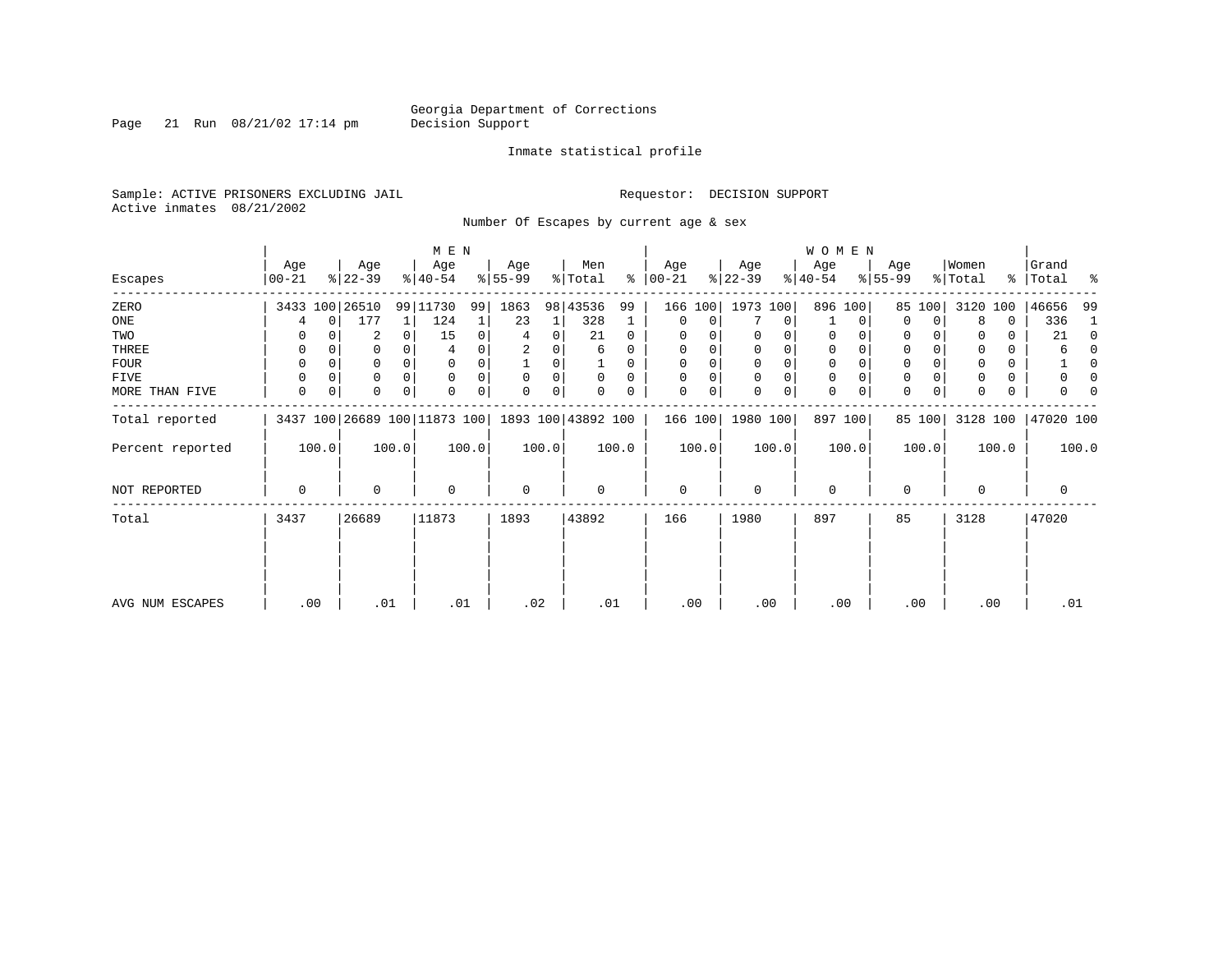Page 22 Run 08/21/02 17:14 pm Decision Support

Inmate statistical profile

Active inmates 08/21/2002

Sample: ACTIVE PRISONERS EXCLUDING JAIL **Requestor: DECISION SUPPORT** 

Number Of Prior Georgia Incarcerations \* by current age & sex

|                            |             |       |                  |          | M E N                                           |                |                  |       |                |       |                  |       |                  |       | <b>WOMEN</b>    |       |                  |                |                  |       |                |       |
|----------------------------|-------------|-------|------------------|----------|-------------------------------------------------|----------------|------------------|-------|----------------|-------|------------------|-------|------------------|-------|-----------------|-------|------------------|----------------|------------------|-------|----------------|-------|
| Prior Incarcerations 00-21 | Age         |       | Age<br>$ 22-39 $ |          | Age<br>$ 40-54 $                                |                | Age<br>$ 55-99 $ |       | Men<br>% Total | ⊱     | Age<br>$ 00-21 $ |       | Age<br>$ 22-39 $ |       | Age<br>$ 40-54$ |       | Age<br>$ 55-99 $ |                | Women<br>% Total | ႜ     | Grand<br>Total | ್ಠಿ   |
| ZERO                       | 3138        |       | 91 14909         | 56       | 4585                                            | 39             | 1039             |       | 55 23671       | 54    | 148              | 89    | 1285             | 65    | 477             | 53    | 58               | 68             | 1968             | 63    | 25639          | -55   |
| ONE                        | 277         | R     | 5328             | 20       | 2160                                            | 18             | 356              | 19    | 8121           | 19    | 17               | 10    | 343              | 17    | 146             | 16    | 15               | 18             | 521              | 17    | 8642           | 18    |
| TWO                        | 21          |       | 3011             | 11       | 1589                                            | 13             | 198              | 10    | 4819           | 11    |                  |       | 169              | 9     | 90              | 10    | 3                | 4              | 263              | 8     | 5082           | 11    |
| THREE                      |             |       | 1733             | $6 \mid$ | 1195                                            | 10             | 132              |       | 3061           |       | 0                | 0     | 98               | 5     | 77              |       | 3                |                | 178              |       | 3239           |       |
| <b>FOUR</b>                | $\Omega$    |       | 899              |          | 907                                             | 8              | 80               | 4     | 1886           | 4     | $\mathbf 0$      |       | 44               | 2     | 38              |       | $\overline{2}$   | $\overline{a}$ | 84               | 3     | 1970           | 4     |
| <b>FIVE</b>                | 0           |       | 497              |          | 601                                             | 5              | 29               |       | 1127           |       | $\Omega$         | 0     | 22               |       | 24              |       | 2                |                | 48               |       | 1175           | 2     |
| MORE THAN FIVE             | 0           | 0     | 312              |          | 836                                             | 7 <sup>1</sup> | 59               | 3     | 1207           | 3     | 0                | 0     | 19               |       | 45              |       | 2                | $\overline{a}$ | 66               | 2     | 1273           |       |
| Total reported             |             |       |                  |          | 3437 100 26689 100 11873 100 1893 100 43892 100 |                |                  |       |                |       | 166 100          |       | 1980 100         |       | 897 100         |       |                  | 85 100         | 3128 100         |       | 47020 100      |       |
| Percent reported           |             | 100.0 |                  | 100.0    |                                                 | 100.0          |                  | 100.0 |                | 100.0 |                  | 100.0 |                  | 100.0 |                 | 100.0 |                  | 100.0          |                  | 100.0 |                | 100.0 |
| <b>NOT REPORTED</b>        | $\mathbf 0$ |       | $\Omega$         |          | $\Omega$                                        |                | $\mathbf 0$      |       | 0              |       | $\mathbf 0$      |       | $\Omega$         |       | $\mathbf 0$     |       | $\mathbf 0$      |                | $\Omega$         |       | 0              |       |
| Total                      | 3437        |       | 26689            |          | 11873                                           |                | 1893             |       | 43892          |       | 166              |       | 1980             |       | 897             |       | 85               |                | 3128             |       | 47020          |       |
|                            |             |       |                  |          |                                                 |                |                  |       |                |       |                  |       |                  |       |                 |       |                  |                |                  |       |                |       |
|                            |             |       |                  |          |                                                 |                |                  |       |                |       |                  |       |                  |       |                 |       |                  |                |                  |       |                |       |
| AVG # INCARCERATIONS       | .09         |       |                  | .92      | 1.80                                            |                | 1.08             |       | 1.10           |       | .11              |       | .70              |       | 1.29            |       | .73              |                | .84              |       | 1.09           |       |

\* This data counts a parole revocation on an existing sentenCE AS A prior incarceration. Also, this data counts, for any cohort of inmates, the total number of Georgia incarcerations the inmate has had during his entire criminal career. For example, if an inmate was admitted to prison first in FY72, and then re-admitted in FY79 and FY85, he had two prior incarcerations before the FY85 admission. This inmate's records show two prior incarcerations in all three of his records since he has had two prior incarcerations in his criminal career. If the cohort of FY72 admissions is selected for analysis, two prior incarcerations will be listed for this inmate even though in FY72, he had no prior incarcerations.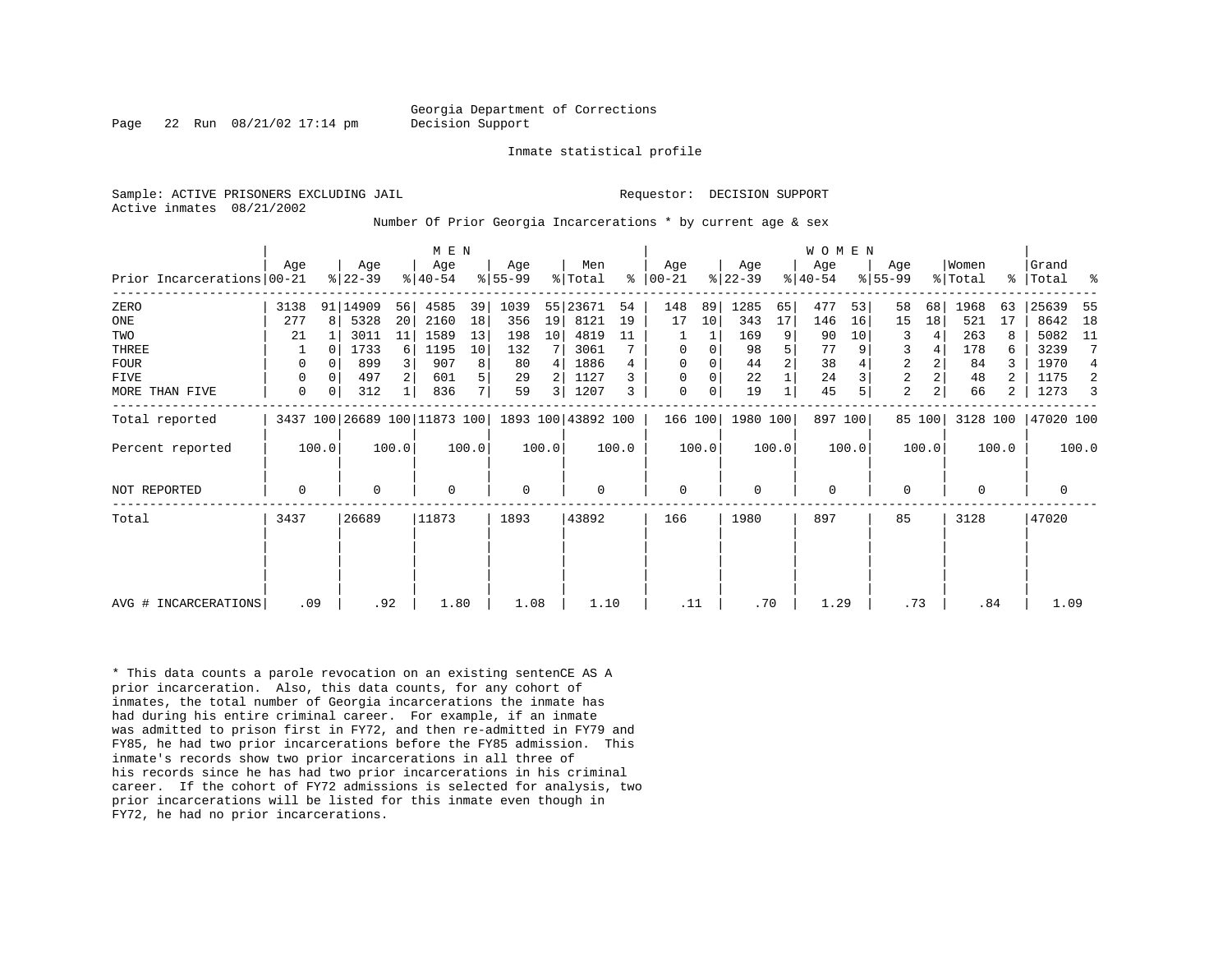Page 23 Run  $08/21/02$  17:14 pm

#### Inmate statistical profile

Sample: ACTIVE PRISONERS EXCLUDING JAIL **Requestor: DECISION SUPPORT** Active inmates 08/21/2002

Number Of Transfers by current age & sex

|                   |                |       |                  |       | M E N            |       |                                                 |       |                |       |                  |       |                  |              | WOMEN            |         |                  |        |                              |       |                    |                |
|-------------------|----------------|-------|------------------|-------|------------------|-------|-------------------------------------------------|-------|----------------|-------|------------------|-------|------------------|--------------|------------------|---------|------------------|--------|------------------------------|-------|--------------------|----------------|
| Transfers         | Age<br>  00-21 |       | Age<br>$ 22-39 $ |       | Age<br>$ 40-54 $ |       | Age<br>$ 55-99 $                                |       | Men<br>% Total | ∻     | Age<br>$ 00-21 $ |       | Age<br>$ 22-39 $ |              | Age<br>$ 40-54 $ |         | Age<br>$ 55-99 $ |        | Women<br>$\frac{1}{2}$ Total |       | Grand<br>% Total % |                |
| ZERO              | 859            | 25    | 2446             | 9     | 1000             | 8     | 126                                             |       | 4431           | 10    | 36               | 22    | 410              | 21           | 185              | 21      | 17               | 20     | 648                          | 21    | 5079               | -11            |
| ONE               | 1629           | 47    | 10281            | 39    | 4360             | 37    | 731                                             | 39    | 17001          | 39    | 110              | 66    | 1052             | 53           | 424              | 47      | 32               | 38     | 1618                         | 52    | 18619              | 40             |
| TWO               | 591            | 17    | 5986             | 22    | 2202             | 19    | 347                                             | 18    | 9126           | 21    | 12               |       | 282              | 14           | 146              | 16      | 15               | 18     | 455                          | 15    | 9581               | -20            |
| THREE             | 227            |       | 3294             | 12    | 1433             | 12    | 197                                             | 10    | 5151           | 12    |                  |       | 136              |              | 70               |         | 9                | 11     | 222                          |       | 5373               | - 11           |
| FOUR              | 80             |       | 1786             | 7     | 899              |       | 153                                             | 8     | 2918           |       |                  |       | 57               | 3            | 27               |         | 4                |        | 89                           |       | 3007               | 6              |
| FIVE              | 30             |       | 1075             | 4     | 584              |       | 98                                              | 5     | 1787           | 4     | $\Omega$         | 0     | 21               |              | 19               |         | 4                |        | 44                           |       | 1831               | $\overline{4}$ |
| MORE THAN FIVE    | 21             |       | 1821             | 7 I   | 1395             | 12    | 241                                             | 13    | 3478           | 8     | 0                | 0     | 22               | $\mathbf{1}$ | 26               |         | 4                |        | 52                           | 2     | 3530               | 8              |
| Total reported    |                |       |                  |       |                  |       | 3437 100 26689 100 11873 100 1893 100 43892 100 |       |                |       | 166 100          |       | 1980 100         |              |                  | 897 100 |                  | 85 100 | 3128 100                     |       | 47020 100          |                |
| Percent reported  |                | 100.0 |                  | 100.0 |                  | 100.0 |                                                 | 100.0 |                | 100.0 |                  | 100.0 |                  | 100.0        |                  | 100.0   |                  | 100.0  |                              | 100.0 |                    | 100.0          |
| NOT REPORTED      | 0              |       | 0                |       | 0                |       | 0                                               |       | $\mathbf 0$    |       | $\mathbf 0$      |       | $\mathbf 0$      |              | $\mathbf 0$      |         | 0                |        | 0                            |       | 0                  |                |
| Total             | 3437           |       | 26689            |       | 11873            |       | 1893                                            |       | 43892          |       | 166              |       | 1980             |              | 897              |         | 85               |        | 3128                         |       | 47020              |                |
|                   |                |       |                  |       |                  |       |                                                 |       |                |       |                  |       |                  |              |                  |         |                  |        |                              |       |                    |                |
|                   |                |       |                  |       |                  |       |                                                 |       |                |       |                  |       |                  |              |                  |         |                  |        |                              |       |                    |                |
| AVG NUM TRANSFERS | 1.20           |       | 2.22             |       | 2.66             |       | 2.78                                            |       | 2.28           |       | .96              |       | 1.26             |              | 1.48             |         | 1.85             |        | 1.32                         |       | 2.22               |                |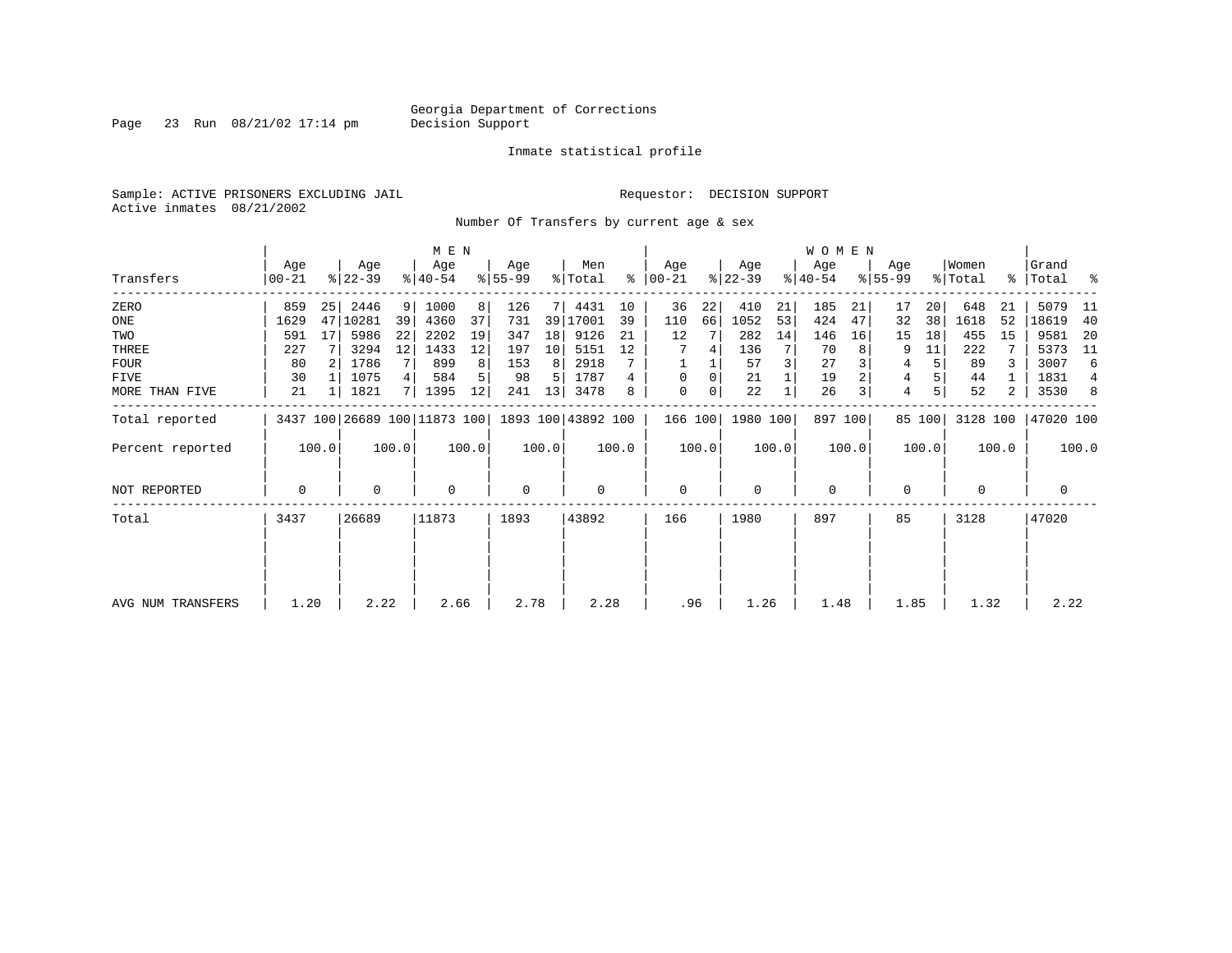Page 24 Run  $08/21/02$  17:14 pm

#### Inmate statistical profile

Sample: ACTIVE PRISONERS EXCLUDING JAIL **Requestor: DECISION SUPPORT** Active inmates 08/21/2002

County Of Conviction by current age & sex

|                            |                |                |           |                | M E N     |                |              |                |         |              |                |              |                |                | W O M E N      |                |                |              |                |                |       |                |
|----------------------------|----------------|----------------|-----------|----------------|-----------|----------------|--------------|----------------|---------|--------------|----------------|--------------|----------------|----------------|----------------|----------------|----------------|--------------|----------------|----------------|-------|----------------|
|                            | Age            |                | Age       |                | Age       |                | Age          |                | Men     |              | Age            |              | Age            |                | Age            |                | Aqe            |              | Women          |                | Grand |                |
| County Of Conviction 00-21 |                |                | $8 22-39$ |                | $8 40-54$ |                | $8 55-99$    |                | % Total | ႜ            | $100 - 21$     |              | $8 22-39$      |                | $8140 - 54$    |                | $8155 - 99$    |              | % Total        | ి              | Total | န္             |
| Appling                    | 4              | $\overline{0}$ | 65        | $\overline{0}$ | 30        | 0              | 6            | 0              | 105     | 0            | $\Omega$       | 0            | 5              | 0              | 1              | 0              | 0              | 0            | 6              | 0              | 111   | $\Omega$       |
| Atkinson                   | $\mathbf{1}$   | 0              | 26        | 0              | 12        | 0              | 4            | $\mathbf 0$    | 43      | 0            | $\mathbf 0$    | 0            | 2              | 0              | 2              | $\mathbf 0$    | $\mathbf 0$    | $\mathbf 0$  | $\overline{4}$ | 0              | 47    | $\Omega$       |
| Bacon                      | 4              | 0              | 37        | $\overline{0}$ | 19        | 0              | $\Omega$     | 0              | 60      | 0            | $\Omega$       | 0            | $\mathbf 0$    | 0              | 1              | $\mathbf 0$    | 0              | 0            | 1              | 0              | 61    | $\Omega$       |
| Baker                      | $\Omega$       | 0              | 13        | 0              | 4         | 0              | $\mathbf{1}$ | $\Omega$       | 18      | $\Omega$     | $\Omega$       | $\Omega$     | 3              | $\Omega$       | 0              | $\Omega$       | $\Omega$       | $\Omega$     | 3              | $\Omega$       | 21    | $\Omega$       |
| Baldwin                    | 32             | $\mathbf{1}$   | 219       | $\mathbf{1}$   | 103       | $\mathbf 1$    | 9            | $\Omega$       | 363     | $\mathbf{1}$ | $\mathbf{1}$   | $\mathbf{1}$ | 21             | 1              | 8              | $\mathbf{1}$   | $\mathbf{1}$   | $\mathbf{1}$ | 31             | $\mathbf{1}$   | 394   | 1              |
| Banks                      | 12             | $\Omega$       | 32        | $\Omega$       | 21        | 0              | 7            | $\Omega$       | 72      | $\Omega$     | $\mathbf{1}$   | $\mathbf{1}$ | $\overline{2}$ | $\Omega$       | $\overline{2}$ | $\mathbf 0$    | $\Omega$       | $\Omega$     | 5              | 0              | 77    | $\Omega$       |
| Barrow                     | 13             | 0              | 108       | 0              | 56        | 0              | 16           | $\mathbf 1$    | 193     | 0            | $\mathbf 0$    | 0            | 16             | 1              | 6              | 1              | 0              | $\mathbf 0$  | 22             | 1              | 215   | $\Omega$       |
| Bartow                     | 14             | $\Omega$       | 219       | $\mathbf{1}$   | 107       | $\mathbf 1$    | 26           | $\mathbf{1}$   | 366     | $\mathbf{1}$ | $\overline{2}$ | 1            | 24             | 1              | 10             | $\mathbf 1$    | $\Omega$       | 0            | 36             | $\mathbf{1}$   | 402   | $\mathbf{1}$   |
| Ben Hill                   | 16             | 0              | 116       | $\mathbf 0$    | 51        | 0              | 10           | $\mathbf{1}$   | 193     | $\Omega$     | $\mathbf{1}$   | 1            | 8              | $\mathbf 0$    | $\overline{4}$ | $\mathbf 0$    | $\Omega$       | $\Omega$     | 13             | $\mathbf 0$    | 206   | $\Omega$       |
| Berrien                    | 5              | 0              | 52        | 0              | 18        | 0              | 3            | $\mathbf 0$    | 78      | $\Omega$     | $\Omega$       | 0            | 4              | 0              | $\mathbf{0}$   | $\mathbf 0$    | $\Omega$       | 0            | $\overline{4}$ | 0              | 82    | $\Omega$       |
| Bibb                       | 60             | 2              | 604       | 2              | 303       | 3              | 46           | 2              | 1013    | 2            | 5              | 3            | 31             | $\overline{2}$ | 20             | 2              | 3              | 4            | 59             | $\overline{a}$ | 1072  | $\overline{2}$ |
| Bleckley                   | 9              | $\Omega$       | 81        | $\Omega$       | 26        | 0              | 3            | $\Omega$       | 119     | $\Omega$     | $\Omega$       | 0            | 5              | $\Omega$       | 5              | $\mathbf{1}$   | $\Omega$       | $\Omega$     | 10             | $\Omega$       | 129   | $\Omega$       |
| Brantley                   |                | 0              | 20        | $\mathbf 0$    | 13        | 0              | 3            | $\mathbf 0$    | 37      | $\Omega$     | $\Omega$       | $\Omega$     | $\mathbf 0$    | 0              | 2              | $\mathbf 0$    | $\Omega$       | 0            | $\overline{c}$ | 0              | 39    | $\Omega$       |
| <b>Brooks</b>              | 2              | 0              | 62        | $\mathbf 0$    | 10        | 0              | 6            | $\Omega$       | 80      | $\Omega$     | $\Omega$       | O            | $\mathbf 0$    | $\Omega$       | 3              | $\Omega$       | $\Omega$       | $\Omega$     | 3              | $\Omega$       | 83    | $\Omega$       |
| Bryan                      | 3              | 0              | 43        | 0              | 28        | 0              | 4            | 0              | 78      | $\Omega$     | $\Omega$       | 0            | $\mathbf{1}$   | $\Omega$       | 0              | $\Omega$       | 1              | 1            | $\overline{2}$ | 0              | 80    | $\Omega$       |
| Bulloch                    | 33             | 1              | 229       | 1              | 76        | $\mathbf 1$    | 15           | $\mathbf 1$    | 353     | $\mathbf{1}$ | $\Omega$       | 0            | 13             | 1              | 4              | $\Omega$       | 3              | 4            | 20             | 1              | 373   | 1              |
| Burke                      | 14             | $\Omega$       | 142       | $\mathbf{1}$   | 55        | 0              | 7            | $\Omega$       | 218     | $\Omega$     | 2              |              | ζ              | $\Omega$       | 4              | $\Omega$       | $\Omega$       | $\Omega$     | 9              | $\Omega$       | 227   | $\Omega$       |
| <b>Butts</b>               | 13             | $\Omega$       | 79        | $\Omega$       | 35        | 0              | 8            | $\Omega$       | 135     | $\Omega$     | $\mathbf{1}$   | 1            | 6              | $\Omega$       | $\overline{2}$ | $\Omega$       | $\Omega$       | $\Omega$     | 9              | 0              | 144   | $\Omega$       |
| Calhoun                    | 4              | 0              | 16        | $\mathbf 0$    | 14        | 0              | 3            | $\mathbf 0$    | 37      | $\Omega$     | 1              | $\mathbf{1}$ | 1              | 0              | 0              | 0              | 0              | 0            | $\overline{2}$ | 0              | 39    | $\Omega$       |
| Camden                     | 3              | 0              | 64        | 0              | 28        | 0              | 2            | 0              | 97      | $\Omega$     | $\Omega$       | 0            | $\overline{2}$ | 0              | 2              | 0              | 1              | 1            | 5              | 0              | 102   | $\Omega$       |
| Candler                    | 5              | $\Omega$       | 55        | $\mathbf 0$    | 20        | 0              | $\Omega$     | $\Omega$       | 80      | $\Omega$     | $\Omega$       | $\Omega$     | 5              | $\Omega$       | $\mathbf{1}$   | $\mathbf 0$    | $\Omega$       | $\Omega$     | 6              | $\mathbf 0$    | 86    | $\Omega$       |
| Carroll                    | 34             | 1              | 261       | 1              | 115       | $\mathbf 1$    | 36           | 2              | 446     | 1            | 4              | 2            | 37             | 2              | 9              | 1              | 0              | 0            | 50             | 2              | 496   | 1              |
| Catoosa                    | 6              | 0              | 110       | $\mathbf 0$    | 65        | $\mathbf 1$    | 14           | $\mathbf 1$    | 195     | $\Omega$     | $\Omega$       | $\Omega$     | 18             | $\mathbf{1}$   | 4              | $\mathbf 0$    | 1              | $\mathbf 1$  | 23             | $\mathbf{1}$   | 218   | $\Omega$       |
| Charlton                   | 1              | 0              | 25        | 0              | 15        | 0              | 3            | $\Omega$       | 44      | 0            | $\mathbf 0$    | 0            | $\overline{2}$ | 0              | $\mathbf{1}$   | $\mathbf 0$    | $\Omega$       | $\mathbf 0$  | 3              | 0              | 47    | $\Omega$       |
| Chatham                    | 215            | 6              | 1480      | 6              | 548       | 5              | 69           | $\overline{4}$ | 2312    | 5            | 11             | 7            | 112            | 6              | 37             | 4              | $\overline{4}$ | 5            | 164            | 5              | 2476  |                |
| Chattahoochee              | 6              | 0              | 16        | $\mathbf 0$    | 8         | 0              | $\mathbf 0$  | $\Omega$       | 30      | $\Omega$     | $\mathbf{1}$   | $\mathbf{1}$ | $\mathbf 0$    | $\Omega$       | $\mathbf 0$    | $\Omega$       | $\mathbf{0}$   | 0            | 1              | $\Omega$       | 31    | $\Omega$       |
| Chattooga                  | 2              | 0              | 107       | $\mathbf 0$    | 64        | $\mathbf 1$    | 11           | 1              | 184     | $\Omega$     | $\overline{2}$ | $\mathbf{1}$ | 5              | $\Omega$       | 2              | $\mathbf 0$    | $\mathbf{1}$   | 1            | 10             | 0              | 194   | $\Omega$       |
| Cherokee                   | 24             | 1              | 236       | 1              | 154       | $\mathbf{1}$   | 25           | 1              | 439     | 1            | 3              | 2            | 35             | 2              | 18             | $\overline{2}$ | 1              | 1            | 57             | 2              | 496   | $\mathbf{1}$   |
| Clarke                     | 33             | 1              | 333       | $\mathbf{1}$   | 130       | $\mathbf 1$    | 22           | $\mathbf 1$    | 518     | $\mathbf{1}$ | 2              | $\mathbf{1}$ | 31             | 2              | 14             | $\overline{2}$ | 4              | 5            | 51             | 2              | 569   | $\mathbf{1}$   |
| Clay                       | $\overline{c}$ | $\Omega$       | 17        | $\mathbf 0$    | 4         | 0              | $\Omega$     | $\Omega$       | 23      | $\Omega$     | $\mathbf 0$    | $\Omega$     | $\overline{2}$ | $\Omega$       | $\mathbf 0$    | $\Omega$       | $\mathbf{0}$   | $\Omega$     | $\overline{2}$ | $\Omega$       | 25    | $\Omega$       |
| Clayton                    | 213            | 6              | 1132      | 4              | 410       | 3 <sup>1</sup> | 53           | 3              | 1808    | 4            | 12             | 7            | 133            | 7              | 51             | 6              | 3              | 4            | 199            | 6              | 2007  | $\overline{4}$ |
| Clinch                     | 7              | 0              | 33        | $\mathbf 0$    | 12        | 0              | $\mathbf 0$  | $\mathbf 0$    | 52      | $\Omega$     | $\mathbf 0$    | 0            | 1              | 0              | $\mathbf{1}$   | $\mathbf 0$    | $\mathbf{0}$   | $\mathbf 0$  | $\overline{2}$ | $\Omega$       | 54    | $\Omega$       |
| Cobb                       | 183            | 5              | 1239      | 5              | 576       | 5              | 82           | 4              | 2080    | 5            | 9              | 5            | 101            | 5              | 54             | 6              | $\overline{2}$ | 2            | 166            | 5              | 2246  | 5              |
| Coffee                     | 24             | 1              | 139       | 1              | 56        | 0              | 5            | 0              | 224     | 1            | $\mathbf{1}$   | 1            | 9              | 0              | $\overline{4}$ | $\mathbf 0$    | $\mathbf{1}$   | 1            | 15             | 0              | 239   | 1              |
| Colquit                    | 23             | 1              | 172       | 1              | 79        | $\mathbf 1$    | 20           | 1              | 294     | 1            | $\Omega$       | 0            | 12             | 1              | 2              | 0              | 1              | 1            | 15             | 0              | 309   | $\mathbf{1}$   |
| Columbia<br>---------      | 17             | 0              | 142       | 1              | 55        | 0              | 4            | 0              | 218     | 0            | $\mathbf 0$    | 0            | 17             | $\mathbf{1}$   | 7              | 1              | $\Omega$       | 0            | 24             | 1              | 242   | $\mathbf{1}$   |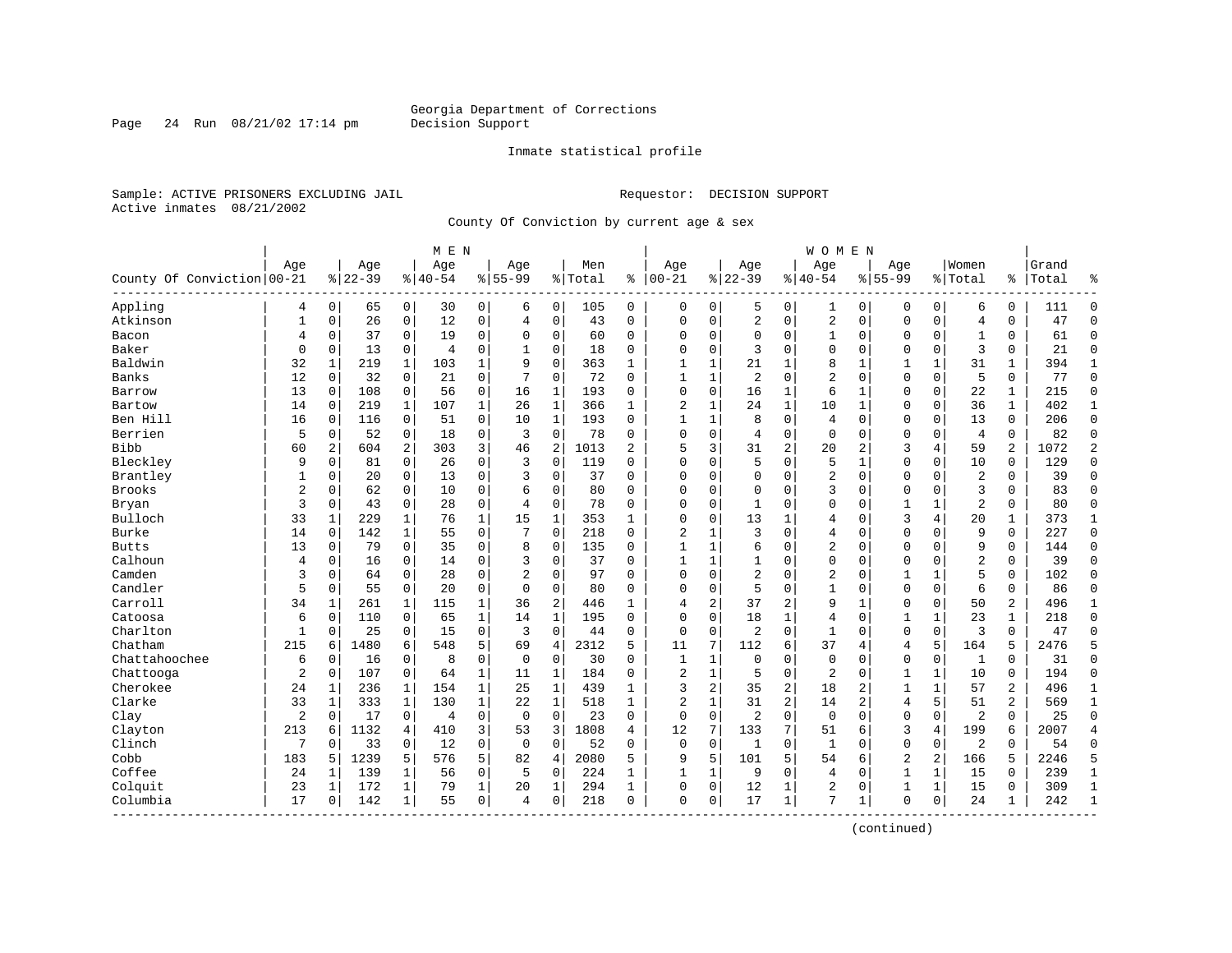Page 25 Run  $08/21/02$  17:14 pm

#### Inmate statistical profile

Active inmates 08/21/2002

Sample: ACTIVE PRISONERS EXCLUDING JAIL Requestor: DECISION SUPPORT

County Of Conviction by current age & sex (continued)

|                            |     |                |                |                | M E N          |                |                |              |         |                |                |              |             |                | <b>WOMEN</b>   |                |                |                |                |              |       |                |
|----------------------------|-----|----------------|----------------|----------------|----------------|----------------|----------------|--------------|---------|----------------|----------------|--------------|-------------|----------------|----------------|----------------|----------------|----------------|----------------|--------------|-------|----------------|
|                            | Age |                | Age            |                | Age            |                | Age            |              | Men     |                | Age            |              | Age         |                | Age            |                | Age            |                | Women          |              | Grand |                |
| County Of Conviction 00-21 |     |                | $8 22-39$      |                | $8 40-54$      |                | $8 55-99$      |              | % Total | ి              | $ 00 - 21$     |              | $ 22-39$    |                | $ 40-54$       |                | $8155 - 99$    |                | % Total        | %            | Total | န္             |
| Cook                       | 6   | $\circ$        | 86             | 0              | 40             | 0              | 8              | 0            | 140     | 0              | 0              | 0            | 4           | 0              | 6              | 1              | $\Omega$       | 0              | 10             | 0            | 150   | $\Omega$       |
| Coweta                     | 33  | 1              | 278            | 1              | 95             | $\mathbf 1$    | 15             | 1            | 421     | 1              | $\Omega$       | 0            | 16          | 1              | 9              | $\mathbf{1}$   | $\Omega$       | $\mathbf 0$    | 25             | 1            | 446   | $\mathbf{1}$   |
| Crawford                   | 0   | 0              | 15             | $\mathbf 0$    | 2              | 0              | $\mathbf 0$    | $\mathbf 0$  | 17      | 0              | 0              | 0            | $\mathbf 0$ | 0              | 0              | $\mathbf 0$    | $\Omega$       | $\mathbf 0$    | $\mathbf 0$    | 0            | 17    | $\Omega$       |
| Crisp                      | 23  | 1              | 163            | $\mathbf{1}$   | 68             | $\mathbf 1$    | 8              | 0            | 262     | 1              | 1              | $\mathbf{1}$ | 11          | 1              | 1              | $\mathbf 0$    |                | 1              | 14             | 0            | 276   | $\mathbf{1}$   |
| Dade                       | 4   | 0              | 49             | $\mathbf 0$    | 40             | 0              | 11             | 1            | 104     | $\Omega$       | $\Omega$       | 0            | $\mathbf 0$ | $\Omega$       | 0              | $\Omega$       | $\Omega$       | 0              | $\mathbf 0$    | 0            | 104   | $\Omega$       |
| Dawson                     | 1   | 0              | 32             | $\mathbf 0$    | 25             | 0              | 4              | $\Omega$     | 62      | $\Omega$       | $\Omega$       | 0            | 3           | $\Omega$       | 1              | $\Omega$       | $\Omega$       | 0              | $\overline{4}$ | 0            | 66    | $\Omega$       |
| Decatur                    | 22  | 1              | 187            | 1              | 68             | $\mathbf 1$    | 9              | $\mathbf 0$  | 286     | 1              | $\Omega$       | 0            | 15          | 1              | 6              | 1              | $\Omega$       | $\mathbf 0$    | 21             | 1            | 307   | $\mathbf{1}$   |
| DeKalb                     | 260 | 8              | 1760           | 7              | 709            | 6              | 98             | 5            | 2827    | 6              | 16             | 10           | 79          | 4              | 35             | $\overline{4}$ | 5              | 6              | 135            | 4            | 2962  | 6              |
| Dodge                      | 13  | 0              | 113            | 0              | 62             | 1              | 6              | 0            | 194     | 0              | $\Omega$       | 0            | 13          | 1              | 3              | $\Omega$       | 0              | $\Omega$       | 16             | $\mathbf 1$  | 210   | $\Omega$       |
| Dooly                      | 9   | 0              | 75             | 0              | 38             | 0              | 1              | $\Omega$     | 123     | 0              | $\Omega$       | 0            | 3           | 0              | 2              | $\Omega$       | $\mathbf{0}$   | 0              | 5              | $\Omega$     | 128   | $\Omega$       |
| Dougherty                  | 59  | 2              | 634            | 2              | 255            | 2              | 36             | 2            | 984     | 2              | $\overline{2}$ | 1            | 39          | $\overline{2}$ | 22             | 2              | $\overline{2}$ | $\overline{a}$ | 65             | 2            | 1049  | $\overline{2}$ |
| Douglas                    | 54  | $\overline{a}$ | 451            | $\overline{a}$ | 192            | $\overline{a}$ | 28             | $\mathbf 1$  | 725     | 2              | 9              | 5            | 53          | 3              | 27             | 3              | $\overline{2}$ | 2              | 91             | 3            | 816   | 2              |
| Early                      | 5   | 0              | 50             | $\mathbf 0$    | 17             | 0              | 5              | $\mathbf 0$  | 77      | $\Omega$       | $\Omega$       | 0            | 4           | 0              | 0              | $\Omega$       | 0              | 0              | $\overline{4}$ | 0            | 81    | $\Omega$       |
| Echols                     | 1   | 0              |                | $\mathbf 0$    | $\overline{2}$ | 0              | 1              | 0            | 11      | $\Omega$       | $\Omega$       | 0            | $\mathbf 0$ | $\Omega$       | 0              | 0              | $\Omega$       | 0              | $\mathbf 0$    | 0            | 11    | $\Omega$       |
| Effingham                  | 26  | 1              | 78             | 0              | 30             | 0              | 5              | 0            | 139     | 0              | $\Omega$       | 0            | 6           | $\Omega$       | 3              | $\mathbf 0$    | 1              | $\mathbf{1}$   | 10             | 0            | 149   | $\Omega$       |
| Elbert                     | 9   | $\Omega$       | 98             | 0              | 51             | 0              | 9              | $\Omega$     | 167     | 0              | $\Omega$       | 0            | 13          | 1              | 1              | $\mathbf 0$    | $\Omega$       | $\Omega$       | 14             | 0            | 181   | $\Omega$       |
| Emanuel                    | 11  | 0              | 111            | 0              | 36             | 0              |                | 0            | 165     | 0              | $\Omega$       | 0            | 4           | $\Omega$       | 1              | $\Omega$       | $\Omega$       | 0              | 5              | 0            | 170   | $\Omega$       |
| Evans                      | 4   | 0              | 54             | $\Omega$       | 13             | 0              | 3              | $\Omega$     | 74      | 0              | $\Omega$       | U            | $\Omega$    | $\Omega$       | 1              | $\Omega$       | $\Omega$       | $\Omega$       | $\mathbf{1}$   | $\Omega$     | 75    |                |
| Fannin                     | 4   | $\Omega$       | 65             | $\Omega$       | 37             | $\Omega$       | 9              | $\Omega$     | 115     | 0              | $\Omega$       | O            | 7           | $\Omega$       | $\overline{2}$ | $\Omega$       | $\mathbf{1}$   | $\mathbf{1}$   | 10             | $\Omega$     | 125   | $\Omega$       |
| Fayette                    | 21  | 1              | 133            | $\mathbf 0$    | 70             | $\mathbf{1}$   | 18             | $\mathbf{1}$ | 242     | 1              | 1              | 1            | 9           | $\Omega$       | 6              | 1              | 1              | $\mathbf{1}$   | 17             | 1            | 259   | 1              |
| Floyd                      | 41  | $\mathbf{1}$   | 450            | 2              | 201            | 2              | 35             | 2            | 727     | $\overline{2}$ | 5              | 3            | 53          | 3              | 28             | 3              | 3              | 4              | 89             | 3            | 816   | $\overline{c}$ |
| Forsyth                    | 9   | 0              | 105            | $\mathbf 0$    | 53             | 0              | 17             | 1            | 184     | O              | $\Omega$       | 0            | 16          | 1              |                | 1              | $\Omega$       | $\mathbf 0$    | 23             | 1            | 207   | $\Omega$       |
| Franklin                   | 13  | $\mathbf 0$    | 71             | 0              | 36             | 0              | 9              | $\Omega$     | 129     | $\Omega$       | $\Omega$       | 0            | 5           | 0              | $\overline{4}$ | $\Omega$       | $\mathbf 0$    | $\mathbf 0$    | 9              | $\Omega$     | 138   | $\Omega$       |
| Fulton                     | 207 | 6              | 2234           | 8              | 1098           | 9              | 184            | 10           | 3723    | 8              | 5              | 3            | 79          | 4              | 48             | 5              | 9              | 11             | 141            | 5            | 3864  |                |
| Gilmer                     | 10  | 0              | 76             | 0              | 50             | 0              | 18             | 1            | 154     | O              | $\Omega$       | 0            | 6           | $\Omega$       | 5              | $\mathbf{1}$   | 1              | 1              | 12             | 0            | 166   | $\Omega$       |
| Glascock                   | 3   | 0              | $\overline{4}$ | 0              | $\overline{c}$ | 0              | 1              | 0            | 10      | 0              | $\Omega$       | 0            | $\Omega$    | $\Omega$       | $\Omega$       | $\mathbf 0$    | $\Omega$       | 0              | $\mathbf 0$    | 0            | 10    | $\Omega$       |
| Glynn                      | 31  | 1              | 303            | 1              | 149            | 1              | 26             | 1            | 509     | 1              | 2              | 1            | 19          | 1              | 6              | $\mathbf{1}$   | 1              | 1              | 28             | $\mathbf 1$  | 537   | 1              |
| Gordon                     | 18  | 1              | 174            | 1              | 69             | 1              | 17             | $\mathbf{1}$ | 278     | 1              | $\overline{2}$ | 1            | 15          | 1              | 8              | 1              | $\Omega$       | $\Omega$       | 25             | $\mathbf{1}$ | 303   | 1              |
| Grady                      | 29  | 1              | 161            | $\mathbf 1$    | 59             | 0              | 9              | $\Omega$     | 258     | $\mathbf{1}$   | $\Omega$       | 0            | 17          | 1              | 3              | $\Omega$       | $\Omega$       | $\mathbf 0$    | 20             | $\mathbf{1}$ | 278   | $\mathbf{1}$   |
| Greene                     | 17  | $\Omega$       | 71             | $\overline{0}$ | 20             | 0              | 3              | $\mathbf 0$  | 111     | 0              | 1              | 1            | $\mathbf 0$ | 0              | $\mathbf{1}$   | 0              | 1              | $\mathbf 1$    | 3              | 0            | 114   | $\Omega$       |
| Gwinnett                   | 126 | 4              | 719            | 3              | 333            | 3              | 57             | 3            | 1235    | 3              |                | 4            | 70          | 4              | 43             | 5              | $\mathbf{1}$   | $\mathbf 1$    | 121            | 4            | 1356  | 3              |
| Habersham                  | 4   | 0              | 52             | $\mathbf 0$    | 35             | 0              | $\overline{2}$ | $\mathbf 0$  | 93      | $\Omega$       | $\mathbf{1}$   | $\mathbf{1}$ | 5           | 0              | $\mathbf{1}$   | $\Omega$       | $\mathbf 0$    | $\mathbf 0$    | 7              | $\Omega$     | 100   | $\Omega$       |
| Hall                       | 44  | 1              | 336            | $\mathbf 1$    | 210            | $\overline{a}$ | 42             | 2            | 632     | 1              | $\mathbf{1}$   | $\mathbf{1}$ | 36          | $\overline{c}$ | 14             | 2              | 2              | 2              | 53             | 2            | 685   | 1              |
| Hancock                    | 2   | 0              | 22             | 0              | 12             | 0              | 2              | 0            | 38      | 0              | $\Omega$       | 0            | 1           | 0              | 1              | 0              | 0              | $\mathbf 0$    | 2              | 0            | 40    | $\Omega$       |
| Haralson                   | 10  | 0              | 51             | 0              | 31             | 0              | 6              | 0            | 98      | 0              | $\mathbf 0$    | 0            | 3           | $\mathbf 0$    | 2              | $\mathbf 0$    | $\Omega$       | 0              | 5              | 0            | 103   | ∩              |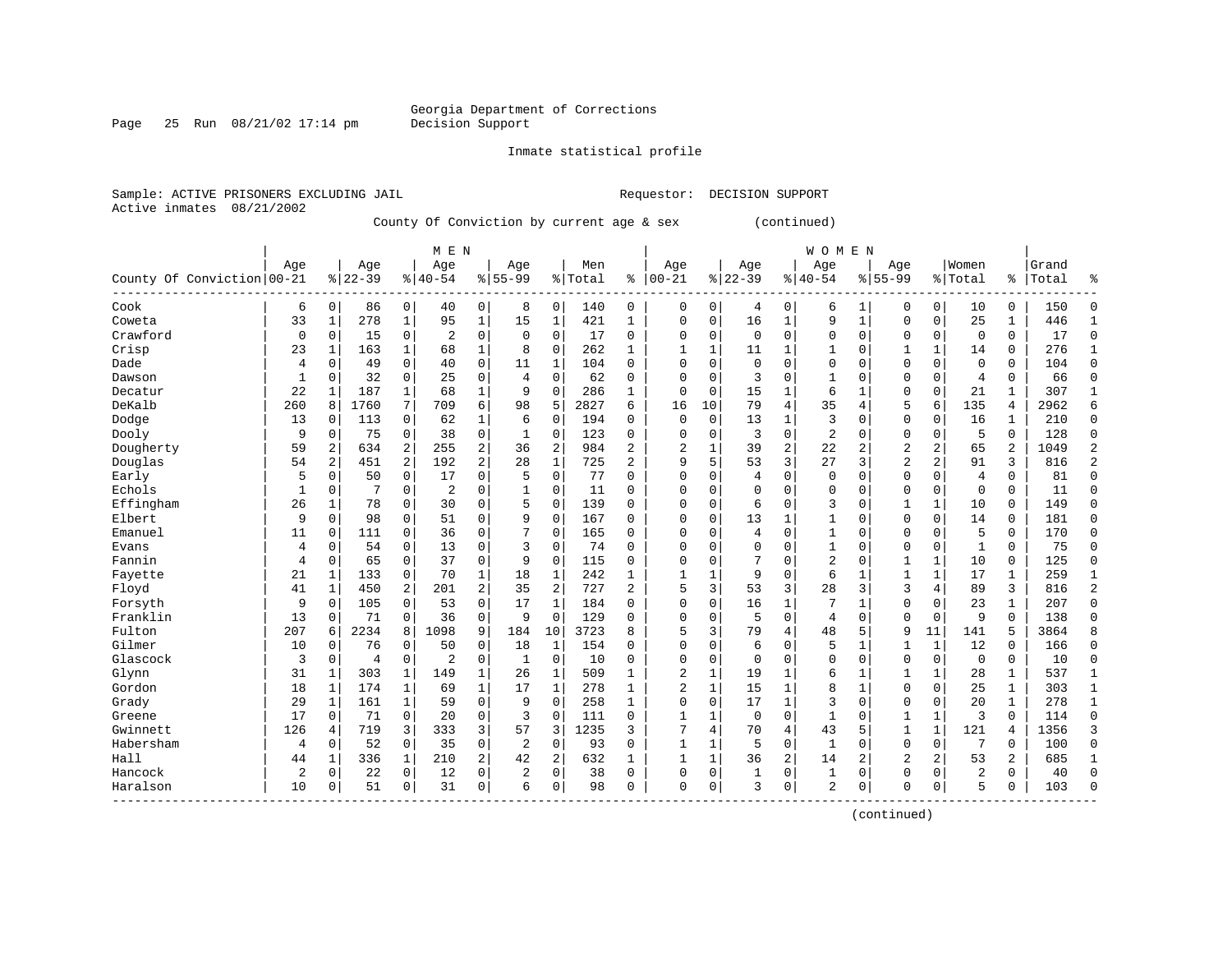Page 26 Run  $08/21/02$  17:14 pm

#### Inmate statistical profile

Active inmates 08/21/2002

Sample: ACTIVE PRISONERS EXCLUDING JAIL Requestor: DECISION SUPPORT

County Of Conviction by current age & sex (continued)

|                            |                |             |           |             | M E N     |              |                |             |           |              |                |   |                |              | <b>WOMEN</b>   |              |                |                |                |             |       |              |
|----------------------------|----------------|-------------|-----------|-------------|-----------|--------------|----------------|-------------|-----------|--------------|----------------|---|----------------|--------------|----------------|--------------|----------------|----------------|----------------|-------------|-------|--------------|
|                            | Age            |             | Age       |             | Age       |              | Age            |             | Men       |              | Age            |   | Age            |              | Age            |              | Age            |                | Women          |             | Grand |              |
| County Of Conviction 00-21 |                |             | $8 22-39$ |             | $8 40-54$ |              | $8155 - 99$    |             | %   Total | ి            | $ 00 - 21$     | % | $22 - 39$      |              | $ 40-54$       |              | $8155 - 99$    |                | % Total        | ႜ           | Total | ႜ            |
| Harris                     | 7              | $\mathbf 0$ | 76        | 0           | 29        | 0            | 2              | 0           | 114       | 0            | 1              | 1 | 2              | 0            | 0              | 0            | 0              | 0              | 3              | 0           | 117   | C            |
| Hart                       | 5              | 0           | 66        | $\mathbf 0$ | 24        | 0            | 3              | $\mathbf 0$ | 98        | 0            | $\Omega$       | 0 | 3              | $\mathbf 0$  | 2              | $\mathbf 0$  | $\Omega$       | $\mathbf 0$    | 5              | 0           | 103   | $\mathbf 0$  |
| Heard                      | 4              | $\Omega$    | 22        | $\Omega$    | 15        | 0            | 8              | $\Omega$    | 49        | $\Omega$     |                | 1 | $\Omega$       | $\Omega$     | 0              | $\Omega$     | $\Omega$       | $\Omega$       | -1             | 0           | 50    | $\Omega$     |
| Henry                      | 27             | 1           | 231       | 1           | 94        | $\mathbf 1$  | 18             | 1           | 370       | 1            |                | 1 | 16             | 1            | 5              |              |                |                | 23             | 1           | 393   | -1           |
| Houston                    | 44             | 1           | 302       | $\mathbf 1$ | 149       | $\mathbf{1}$ |                | $\mathbf 0$ | 502       | $\mathbf{1}$ | $\overline{2}$ | 1 | 21             | 1            | 17             | 2            | $\overline{2}$ | 2              | 42             | $\mathbf 1$ | 544   | $\mathbf{1}$ |
| Irwin                      | 12             | 0           | 52        | $\mathbf 0$ | 26        | 0            | 5              | $\Omega$    | 95        | $\Omega$     | $\mathbf{1}$   | 1 | 1              | $\Omega$     | 1              | $\Omega$     | $\Omega$       | $\Omega$       | 3              | 0           | 98    | $\Omega$     |
| Jackson                    | 5              | $\mathbf 0$ | 117       | 0           | 73        | 1            | 10             | 1           | 205       | $\Omega$     | $\mathbf{1}$   | 1 | 11             | $\mathbf{1}$ | 3              | $\Omega$     | $\Omega$       | 0              | 15             | 0           | 220   | $\mathbf 0$  |
| Jasper                     | 5              | 0           | 32        | 0           | 15        | 0            | 2              | 0           | 54        | $\Omega$     | $\Omega$       | 0 | $\mathbf 0$    | $\Omega$     |                | 0            | $\Omega$       | 0              | 1              | 0           | 55    | $\mathbf 0$  |
| Jeff Davis                 | 7              | $\Omega$    | 42        | 0           | 22        | 0            | 3              | $\mathbf 0$ | 74        | $\Omega$     |                |   | 2              | $\Omega$     | 4              | 0            | $\Omega$       | $\Omega$       |                | 0           | 81    | $\mathbf 0$  |
| Jefferson                  | 10             | $\Omega$    | 81        | 0           | 22        | 0            | 6              | $\Omega$    | 119       | $\Omega$     | $\Omega$       | O | $\overline{2}$ | $\Omega$     |                | 0            | $\Omega$       | $\Omega$       | 3              | 0           | 122   | $\Omega$     |
| Jenkins                    | 10             | $\Omega$    | 60        | 0           | 24        | 0            |                | $\Omega$    | 95        | 0            | $\Omega$       | 0 | $\overline{2}$ | $\Omega$     | $\overline{2}$ | 0            | $\Omega$       | $\Omega$       | 4              | 0           | 99    | $\Omega$     |
| Johnson                    | 3              | 0           | 40        | 0           | 13        | 0            | 3              | $\Omega$    | 59        | $\Omega$     | 0              | 0 | 3              | $\Omega$     | 1              | 0            | $\Omega$       | 0              | 4              | 0           | 63    | $\Omega$     |
| Jones                      | 8              | $\Omega$    | 76        | $\Omega$    | 28        | 0            |                | $\mathbf 0$ | 116       | 0            | 1              | 1 | 4              | $\Omega$     | 0              | 0            | $\Omega$       | $\Omega$       | 5              | 0           | 121   | $\Omega$     |
| Lamar                      | 3              | $\Omega$    | 59        | $\Omega$    | 34        | 0            | 5              | $\Omega$    | 101       | 0            | $\Omega$       | 0 | $\overline{2}$ | $\Omega$     | 4              | 0            | $\Omega$       | $\Omega$       | 6              | 0           | 107   | $\Omega$     |
| Lanier                     | 4              | $\Omega$    | 33        | 0           | 7         | 0            | 6              | $\Omega$    | 50        | $\Omega$     | $\Omega$       | 0 | 1              | $\Omega$     | 1              | 0            | $\Omega$       | $\Omega$       | 2              | 0           | 52    | $\Omega$     |
| Laurens                    | 18             | 1           | 159       | 1           | 70        | 1            |                | 0           | 254       | 1            | $\Omega$       | 0 | 10             | 1            | 9              | $\mathbf{1}$ | $\mathbf{1}$   | 1              | 20             | 1           | 274   | $\mathbf{1}$ |
| Lee                        | $\overline{a}$ | 0           | 30        | $\mathbf 0$ | 13        | 0            | 3              | $\mathbf 0$ | 48        | 0            |                |   |                | 0            | 0              | $\Omega$     | $\Omega$       | $\mathbf 0$    | 2              | 0           | 50    | $\mathbf 0$  |
| Liberty                    | 26             |             | 164       | 1           | 48        | 0            | 9              | $\mathbf 0$ | 247       | 1            | $\Omega$       | 0 | 9              | $\Omega$     | 4              | $\Omega$     |                |                | 14             | 0           | 261   | $\mathbf{1}$ |
| Lincoln                    | $\overline{2}$ | 0           | 23        | 0           | 11        | 0            | 3              | $\Omega$    | 39        | $\Omega$     | $\Omega$       | O | $\Omega$       | $\Omega$     |                | $\Omega$     | $\Omega$       | $\Omega$       | $\mathbf{1}$   | 0           | 40    | $\Omega$     |
| Long                       | 11             | $\Omega$    | 42        | $\mathbf 0$ | 16        | 0            | $\overline{2}$ | $\Omega$    | 71        | $\Omega$     | $\Omega$       | 0 | 4              | $\Omega$     | $\mathbf 0$    | $\Omega$     | $\Omega$       | $\Omega$       | 4              | 0           | 75    | $\cap$       |
| Lowndes                    | 40             | 1           | 345       | 1           | 151       | $\mathbf{1}$ | 15             | 1           | 551       | 1            | 0              | 0 | 25             | 1            | 14             | 2            |                |                | 40             | 1           | 591   | 1            |
| Lumpkin                    | 2              | 0           | 36        | $\Omega$    | 24        | 0            | 8              | $\Omega$    | 70        | $\Omega$     | 0              | 0 | 4              | $\mathbf 0$  | 2              | $\Omega$     | $\Omega$       | $\Omega$       | 6              | 0           | 76    | $\Omega$     |
| Macon                      | 6              | 0           | 40        | $\mathbf 0$ | 16        | 0            |                | $\mathbf 0$ | 66        | $\Omega$     | 0              | 0 | $\Omega$       | $\Omega$     | 3              | $\Omega$     |                |                | 4              | 0           | 70    | $\Omega$     |
| Madison                    | 9              | 0           | 67        | 0           | 26        | 0            | 9              | $\Omega$    | 111       | $\Omega$     | 0              | 0 | 7              | $\Omega$     | 1              | 0            | $\Omega$       | $\Omega$       | 8              | 0           | 119   | $\Omega$     |
| Marion                     | 2              | 0           | 21        | 0           | 15        | 0            | 2              | $\Omega$    | 40        | $\Omega$     | $\Omega$       | 0 | $\Omega$       | $\Omega$     | $\mathbf{1}$   | $\Omega$     | $\mathbf{1}$   |                | $\overline{2}$ | 0           | 42    | $\Omega$     |
| McDuffie                   | 9              | 0           | 114       | 0           | 45        | 0            | 11             | 1           | 179       | $\Omega$     | 2              |   | $\Omega$       | $\Omega$     | 1              | $\Omega$     | $\Omega$       | $\Omega$       | 3              | 0           | 182   | $\mathbf 0$  |
| McIntosh                   | 5              | $\Omega$    | 43        | 0           | 26        | 0            | $\overline{2}$ | 0           | 76        | O            | $\Omega$       | 0 | 1              | $\Omega$     | 0              | $\Omega$     | $\Omega$       | $\Omega$       | $\mathbf{1}$   | 0           | 77    | $\mathbf 0$  |
| Meriwether                 | 16             | $\Omega$    | 126       | 0           | 49        | 0            | 11             | 1           | 202       | O            | 2              | 1 | 12             |              | 4              | 0            | $\overline{2}$ | $\overline{2}$ | 20             | 1           | 222   | $\Omega$     |
| Miller                     | $\overline{2}$ | 0           | 18        | 0           | 8         | 0            | $\Omega$       | $\Omega$    | 28        | $\Omega$     | $\Omega$       | 0 | $\overline{2}$ | $\Omega$     | 0              | $\Omega$     | $\Omega$       | $\Omega$       | 2              | 0           | 30    | $\Omega$     |
| Mitchell                   | 14             | 0           | 135       | 1           | 52        | 0            | 5              | $\Omega$    | 206       | $\Omega$     | 2              | 1 | 9              | $\Omega$     | 4              | $\Omega$     | $\Omega$       | $\mathbf 0$    | 15             | 0           | 221   | $\Omega$     |
| Monroe                     | 12             | 0           | 62        | $\mathbf 0$ | 51        | 0            | 8              | 0           | 133       | 0            | 0              | 0 | 4              | 0            | 2              | 0            | $\Omega$       | 0              | 6              | 0           | 139   | $\mathbf 0$  |
| Montgomery                 | 5              | $\Omega$    | 31        | $\Omega$    | 9         | 0            |                | $\mathbf 0$ | 46        | 0            | 0              | 0 | $\Omega$       | $\Omega$     | 2              | $\Omega$     | $\Omega$       | $\Omega$       | $\overline{2}$ | 0           | 48    | $\Omega$     |
| Morgan                     | 11             | $\Omega$    | 68        | $\Omega$    | 22        | 0            |                | 0           | 108       | O            |                | 1 | 6              | $\Omega$     |                | $\Omega$     | $\Omega$       | $\Omega$       | 8              | 0           | 116   | $\cap$       |
| Murray                     | 9              | $\Omega$    | 81        | 0           | 47        | 0            | 12             | 1           | 149       | $\Omega$     | $\Omega$       | 0 | 9              | 0            | 1              | $\Omega$     | $\Omega$       | $\Omega$       | 10             | $\Omega$    | 159   | $\bigcap$    |
| Muscogee                   | 150            | 4           | 931       | 3           | 443       | 4            | 58             | 3           | 1582      | 4            | ζ              | 2 | 65             | 3            | 30             | 3            | $\mathfrak{D}$ | 2              | 100            | 3           | 1682  |              |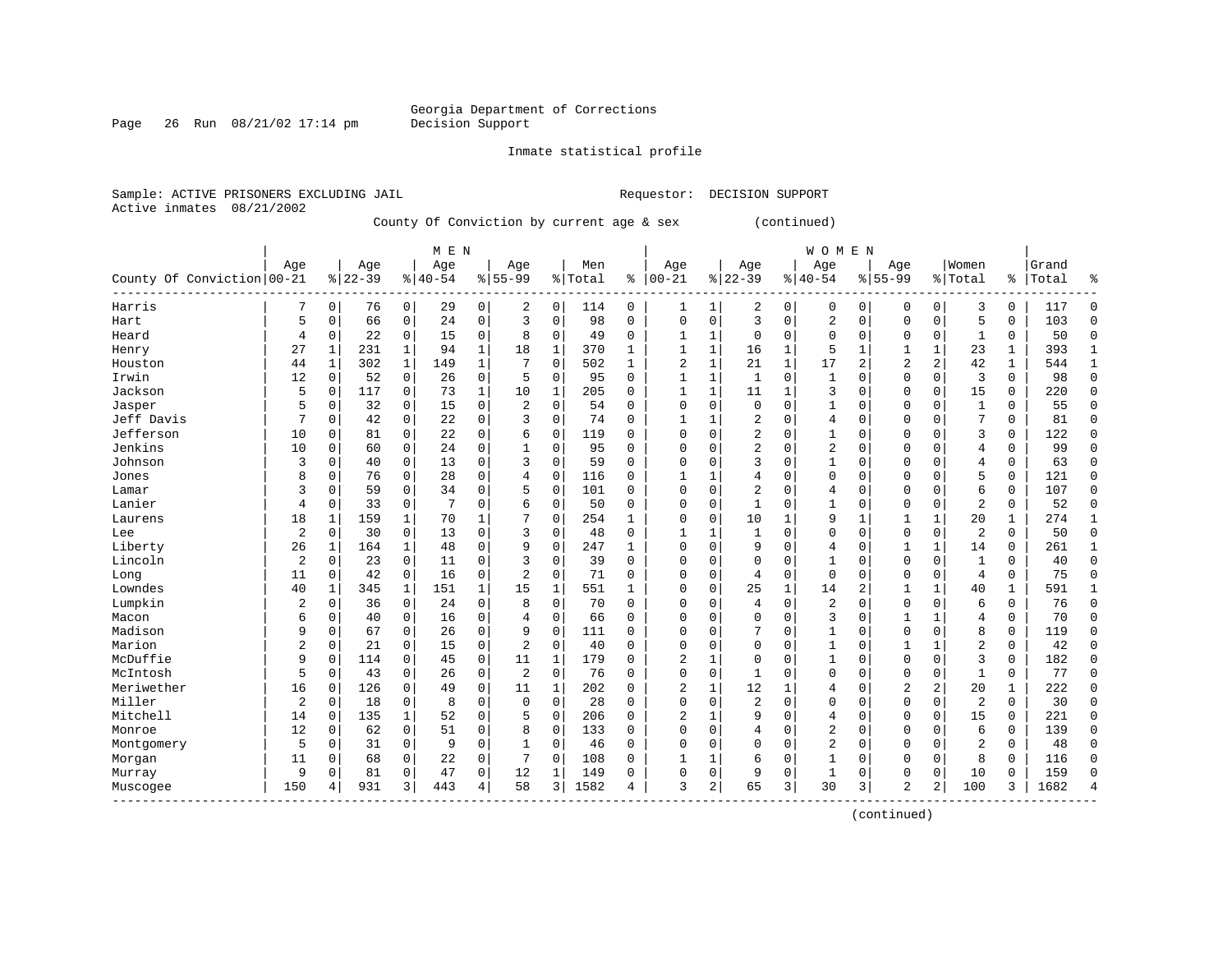Page 27 Run  $08/21/02$  17:14 pm

Inmate statistical profile

Active inmates 08/21/2002

Sample: ACTIVE PRISONERS EXCLUDING JAIL Requestor: DECISION SUPPORT

County Of Conviction by current age & sex (continued)

|                            |                |              |           |                | M E N       |              |                |              |         |              |               |              |                |          | <b>WOMEN</b>   |                |                |                |                |               |       |              |
|----------------------------|----------------|--------------|-----------|----------------|-------------|--------------|----------------|--------------|---------|--------------|---------------|--------------|----------------|----------|----------------|----------------|----------------|----------------|----------------|---------------|-------|--------------|
|                            | Age            |              | Age       |                | Age         |              | Aqe            |              | Men     |              | Age           |              | Age            |          | Age            |                | Aqe            |                | Women          |               | Grand |              |
| County Of Conviction 00-21 |                |              | $8 22-39$ |                | $ 40-54$    |              | $8155 - 99$    |              | % Total | ి            | $ 00 - 21$    |              | $ 22-39$       |          | $8 40-54$      |                | $8155 - 99$    |                | % Total        | $\frac{1}{6}$ | Total | ႜ            |
| Newton                     | 18             | $\mathbf{1}$ | 235       | $\mathbf{1}$   | 99          | $\mathbf{1}$ | 17             | 1            | 369     | 1            | 1             | 1            | 13             | 1        | 7              | 1              | 2              | 2              | 23             | 1             | 392   | $\mathbf{1}$ |
| Oconee                     | $\overline{2}$ | 0            | 34        | $\overline{0}$ | 11          | 0            | 2              | $\mathbf 0$  | 49      | 0            | 1             | $\mathbf{1}$ | $\mathbf{0}$   | 0        | $\mathbf{1}$   | $\mathbf 0$    | $\Omega$       | $\mathbf 0$    | $\overline{c}$ | 0             | 51    | $\Omega$     |
| Oglethorpe                 | 3              | $\Omega$     | 29        | $\Omega$       | 16          | 0            | $\overline{2}$ | $\Omega$     | 50      | $\Omega$     | $\Omega$      | $\Omega$     | 1              | $\Omega$ | $\Omega$       | $\Omega$       | $\Omega$       | $\Omega$       | 1              | 0             | 51    | $\Omega$     |
| Paulding                   | 17             | 0            | 72        | $\Omega$       | 66          | $\mathbf 1$  | 9              | $\mathbf 0$  | 164     | 0            | 0             | 0            | 10             | 1        | 3              | $\mathbf 0$    |                | 1              | 14             | 0             | 178   | $\Omega$     |
| Peach                      | 4              | $\Omega$     | 56        | $\Omega$       | 37          | 0            |                | 0            | 97      | $\Omega$     |               | 1            | 1              | $\Omega$ |                | $\Omega$       | $\Omega$       | $\Omega$       | $\overline{3}$ | 0             | 100   | $\Omega$     |
| Pickens                    | 7              | $\Omega$     | 51        | $\Omega$       | 29          | 0            | 6              | $\Omega$     | 93      | $\Omega$     | $\Omega$      | 0            | $\overline{2}$ | $\Omega$ | 3              | $\Omega$       | $\Omega$       | $\Omega$       | 5              | 0             | 98    | $\Omega$     |
| Pierce                     | 4              | $\Omega$     | 28        | 0              | 21          | 0            | 2              | $\Omega$     | 55      | $\Omega$     | $\Omega$      | 0            | $\Omega$       | $\Omega$ | $\Omega$       | $\Omega$       | $\Omega$       | $\Omega$       | $\Omega$       | 0             | 55    | $\Omega$     |
| Pike                       | 3              | 0            | 15        | 0              | 11          | 0            | 5              | $\Omega$     | 34      | $\Omega$     | $\Omega$      | 0            | $\mathbf 0$    | $\Omega$ | 3              | $\Omega$       | $\Omega$       | $\Omega$       | 3              | 0             | 37    | $\Omega$     |
| Polk                       | 9              | 0            | 95        | 0              | 44          | 0            | 10             | 1            | 158     | 0            | $\Omega$      | O            | 5              | $\Omega$ |                | $\Omega$       | 0              | 0              | 6              | 0             | 164   | $\Omega$     |
| Pulaski                    | 16             | $\Omega$     | 60        | 0              | 22          | 0            | 3              | $\Omega$     | 101     | $\Omega$     | $\Omega$      | U            | 9              | $\Omega$ | $\Omega$       | $\mathbf 0$    | 1              | $\mathbf{1}$   | 10             | 0             | 111   | ∩            |
| Putnam                     | 9              | 0            | 85        | $\Omega$       | 36          | 0            | 7              | $\Omega$     | 137     | $\Omega$     | $\Omega$      | O            | $\overline{2}$ | $\Omega$ | $\overline{2}$ | $\Omega$       | $\Omega$       | $\Omega$       | $\overline{4}$ | $\mathbf 0$   | 141   | ∩            |
| Ouitman                    | 2              | 0            | 10        | $\Omega$       | $\mathbf 0$ | 0            | $\Omega$       | $\Omega$     | 12      | 0            | 0             | O            | $\Omega$       | 0        | 1              | $\Omega$       | $\Omega$       | $\Omega$       | $\mathbf{1}$   | 0             | 13    |              |
| Rabun                      | 6              | 0            | 38        | $\Omega$       | 17          | $\Omega$     | 3              | $\Omega$     | 64      | $\Omega$     | 0             | 0            | $\overline{2}$ | $\Omega$ | $\Omega$       | $\Omega$       | $\Omega$       | $\Omega$       | $\overline{c}$ | $\Omega$      | 66    |              |
| Randolph                   | 6              | $\Omega$     | 52        | $\mathbf 0$    | 15          | 0            | 3              | $\Omega$     | 76      | $\Omega$     | $\Omega$      | 0            | $\overline{2}$ | $\Omega$ | 3              | $\Omega$       | $\Omega$       | 0              | 5              | $\Omega$      | 81    |              |
| Richmond                   | 163            | 5            | 1092      | 4              | 476         | 4            | 71             | 4            | 1802    | 4            | 8             | 5            | 96             | 5        | 47             | 5              | 3              | 4              | 154            | 5             | 1956  |              |
| Rockdale                   | 24             | 1            | 173       | $\mathbf 1$    | 91          | $\mathbf 1$  | 15             | 1            | 303     | $\mathbf{1}$ | $\mathbf{1}$  | 1            | 14             | 1        | 8              | 1              | $\Omega$       | 0              | 23             | 1             | 326   | $\mathbf{1}$ |
| Schley                     | 1              | $\Omega$     | 18        | $\mathbf 0$    | 2           | 0            | $\mathbf 0$    | $\Omega$     | 21      | $\Omega$     | $\Omega$      | 0            | $\mathbf 0$    | $\Omega$ | $\Omega$       | $\mathbf 0$    | $\Omega$       | $\mathbf 0$    | $\mathbf 0$    | $\mathbf 0$   | 21    | $\Omega$     |
| Screven                    | 11             | $\Omega$     | 88        | 0              | 28          | 0            | 5              | $\mathbf 0$  | 132     | O            | 2             | 1            | 9              | $\Omega$ | 1              | $\Omega$       | $\mathbf{1}$   | $\mathbf 1$    | 13             | 0             | 145   | $\Omega$     |
| Seminole                   | 6              | 0            | 43        | $\mathbf 0$    | 20          | 0            | 4              | $\Omega$     | 73      | $\Omega$     | $\Omega$      | $\Omega$     | 3              | $\Omega$ | 2              | $\mathbf 0$    | $\Omega$       | $\Omega$       | 5              | 0             | 78    | ∩            |
| Spalding                   | 53             | 2            | 393       | $\mathbf{1}$   | 167         | $\mathbf 1$  | 26             | $\mathbf{1}$ | 639     | $\mathbf{1}$ | 4             | 2            | 31             | 2        | 16             | $\overline{2}$ | $\overline{2}$ | $\overline{a}$ | 53             | 2             | 692   | -1           |
| Stephens                   | 9              | $\Omega$     | 85        | $\mathbf 0$    | 42          | 0            | 6              | $\Omega$     | 142     | 0            | $\mathbf{1}$  |              | 3              | $\Omega$ | $\overline{4}$ | $\Omega$       | $\Omega$       | $\Omega$       | 8              | 0             | 150   | $\Omega$     |
| Stewart                    | 3              | $\Omega$     | 23        | $\Omega$       | 8           | $\Omega$     | 2              | $\Omega$     | 36      | $\Omega$     | $\Omega$      | 0            | 2              | $\Omega$ | 2              | $\Omega$       | $\Omega$       | $\Omega$       | $\overline{4}$ | 0             | 40    |              |
| Sumter                     | 17             | 0            | 130       | $\Omega$       | 58          | 0            | 3              | $\mathbf 0$  | 208     | $\Omega$     | 0             | 0            | 9              | $\Omega$ | 3              | $\Omega$       | $\Omega$       | 0              | 12             | 0             | 220   |              |
| Talbot                     | 6              | 0            | 21        | $\Omega$       | 9           | $\Omega$     | $\Omega$       | $\Omega$     | 36      | $\Omega$     | $\Omega$      | 0            | $\Omega$       | $\Omega$ | 2              | $\Omega$       | $\Omega$       | $\Omega$       | $\overline{a}$ | $\Omega$      | 38    | $\Omega$     |
| Taliaferro                 | O              | $\Omega$     | 7         | $\Omega$       | 3           | 0            |                | $\Omega$     | 11      | $\Omega$     | $\Omega$      | O            | $\Omega$       | $\Omega$ | 1              | $\Omega$       | $\Omega$       | $\Omega$       | 1              | 0             | 12    | $\Omega$     |
| Tattnall                   | 5              | 0            | 77        | $\Omega$       | 29          | 0            | 6              | $\Omega$     | 117     | $\Omega$     | $\Omega$      | 0            | 5              | $\Omega$ | 2              | $\Omega$       | $\Omega$       | $\Omega$       |                | 0             | 124   | $\Omega$     |
| Taylor                     | 7              | 0            | 55        | 0              | 22          | 0            |                | $\Omega$     | 85      | O            | $\Omega$      | 0            | 4              | $\Omega$ | $\Omega$       | $\mathbf 0$    | $\Omega$       | $\Omega$       | $\overline{4}$ | 0             | 89    | $\Omega$     |
| Telfair                    | 9              | 0            | 79        | 0              | 39          | 0            | $\overline{2}$ | $\Omega$     | 129     | $\Omega$     | $\mathbf{1}$  | 1            | 10             | 1        | 5              | $\mathbf{1}$   | $\Omega$       | $\Omega$       | 16             | 1             | 145   | ∩            |
| Terrell                    | 4              | $\Omega$     | 68        | 0              | 15          | 0            | 3              | $\Omega$     | 90      | $\Omega$     | $\Omega$      | $\Omega$     | 4              | $\Omega$ | $\Omega$       | $\Omega$       | $\Omega$       | $\Omega$       | $\overline{4}$ | $\Omega$      | 94    |              |
| Thomas                     | 31             | 1            | 204       | 1              | 84          | $\mathbf{1}$ | 11             | $\mathbf{1}$ | 330     | 1            | $\Omega$      | 0            | 15             | 1        | 9              | 1              | $\Omega$       | $\mathbf 0$    | 24             | $\mathbf{1}$  | 354   |              |
| Tift                       | 29             | $\mathbf{1}$ | 202       | $\mathbf{1}$   | 97          | $\mathbf 1$  | 10             | $\mathbf 1$  | 338     | 1            | 2             | 1            | 10             | 1        | 4              | $\mathbf 0$    | 1              | 1              | 17             | 1             | 355   | 1            |
| Toombs                     | 30             | 1            | 176       | $\mathbf{1}$   | 63          | $\mathbf 1$  | 6              | $\mathbf 0$  | 275     | $\mathbf{1}$ | 2             | 1            | 19             | 1        | 6              | 1              | 1              | $\mathbf{1}$   | 28             | $\mathbf{1}$  | 303   | $\mathbf{1}$ |
| Towns                      | $\mathbf{1}$   | $\Omega$     | 15        | $\mathbf 0$    | 8           | 0            | 2              | 0            | 26      | $\Omega$     | $\Omega$      | 0            | $\overline{2}$ | $\Omega$ | O              | $\mathbf 0$    | $\Omega$       | $\Omega$       | $\overline{2}$ | 0             | 28    | $\Omega$     |
| Treutlen                   | 2              | 0            | 19        | $\Omega$       | 17          | 0            | $\Omega$       | $\Omega$     | 38      | $\Omega$     | $\Omega$      | 0            | 2              | 0        | 1              | 0              | $\Omega$       | $\Omega$       | 3              | $\Omega$      | 41    | $\Omega$     |
| Troup                      | 52             | 2            | 417       | 2              | 158         | 1            | 26             | 1            | 653     | 1            | $\mathcal{D}$ | $\mathbf 1$  | 32             | 2        | 9              | 1              | $\Omega$       | $\mathbf 0$    | 43             | 1             | 696   | $\mathbf{1}$ |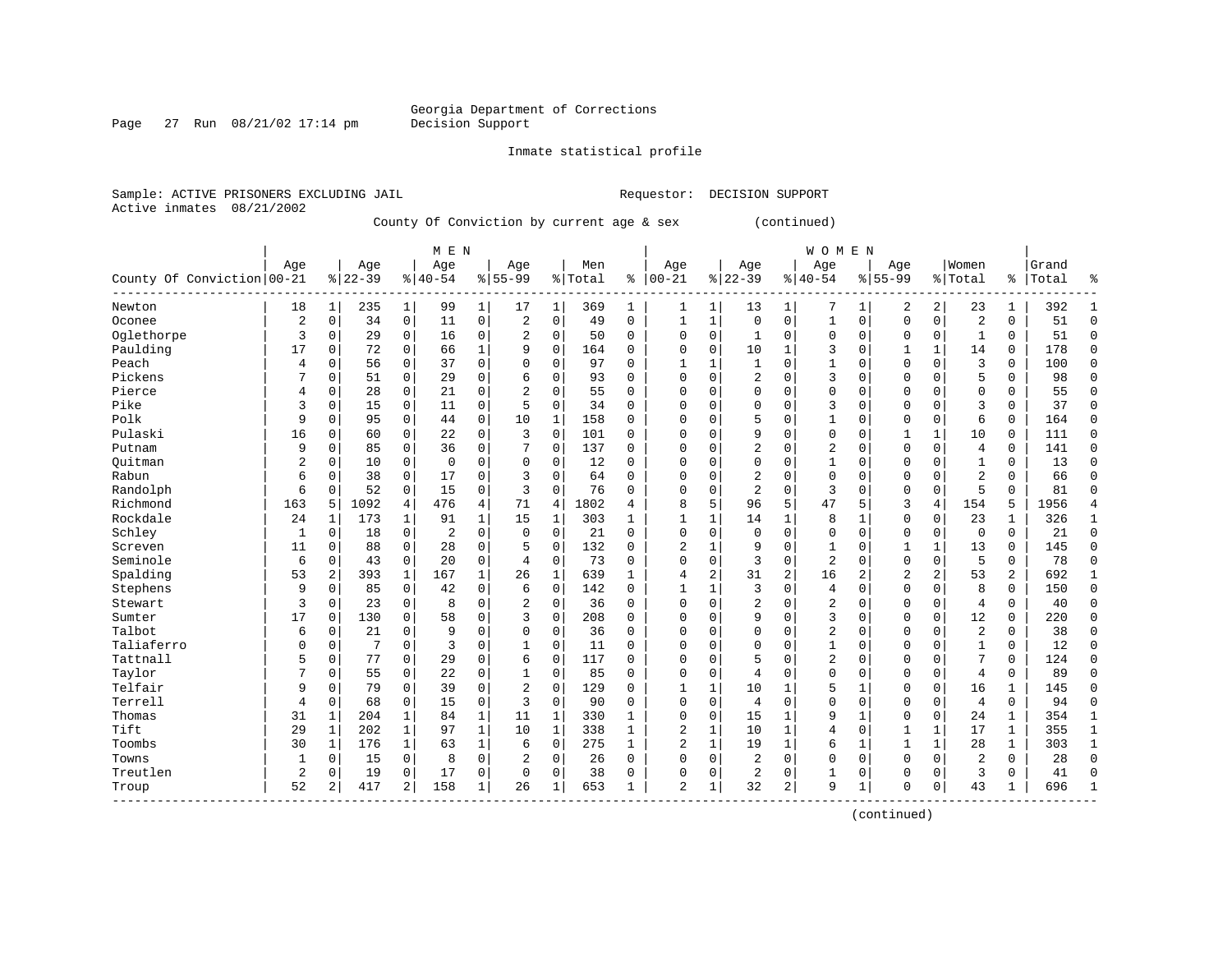### Georgia Department of Corrections<br>Decision Support

Inmate statistical profile

Page 28 Run  $08/21/02$  17:14 pm

Sample: ACTIVE PRISONERS EXCLUDING JAIL **Requestor: DECISION SUPPORT** Active inmates 08/21/2002 County Of Conviction by current age & sex (continued) | M E N | W O M E N |

|                            |          |      | Age                          |              | Age       |              | Age       |          | Men                |          |                  |          |                  |          | Age       |          |                  |             | Women    |              | Grand     |              |
|----------------------------|----------|------|------------------------------|--------------|-----------|--------------|-----------|----------|--------------------|----------|------------------|----------|------------------|----------|-----------|----------|------------------|-------------|----------|--------------|-----------|--------------|
| County Of Conviction 00-21 | Age      |      | $ 22-39 $                    |              | $8 40-54$ |              | $8 55-99$ |          | %   Total          | နွ       | Age<br>$00 - 21$ |          | Age<br>$ 22-39 $ |          | $8 40-54$ |          | Age<br>$ 55-99 $ |             | % Total  | နွ           | Total     | ႜ            |
| Turner                     |          | 0    | 52                           | 0            | 25        | 0            | 4         | 0        | 88                 | $\Omega$ | 0                | 0        |                  | 0        |           | 0        | 0                | $\mathbf 0$ | 2        | 0            | 90        | <sup>0</sup> |
| Twiggs                     | 4        | 0    | 21                           | 0            | 9         | 0            |           | $\Omega$ | 37                 | 0        | $\Omega$         | $\Omega$ | 0                | $\Omega$ | $\Omega$  | 0        | 0                | $\mathbf 0$ | 0        | $\Omega$     | 37        | $\Omega$     |
| Union                      | 5        | ∩    | 24                           | $\Omega$     | 14        | 0            | 6         | $\cap$   | 49                 | $\Omega$ |                  |          |                  | U        |           | $\Omega$ | Ω                | $\Omega$    | 6        | $\Omega$     | 55        | $\Omega$     |
| Upson                      | 20       |      | 98                           |              | 46        | 0            | 11        |          | 175                | U        |                  |          |                  |          |           |          |                  | $\Omega$    | 9        | 0            | 184       | $\Omega$     |
| Walker                     | 19       |      | 167                          |              | 88        |              | 17        |          | 291                |          |                  |          | 18               |          |           |          | Ω                | $\Omega$    | 26       |              | 317       |              |
| Walton                     | 12       |      | 166                          |              | 80        | $\mathbf{1}$ | 12        |          | 270                |          |                  |          | 12               |          |           |          |                  | 1           | 16       | 1            | 286       |              |
| Ware                       | 23       |      | 253                          | $\mathbf{1}$ | 114       | 1            | 16        |          | 406                |          |                  |          | 18               |          |           |          |                  | $\Omega$    | 26       | 1            | 432       |              |
| Warren                     | 4        |      | 23                           | $\Omega$     | 15        | 0            |           |          | 43                 | U        |                  |          |                  |          |           | $\Omega$ |                  | $\Omega$    | 2        | $\Omega$     | 45        | $\Omega$     |
| Washington                 | 12       |      | 68                           |              | 24        | 0            |           |          | 107                | U        |                  |          | 5                |          | 2         |          |                  | n           |          | $\Omega$     | 114       | O            |
| Wayne                      | 12       |      | 89                           |              | 29        | 0            |           | $\Omega$ | 134                | U        |                  |          | $\overline{a}$   | U        | $\Omega$  | $\Omega$ |                  |             |          | $\Omega$     | 137       | $\Omega$     |
| Webster                    | $\Omega$ |      | 10                           |              |           | 0            |           |          | 13                 | U        |                  |          | $\Omega$         | U        | $\Omega$  | $\Omega$ |                  | $\Omega$    | $\Omega$ | $\Omega$     | 13        | $\Omega$     |
| Wheeler                    |          |      | 23                           |              | 16        | 0            |           |          | 45                 | U        |                  |          | $\overline{a}$   |          | $\Omega$  | $\Omega$ |                  |             |          | $\Omega$     | 48        | $\Omega$     |
| White                      | 7        |      | 34                           | $\Omega$     | 18        | 0            |           | $\Omega$ | 61                 | U        |                  |          | 3                | 0        | 2         |          |                  | $\Omega$    |          | $\Omega$     | 66        | $\Omega$     |
| Whitfield                  | 39       |      | 370                          |              | 191       | 2            | 32        | 2        | 632                |          |                  |          | 46               |          | 16        |          | 0                | $\Omega$    | 67       | $\mathbf{2}$ | 699       |              |
| Wilcox                     |          |      | 30                           | $\Omega$     | 13        | 0            |           |          | 50                 | U        |                  |          |                  | U        | $\Omega$  |          | O                | $\Omega$    | 4        | 0            | 54        | $\Omega$     |
| Wilkes                     | 6        | U    | 50                           | $\Omega$     | 19        | $\Omega$     | 2         | U        | 77                 | 0        |                  |          | 4                | U        |           | $\Omega$ | 0                | $\Omega$    | 6        | $\Omega$     | 83        | $\Omega$     |
| Wilkinson                  | 6        |      | 25                           | 0            | 11        | 0            | 2         | $\Omega$ | 44                 | U        |                  |          | $\overline{2}$   | 0        | $\Omega$  | $\Omega$ | Ω                | $\Omega$    | 2        | 0            | 46        | $\Omega$     |
| Worth                      | 6        | 0    | 87                           | O            | 45        | 0            |           | $\Omega$ | 145                | U        | $\Omega$         | $\Omega$ |                  | 0        |           | $\Omega$ | 0                | $\Omega$    | 5        | 0            | 150       |              |
| Total reported             |          |      | 3428 100 26652 100 11865 100 |              |           |              |           |          | 1891 100 43836 100 |          |                  | 166 100  | 1958 100         |          | 893 100   |          |                  | 85 100      | 3102 100 |              | 46938 100 |              |
| Percent reported           |          | 99.7 |                              | 99.9         |           | 99.9         |           | 99.9     |                    | 99.9     |                  | 100.0    |                  | 98.9     |           | 99.6     |                  | 100.0       |          | 99.2         |           | 99.8         |
| Not reported               | 9        |      | 37                           |              | 8         |              | 2         |          | 56                 |          | 0                |          | 22               |          | 4         |          | $\Omega$         |             | 26       |              | 82        |              |
| Total                      | 3437     |      | 26689                        |              | 11873     |              | 1893      |          | 43892              |          | 166              |          | 1980             |          | 897       |          | 85               |             | 3128     |              | 47020     |              |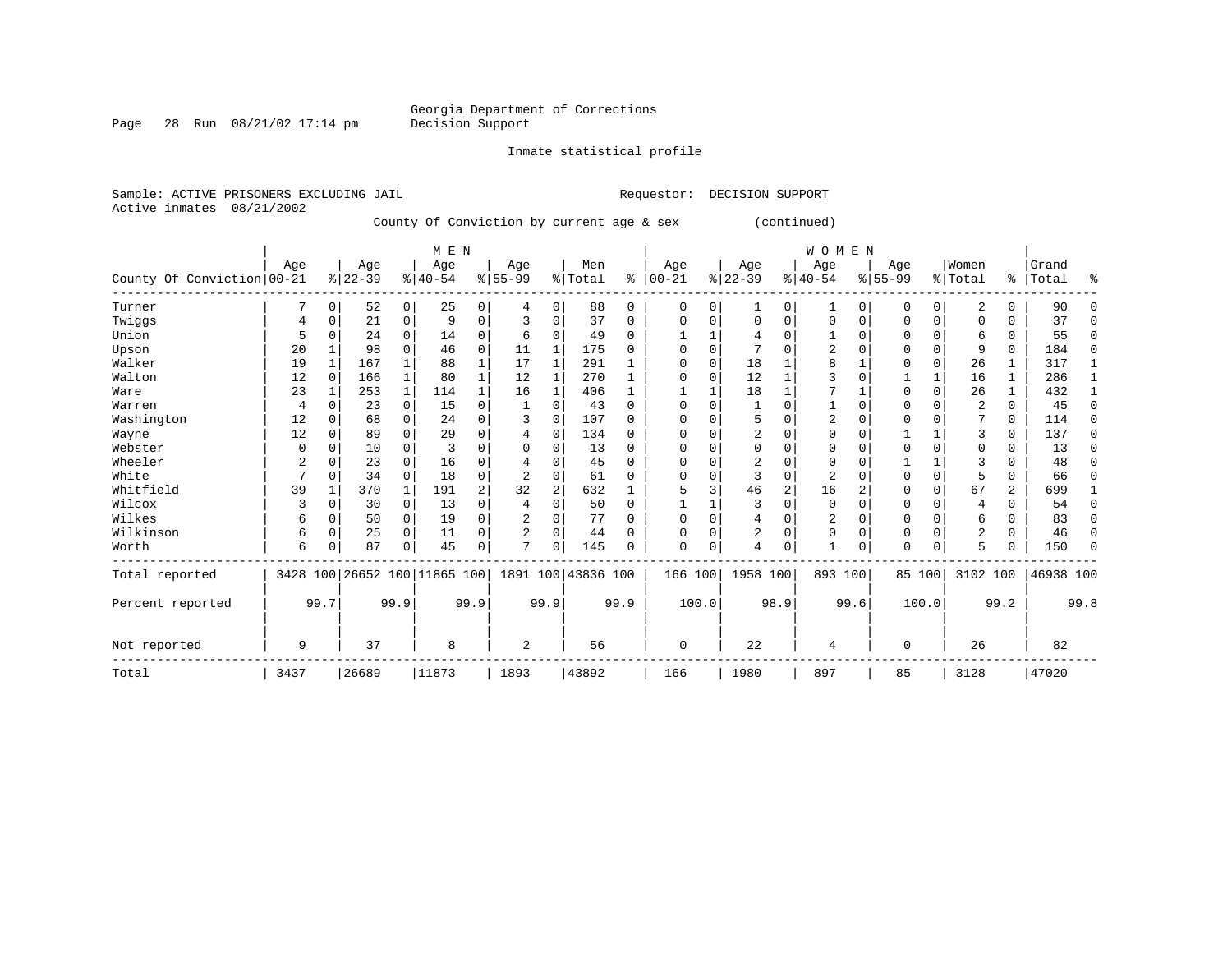Page 29 Run 08/21/02 17:14 pm

#### Inmate statistical profile

Sample: ACTIVE PRISONERS EXCLUDING JAIL Requestor: DECISION SUPPORT Active inmates 08/21/2002

Circ Of Conviction by current age & sex

|                    |                  |                |                 |                | M E N           |                |                    |                |                |                |                 |              |                  |                | W O M E N          |                |                    |                |                  |                |                |                |
|--------------------|------------------|----------------|-----------------|----------------|-----------------|----------------|--------------------|----------------|----------------|----------------|-----------------|--------------|------------------|----------------|--------------------|----------------|--------------------|----------------|------------------|----------------|----------------|----------------|
| Circ Of Conviction | Age<br>$00 - 21$ |                | Age<br>$ 22-39$ |                | Age<br>$ 40-54$ |                | Age<br>$8155 - 99$ |                | Men<br>% Total | ి              | Age<br>$ 00-21$ |              | Aqe<br>$8 22-39$ |                | Aqe<br>$8140 - 54$ |                | Aqe<br>$8155 - 99$ |                | Women<br>% Total | ి              | Grand<br>Total | ٩,             |
| Alapaha            | 23               | 1              | 230             | 1              | 89              | 1              | 21                 | 1              | 363            | 1              | 0               | 0            | 12               | 1              | 10                 | 1              | $\Omega$           | 0              | 22               | 1              | 385            | $\mathbf{1}$   |
| Alcovy             | 30               | $\mathbf{1}$   | 401             | $\overline{2}$ | 179             | $\overline{2}$ | 29                 | $\overline{2}$ | 639            | $\mathbf{1}$   | $\mathbf{1}$    | $\mathbf{1}$ | 25               | $\mathbf 1$    | 10                 | $\mathbf{1}$   | 3                  | $\overline{4}$ | 39               | $\mathbf{1}$   | 678            | $\mathbf{1}$   |
| Atlanta            | 207              | 6              | 2234            | 8              | 1098            | 9              | 184                | 10             | 3723           | 9              | 5               | 3            | 79               | 4              | 48                 | 5              | 9                  | 11             | 141              | 5              | 3864           | 8              |
| Atlantic           | 54               | 2              | 423             | 2              | 160             | $\mathbf 1$    | 26                 | $\mathbf{1}$   | 663            | 2              | $\Omega$        | 0            | 20               | $\mathbf{1}$   |                    | $\mathbf 1$    | $\overline{2}$     | 2              | 29               | 1              | 692            | $\mathbf{1}$   |
| Augusta            | 194              | 6              | 1376            | 5              | 586             | 5              | 82                 | $\overline{4}$ | 2238           | 5              | 10              | 6            | 116              | 6              | 58                 | 7              | 3                  | 4              | 187              | 6              | 2425           | 5              |
| Blue Ridge         | 24               | -1             | 236             | 1              | 154             | $\mathbf{1}$   | 25                 | $\mathbf{1}$   | 439            | $\mathbf{1}$   | 3               | 2            | 35               | $\overline{c}$ | 18                 | 2              | $\mathbf{1}$       | $\mathbf{1}$   | 57               | $\overline{2}$ | 496            | $\mathbf{1}$   |
| Brunswick          | 57               | 2              | 563             | 2              | 258             | 2              | 41                 | $\overline{2}$ | 919            | $\overline{2}$ | 3               | 2            | 30               | $\overline{c}$ | 13                 | $\mathbf{1}$   | 3                  | 4              | 49               | $\overline{a}$ | 968            | $\overline{2}$ |
| Chattahoochee      | 178              | 5              | 1120            | 4              | 526             | 4              | 63                 | 3              | 1887           | 4              | 5               | 3            | 71               | 4              | 33                 | $\overline{4}$ | 3                  | 4              | 112              | 4              | 1999           | $\overline{4}$ |
| Cherokee           | 32               | $\mathbf{1}$   | 393             | $\mathbf{1}$   | 176             | $\mathbf{1}$   | 43                 | $\overline{2}$ | 644            | $\mathbf{1}$   | $\overline{4}$  | 2            | 39               | $\overline{2}$ | 18                 | 2              | $\mathbf{0}$       | $\Omega$       | 61               | 2              | 705            | $\overline{2}$ |
| Clayton            | 213              | 6              | 1132            | 4              | 410             | 3              | 53                 | 3              | 1808           | 4              | 12              | 7            | 133              | 7              | 51                 | 6              | 3                  | 4              | 199              | 6              | 2007           | $\overline{4}$ |
| Cobb               | 183              | 5              | 1239            | 5              | 576             | 5              | 82                 | $\overline{4}$ | 2080           | 5              | 9               | 5            | 101              | 5              | 54                 | 6              | $\overline{2}$     | $\overline{a}$ | 166              | 5              | 2246           | 5              |
| Conasauga          | 48               | -1             | 451             | 2              | 238             | 2              | 44                 | $\overline{2}$ | 781            | $\overline{a}$ | 5               | 3            | 55               | 3              | 17                 | $\overline{c}$ | $\mathbf{0}$       | $\Omega$       | 77               | $\overline{a}$ | 858            | $\overline{2}$ |
| Cordele            | 51               | $\mathbf{1}$   | 384             | $\mathbf{1}$   | 170             | $\mathbf{1}$   | 23                 | $\mathbf{1}$   | 628            | $\mathbf{1}$   | 3               | 2            | 25               | $\mathbf{1}$   | 7                  | $\mathbf{1}$   | $\mathbf{1}$       | $\mathbf{1}$   | 36               | $\mathbf{1}$   | 664            | $\mathbf{1}$   |
| Coweta             | 139              | 4              | 1104            | $\overline{4}$ | 432             | 4              | 96                 | 5              | 1771           | 4              | 9               | 5            | 97               | 5              | 31                 | $\overline{3}$ | $\overline{2}$     | $\overline{2}$ | 139              | 5              | 1910           | $\overline{4}$ |
| Dougherty          | 59               | 2              | 634             | $\overline{2}$ | 255             | 2              | 36                 | $\overline{2}$ | 984            | 2              | $\overline{2}$  | 1            | 39               | $\overline{c}$ | 22                 | $\overline{2}$ | $\overline{2}$     | $\overline{c}$ | 65               | 2              | 1049           | $\overline{c}$ |
| Dublin             | 27               | 1              | 239             | 1              | 109             | $\mathbf 1$    | 13                 | $\mathbf{1}$   | 388            | $\mathbf{1}$   | $\mathbf 0$     | $\mathbf 0$  | 15               | 1              | 11                 | 1              | $\mathbf{1}$       | $\mathbf{1}$   | 27               | 1              | 415            | $\mathbf{1}$   |
| Eastern            | 215              | 6              | 1480            | 6              | 548             | 5              | 69                 | $\overline{4}$ | 2312           | 5              | 11              | 7            | 112              | 6              | 37                 | 4              | 4                  | 5              | 164              | 5              | 2476           | $\overline{5}$ |
| Flint              | 27               | -1             | 231             | $\mathbf{1}$   | 94              | $\mathbf{1}$   | 18                 | $\mathbf{1}$   | 370            | $\mathbf{1}$   | 1               | $\mathbf 1$  | 16               | $\mathbf{1}$   | 5                  | 1              | $\mathbf{1}$       | $\mathbf{1}$   | 23               | $\mathbf{1}$   | 393            | $\mathbf{1}$   |
| Griffin            | 97               | 3              | 639             | 2              | 294             | $\overline{a}$ | 60                 | 3              | 1090           | $\overline{2}$ | 5               | 3            | 47               | $\overline{c}$ | 27                 | 3              | 3                  | 4              | 82               | ζ              | 1172           | 3              |
| Gwinnett           | 126              | 4              | 719             | 3              | 333             | 3              | 57                 | 3              | 1235           | 3              | 7               | 4            | 70               | $\overline{4}$ | 43                 | 5              | $\mathbf{1}$       | $\mathbf{1}$   | 121              | 4              | 1356           | $\overline{3}$ |
| Houston            | 44               | $\mathbf{1}$   | 302             | $\mathbf{1}$   | 149             | $\mathbf{1}$   | 7                  | $\Omega$       | 502            | $\mathbf{1}$   | $\overline{c}$  | $\mathbf{1}$ | 21               | $\mathbf{1}$   | 17                 | $\overline{2}$ | $\overline{a}$     | 2              | 42               | $\mathbf{1}$   | 544            | $\mathbf{1}$   |
| Lookout Mountain   | 31               | 1              | 433             | 2              | 257             | $\overline{a}$ | 53                 | 3              | 774            | 2              | $\overline{c}$  | $\mathbf{1}$ | 41               | $\overline{c}$ | 14                 | $\overline{a}$ | $\overline{2}$     | $\overline{c}$ | 59               | 2              | 833            | $\overline{c}$ |
| Macon              | 64               | 2              | 675             | 3              | 342             | 3              | 46                 | $\overline{2}$ | 1127           | 3              | 6               | 4            | 32               | $\overline{c}$ | 21                 | 2              | 3                  | 4              | 62               | 2              | 1189           | 3              |
| Middle             | 68               | 2              | 491             | 2              | 165             | 1              | 22                 | $\mathbf{1}$   | 746            | $\overline{a}$ | $\overline{c}$  | 1            | 35               | $\overline{a}$ | 11                 | 1              | $\mathbf{1}$       | 1              | 49               | 2              | 795            | $\overline{2}$ |
| Mountain           | 19               | $\mathbf{1}$   | 175             | $\mathbf{1}$   | 94              | $\mathbf{1}$   | 11                 | $\mathbf{1}$   | 299            | $\mathbf{1}$   | $\overline{c}$  | $\mathbf 1$  | 10               | $\mathbf{1}$   | 5                  | $\mathbf 1$    | $\Omega$           | $\Omega$       | 17               | $\mathbf 1$    | 316            | $\mathbf{1}$   |
| Northeastern       | 45               | $\mathbf{1}$   | 368             | $\mathbf{1}$   | 235             | 2              | 46                 | $\overline{2}$ | 694            | $\overline{2}$ | $\mathbf{1}$    | $\mathbf{1}$ | 39               | $\overline{2}$ | 1.5                | $\overline{2}$ | $\overline{2}$     | 2              | 57               | $\overline{a}$ | 751            | $\overline{2}$ |
| Northern           | 39               | $\mathbf{1}$   | 331             | $\mathbf{1}$   | 153             | $\mathbf{1}$   | 32                 | $\overline{2}$ | 555            | $\mathbf{1}$   | $\Omega$        | $\mathbf 0$  | 29               | $\mathbf{1}$   | 8                  | 1              | $\mathbf{0}$       | 0              | 37               | 1              | 592            | $\mathbf{1}$   |
| Ocmulgee           | 90               | 3              | 598             | 2              | 247             | 2              | 36                 | $\overline{2}$ | 971            | 2              | 4               | 2            | 36               | $\overline{c}$ | 14                 | $\overline{2}$ | $\overline{2}$     | 2              | 56               | 2              | 1027           | $\overline{c}$ |
| Oconee             | 54               | 2              | 387             | $\mathbf{1}$   | 174             | $\mathbf 1$    | 19                 | $\mathbf{1}$   | 634            | $\mathbf{1}$   | $\mathbf{1}$    | $\mathbf{1}$ | 39               | $\overline{c}$ | 15                 | $\overline{2}$ | $\overline{2}$     | 2              | 57               | 2              | 691            | $\mathbf{1}$   |
| Ogeechee           | 80               | $\overline{a}$ | 455             | $\overline{a}$ | 158             | $\mathbf 1$    | 26                 | $\mathbf{1}$   | 719            | $\overline{a}$ | $\overline{2}$  | 1            | 30               | $\overline{2}$ | 10                 | 1              | 5                  | 6              | 47               | $\overline{a}$ | 766            | $\overline{2}$ |
| Pataula            | 27               | 1              | 258             | 1              | 79              | $\mathbf 1$    | 15                 | $\mathbf{1}$   | 379            | 1              | $\mathbf 0$     | $\mathbf 0$  | 17               | $\mathbf 1$    | 6                  | $\mathbf 1$    | $\Omega$           | $\mathbf 0$    | 23               | $\mathbf 1$    | 402            | $\mathbf{1}$   |
| Piedmont           | 30               | 1              | 257             | $\mathbf{1}$   | 150             | $\mathbf{1}$   | 33                 | $\overline{a}$ | 470            | $\mathbf{1}$   | $\overline{2}$  | 1            | 29               | $\mathbf{1}$   | 11                 | $\mathbf{1}$   | $\Omega$           | 0              | 42               | $\mathbf{1}$   | 512            | $\mathbf{1}$   |
| Rome               | 41               | $\mathbf{1}$   | 450             | 2              | 201             | $\overline{a}$ | 35                 | $\overline{2}$ | 727            | $\overline{2}$ | 5               | 3            | 53               | 3              | 28                 | 3              | 3                  | 4              | 89               | 3              | 816            | $\overline{2}$ |
| South Georgia      | 69               | 2              | 512             | $\overline{2}$ | 197             | $\overline{c}$ | 27                 | $\mathbf{1}$   | 805            | 2              | 3               | 2            | 45               | $\overline{c}$ | 13                 | 1              | $\Omega$           | $\Omega$       | 61               | 2              | 866            | $\overline{2}$ |
| Southern           | 97               | 3              | 790             | 3              | 326             | 3              | 53                 | 3              | 1266           | 3              | $\Omega$        | 0            | 52               | 3              | 28                 | 3              | 2                  | 2              | 82               | 3              | 1348           | 3              |
| Southwestern       | 29               | $\mathbf{1}$   | 251             | 1              | 100             | $\mathbf{1}$   | 12                 | 1              | 392            | $\mathbf{1}$   | $\mathbf{1}$    | 1            | 12               | $\mathbf{1}$   | 8                  | 1              | 1                  | 1              | 22               | 1              | 414            | $\mathbf{1}$   |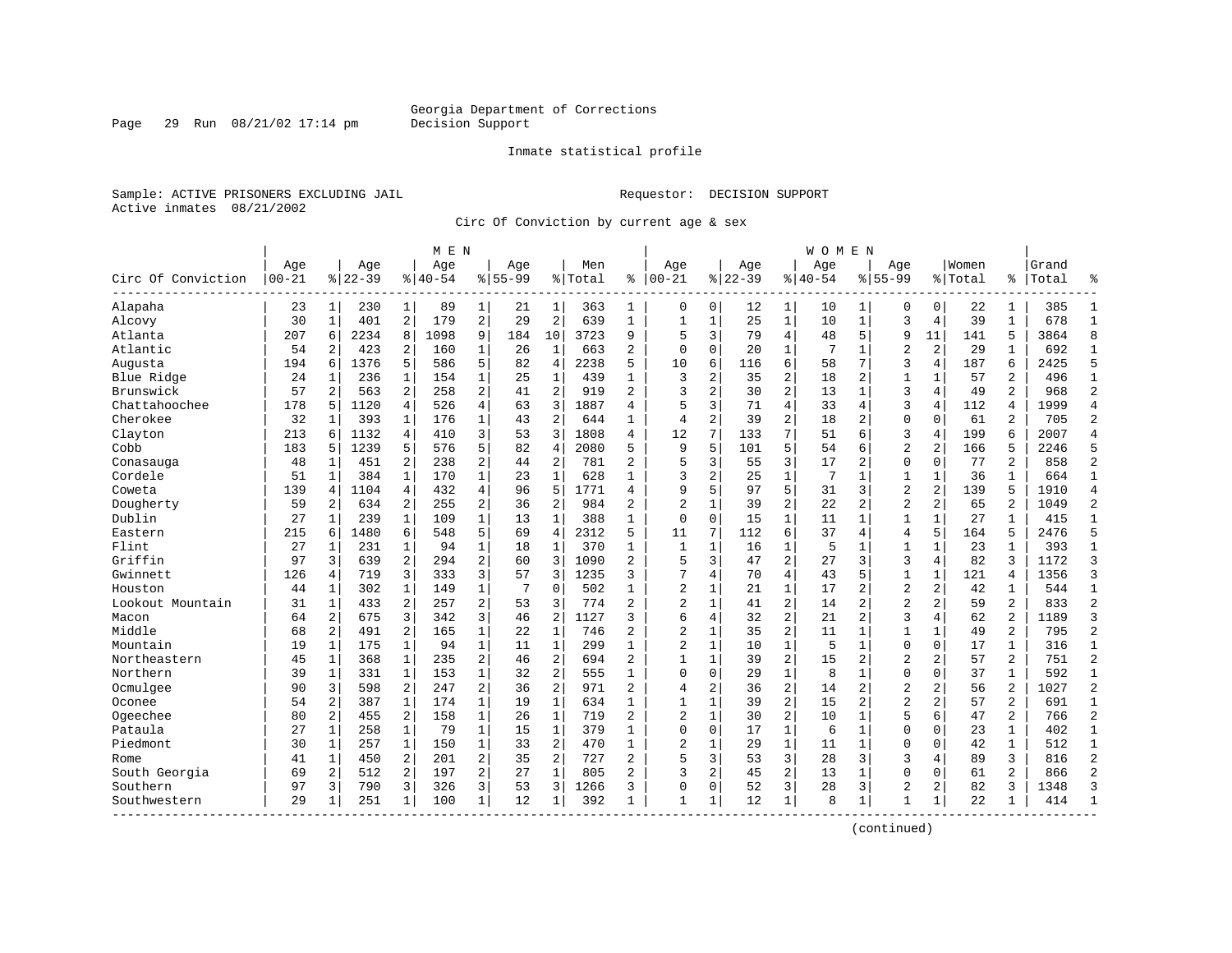Page 30 Run 08/21/02 17:14 pm

Inmate statistical profile

Active inmates 08/21/2002

Sample: ACTIVE PRISONERS EXCLUDING JAIL Requestor: DECISION SUPPORT

Circ Of Conviction by current age & sex (continued)

|                    |                  |              |                  |          | M E N                   |                |                  |      |                    |      |                  |       |                  |                | <b>WOMEN</b>     |      |                 |          |                  |                |                |              |
|--------------------|------------------|--------------|------------------|----------|-------------------------|----------------|------------------|------|--------------------|------|------------------|-------|------------------|----------------|------------------|------|-----------------|----------|------------------|----------------|----------------|--------------|
| Circ Of Conviction | Age<br>$00 - 21$ |              | Age<br>$ 22-39 $ |          | Age<br>$ 40-54 $        |                | Age<br>$8 55-99$ |      | Men<br>% Total     | ႜ    | Age<br>$00 - 21$ | %     | Age<br>$22 - 39$ |                | Age<br>$ 40-54 $ |      | Age<br>$ 55-99$ |          | Women<br>% Total | ွေ             | Grand<br>Total | ွေ           |
| Stone Mountain     | 260              | 8            | 1760             |          | 709                     | 6              | 98               | 5    | 2827               | 6    | 16               | 10    | 79               | 4              | 35               |      | 5               | 6        | 135              | 4              | 2962           |              |
| Tallapoosa         | 19               |              | 146              |          | 75                      | 1              | 16               |      | 256                |      | $\Omega$         | 0     | 8                | $\Omega$       | 3                |      | $\Omega$        | 0        | 11               | 0              | 267            |              |
| Tifton             | 54               |              | 393              |          | 193                     | $\overline{a}$ | 26               |      | 666                |      |                  |       | 16               |                |                  |      |                 |          | 27               |                | 693            |              |
| Toombs             | 24               |              | 221              |          | 95                      |                | 19               |      | 359                |      |                  |       | 5                | $\Omega$       | 6                |      | $\Omega$        |          | 13               | 0              | 372            |              |
| Waycross           | 57               |              | 502              |          | 238                     |                | 29               |      | 826                |      |                  |       | 29               |                | 15               |      |                 |          | 47               | $\overline{2}$ | 873            |              |
| Western            | 35               |              | 367              |          | 141                     |                | 24               |      | 567                |      |                  |       | 31               | $\overline{2}$ | 15               |      |                 |          | 53               | $\overline{a}$ | 620            |              |
| Rockdale           | 24               |              | 173              |          | 91                      |                | 15               |      | 303                |      |                  |       | 14               |                | 8                |      | <sup>0</sup>    |          | 23               |                | 326            |              |
| Douglas            | 54               |              | 451              |          | 192                     | 2              | 28               |      | 725                |      | 9                |       | 53               | 3              | 27               |      | 2               |          | 91               | 3              | 816            |              |
| Appalachian        | 21               |              | 192              |          | 116                     |                | 33               |      | 362                |      |                  |       | 15               |                | 10               |      | $\overline{2}$  |          | 27               |                | 389            |              |
| Enotah             | 15               |              | 109              | $\Omega$ | 64                      |                | 18               |      | 206                |      |                  |       | 13               |                | 5                |      | $\Omega$        |          | 19               |                | 225            | <sup>0</sup> |
| Forsyth-Bell       | 9                |              | 105              |          | 53                      | 0              | 17               |      | 184                |      | $\Omega$         | O     | 16               |                |                  |      | <sup>0</sup>    |          | 23               |                | 207            | <sup>0</sup> |
| Towaliga           | 28               |              | 200              | 1        | 120                     |                | 21               |      | 369                |      |                  |       | 12               |                | 8                |      | $\Omega$        | $\Omega$ | 21               |                | 390            |              |
| Total reported     | 3411             |              |                  |          | 100 26580 100 11799 100 |                |                  |      | 1882 100 43672 100 |      | 166 100          |       | 1948 100         |                | 890 100          |      |                 | 84 100   | 3088 100         |                | 46760 100      |              |
| Percent reported   |                  | 99.2<br>99.6 |                  |          |                         | 99.4           |                  | 99.4 |                    | 99.5 |                  | 100.0 |                  | 98.4           |                  | 99.2 |                 | 98.8     |                  | 98.7           |                | 99.4         |
| Not reported       | 26               |              | 109              |          | 74                      |                | 11               |      | 220                |      | $\mathbf 0$      |       | 32               |                | 7                |      |                 |          | 40               |                | 260            |              |
| Total              | 3437             |              | 26689            |          | 11873                   |                | 1893             |      | 43892              |      | 166              |       | 1980             |                | 897              |      | 85              |          | 3128             |                | 47020          |              |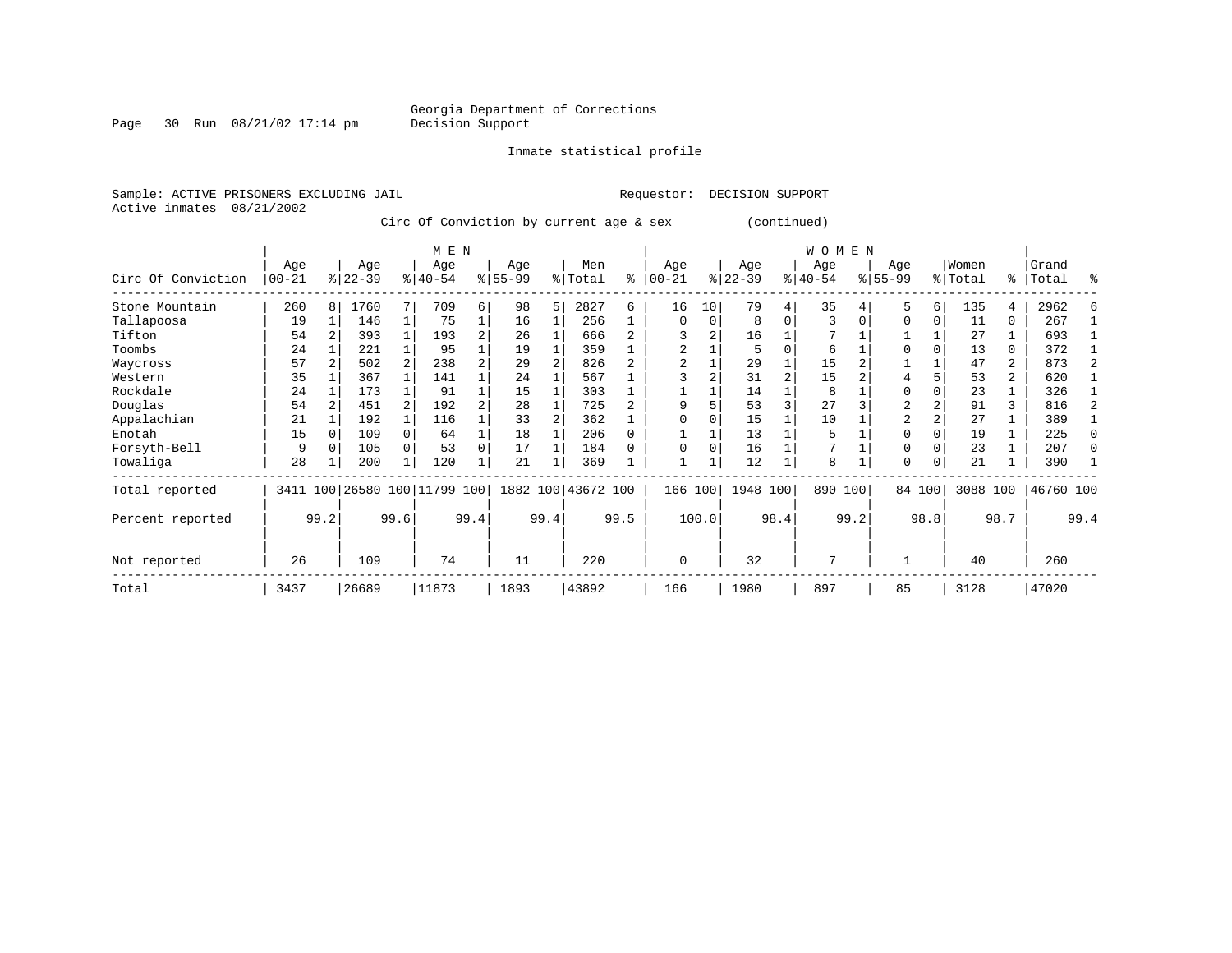#### Inmate statistical profile

Sample: ACTIVE PRISONERS EXCLUDING JAIL Requestor: DECISION SUPPORT Active inmates 08/21/2002

Page 31 Run  $08/21/02$  17:14 pm

Home County by current age & sex

|               |              |                |           |                | M E N    |                |                |              |         |              |                |              |                |                         | <b>WOMEN</b>   |                |                |                |                |                |       |                |
|---------------|--------------|----------------|-----------|----------------|----------|----------------|----------------|--------------|---------|--------------|----------------|--------------|----------------|-------------------------|----------------|----------------|----------------|----------------|----------------|----------------|-------|----------------|
|               | Age          |                | Age       |                | Age      |                | Aqe            |              | Men     |              | Age            |              | Age            |                         | Age            |                | Aqe            |                | Women          |                | Grand |                |
| Home County   | $00 - 21$    |                | $8 22-39$ |                | $ 40-54$ |                | $8 55-99$      |              | % Total | ి            | $ 00-21$       |              | $ 22-39$       |                         | $8140 - 54$    |                | $8155 - 99$    |                | % Total        | ి              | Total | န္             |
| Appling       | 7            | $\overline{0}$ | 63        | $\overline{0}$ | 30       | $\overline{0}$ | 5              | $\mathbf 0$  | 105     | 0            | 1              | $\mathbf 1$  | 5              | 0                       | 1              | 0              | 0              | $\mathbf 0$    | 7              | 0              | 112   | $\Omega$       |
| Atkinson      | $\mathbf{1}$ | 0              | 25        | $\mathbf 0$    | 13       | 0              | 5              | $\mathbf 0$  | 44      | $\Omega$     | $\mathbf 0$    | 0            | 2              | 0                       | $1\,$          | $\mathbf 0$    | $\mathbf{0}$   | $\mathbf 0$    | $\overline{3}$ | $\Omega$       | 47    | $\Omega$       |
| Bacon         | 3            | 0              | 34        | 0              | 19       | 0              | $\overline{2}$ | 0            | 58      | 0            | $\Omega$       | 0            | $\mathbf 0$    | 0                       | 0              | $\mathbf 0$    | $\Omega$       | 0              | $\mathbf 0$    | 0              | 58    | $\Omega$       |
| Baker         | 0            | 0              | 17        | 0              | 5        | 0              |                | $\mathbf 0$  | 23      | 0            | $\Omega$       | 0            | $\overline{2}$ | $\Omega$                | $\Omega$       | $\mathbf 0$    | $\Omega$       | 0              | $\overline{2}$ | 0              | 25    | $\mathbf 0$    |
| Baldwin       | 33           | 1              | 179       | 1              | 89       | $\mathbf{1}$   | 9              | $\mathbf 1$  | 310     | 1            | 1              | 1            | 15             | 1                       | 8              | 1              | $\overline{2}$ | $\overline{a}$ | 26             | $\mathbf{1}$   | 336   | 1              |
| Banks         | 3            | 0              | 21        | $\mathbf 0$    | 12       | 0              | $\overline{4}$ | $\mathbf 0$  | 40      | 0            | 0              | 0            | 5              | 0                       | $\mathbf{1}$   | $\mathbf 0$    | $\Omega$       | 0              | 6              | 0              | 46    | $\Omega$       |
| Barrow        | 12           | 0              | 107       | $\mathbf 0$    | 64       | 1              | 15             | $\mathbf 1$  | 198     | $\Omega$     | $\Omega$       | 0            | 15             | 1                       | 5              | $\mathbf 1$    | $\Omega$       | $\mathbf 0$    | 20             | $\mathbf{1}$   | 218   | $\mathbf{1}$   |
| Bartow        | 13           | $\Omega$       | 212       | $\mathbf{1}$   | 105      | $\mathbf{1}$   | 28             | 2            | 358     | $\mathbf{1}$ | 3              | 2            | 35             | 2                       | 10             | $\mathbf 1$    | $\Omega$       | $\mathbf 0$    | 48             | $\overline{a}$ | 406   | $\mathbf{1}$   |
| Ben Hill      | 13           | 0              | 96        | $\mathbf 0$    | 34       | 0              | 8              | $\mathbf 0$  | 151     | $\Omega$     | $\mathbf{1}$   | 1            | 9              | $\mathbf 0$             | 5              | $\mathbf 1$    | $\mathbf{0}$   | $\mathbf 0$    | 15             | $\mathbf{1}$   | 166   | $\Omega$       |
| Berrien       | 5            | 0              | 43        | 0              | 14       | 0              | 5              | $\mathbf 0$  | 67      | $\Omega$     | $\Omega$       | 0            | 4              | 0                       | $\mathbf{1}$   | 0              | $\Omega$       | 0              | 5              | 0              | 72    | $\Omega$       |
| Bibb          | 67           | 2              | 630       | 3              | 338      | 3              | 43             | 3            | 1078    | 3            | 4              | 3            | 41             | 2                       | 21             | 2              | 2              | 2              | 68             | 2              | 1146  | 3              |
| Bleckley      | 7            | 0              | 75        | $\mathbf 0$    | 26       | 0              | 3              | 0            | 111     | 0            | $\Omega$       | 0            | 5              | 0                       | 3              | $\mathbf 0$    | $\Omega$       | $\Omega$       | 8              | 0              | 119   | $\Omega$       |
| Brantley      | 2            | 0              | 14        | 0              | 10       | 0              | 1              | 0            | 27      | 0            | 0              | 0            | 1              | 0                       | 1              | 0              | 0              | 0              | 2              | 0              | 29    | $\Omega$       |
| <b>Brooks</b> | 3            | $\Omega$       | 53        | $\Omega$       | 11       | 0              | 5              | $\Omega$     | 72      | $\Omega$     | $\Omega$       | 0            | $\Omega$       | $\Omega$                | 3              | $\Omega$       | $\Omega$       | $\Omega$       | 3              | $\Omega$       | 75    | $\Omega$       |
| Bryan         | 3            | $\Omega$       | 43        | $\mathbf 0$    | 27       | 0              | 3              | $\Omega$     | 76      | $\Omega$     | $\Omega$       | 0            | 5              | $\Omega$                | $\overline{2}$ | $\mathbf 0$    | $\Omega$       | $\Omega$       | 7              | 0              | 83    | $\Omega$       |
| Bulloch       | 28           | 1              | 175       | 1              | 81       | 1              | 10             | 1            | 294     | 1            | $\Omega$       | 0            | 15             | 1                       | 5              | 1              | 2              | 2              | 22             | 1              | 316   | 1              |
| Burke         | 13           | $\Omega$       | 130       | 1              | 49       | 0              | 9              | $\mathbf 1$  | 201     | $\mathbf{1}$ | 1              | 1            | 4              | $\Omega$                | 4              | $\mathbf 0$    | $\Omega$       | $\Omega$       | 9              | $\Omega$       | 210   | $\Omega$       |
| <b>Butts</b>  | 12           | 0              | 73        | 0              | 28       | 0              | 6              | $\Omega$     | 119     | 0            | 1              | 1            | 7              | $\Omega$                | 3              | $\mathbf 0$    | $\Omega$       | $\Omega$       | 11             | 0              | 130   | $\Omega$       |
| Calhoun       | 6            | 0              | 17        | 0              | 10       | 0              | $\mathbf{1}$   | 0            | 34      | 0            | 1              | 1            | $\overline{2}$ | 0                       | 0              | 0              | 0              | 0              | 3              | 0              | 37    | $\Omega$       |
| Camden        | 3            | $\Omega$       | 66        | $\Omega$       | 2.5      | $\Omega$       | $\overline{a}$ | $\Omega$     | 96      | $\Omega$     | $\Omega$       | 0            | $\overline{c}$ | $\Omega$                | $\overline{2}$ | $\Omega$       | $\Omega$       | $\Omega$       | $\overline{4}$ | $\Omega$       | 100   | $\Omega$       |
| Candler       | 6            | 0              | 52        | $\Omega$       | 15       | 0              | $\Omega$       | $\Omega$     | 73      | $\Omega$     | $\Omega$       | 0            | 3              | $\Omega$                | $\mathbf{0}$   | $\mathbf 0$    | $\Omega$       | $\Omega$       | 3              | 0              | 76    | $\Omega$       |
| Carroll       | 30           | 1              | 220       | 1              | 112      | 1              | 38             | $\sqrt{2}$   | 400     | 1            | 4              | 3            | 31             | $\overline{\mathbf{c}}$ | 13             | $\overline{2}$ | 1              | 1              | 49             | 2              | 449   | 1              |
| Catoosa       | 6            | $\Omega$       | 62        | $\mathbf 0$    | 42       | 0              | 9              | $\mathbf{1}$ | 119     | $\Omega$     | $\Omega$       | 0            | 7              | $\Omega$                | $\mathbf{1}$   | $\Omega$       | $\Omega$       | $\Omega$       | 8              | $\Omega$       | 127   | $\Omega$       |
| Charlton      | 0            | $\Omega$       | 25        | $\overline{0}$ | 9        | 0              | 2              | $\Omega$     | 36      | 0            | $\Omega$       | 0            | 1              | $\Omega$                | $\mathbf 0$    | $\Omega$       | $\Omega$       | $\mathbf 0$    | 1              | 0              | 37    | ∩              |
| Chatham       | 195          | 6              | 1386      | 6              | 503      | 5              | 69             | 4            | 2153    | 5            | 8              | 5            | 96             | 5                       | 30             | 4              | 5              | 6              | 139            | 5              | 2292  | 5              |
| Chattahoochee | 6            | 0              | 11        | $\mathbf 0$    | 6        | 0              | $\mathbf 0$    | 0            | 23      | $\Omega$     | $\Omega$       | 0            | $\overline{2}$ | 0                       | $\mathbf 0$    | $\Omega$       | $\mathbf{0}$   | $\mathbf 0$    | 2              | $\mathbf 0$    | 25    | $\Omega$       |
| Chattooga     | 3            | $\Omega$       | 101       | $\Omega$       | 56       | $\mathbf 1$    | 15             | $\mathbf 1$  | 175     | $\Omega$     | $\overline{c}$ | 1            | 6              | $\Omega$                | 3              | $\mathbf 0$    | $\mathbf{1}$   | $\mathbf{1}$   | 12             | 0              | 187   | $\Omega$       |
| Cherokee      | 19           | 1              | 180       | 1              | 102      | 1              | 19             | 1            | 320     | 1            | $\overline{2}$ | $\mathbf{1}$ | 24             | 1                       | 13             | 2              | $\overline{2}$ | 2              | 41             | 1              | 361   | 1              |
| Clarke        | 38           | 1              | 331       | $\mathbf{1}$   | 135      | $\mathbf 1$    | 21             | 1            | 525     | 1            | 3              | 2            | 31             | $\overline{c}$          | 13             | 2              | 4              | 5              | 51             | 2              | 576   | $\mathbf 1$    |
| Clay          | 1            | 0              | 16        | $\mathsf{O}$   | 5        | 0              | $\mathbf 0$    | $\Omega$     | 22      | $\Omega$     | $\Omega$       | 0            | 1              | $\Omega$                | $\mathbf 0$    | $\Omega$       | $\mathbf 0$    | $\mathbf 0$    | $\mathbf{1}$   | 0              | 23    | $\Omega$       |
| Clayton       | 149          | 5              | 762       | 3              | 259      | 2              | 41             | 2            | 1211    | 3            | 5              | 3            | 68             | 4                       | 26             | 3              | 2              | 2              | 101            | 3              | 1312  | 3              |
| Clinch        | 7            | 0              | 32        | $\mathbf 0$    | 9        | 0              | $\mathbf 0$    | $\mathbf 0$  | 48      | $\Omega$     | $\Omega$       | 0            | $\mathbf{1}$   | 0                       | $\mathbf{1}$   | $\mathbf 0$    | $\mathbf 0$    | $\mathbf 0$    | $\overline{2}$ | $\Omega$       | 50    | $\Omega$       |
| Cobb          | 146          | 5              | 933       | 4              | 463      | 4              | 59             | 4            | 1601    | 4            | 7              | 4            | 81             | 4                       | 35             | $\overline{4}$ | $\mathbf 0$    | $\Omega$       | 123            | 4              | 1724  | $\overline{4}$ |
| Coffee        | 19           | 1              | 129       | 1              | 54       | $\mathbf 1$    | 6              | 0            | 208     | $\mathbf{1}$ | $\mathbf{1}$   | 1            | 8              | 0                       | 5              | 1              | $\overline{2}$ | 2              | 16             | 1              | 224   | 1              |
| Colquit       | 26           | 1              | 164       | 1              | 70       | $\mathbf 1$    | 12             | 1            | 272     | 1            | $\Omega$       | 0            | 11             | 1                       | 2              | $\mathbf 0$    | $\Omega$       | $\Omega$       | 13             | $\Omega$       | 285   | $\mathbf{1}$   |
| Columbia      | 12           | 0              | 107       | $\mathbf 0$    | 42       | $\overline{0}$ | 6              | $\mathbf 0$  | 167     | 0            | $\mathbf{0}$   | 0            | 6              | $\mathbf 0$             | 9              | $\mathbf{1}$   | $\Omega$       | $\mathbf 0$    | 15             | 1              | 182   | $\Omega$       |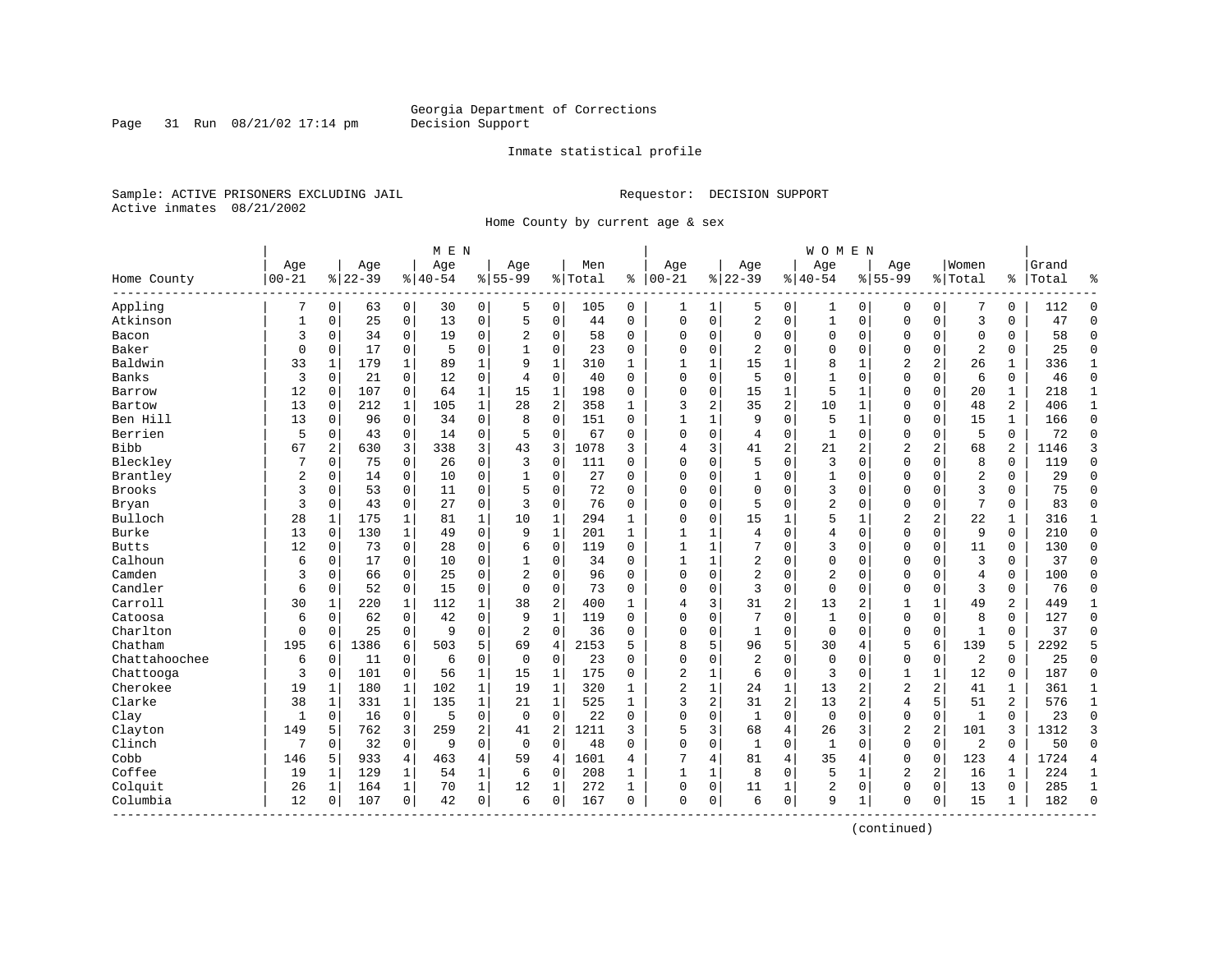Page 32 Run  $08/21/02$  17:14 pm

#### Inmate statistical profile

Sample: ACTIVE PRISONERS EXCLUDING JAIL Requestor: DECISION SUPPORT Active inmates 08/21/2002

Home County by current age & sex (continued)

|                          |                |              |                |                | M E N          |              |             |              |         |                |              |             |              |                | <b>WOMEN</b>   |                |                |              |             |              |       |              |
|--------------------------|----------------|--------------|----------------|----------------|----------------|--------------|-------------|--------------|---------|----------------|--------------|-------------|--------------|----------------|----------------|----------------|----------------|--------------|-------------|--------------|-------|--------------|
|                          | Age            |              | Age            |                | Age            |              | Age         |              | Men     |                | Age          |             | Age          |                | Age            |                | Age            |              | Women       |              | Grand |              |
| Home County<br>--------- | $00 - 21$      |              | $8 22-39$      |                | $8 40-54$      |              | $8155 - 99$ |              | % Total | ి              | $ 00-21$     |             | $8 22-39$    |                | $8140 - 54$    |                | $8 55-99$      |              | % Total     | ွေ           | Total | 우            |
| Cook                     | 8              | $\mathbf 0$  | 70             | 0              | 36             | 0            | 7           | 0            | 121     | 0              | $\mathbf 0$  | 0           | 3            | 0              | 6              | 1              | $\Omega$       | 0            | 9           | 0            | 130   | Ω            |
| Coweta                   | 31             | 1            | 237            | 1              | 85             | $\mathbf 1$  | 11          | 1            | 364     | $\mathbf{1}$   | $\mathbf{1}$ | 1           | 18           | 1              | 13             | $\overline{a}$ | $\Omega$       | $\Omega$     | 32          | 1            | 396   |              |
| Crawford                 | $\overline{2}$ | $\mathbf 0$  | 17             | $\Omega$       | 6              | 0            | 2           | $\Omega$     | 27      | $\Omega$       | $\Omega$     | 0           | $\Omega$     | $\Omega$       | 0              | $\Omega$       | $\Omega$       | 0            | $\mathbf 0$ | 0            | 27    | $\Omega$     |
| Crisp                    | 18             | 1            | 140            | 1              | 56             | $\mathbf 1$  | 8           | $\mathbf 0$  | 222     | $\mathbf{1}$   | 1            | 1           | 11           | 1              | 2              | $\Omega$       | $\Omega$       | $\Omega$     | 14          | 0            | 236   |              |
| Dade                     | 1              | $\mathbf 0$  | 30             | $\mathbf 0$    | 18             | 0            | 9           | $\mathbf{1}$ | 58      | $\Omega$       | $\Omega$     | 0           | $\Omega$     | $\Omega$       | $\Omega$       | $\Omega$       | $\Omega$       | $\Omega$     | $\Omega$    | 0            | 58    | $\Omega$     |
| Dawson                   | 3              | $\mathbf 0$  | 37             | $\mathbf 0$    | 28             | 0            |             | $\Omega$     | 69      | $\Omega$       | $\Omega$     | 0           | 4            | $\Omega$       | 2              | $\Omega$       | $\Omega$       | $\mathbf 0$  | 6           | 0            | 75    | $\Omega$     |
| Decatur                  | 19             | 1            | 173            | 1              | 52             | $\mathbf 0$  | 7           | $\Omega$     | 251     | 1              | $\Omega$     | 0           | 9            | $\Omega$       | 3              | $\Omega$       | $\Omega$       | $\mathbf 0$  | 12          | 0            | 263   | $\mathbf{1}$ |
| DeKalb                   | 187            | 6            | 1528           | 6              | 537            | 5            | 87          | 5            | 2339    | 6              |              | 4           | 87           | 5              | 27             | 3              | 5              | 6            | 126         | 4            | 2465  | б            |
| Dodge                    | 5              | $\Omega$     | 103            | $\Omega$       | 54             | $\mathbf{1}$ | 4           | $\Omega$     | 166     | U              | $\Omega$     | 0           | 8            | $\Omega$       | $\overline{2}$ | 0              | $\Omega$       | $\Omega$     | 10          | $\Omega$     | 176   | $\Omega$     |
| Dooly                    | 8              | $\Omega$     | 64             | $\Omega$       | 22             | 0            | 0           | 0            | 94      | 0              | $\Omega$     | 0           | 3            | $\Omega$       | 1              | 0              | $\Omega$       | $\Omega$     | 4           | $\Omega$     | 98    | <sup>0</sup> |
| Dougherty                | 61             | 2            | 625            | 3              | 249            | 2            | 30          | 2            | 965     | $\overline{2}$ | 2            | 1           | 37           | $\overline{2}$ | 19             |                | 3              | 4            | 61          | 2            | 1026  |              |
| Douglas                  | 43             | 1            | 239            | 1              | 118            | $\mathbf 1$  | 20          | $\mathbf{1}$ | 420     | 1              | 5            | 3           | 34           | $\overline{2}$ | 16             | 2              | $\Omega$       | $\Omega$     | 55          | 2            | 475   |              |
| Early                    | 4              | 0            | 48             | 0              | 15             | 0            | 4           | $\Omega$     | 71      | O              | $\mathbf{1}$ |             | 3            | $\Omega$       | 0              | $\Omega$       | $\Omega$       | $\Omega$     | 4           | 0            | 75    | $\Omega$     |
| Echols                   | 1              | $\mathbf 0$  |                | $\mathbf 0$    | $\overline{c}$ | 0            |             | 0            | 5       | O              | $\Omega$     | 0           | $\Omega$     | $\Omega$       | $\Omega$       | $\Omega$       | $\Omega$       | $\mathbf 0$  | $\Omega$    | 0            | 5     | U            |
| Effingham                | 17             | 1            | 74             | 0              | 26             | 0            | 2           | 0            | 119     | O              | $\mathbf{1}$ | 1           | 5            | $\Omega$       | 3              | $\Omega$       | $\mathbf{1}$   | 1            | 10          | 0            | 129   | $\Omega$     |
| Elbert                   | 9              | $\mathbf 0$  | 85             | $\mathbf 0$    | 47             | 0            | 8           | $\mathbf 0$  | 149     | $\Omega$       | $\Omega$     | 0           | 10           | 1              | $\mathbf{1}$   | 0              | $\Omega$       | $\mathbf 0$  | 11          | 0            | 160   | $\cap$       |
| Emanuel                  | 9              | $\mathbf 0$  | 102            | $\mathbf 0$    | 28             | 0            | 6           | 0            | 145     | $\Omega$       | $\Omega$     | 0           | 3            | $\Omega$       | 2              | $\Omega$       | $\Omega$       | 0            | 5           | 0            | 150   | $\Omega$     |
| Evans                    |                | $\mathbf 0$  | 50             | 0              | 9              | 0            | 3           | 0            | 63      | 0              | $\Omega$     | 0           | $\Omega$     | $\Omega$       |                | 0              | $\Omega$       | $\Omega$     | 1           | 0            | 64    | $\Omega$     |
| Fannin                   | 3              | $\Omega$     | 55             | 0              | 29             | 0            | 11          | 1            | 98      | $\Omega$       | 0            | 0           | 3            | $\Omega$       | 1              | $\Omega$       | $\mathbf{1}$   | 1            | 5           | 0            | 103   | 0            |
| Fayette                  | 11             | $\Omega$     | 53             | 0              | 34             | 0            | 11          | 1            | 109     | $\Omega$       | $\Omega$     | 0           | 5            | $\Omega$       | 3              | O              | $\Omega$       | $\Omega$     | 8           | 0            | 117   | $\Omega$     |
| Floyd                    | 41             | 1            | 416            | 2              | 179            | 2            | 22          | $\mathbf{1}$ | 658     | $\overline{a}$ | 3            | 2           | 53           | 3              | 24             | 3              | 3              | 4            | 83          | 3            | 741   | 2            |
| Forsyth                  | 5              | $\Omega$     | 80             | $\Omega$       | 38             | 0            | 8           | $\Omega$     | 131     | $\Omega$       | O            | 0           | 8            | $\Omega$       | 6              | -1             | $\mathbf{1}$   | 1            | 15          | 1            | 146   | $\Omega$     |
| Franklin                 | 9              | $\mathbf 0$  | 63             | $\Omega$       | 31             | $\mathbf 0$  | 6           | $\mathbf 0$  | 109     | 0              | $\Omega$     | $\mathbf 0$ | 4            | $\mathbf 0$    | 2              | $\mathbf 0$    | $\Omega$       | $\mathbf 0$  | 6           | 0            | 115   | $\Omega$     |
| Fulton                   | 343            | 11           | 3132           | 13             | 1523           | 14           | 210         | 13           | 5208    | 13             | 20           | 13          | 155          | 8              | 105            | 12             | 11             | 14           | 291         | 10           | 5499  | 13           |
| Gilmer                   | 10             | $\circ$      | 60             | $\mathbf 0$    | 39             | 0            | 18          | $\mathbf{1}$ | 127     | 0              | 0            | $\mathbf 0$ | 7            | $\Omega$       | 3              | 0              | $\Omega$       | $\mathbf 0$  | 10          | 0            | 137   | $\Omega$     |
| Glascock                 | $\overline{2}$ | $\mathbf 0$  | $\overline{c}$ | $\mathbf 0$    | 3              | $\mathbf 0$  | $\Omega$    | $\mathbf 0$  | 7       | 0              | $\Omega$     | 0           | $\Omega$     | $\Omega$       | $\Omega$       | $\Omega$       | $\Omega$       | $\mathbf 0$  | $\mathbf 0$ | 0            | 7     | $\Omega$     |
| Glynn                    | 27             | 1            | 259            | 1              | 108            | 1            | 18          | 1            | 412     | 1              | 2            | 1           | 16           |                | 6              |                |                | 1            | 25          | 1            | 437   | $\mathbf{1}$ |
| Gordon                   | 14             | $\Omega$     | 166            |                | 67             | 1            | 14          | 1            | 261     | 1              | $\mathbf{1}$ | 1           | 14           | 1              | 8              | 1              | $\Omega$       | $\Omega$     | 23          | 1            | 284   | 1            |
| Grady                    | 22             | $\mathbf{1}$ | 136            | $\mathbf{1}$   | 47             | $\Omega$     | 6           | $\Omega$     | 211     | $\mathbf{1}$   | $\Omega$     | 0           | 14           | $\mathbf{1}$   | 4              | O              | $\Omega$       | $\Omega$     | 18          | $\mathbf{1}$ | 229   | $\mathbf{1}$ |
| Greene                   | 9              | $\Omega$     | 61             | $\Omega$       | 15             | $\Omega$     | 4           | $\Omega$     | 89      | $\Omega$       | $\Omega$     | 0           | $\mathbf{1}$ | $\Omega$       | 3              | O              | 1              | $\mathbf{1}$ | 5           | $\Omega$     | 94    | $\Omega$     |
| Gwinnett                 | 103            | 3            | 565            | $\overline{a}$ | 272            | 3            | 47          | 3            | 987     | 2              |              | 4           | 51           | 3              | 26             | 3              | $\Omega$       | $\Omega$     | 84          | 3            | 1071  |              |
| Habersham                | 7              | $\Omega$     | 44             | $\mathbf 0$    | 35             | 0            | 3           | $\mathbf 0$  | 89      | O              | $\mathbf{1}$ | 1           | 5            | $\Omega$       | 2              | $\Omega$       | $\Omega$       | $\Omega$     | 8           | 0            | 97    | Λ            |
| Hall                     | 40             | $\mathbf{1}$ | 316            | 1              | 193            | 2            | 40          | 2            | 589     | $\mathbf{1}$   | 3            | 2           | 36           | $\overline{2}$ | 15             | $\overline{2}$ | $\overline{2}$ | 2            | 56          | 2            | 645   |              |
| Hancock                  | 2              | 0            | 35             | $\mathbf 0$    | 18             | 0            | 3           | $\mathbf 0$  | 58      | 0              | $\Omega$     | 0           | $\mathbf{1}$ | $\mathbf 0$    | $\mathbf{1}$   | $\Omega$       | $\mathbf{0}$   | $\mathbf 0$  | 2           | 0            | 60    | $\cap$       |
| Haralson                 | 8              | 0            | 55             | 0              | 34             | 0            | 6           | $\Omega$     | 103     | $\Omega$       | $\Omega$     | 0           | 10           | 1              | 2              | 0              | $\Omega$       | 0            | 12          | 0            | 115   | $\sqrt{ }$   |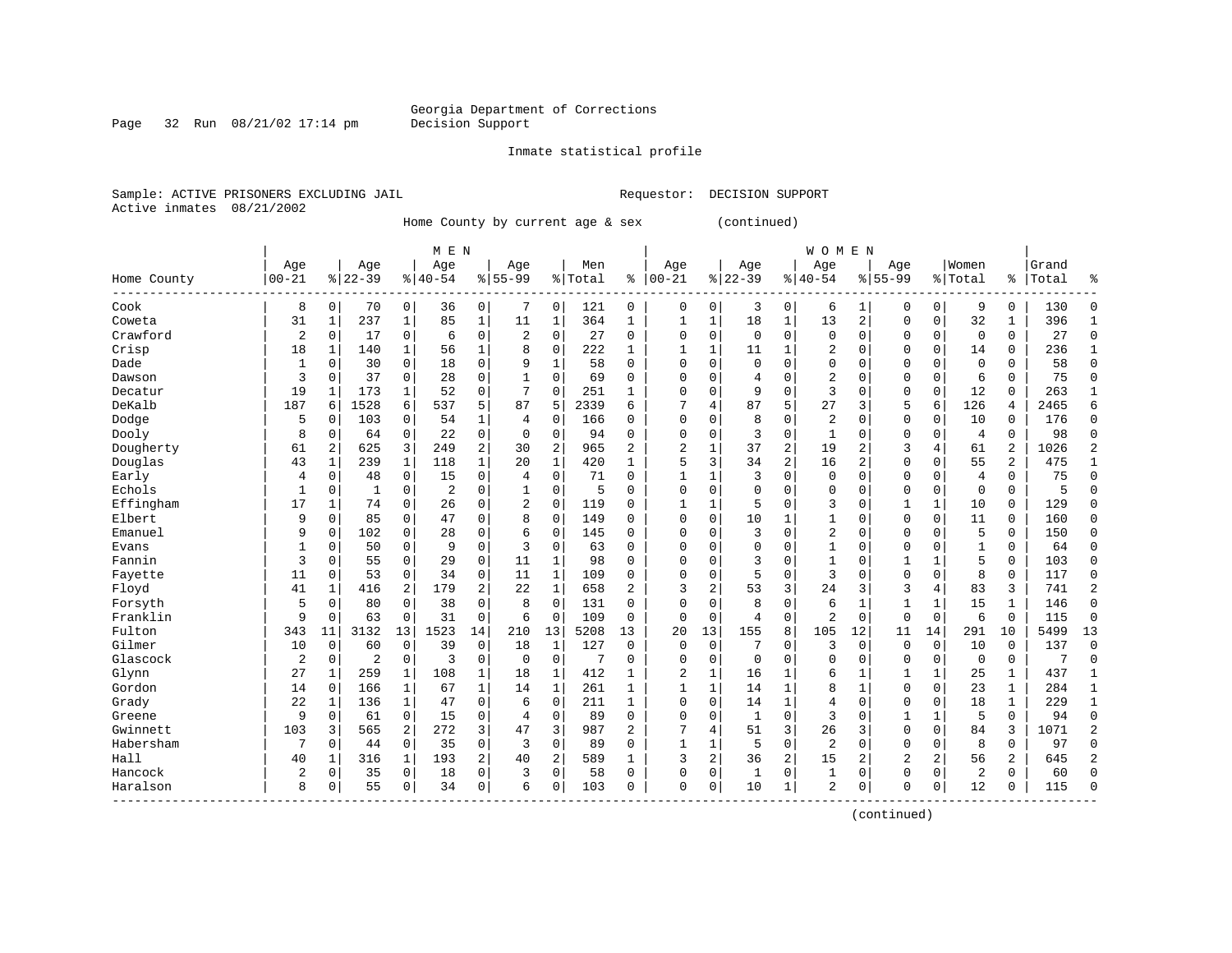Page 33 Run 08/21/02 17:14 pm

#### Inmate statistical profile

Sample: ACTIVE PRISONERS EXCLUDING JAIL Requestor: DECISION SUPPORT Active inmates 08/21/2002

Home County by current age & sex (continued)

|                    |                |              |           |             | M E N    |              |              |              |         |              |                |   |                |              | <b>WOMEN</b>   |          |                |              |                |              |       |              |
|--------------------|----------------|--------------|-----------|-------------|----------|--------------|--------------|--------------|---------|--------------|----------------|---|----------------|--------------|----------------|----------|----------------|--------------|----------------|--------------|-------|--------------|
|                    | Age            |              | Age       |             | Age      |              | Age          |              | Men     |              | Age            |   | Age            |              | Age            |          | Age            |              | Women          |              | Grand |              |
| Home County        | $00 - 21$      |              | $8 22-39$ |             | $ 40-54$ |              | $8155 - 99$  |              | % Total | ႜ            | $ 00-21$       |   | $8 22-39$      |              | $ 40-54$       |          | $8155 - 99$    |              | % Total        | ႜ            | Total |              |
| Harris             | 5              | $\mathbf 0$  | 59        | $\mathbf 0$ | 29       | 0            | 2            | 0            | 95      | 0            | 1              | 1 | 2              | 0            | 0              | 0        | 0              | 0            | 3              | 0            | 98    | ∩            |
| Hart               | 7              | $\mathbf 0$  | 48        | $\mathbf 0$ | 22       | 0            | 3            | $\mathbf 0$  | 80      | 0            | 0              | 0 | $\overline{4}$ | $\mathbf 0$  | 2              | $\Omega$ | $\Omega$       | $\mathbf 0$  | 6              | 0            | 86    | ſ            |
| Heard              | 4              | 0            | 22        | $\mathbf 0$ | 14       | 0            | 9            | 1            | 49      | 0            | $\Omega$       | 0 | 2              | $\mathbf 0$  | 0              | 0        | $\Omega$       | $\Omega$     | 2              | 0            | 51    | $\Omega$     |
| Henry              | 26             | 1            | 208       | 1           | 90       | $\mathbf{1}$ | 16           | $\mathbf 1$  | 340     | 1            | 3              | 2 | 15             | 1            | 12             | 1        |                | 1            | 31             | 1            | 371   |              |
| Houston            | 47             | 2            | 278       | $\mathbf 1$ | 133      | $\mathbf 1$  | 11           | $\mathbf 1$  | 469     | $\mathbf{1}$ | 2              | 1 | 22             | $\mathbf{1}$ | 14             | 2        | $\Omega$       | $\Omega$     | 38             | $\mathbf{1}$ | 507   | $\mathbf{1}$ |
| Irwin              | 11             | $\mathbf 0$  | 48        | $\mathbf 0$ | 22       | 0            | 4            | $\mathbf 0$  | 85      | $\Omega$     | $\Omega$       | 0 | $\overline{2}$ | $\mathbf 0$  | 1              | O        | $\Omega$       | $\mathbf 0$  | 3              | 0            | 88    | $\Omega$     |
| Jackson            | 10             | $\mathbf 0$  | 103       | $\mathbf 0$ | 61       | $\mathbf{1}$ | 20           | 1            | 194     | $\Omega$     | $\overline{2}$ | 1 | 14             | 1            | 4              | 0        | 1              | 1            | 21             | 1            | 215   | 1            |
| Jasper             | 5              | 0            | 33        | 0           | 17       | 0            | 4            | 0            | 59      | 0            |                |   | $\Omega$       | $\Omega$     | 0              | 0        | $\Omega$       | $\Omega$     | $\mathbf{1}$   | 0            | 60    | $\Omega$     |
| Jeff Davis         | б              | $\mathbf 0$  | 45        | 0           | 22       | 0            | 3            | 0            | 76      | O            | $\Omega$       | 0 | 3              | $\Omega$     | 4              | $\Omega$ | $\Omega$       | $\Omega$     | 7              | 0            | 83    | $\Omega$     |
| Jefferson          | 9              | $\Omega$     | 68        | $\Omega$    | 25       | 0            | 4            | $\Omega$     | 106     | O            | $\mathbf{1}$   |   | 3              | $\Omega$     | 1              | $\Omega$ | $\Omega$       | $\Omega$     | 5              | 0            | 111   | $\Omega$     |
| Jenkins            | 10             | $\Omega$     | 59        | $\Omega$    | 23       | 0            |              | $\Omega$     | 93      | $\Omega$     | $\Omega$       | 0 | $\overline{2}$ | $\Omega$     | 2              | $\Omega$ | $\Omega$       | $\Omega$     | 4              | 0            | 97    | $\cap$       |
| Johnson            | 2              | $\mathbf 0$  | 27        | $\mathbf 0$ | 8        | 0            | 3            | $\Omega$     | 40      | $\Omega$     | $\Omega$       | 0 | 3              | $\Omega$     | 1              | O        | $\Omega$       | $\Omega$     | 4              | 0            | 44    | ∩            |
| Jones              | б              | 0            | 34        | $\mathbf 0$ | 15       | 0            |              | 0            | 56      | O            | $\overline{2}$ | 1 | 2              | $\Omega$     | $\Omega$       | 0        | $\Omega$       | $\Omega$     | 4              | 0            | 60    | ∩            |
| Lamar              | 3              | 0            | 45        | 0           | 30       | 0            |              | 0            | 83      | $\Omega$     | 0              | 0 | $\overline{2}$ | $\Omega$     | 4              | 0        | $\Omega$       | 0            | 6              | 0            | 89    | $\sqrt{ }$   |
| Lanier             | 3              | $\Omega$     | 32        | $\Omega$    | 5        | 0            |              | $\Omega$     | 45      | $\Omega$     | $\Omega$       | 0 | $\mathbf{1}$   | $\Omega$     | 1              | 0        | $\Omega$       | $\Omega$     | $\overline{2}$ | $\Omega$     | 47    | $\Omega$     |
| Laurens            | 18             | 1            | 161       | 1           | 63       | 1            | 9            | 1            | 251     | $\mathbf{1}$ | $\Omega$       | 0 | 10             | 1            | 8              | 1        | $\mathbf{1}$   | 1            | 19             | 1            | 270   | $\mathbf{1}$ |
| Lee                | $\overline{2}$ | $\mathbf 0$  | 25        | $\mathbf 0$ | 12       | 0            | 3            | $\mathbf 0$  | 42      | 0            | $\Omega$       | 0 | 3              | $\Omega$     | 1              | $\Omega$ | $\Omega$       | $\mathbf 0$  | 4              | 0            | 46    | $\Omega$     |
| Liberty            | 27             | 1            | 147       |             | 34       | 0            | 6            | $\mathbf 0$  | 214     | 1            | $\Omega$       | 0 |                | $\Omega$     | 3              | $\Omega$ |                | 1            | 11             | 0            | 225   |              |
| Lincoln            | 2              | $\mathbf 0$  | 20        | 0           | 12       | 0            |              | $\Omega$     | 35      | $\Omega$     | $\Omega$       | 0 | $\Omega$       | $\Omega$     | $\Omega$       | O        | $\Omega$       | $\mathbf 0$  | $\mathbf 0$    | 0            | 35    | $\Omega$     |
| Long               | 3              | $\mathbf 0$  | 17        | $\mathbf 0$ | 13       | 0            | 1            | $\Omega$     | 34      | $\Omega$     | $\Omega$       | 0 | 3              | $\mathbf 0$  | 0              | O        | $\Omega$       | $\Omega$     | 3              | 0            | 37    | ∩            |
| Lowndes            | 33             | $\mathbf{1}$ | 298       | 1           | 129      | 1            | 18           | $\mathbf{1}$ | 478     | $\mathbf{1}$ | 0              | 0 | 24             | 1            | 11             | -1       |                | $\mathbf{1}$ | 36             | 1            | 514   |              |
| Lumpkin            | 3              | 0            | 37        | $\mathbf 0$ | 22       | 0            | 6            | $\Omega$     | 68      | $\Omega$     | $\Omega$       | 0 |                | $\mathbf 0$  | 0              | $\Omega$ | $\Omega$       | $\Omega$     | $\mathbf{1}$   | 0            | 69    | $\Omega$     |
| Macon              | 4              | $\mathbf 0$  | 37        | $\mathbf 0$ | 16       | 0            |              | $\mathbf 0$  | 61      | 0            | 0              | 0 |                | $\Omega$     | 4              | $\Omega$ |                | 1            | 6              | 0            | 67    | $\Omega$     |
| Madison            | 4              | 0            | 74        | $\mathbf 0$ | 24       | 0            |              | $\mathbf 0$  | 110     | $\Omega$     | $\Omega$       | 0 | 6              | $\Omega$     |                | $\Omega$ | $\Omega$       | $\Omega$     | 7              | 0            | 117   | $\Omega$     |
| Marion             | 4              | $\mathbf 0$  | 22        | $\mathbf 0$ | 11       | 0            | 1            | $\mathbf 0$  | 38      | $\Omega$     | $\Omega$       | 0 | $\mathbf{1}$   | $\Omega$     | $\Omega$       | O        | $\Omega$       | $\Omega$     | $\mathbf{1}$   | 0            | 39    | $\Omega$     |
| McDuffie           | б              | $\mathbf 0$  | 79        | 0           | 39       | 0            | 8            | 0            | 132     | 0            |                |   | 2              | $\Omega$     |                | 0        | $\Omega$       | 0            | 4              | 0            | 136   | $\Omega$     |
| McIntosh           | 5              | $\Omega$     | 43        | 0           | 22       | 0            |              | 0            | 71      | 0            | $\Omega$       | 0 |                | $\Omega$     | $\Omega$       | 0        | $\Omega$       | $\Omega$     | $\mathbf{1}$   | 0            | 72    | $\Omega$     |
| Meriwether         | 17             | $\mathbf{1}$ | 124       |             | 51       | 0            | 10           | 1            | 202     | $\mathbf{1}$ | $\Omega$       | 0 | 16             |              | 3              | $\Omega$ | $\overline{c}$ | 2            | 21             | 1            | 223   | $\mathbf{1}$ |
| Miller             | $\mathbf{1}$   | $\Omega$     | 14        | $\mathbf 0$ | 8        | 0            | $\mathbf{1}$ | $\Omega$     | 24      | $\Omega$     | $\Omega$       | O | ζ              | $\Omega$     | $\Omega$       | $\Omega$ | $\Omega$       | $\Omega$     | 3              | 0            | 27    | $\Omega$     |
| Mitchell           | 11             | $\Omega$     | 121       | $\Omega$    | 46       | 0            | 7            | $\Omega$     | 185     | $\Omega$     | $\mathbf{1}$   | 1 | 6              | $\Omega$     | 4              | $\Omega$ | $\Omega$       | $\Omega$     | 11             | 0            | 196   | $\cap$       |
| Monroe             | 3              | $\mathbf 0$  | 64        | $\mathbf 0$ | 37       | 0            | 4            | $\mathbf 0$  | 108     | 0            | $\Omega$       | 0 | 4              | $\Omega$     | $\overline{2}$ | $\Omega$ | $\Omega$       | $\Omega$     | 6              | 0            | 114   | <sup>0</sup> |
| Montgomery         | 4              | 0            | 30        | $\Omega$    | 8        | $\Omega$     |              | $\mathbf 0$  | 43      | 0            | 0              | 0 | 4              | $\Omega$     | 1              | $\Omega$ | $\Omega$       | $\Omega$     | 5              | 0            | 48    | $\Omega$     |
| Morgan             | 8              | $\Omega$     | 37        | 0           | 16       | 0            |              | $\mathbf 0$  | 68      | O            | 0              | 0 | 3              | $\mathbf 0$  | 2              | $\Omega$ | $\Omega$       | $\Omega$     | 5              | 0            | 73    | O            |
| Murray             | 9              | $\Omega$     | 79        | 0           | 45       | 0            | 13           | 1            | 146     | 0            | $\mathbf{1}$   | 1 | 12             | 1            | 3              | $\Omega$ | $\Omega$       | 0            | 16             | 1            | 162   | ſ            |
| Muscogee<br>------ | 131            |              | 837       | 3           | 368      | 3            | 52           | 3            | 1388    | 3            | 4              | 3 | 57             | 3            | 28             | 3        | 3              | 4            | 92             | 3            | 1480  | κ            |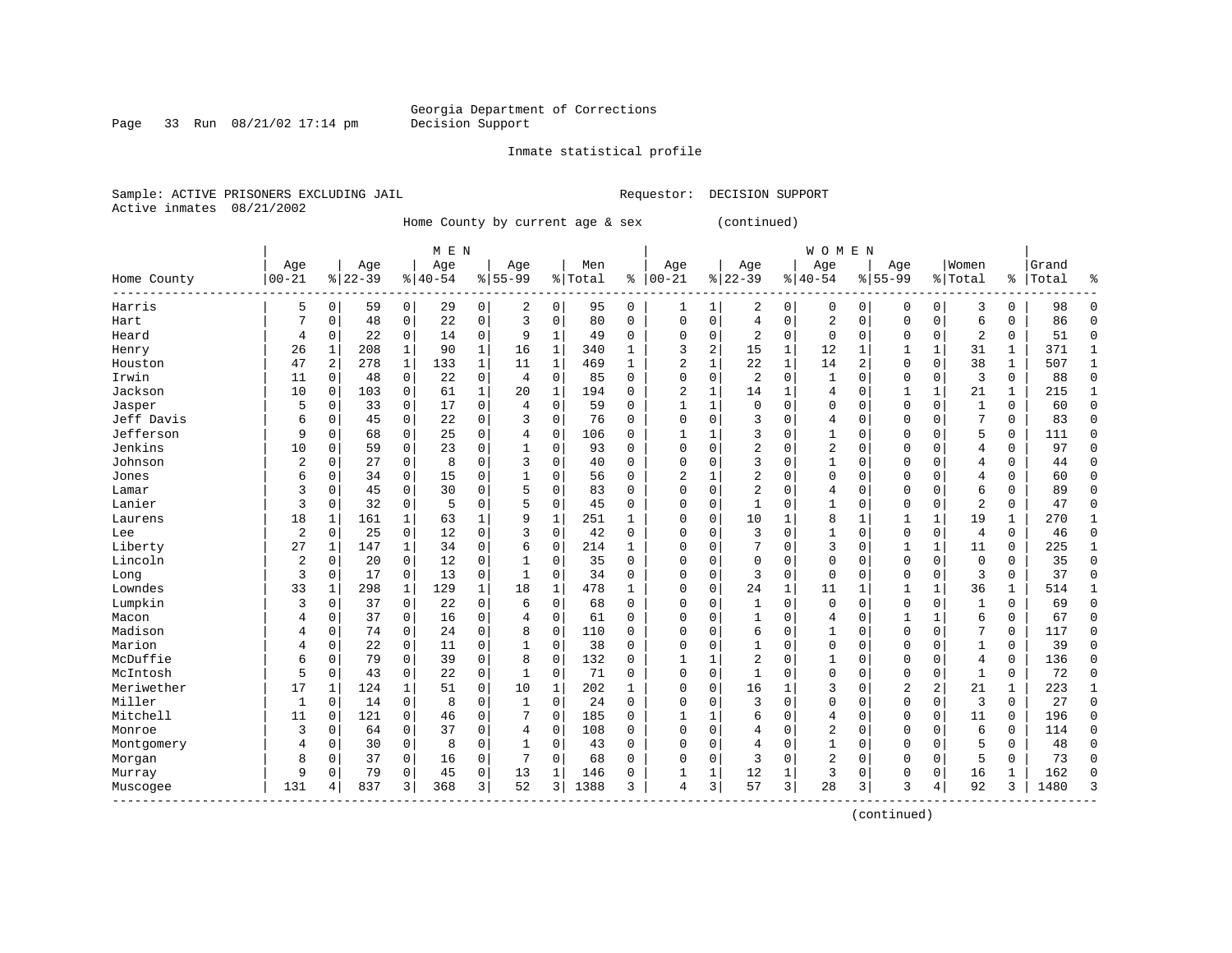Page 34 Run  $08/21/02$  17:14 pm

#### Inmate statistical profile

Sample: ACTIVE PRISONERS EXCLUDING JAIL Requestor: DECISION SUPPORT Active inmates 08/21/2002

Home County by current age & sex (continued)

|             |                |              |           |              | M E N       |              |                |              |         |              |                |          |                |                | <b>WOMEN</b>   |              |                |                |                |              |       |              |
|-------------|----------------|--------------|-----------|--------------|-------------|--------------|----------------|--------------|---------|--------------|----------------|----------|----------------|----------------|----------------|--------------|----------------|----------------|----------------|--------------|-------|--------------|
|             | Age            |              | Age       |              | Age         |              | Age            |              | Men     |              | Age            |          | Age            |                | Age            |              | Age            |                | Women          |              | Grand |              |
| Home County | $00 - 21$      |              | $8 22-39$ |              | $8 40-54$   |              | $8155 - 99$    |              | % Total | ႜ            | $ 00 - 21$     |          | $8 22-39$      |                | $ 40-54$       |              | $8155 - 99$    |                | % Total        | ႜ            | Total |              |
| Newton      | 18             | 1            | 212       | 1            | 85          | $\mathbf 1$  | 15             | 1            | 330     | 1            | 1              | 1        | 13             | 1              | 3              | 0            | 3              | 4              | 20             | 1            | 350   |              |
| Oconee      | 0              | $\mathbf 0$  | 19        | $\mathbf 0$  | 10          | 0            | 4              | $\mathbf 0$  | 33      | $\mathbf 0$  | $\mathbf{1}$   | 1        | $\mathbf 0$    | $\mathbf 0$    | 2              | $\mathbf 0$  | $\mathbf 0$    | $\mathbf 0$    | 3              | 0            | 36    | $\Omega$     |
| Oglethorpe  | 1              | $\mathbf 0$  | 33        | $\mathbf 0$  | 9           | 0            |                | $\mathbf 0$  | 44      | $\Omega$     | $\Omega$       | $\Omega$ | 4              | 0              | 0              | 0            | $\Omega$       | $\Omega$       | 4              | 0            | 48    | $\Omega$     |
| Paulding    | 18             | 1            | 87        | 0            | 59          | 1            |                | $\mathbf 0$  | 171     | $\Omega$     |                | 1        | 9              | $\Omega$       | 6              | 1            | $\overline{c}$ | $\overline{c}$ | 18             | 1            | 189   | $\Omega$     |
| Peach       | 6              | $\mathbf 0$  | 60        | 0            | 31          | 0            | 1              | 0            | 98      | $\Omega$     | $\mathbf{1}$   | 1        | 2              | $\Omega$       | $\overline{2}$ | $\mathbf 0$  | $\Omega$       | $\Omega$       | 5              | 0            | 103   | $\Omega$     |
| Pickens     | б              | $\mathbf 0$  | 59        | 0            | 36          | 0            | 4              | $\Omega$     | 105     | $\Omega$     | $\Omega$       | 0        | 3              | $\Omega$       | 5              | -1           | $\Omega$       | $\Omega$       | 8              | 0            | 113   | $\Omega$     |
| Pierce      | б              | 0            | 24        | 0            | 16          | 0            | 1              | 0            | 47      | $\Omega$     | $\Omega$       | 0        |                | $\Omega$       | 0              | $\Omega$     | $\Omega$       | $\Omega$       | $\mathbf{1}$   | 0            | 48    | $\Omega$     |
| Pike        | 3              | $\mathbf 0$  | 19        | $\mathbf 0$  | 19          | 0            | $\overline{2}$ | 0            | 43      | 0            | $\Omega$       | 0        | $\Omega$       | $\Omega$       | 1              | C            | $\Omega$       | $\Omega$       | $\mathbf{1}$   | 0            | 44    | $\mathbf 0$  |
| Polk        |                | $\mathbf 0$  | 113       | 0            | 54          | 1            | 11             | 1            | 185     | 0            | $\Omega$       | 0        | 4              | $\Omega$       | 3              | $\mathsf{C}$ | $\Omega$       | $\Omega$       | 7              | 0            | 192   | <sup>0</sup> |
| Pulaski     | 16             | 1            | 52        | $\Omega$     | 20          | $\Omega$     | 2              | $\Omega$     | 90      | 0            | $\Omega$       | O        | 6              | $\Omega$       | $\Omega$       | C            | $\mathbf{1}$   | 1              | 7              | $\Omega$     | 97    | $\Omega$     |
| Putnam      | 10             | $\Omega$     | 66        | $\Omega$     | 32          | 0            | 6              | $\Omega$     | 114     | 0            | $\Omega$       | O        | 4              | $\Omega$       | 3              | $\Omega$     | $\Omega$       | $\Omega$       | 7              | 0            | 121   | ∩            |
| Ouitman     | $\Omega$       | $\Omega$     | 6         | $\Omega$     | $\mathbf 0$ | 0            | $\Omega$       | $\mathbf 0$  | 6       | 0            | 0              | 0        | $\Omega$       | $\Omega$       | 1              | $\Omega$     | $\Omega$       | $\Omega$       | $\mathbf{1}$   | 0            | 7     | ∩            |
| Rabun       | 4              | 0            | 35        | 0            | 18          | 0            | $\Omega$       | $\mathbf 0$  | 57      | $\Omega$     | $\Omega$       | 0        | 2              | 0              | $\Omega$       | $\Omega$     | $\Omega$       | $\Omega$       | $\overline{2}$ | 0            | 59    | $\Omega$     |
| Randolph    | 4              | $\mathbf 0$  | 47        | 0            | 11          | 0            | $\mathbf{1}$   | 0            | 63      | $\Omega$     | $\Omega$       | 0        | 3              | $\Omega$       | 3              | $\mathbf 0$  | $\Omega$       | $\Omega$       | 6              | $\Omega$     | 69    | $\sqrt{ }$   |
| Richmond    | 155            | 5            | 1061      | 4            | 427         | 4            | 54             | 3            | 1697    | 4            | 7              | 4        | 102            | 6              | 42             | 5            | 3              | $\overline{4}$ | 154            | 5            | 1851  |              |
| Rockdale    | 16             | 1            | 132       | $\mathbf{1}$ | 67          | 1            | 12             | $\mathbf{1}$ | 227     | 1            | 1              | 1        | 7              | 0              | 5              | 1            | $\Omega$       | $\mathbf 0$    | 13             | 0            | 240   | -1           |
| Schley      | 1              | 0            | 17        | $\mathbf 0$  | 3           | 0            | $\mathbf 0$    | $\mathbf 0$  | 21      | 0            | $\Omega$       | 0        | $\mathbf 0$    | $\Omega$       | 0              | $\Omega$     | $\Omega$       | $\mathbf 0$    | $\mathbf 0$    | 0            | 21    | $\mathbf 0$  |
| Screven     | 5              | $\mathbf 0$  | 66        | 0            | 23          | 0            | 5              | $\Omega$     | 99      | $\Omega$     | 2              | 1        | 9              | $\Omega$       | $\overline{2}$ | $\mathsf{C}$ |                | $\mathbf{1}$   | 14             | 0            | 113   | $\Omega$     |
| Seminole    | 5              | $\Omega$     | 41        | $\Omega$     | 21          | 0            | $\overline{2}$ | $\Omega$     | 69      | $\Omega$     | $\Omega$       | 0        | 3              | $\Omega$       | $\overline{2}$ | C            | $\Omega$       | $\Omega$       | 5              | 0            | 74    | <sup>0</sup> |
| Spalding    | 52             | 2            | 366       | 1            | 144         | $\mathbf{1}$ | 23             | $\mathbf{1}$ | 585     | $\mathbf{1}$ | 2              | 1        | 28             | $\overline{2}$ | 12             | -1           | $\overline{2}$ | 2              | 44             | 2            | 629   | -1           |
| Stephens    | 8              | 0            | 92        | $\mathbf 0$  | 46          | 0            | 6              | $\mathbf 0$  | 152     | 0            | 1              | 1        | 5              | $\Omega$       | 5              | $\mathbf{1}$ | 0              | $\Omega$       | 11             | 0            | 163   | $\Omega$     |
| Stewart     | $\overline{a}$ | $\mathbf 0$  | 21        | $\mathbf 0$  | 10          | 0            |                | $\mathbf 0$  | 34      | 0            | 1              | 1        |                | $\mathbf 0$    | 0              | $\Omega$     | $\Omega$       | $\mathbf 0$    | 2              | 0            | 36    | <sup>0</sup> |
| Sumter      | 18             | $\mathbf{1}$ | 127       | $\mathbf{1}$ | 54          | 1            | 5              | $\mathbf 0$  | 204     | $\mathbf{1}$ | $\Omega$       | 0        | 8              | $\Omega$       | 3              | $\Omega$     | $\Omega$       | $\mathbf 0$    | 11             | 0            | 215   | $\mathbf{1}$ |
| Talbot      | 8              | $\mathbf 0$  | 25        | $\mathbf 0$  | 9           | 0            | $\Omega$       | $\mathbf 0$  | 42      | $\Omega$     | $\mathbf{1}$   | 1        | $\Omega$       | $\Omega$       | $\overline{2}$ | C            | $\Omega$       | $\Omega$       | 3              | 0            | 45    | $\Omega$     |
| Taliaferro  | 1              | $\mathbf 0$  | 10        | $\mathbf 0$  | 3           | 0            | $\Omega$       | $\mathbf 0$  | 14      | 0            | $\Omega$       | 0        | $\Omega$       | $\Omega$       | 1              | C            | $\Omega$       | 0              | $\mathbf{1}$   | 0            | 15    | $\Omega$     |
| Tattnall    | 8              | $\mathbf 0$  | 74        | 0            | 21          | 0            | 3              | $\Omega$     | 106     | 0            | $\Omega$       | 0        | 5              | $\Omega$       | 3              | C            | $\Omega$       | $\Omega$       | 8              | 0            | 114   | $\Omega$     |
| Taylor      | 6              | $\mathbf 0$  | 57        | 0            | 22          | 0            | $\overline{2}$ | $\mathbf 0$  | 87      | 0            | $\Omega$       | 0        | 3              | $\Omega$       | $\Omega$       | C            | $\Omega$       | $\Omega$       | 3              | 0            | 90    | 0            |
| Telfair     | 9              | $\mathbf 0$  | 75        | 0            | 32          | 0            | 3              | $\Omega$     | 119     | $\Omega$     | $\mathbf{1}$   | 1        | 8              | $\Omega$       | 6              | $\mathbf{1}$ | $\Omega$       | $\Omega$       | 15             | 1            | 134   | $\Omega$     |
| Terrell     | 3              | $\mathbf 0$  | 61        | $\mathbf 0$  | 10          | 0            | $\mathbf{1}$   | $\Omega$     | 75      | $\Omega$     | $\Omega$       | 0        | 3              | $\Omega$       | $\Omega$       | $\sqrt{ }$   | $\Omega$       | $\Omega$       | 3              | 0            | 78    | $\cap$       |
| Thomas      | 34             | 1            | 181       | 1            | 75          | $\mathbf{1}$ | 10             | $\mathbf{1}$ | 300     | -1           | $\Omega$       | 0        | 12             | 1              | 9              | -1           | $\Omega$       | $\Omega$       | 21             | 1            | 321   | -1           |
| Tift        | 25             | 1            | 169       | $\mathbf{1}$ | 91          | 1            | 9              | $\mathbf{1}$ | 294     | 1            | 3              | 2        | 9              | $\mathbf 0$    | $\overline{2}$ | 0            |                | 1              | 15             | 1            | 309   | $\mathbf{1}$ |
| Toombs      | 27             | 1            | 147       | $\mathbf{1}$ | 54          | 1            | 4              | $\mathbf 0$  | 232     | $\mathbf{1}$ | $\overline{2}$ | 1        | 16             | 1              | 6              | $\mathbf{1}$ | $\mathbf{1}$   | $\mathbf{1}$   | 25             | $\mathbf{1}$ | 257   | $\mathbf{1}$ |
| Towns       | 0              | 0            | 8         | $\mathbf 0$  | 5           | 0            |                | 0            | 14      | $\Omega$     | $\Omega$       | 0        | $\overline{2}$ | $\mathbf 0$    | 1              | $\Omega$     | $\Omega$       | $\Omega$       | 3              | 0            | 17    | $\Omega$     |
| Treutlen    | 3              | $\mathbf 0$  | 28        | 0            | 13          | 0            | $\Omega$       | $\Omega$     | 44      | $\Omega$     | $\Omega$       | 0        | 1              | 0              | $\mathbf{1}$   | C            | $\Omega$       | $\Omega$       | 2              | 0            | 46    | $\sqrt{ }$   |
| Troup       | 43             | 1            | 352       | 1            | 125         | 1            | 22             | 1            | 542     | 1            | $\mathcal{D}$  | 1        | 30             | 2              | 11             | -1           | $\Omega$       | 0              | 43             | 1            | 585   |              |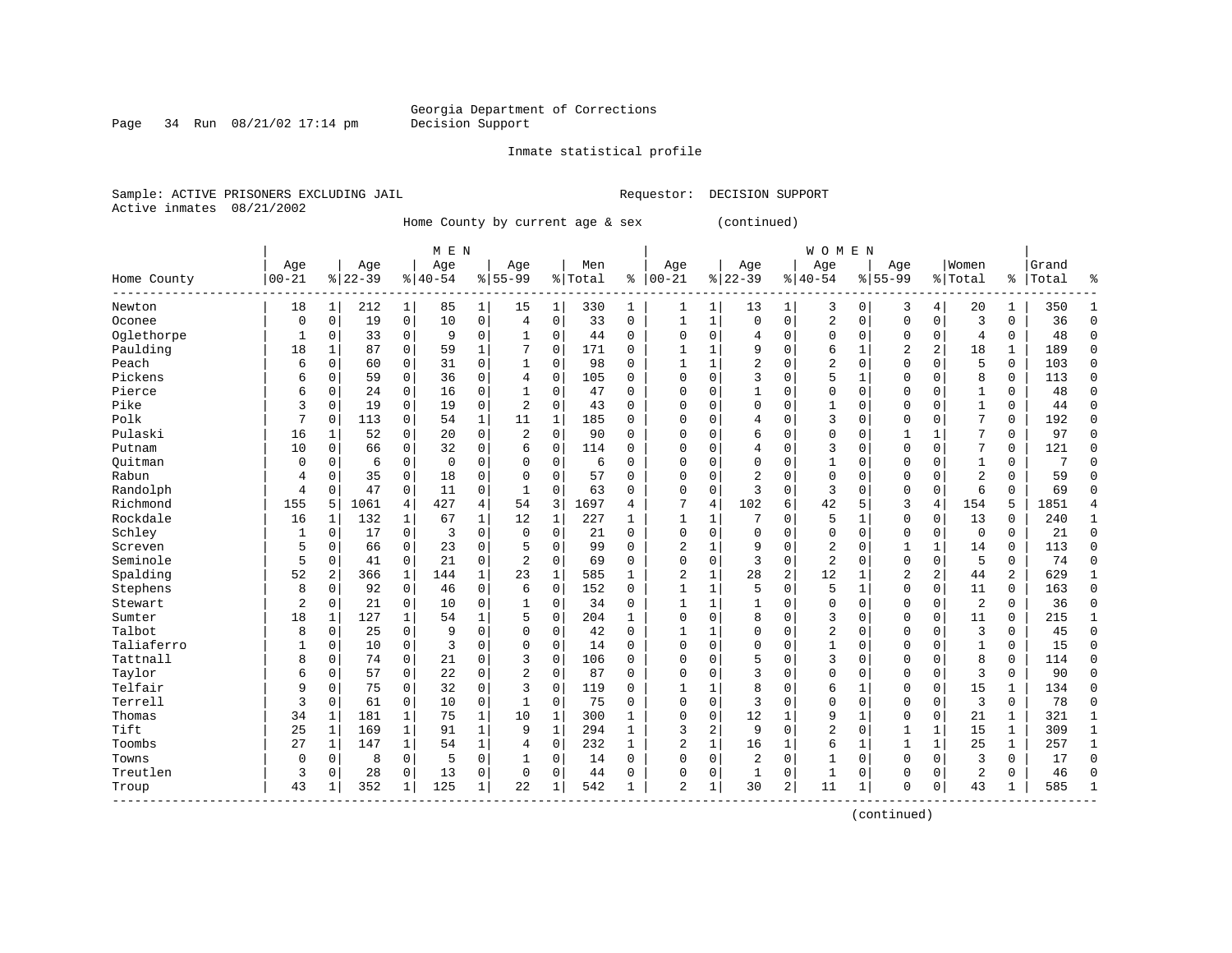Inmate statistical profile

Page 35 Run  $08/21/02$  17:14 pm

Sample: ACTIVE PRISONERS EXCLUDING JAIL Requestor: DECISION SUPPORT

Active inmates 08/21/2002

Home County by current age & sex (continued)

|                  |                |          |           |                | M E N                        |              |                |          |                    |          |             |      |           |                | <b>WOMEN</b>   |          |             |          |          |                |           |          |
|------------------|----------------|----------|-----------|----------------|------------------------------|--------------|----------------|----------|--------------------|----------|-------------|------|-----------|----------------|----------------|----------|-------------|----------|----------|----------------|-----------|----------|
|                  | Age            |          | Age       |                | Age                          |              | Age            |          | Men                |          | Age         |      | Age       |                | Age            |          | Age         |          | Women    |                | Grand     |          |
| Home County      | $00 - 21$      |          | $8 22-39$ |                | $8 40-54$                    |              | $8155 - 99$    |          | % Total            | ి        | $ 00-21$    |      | $ 22-39 $ |                | $ 40-54$       |          | $8155 - 99$ |          | % Total  |                | %   Total | ႜ        |
| Turner           | 10             | 0        | 48        | 0 <sup>1</sup> | 26                           | 0            |                | $\Omega$ | 85                 | 0        | 0           | 0    | 1         | 0              | 1              | $\Omega$ | 0           | 0        | 2        | 0              | 87        |          |
| Twiggs           | 3              |          | 21        | $\overline{0}$ | 13                           | 0            |                | $\Omega$ | 38                 | 0        | $\Omega$    | 0    | $\Omega$  | $\Omega$       | $\Omega$       | $\Omega$ | $\Omega$    | 0        | $\Omega$ | U              | 38        | ∩        |
| Union            | 5              |          | 26        | 0              | 13                           | 0            |                | $\Omega$ | 47                 | U        |             |      |           | O              |                | $\Omega$ | U           | 0        | 6        | 0              | 53        | $\Omega$ |
| Upson            | 21             |          | 100       | 0              | 50                           | $\Omega$     | 9              |          | 180                |          |             |      | 13        |                | 3              | $\Omega$ | $\Omega$    | $\Omega$ | 17       | 1              | 197       | n        |
| Walker           | 16             |          | 137       |                | 62                           | 1            | 13             |          | 228                |          |             |      | 19        |                | 9              |          |             |          | 30       | 1              | 258       |          |
| Walton           | 18             |          | 167       | $\mathbf 1$    | 72                           | 1            | 12             | 1        | 269                |          |             | O    | 14        | 1              |                |          |             |          | 22       | 1              | 291       |          |
| Ware             | 16             |          | 232       | $\mathbf{1}$   | 100                          | $\mathbf{1}$ | 14             | 1        | 362                |          |             |      | 12        |                | 4              | $\Omega$ | $\Omega$    | $\Omega$ | 17       | 1              | 379       |          |
| Warren           | 5              |          | 20        | $\Omega$       | 16                           | 0            | 2              | O        | 43                 | U        |             |      |           | $\Omega$       |                | $\Omega$ | $\Omega$    |          | 3        | 0              | 46        | ∩        |
| Washington       | 14             |          | 75        | $\Omega$       | 29                           | $\Omega$     | $\overline{2}$ | $\Omega$ | 120                | U        | O           | U    | 3         | $\Omega$       | 2              | $\Omega$ |             |          | 6        | 0              | 126       | ∩        |
| Wayne            | 11             |          | 87        |                | 26                           | 0            |                | $\Omega$ | 129                | U        | $\Omega$    | U    | 3         | U              |                | $\Omega$ |             |          | 5        | 0              | 134       | ∩        |
| Webster          |                |          |           |                | $\overline{2}$               | 0            |                |          | 10                 | U        | O           |      | U         | O              | 0              | $\Omega$ | U           |          | $\Omega$ | 0              | 10        | ∩        |
| Wheeler          |                |          | 17        |                | 12                           | O            |                |          | 34                 | U        | n           | O    |           | $\Omega$       | $\Omega$       | $\cap$   | $\Omega$    |          |          | U              | 35        |          |
| White            | 4              |          | 30        | 0              | 17                           | 0            |                |          | 53                 | U        | $\Omega$    | O    |           | $\Omega$       | $\overline{2}$ | C        | $\Omega$    | $\Omega$ | 5        | 0              | 58        | ∩        |
| Whitfield        | 33             |          | 328       | 1              | 161                          | 1            | 25             |          | 547                |          |             | 3    | 34        | $\overline{2}$ | 14             | 2        | $\Omega$    | $\Omega$ | 52       | $\overline{a}$ | 599       |          |
| Wilcox           | 2              |          | 29        | $\Omega$       | 12                           | 0            |                | $\Omega$ | 48                 | $\Omega$ |             |      |           | $\Omega$       | $\mathbf 0$    | $\Omega$ | $\Omega$    | $\Omega$ | 6        | 0              | 54        | U        |
| Wilkes           | $\overline{2}$ | U        | 42        | $\overline{0}$ | 16                           | 0            |                | O        | 65                 | U        | $\Omega$    | O    | 2         | $\Omega$       |                | $\Omega$ | $\Omega$    |          | 3        | 0              | 68        |          |
| Wilkinson        | 6              | $\Omega$ | 26        | $\Omega$       | 13                           | 0            | 2              | $\Omega$ | 47                 | 0        | $\Omega$    | 0    | 3         | $\Omega$       | 1              | $\Omega$ | $\Omega$    | $\Omega$ | 4        | 0              | 51        | n        |
| Worth            | 3              |          | 80        | $\Omega$       | 36                           | 0            | б              |          | 125                | U        | $\mathbf 0$ | 0    | 5         | 0              | $\mathbf{1}$   | $\Omega$ | $\Omega$    | 0        | 6        | 0              | 131       | ∩        |
| Total reported   |                |          |           |                | 3128 100 24494 100 10748 100 |              |                |          | 1680 100 40050 100 |          | 156 100     |      | 1836 100  |                | 844 100        |          |             | 81 100   | 2917 100 |                | 42967 100 |          |
| Percent reported |                | 91.0     |           | 91.8           |                              | 90.5         |                | 88.7     |                    | 91.2     |             | 94.0 |           | 92.7           |                | 94.1     |             | 95.3     |          | 93.3           |           | 91.4     |
| Not reported     | 309            |          | 2195      |                | 1125                         |              | 213            |          | 3842               |          | 10          |      | 144       |                | 53             |          | 4           |          | 211      |                | 4053      |          |
| Total            | 3437           |          | 26689     |                | 11873                        |              | 1893           |          | 43892              |          | 166         |      | 1980      |                | 897            |          | 85          |          | 3128     |                | 47020     |          |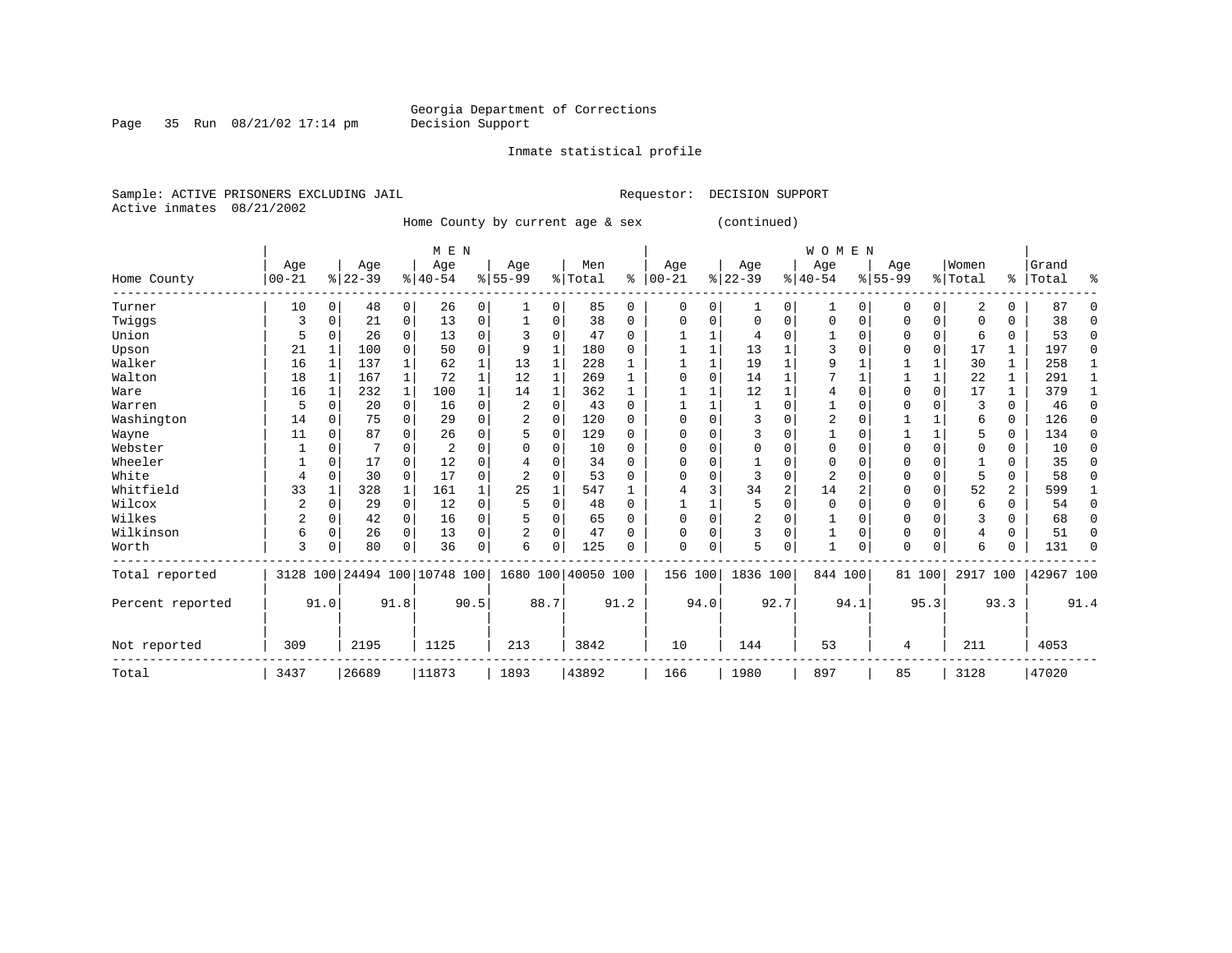### Georgia Department of Corrections<br>Decision Support

Sample: ACTIVE PRISONERS EXCLUDING JAIL

Inmate statistical profile<br>Requestor: DECISION SUPPORT

Active inmates 08/21/2002

Prison Sentence In Years by current age & sex

|                                    |                   |                |                  |                | M E N                        |                         |                  |                 |                                                 |      |                  |                |                  |                         | WOMEN            |      |                  |                |                  |              |                    |                |
|------------------------------------|-------------------|----------------|------------------|----------------|------------------------------|-------------------------|------------------|-----------------|-------------------------------------------------|------|------------------|----------------|------------------|-------------------------|------------------|------|------------------|----------------|------------------|--------------|--------------------|----------------|
| Sentence In Years                  | Age<br>$ 00 - 21$ |                | Age<br>$ 22-39 $ |                | Age<br>$\frac{1}{6}$   40-54 |                         | Age<br>$8 55-99$ |                 | Men<br>% Total                                  |      | Age<br>$% 00-21$ |                | Age<br>$ 22-39$  |                         | Aqe<br>$8 40-54$ |      | Aqe<br>$8 55-99$ |                | Women<br>% Total |              | Grand<br>%   Total | ႜ              |
| --------<br>$0 - 1$                | 94                | 3              | 403              | 2              | 154                          | 1                       | 12               | 1               | 663                                             | 2    | 5                | 3              | 68               | $\overline{\mathbf{3}}$ | 20               | 2    | 1                | 1              | 94               | 3            | 757                | 2              |
| $1.1 - 2$                          | 262               | 8              | 942              | $\overline{4}$ | 388                          | 3                       | 44               | 2               | 1636                                            | 4    | 14               | 8              | 116              | 6                       | 41               | 5    | 2                | 2              | 173              | 6            | 1809               | $\overline{4}$ |
| $2.1 - 3$                          | 176               | 5              | 837              | 3              | 332                          | $\overline{\mathbf{3}}$ | 32               | 2               | 1377                                            | 3    | 8                | 5              | 144              | 7                       | 54               | 6    | 3                | 4              | 209              | 7            | 1586               | 3              |
| $3.1 - 4$                          | 293               | 9              | 1121             | 4              | 451                          | 4                       | 49               | 3               | 1914                                            | 4    | 21               | 13             | 181              | 9                       | 78               | 9    | 5                | 6              | 285              | 9            | 2199               | 5              |
| $4.1 - 5$                          | 228               | 7              | 977              | 4              | 367                          | $\overline{3}$          | 41               | 2               | 1613                                            | 4    | 7                | $\overline{4}$ | 138              | 7                       | 59               | 7    | $\mathbf 0$      | $\Omega$       | 204              | 7            | 1817               | $\overline{4}$ |
| $5.1 - 6$                          | 637               | 19             | 2922             | 11             | 1119                         | $\overline{9}$          | 141              | 7 I             | 4819                                            | 11   | 41               | 25             | 319              | 16                      | 139              | 16   | 12               | 14             | 511              | 16           | 5330               | 11             |
| $6.1 - 7$                          | 161               | 5              | 950              | 4              | 323                          | 3                       | 33               | 2               | 1467                                            | 3    | 7                | 4              | 106              | 5                       | 38               | 4    | 3                | 4              | 154              | 5            | 1621               | २              |
| $7.1 - 8$                          | 148               | 4              | 1067             | 4 <sup>1</sup> | 365                          | 3                       | 56               | 3 <sup>1</sup>  | 1636                                            | 4    | 8                | 5              | 101              | 5                       | 41               | 5    | $\overline{2}$   | 2              | 152              | 5            | 1788               | $\overline{4}$ |
| $8.1 - 9$                          | 121               | 4              | 1072             | 4 <sup>1</sup> | 342                          | 3                       | 48               | 3               | 1583                                            | 4    | 8                | 5              | 72               | $\overline{4}$          | 29               | 3    | 2                | 2              | 111              | 4            | 1694               | 4              |
| $9.1 - 10$                         | 28                | 1              | 342              | 1              | 103                          | 1                       | 7                | $\mathbf 0$     | 480                                             | 1    | 0                | 0              | 26               | $\mathbf{1}$            | 11               | 1    | $\mathbf{1}$     | $\mathbf 1$    | 38               | $\mathbf{1}$ | 518                | 1              |
| $10.1 - 12$                        | 662               | 19             | 4655             | 17             | 1466                         | 12                      | 236              | 12              | 7019                                            | 16   | 22               | 13             | 252              | 13                      | 114              | 13   | 8                | 9              | 396              | 13           | 7415               | 16             |
| $12.1 - 15$                        | 141               | 4              | 1791             | 7              | 624                          | 5                       | 89               | 5               | 2645                                            | 6    | $\overline{4}$   | 2              | 92               | 5                       | 40               | 4    | 5                | 6              | 141              | 5            | 2786               | 6              |
| $15.1 - 20$                        | 186               | 5              | 2829             | 11             | 1270                         | 11                      | 194              | 10              | 4479                                            | 10   | 4                | 2              | 106              | 5                       | 64               | 7    | 8                | 9              | 182              | 6            | 4661               | 10             |
| 20.1-OVER                          | 134               | 4 <sup>1</sup> | 3581             | 13             | 2174                         | 18                      | 372              | 20 <sup>1</sup> | 6261                                            | 14   | 7                | 4              | 111              | 6                       | 68               | 8    | 6                | $7\phantom{.}$ | 192              | 6            | 6453               | 14             |
| LIFE                               | 149               | 4              | 2948             | 11             | 2227                         | 19                      | 505              | 27              | 5829                                            | 13   | 10               | 6              | 123              | 6                       | 97               | 11   | 27               | 32             | 257              | 8            | 6086               | 13             |
| <b>DEATH</b>                       | 0                 | 0              | 53               | $\mathbf 0$    | 55                           | $\mathbf 0$             | 10               | 1               | 118                                             | 0    | 0                | 0              | 1                | $\Omega$                | 0                | 0    | $\mathbf 0$      | $\mathbf 0$    | 1                | $\Omega$     | 119                | $\mathbf 0$    |
| LIFE W/O PAROLE                    | 8                 | 0              | 159              | $\mathbf{1}$   | 105                          | $\mathbf{1}$            | 22               | $1\vert$        | 294                                             | 1    | $\mathbf 0$      | 0              | $\overline{2}$   | $\Omega$                | $\mathbf 0$      | 0    | $\mathbf 0$      | $\mathbf 0$    | 2                | $\Omega$     | 296                | $\mathbf{1}$   |
| YOUTHFUL OFFENDERS                 | 0                 | 0              | 3                | $\overline{0}$ | 0                            | $\overline{0}$          | 0                | 0 <sup>1</sup>  | 3                                               | 0    | 0                | 0              | $\mathbf 0$      | $\overline{0}$          | 0                | 0    | $\mathbf 0$      | 0              | 0                | 0            | 3                  | $\mathbf 0$    |
| Total reported                     |                   |                |                  |                |                              |                         |                  |                 | 3428 100 26652 100 11865 100 1891 100 43836 100 |      |                  |                | 166 100 1958 100 |                         | 893 100          |      |                  | 85 100         | 3102 100         |              | 46938 100          |                |
| Percent reported                   |                   | 99.7           |                  | 99.9           |                              | 99.9                    |                  | 99.9            |                                                 | 99.9 |                  | 100.0          |                  | 98.9                    |                  | 99.6 |                  | 100.0          |                  | 99.2         |                    | 99.8           |
| NOT REPORTED                       | 9                 |                | 37               |                | 8                            |                         | 2                |                 | 56                                              |      | 0                |                | 22               |                         | 4                |      | 0                |                | 26               |              | 82                 |                |
| Total                              | 3437              |                | 26689            |                | 11873                        |                         | 1893             |                 | 43892                                           |      | 166              |                | 1980             |                         | 897              |      | 85               |                | 3128             |              | 47020              |                |
|                                    |                   |                |                  |                |                              |                         |                  |                 |                                                 |      |                  |                |                  |                         |                  |      |                  |                |                  |              |                    |                |
| AVG EXCLUDING<br>LIFE, DEATH, YO   | 7.34              |                | 11.13            |                | 12.78                        |                         | 14.45            |                 | 11.34                                           |      | 6.68             |                | 7.43             |                         | 8.30             |      | 9.35             |                | 7.68             |              | 11.08              |                |
| AVG INCLUDING<br>LIFE=21, YO=3 YRS | 7.93              |                | 12.18            |                | 14.25                        |                         | 16.08            |                 | 12.57                                           |      | 7.54             |                | 8.28             |                         | 9.68             |      | 13.05            |                | 8.78             |              | 12.32              |                |

Page 36 Run  $08/21/02$  17:14 pm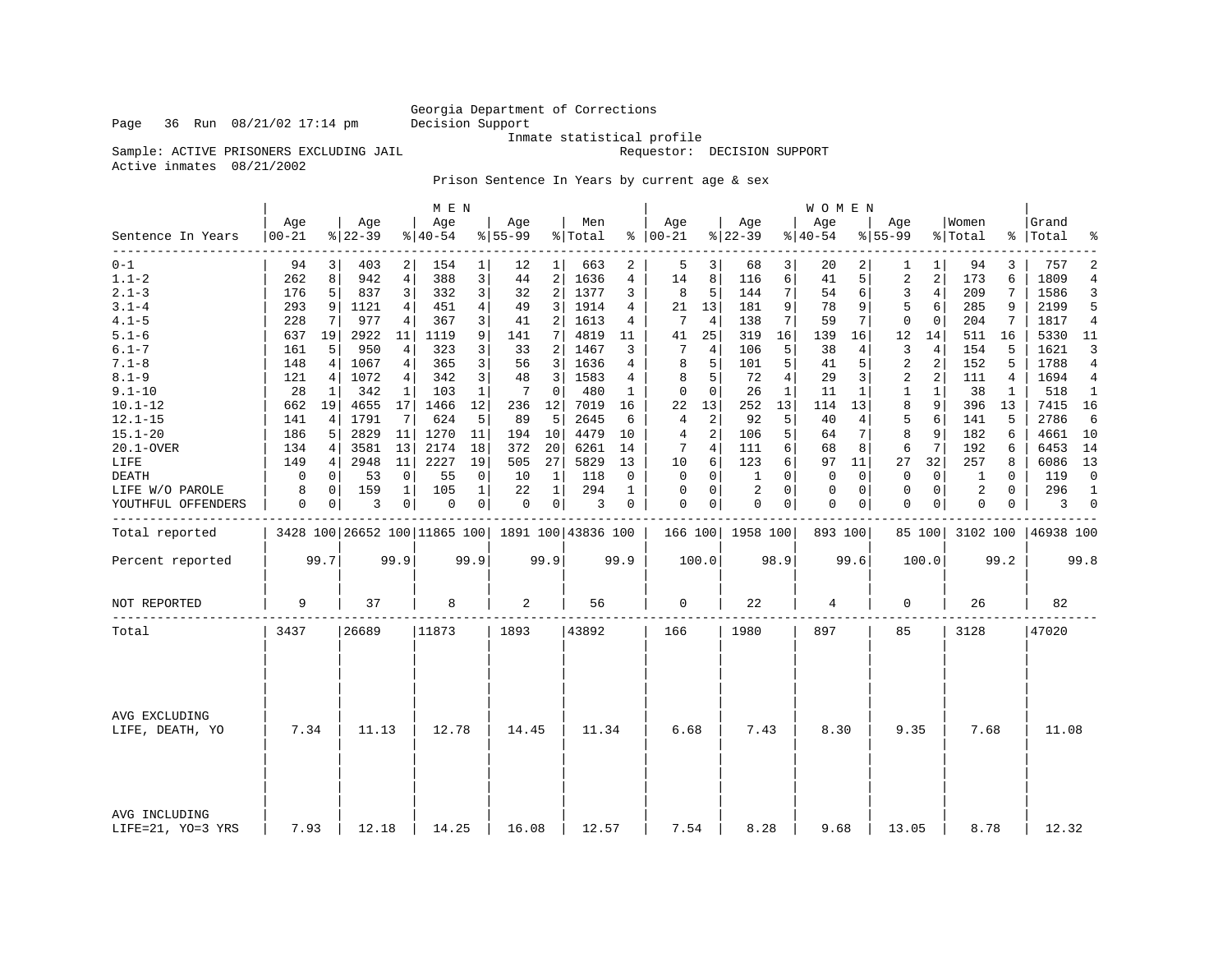Page 37 Run  $08/21/02$  17:14 pm

#### Inmate statistical profile

Sample: ACTIVE PRISONERS EXCLUDING JAIL **Requestor: DECISION SUPPORT** Active inmates 08/21/2002

Probation To Follow Prison by current age & sex

|                                     | Age          | Age                  | M E N<br>Age                       | Aqe         | Men                           | Age                   | Aqe                     | <b>WOMEN</b><br>Aqe    | Age                  | Women                    | Grand                   |
|-------------------------------------|--------------|----------------------|------------------------------------|-------------|-------------------------------|-----------------------|-------------------------|------------------------|----------------------|--------------------------|-------------------------|
| Prob After Prison                   | $00 - 21$    | $8122 - 39$          | $8140 - 54$                        | $8155 - 99$ | ွေ<br>% Total                 | $ 00-21$              | $8122 - 39$             | $8140 - 54$            | $8155 - 99$          | % Total                  | % Total %               |
| PROBATION TO FOLLOW<br>NO PROBATION | 1731<br>1715 | 50 11111<br>50 15614 | 38<br>4526<br>42<br>62 <br>59 7356 | 654<br>1241 | 35 18022<br>41<br>66 25926 59 | 90<br>54<br>46 <br>76 | 877<br>44<br>1126<br>57 | 402<br>45<br>499<br>56 | 29<br>34<br>66<br>56 | 1398<br>45<br>1757<br>56 | $19420$ 41<br> 27683 59 |
| Total reported                      |              |                      | 3446 100 26725 100 11882 100       |             | 1895 100 43948 100            | 166 100               | 2003 100                | 901 100                | 85 100               | 3155 100                 | 47103 100               |
| Percent reported                    | 100.0        | 100.0                | 100.0                              | 100.0       | 100.0                         | 100.0                 | 100.0                   | 100.0                  | 100.0                | 100.0                    | 100.0                   |
| NOT REPORTED                        | $\mathbf 0$  | $\Omega$             | $\mathbf 0$                        | $\mathbf 0$ | $\mathbf 0$                   | 0                     | $\Omega$                | $\mathbf 0$            | $\Omega$             | $\Omega$                 | $\mathbf 0$             |
| Total                               | 3437         | 26689                | 11873                              | 1893        | 43892                         | 166                   | 1980                    | 897                    | 85                   | 3128                     | 47020                   |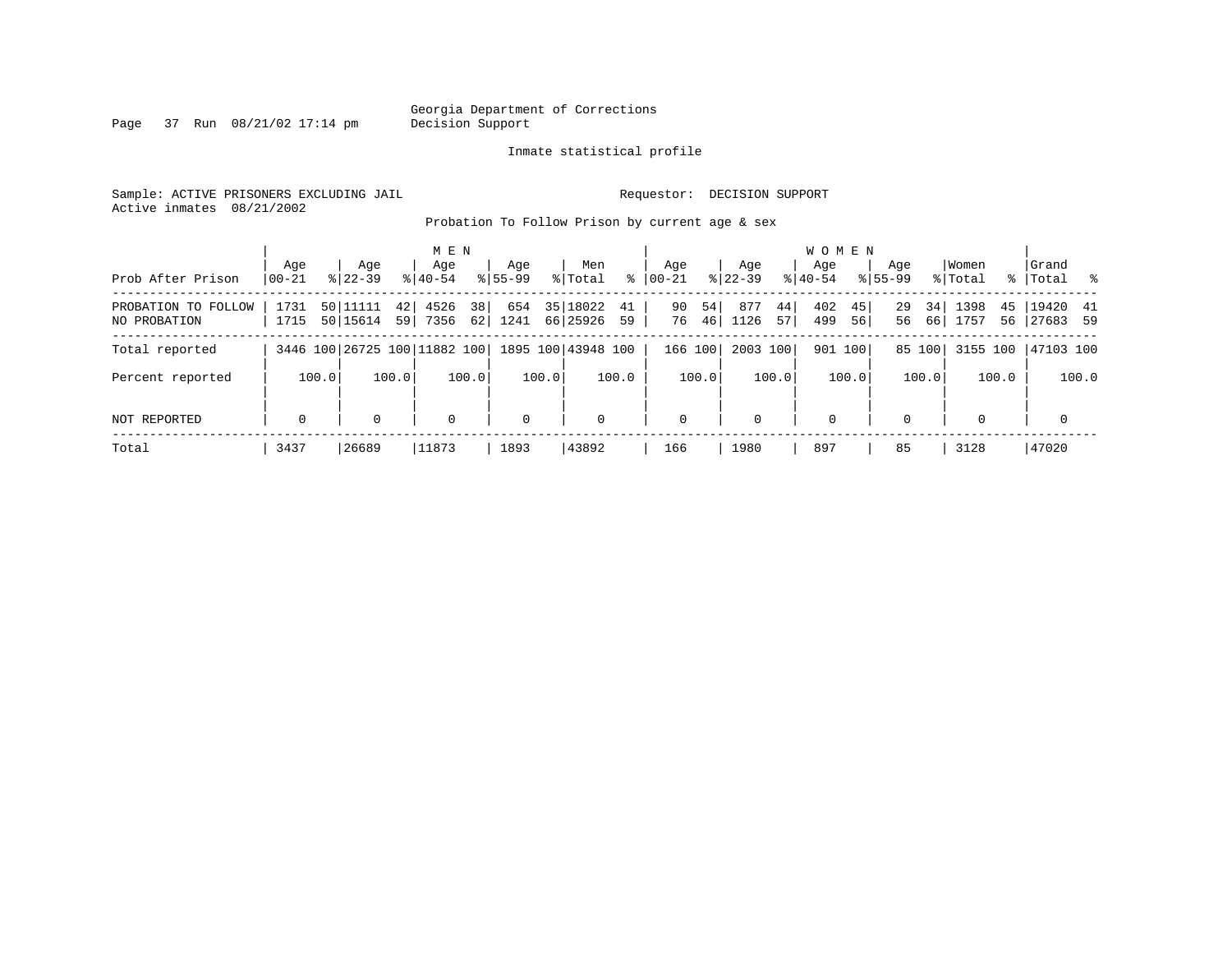Page 38 Run  $08/21/02$  17:14 pm

#### Inmate statistical profile

Sample: ACTIVE PRISONERS EXCLUDING JAIL **Requestor: DECISION SUPPORT** Active inmates 08/21/2002

Admission Type by current age & sex

|                      |           |          |           |          | M E N                        |              |           |             |                    |          |              |             |              |          | <b>WOMEN</b> |          |             |          |              |              |           |              |
|----------------------|-----------|----------|-----------|----------|------------------------------|--------------|-----------|-------------|--------------------|----------|--------------|-------------|--------------|----------|--------------|----------|-------------|----------|--------------|--------------|-----------|--------------|
|                      | Age       |          | Age       |          | Age                          |              | Aqe       |             | Men                |          | Age          |             | Age          |          | Age          |          | Age         |          | Women        |              | Grand     |              |
| Admission Type       | $00 - 21$ |          | $8 22-39$ |          | $8 40-54$                    |              | $8 55-99$ |             | % Total            | ႜ        | $ 00-21$     |             | $ 22-39$     |          | $ 40-54 $    |          | $8155 - 99$ |          | % Total      | ႜ            | Total     |              |
| COMMITTED FROM COURT | 2852      |          | 83 17942  | 67       | 7873                         | 66           | 1430      |             | 76 30097           | 69       | 136          | 82          | 1287         | 66       | 589          | 66       | 70          | 82       | 2082         | 67           | 32179     | 69           |
| RETURN APPEAL/BOND   | $\Omega$  | $\Omega$ |           | $\Omega$ | $\overline{4}$               | 0            | 0         | 0           | 11                 | 0        | $\Omega$     | $\mathbf 0$ | $\Omega$     | $\Omega$ | $\Omega$     | $\Omega$ | $\Omega$    | $\Omega$ | $\Omega$     | 0            | 11        | $\Omega$     |
| PAROLE REV/NEW SENT  | 93        | 3        | 3570      | 13       | 1804                         | 15           | 200       | 11          | 5667               | 13       |              | 2           | 171          | 9        | 95           | 11       |             | 5        | 274          | 9            | 5941      | 13           |
| PAR REV/NO NEW SENT  | 24        |          | 859       | 3        | 412                          | 3            | 55        | 3           | 1350               | 3        |              | 2           | 83           | 4        | 32           |          |             | 2        | 120          | 4            | 1470      | κ            |
| PROB VIOL/TOTAL REV  | $\Omega$  | $\Omega$ | U         | 0        | 1                            | 0            | $\Omega$  | 0           |                    | O        | $\Omega$     | 0           | $\Omega$     | $\Omega$ | $\mathbf 0$  | 0        | $\Omega$    | 0        | $\Omega$     | U            |           | <sup>0</sup> |
| PROB VIOL/PARTIAL    | 183       | 5        | 1275      | 5.       | 533                          | 4            | 42        | 2           | 2033               | 5        | 6            | 4           | 156          | 8        | 70           | 8        | $\Omega$    | $\Omega$ | 232          |              | 2265      | 5            |
| ADMIT FM OTHER CUST  | 0         | 0        | 15        | 0        | q                            | $\Omega$     | 5         | $\Omega$    | 29                 | O        | <sup>0</sup> | $\Omega$    | $\Omega$     | U        | $\Omega$     | O        | $\Omega$    | $\Omega$ | $\Omega$     | 0            | 29        | ∩            |
| SHOCK INCARCERATION  | $\Omega$  | $\Omega$ | O         | $\Omega$ | $\cap$                       | 0            | $\Omega$  | 0           | 0                  | 0        | $\Omega$     | 0           | $\Omega$     | O        | $\Omega$     | $\Omega$ | $\Omega$    | $\Omega$ | <sup>0</sup> | 0            | U         | ∩            |
| PROB REV/REMAINDER   | 250       |          | 2544      | 10       | 912                          | 8            | 101       | 5           | 3807               | 9        | 14           | 8           | 237          | 12       | 99           | 11       | 9           | 11       | 359          | 12           | 4166      |              |
| NEW SENT/PAR REV PND |           | $\Omega$ | 86        | $\Omega$ | 46                           | 0            |           | 0           | 143                | 0        |              | 1           |              | $\Omega$ | 4            | $\Omega$ | $\Omega$    | $\Omega$ | 12           | $\Omega$     | 155       | n            |
| LIFE W/O PAROLE      |           | $\Omega$ | 99        | $\Omega$ | 60                           |              | 14        | 1           | 176                | U        | O            | $\Omega$    | 0            | $\Omega$ | 0            | 0        | $\Omega$    | $\Omega$ | $\Omega$     | $\Omega$     | 176       | O            |
| PAROLE REV BOOT CAMP |           | $\Omega$ | 3         | $\Omega$ | $\overline{2}$               | $\Omega$     | $\Omega$  | $\Omega$    | 5                  | O        |              | 0           | 0            | $\Omega$ | 0            | 0        | O           | O        | 0            | 0            | 5         | U            |
| PAR REV/RSN UNKNOWN  |           | $\Omega$ | 12        | 0        | 54                           | 0            | 27        | 1           | 93                 | O        |              | 0           | 0            | $\Omega$ | Ω            | O        | O           | $\Omega$ | O            | U            | 93        |              |
| PROBATION/PAROLE REV |           | $\Omega$ | U         | 0        | $\Omega$                     | <sup>0</sup> | $\Omega$  | $\Omega$    | $\Omega$           | O        | <sup>0</sup> | O           | <sup>0</sup> | O        | Ω            | O        | $\Omega$    | $\Omega$ | <sup>0</sup> | U            | U         |              |
| PB PAROLE RESCINDED  |           | ∩        |           | U        |                              | <sup>0</sup> | U         | $\cap$      | 6                  | U        | ∩            | $\Omega$    | ∩            | U        | ∩            | O        | ∩           | $\Omega$ | $\Omega$     | 0            |           |              |
| PROB REVOC/SPEC COND |           | $\Omega$ | 46        | 0        | 31                           | 0            |           | $\Omega$    | 87                 | O        |              |             | 17           |          |              | 0        | $\Omega$    | $\Omega$ | 23           | $\mathbf{1}$ | 110       |              |
| PAR REV/REVOC CENTER |           | $\Omega$ | 177       | 1        | 116                          |              |           | $\Omega$    | 304                |          | <sup>0</sup> | U           | O            | O        | Ω            | O        | O           |          | O            | U            | 304       |              |
| INFORMATION ONLY     |           | $\Omega$ | U         | 0        | $\Omega$                     | O            | O         | $\Omega$    | O                  | O        | <sup>0</sup> | U           |              | O        | O            | O        | $\Omega$    |          |              | U            | U         | $\Omega$     |
| INCOMPLETE SENT PKG  |           | $\Omega$ | U         | 0        | $\Omega$                     | 0            | O         | 0           | 0                  | O        | <sup>0</sup> | 0           | 0            | O        | U            | $\Omega$ | $\Omega$    | $\Omega$ | O            | 0            | U         | ∩            |
| HANCOCK REVOC CENTER |           | $\Omega$ | 2         | 0        | $\cap$                       | 0            | U         | 0           | 2                  | $\Omega$ | ∩            | 0           | 0            | O        | U            | $\Omega$ | O           | $\Omega$ |              | 0            | 2         | ∩            |
| WHITWORTH DETENTION  |           | $\Omega$ | 11        | 0        | q                            | $\Omega$     | U         | $\Omega$    | 21                 | 0        | $\cap$       | $\Omega$    | <sup>0</sup> | $\Omega$ | 0            | $\Omega$ | $\Omega$    | $\Omega$ |              | U            | 21        | ∩            |
| DCYS AT RISK         |           | $\Omega$ | 3         | $\Omega$ | O                            | 0            | O         | $\mathbf 0$ | 10                 | O        | <sup>0</sup> | 0           | O            | $\Omega$ | Ω            | 0        | $\Omega$    | $\Omega$ |              | U            | 10        | $\Omega$     |
| <b>OTHER</b>         | $\Omega$  | $\Omega$ | O         | U        |                              | 0            | O         | $\Omega$    | O                  | O        | <sup>0</sup> | 0           |              | 0        | Ω            | 0        | $\Omega$    | $\Omega$ |              | U            | U         |              |
| Total reported       |           |          |           |          | 3428 100 26656 100 11867 100 |              |           |             | 1891 100 43842 100 |          | 166 100      |             | 1958 100     |          | 893 100      |          |             | 85 100   | 3102 100     |              | 46944 100 |              |
| Percent reported     |           | 99.7     |           | 99.9     |                              | 99.9         |           | 99.9        |                    | 99.9     |              | 100.0       |              | 98.9     |              | 99.6     |             | 100.0    |              | 99.2         |           | 99.8         |
| UNKNOWN              | 9         |          | 33        |          | 6                            |              | 2         |             | 50                 |          | 0            |             | 22           |          | 4            |          | 0           |          | 26           |              | 76        |              |
| Total                | 3437      |          | 26689     |          | 11873                        |              | 1893      |             | 43892              |          | 166          |             | 1980         |          | 897          |          | 85          |          | 3128         |              | 47020     |              |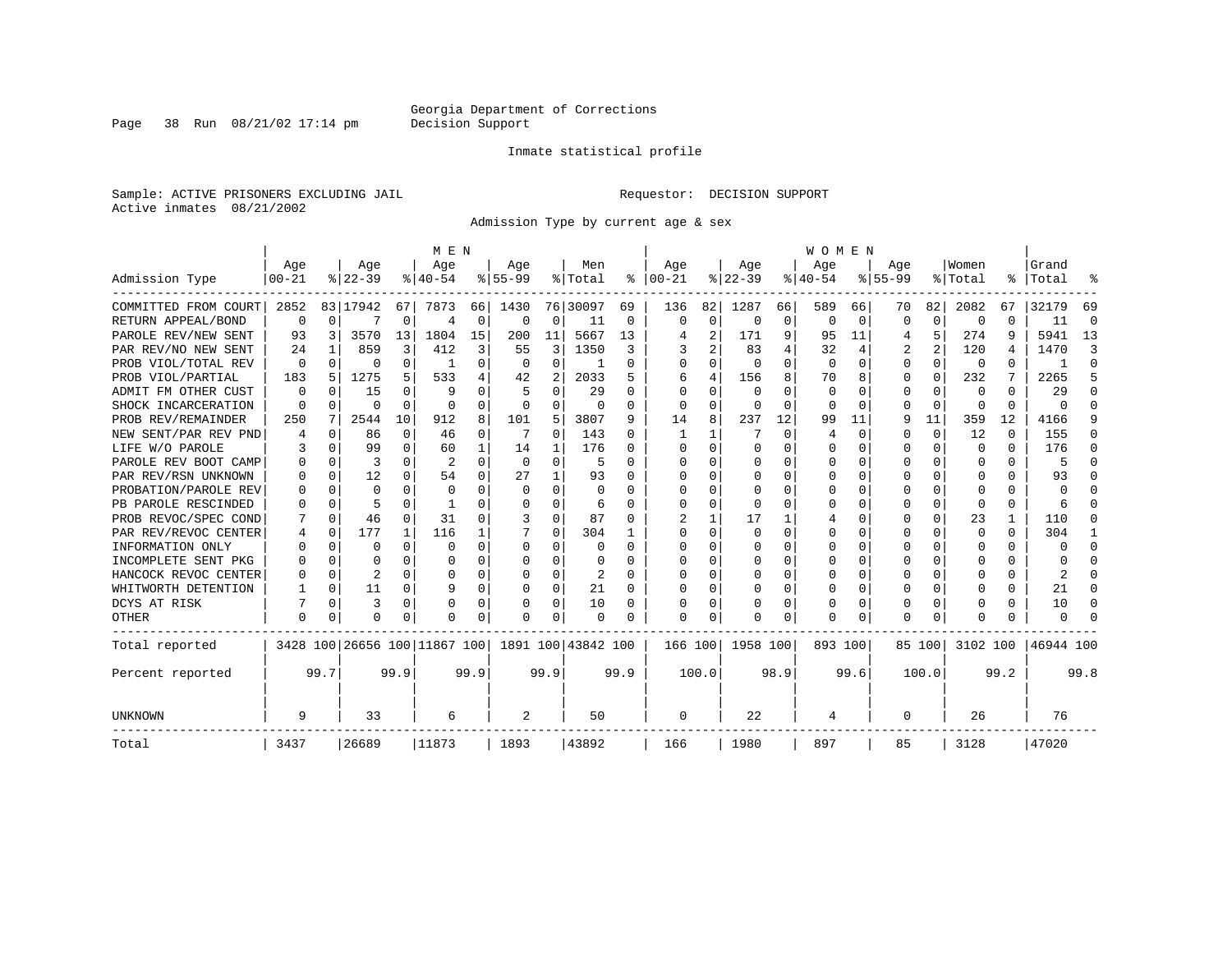Page 39 Run 08/21/02 17:14 pm

#### Inmate statistical profile

Sample: ACTIVE PRISONERS EXCLUDING JAIL **Requestor: DECISION SUPPORT** Active inmates 08/21/2002

Release Type by current age & sex

| Release Type                         | Aqe<br>$100 - 21$ | Age<br>$8122 - 39$ | M E N<br>Age<br>$8140 - 54$                               | Aqe<br>$8155 - 99$                    | Men<br>% Total                         | °≈                           | Aqe<br>$00 - 21$             | Aqe<br>$8 22-39$                                                           | Age<br>$8 40-54$         | W O M E N<br>Aqe<br>$8155 - 99$ | Women<br>% Total                                                                                  | Grand<br>%   Total | န        |
|--------------------------------------|-------------------|--------------------|-----------------------------------------------------------|---------------------------------------|----------------------------------------|------------------------------|------------------------------|----------------------------------------------------------------------------|--------------------------|---------------------------------|---------------------------------------------------------------------------------------------------|--------------------|----------|
| PAROLE<br>SENTENCE EXPIRED<br>Active | $\Omega$          | 33                 | 0<br>6<br>3437 100 26689 100 11872 100 1893 100 43891 100 | 0 <sup>1</sup><br>2<br>$\Omega$<br>01 | 50<br>0 <sup>1</sup><br>0 <sup>1</sup> | $\mathbf{0}$<br>$\mathbf{0}$ | $\mathbf{0}$<br>$\mathbf{0}$ | 22<br>0 <sup>1</sup><br>0 <sup>1</sup><br>$\mathbf{0}$<br>166 100 1980 100 | 4<br>0 <sup>1</sup><br>0 | 0 <sup>1</sup><br>897 100       | 26<br>0<br>0 <sup>1</sup><br>$\mathbf{0}$<br>0 <sup>1</sup><br>$\mathbf{0}$<br>85 100<br>3128 100 | 76 0<br>47019 100  | $\Omega$ |
| Total                                | 3437              | 26689              | 11873                                                     | 1893                                  | 43892                                  |                              | 166                          | 1980                                                                       | 897                      | 85                              | 3128                                                                                              | 47020              |          |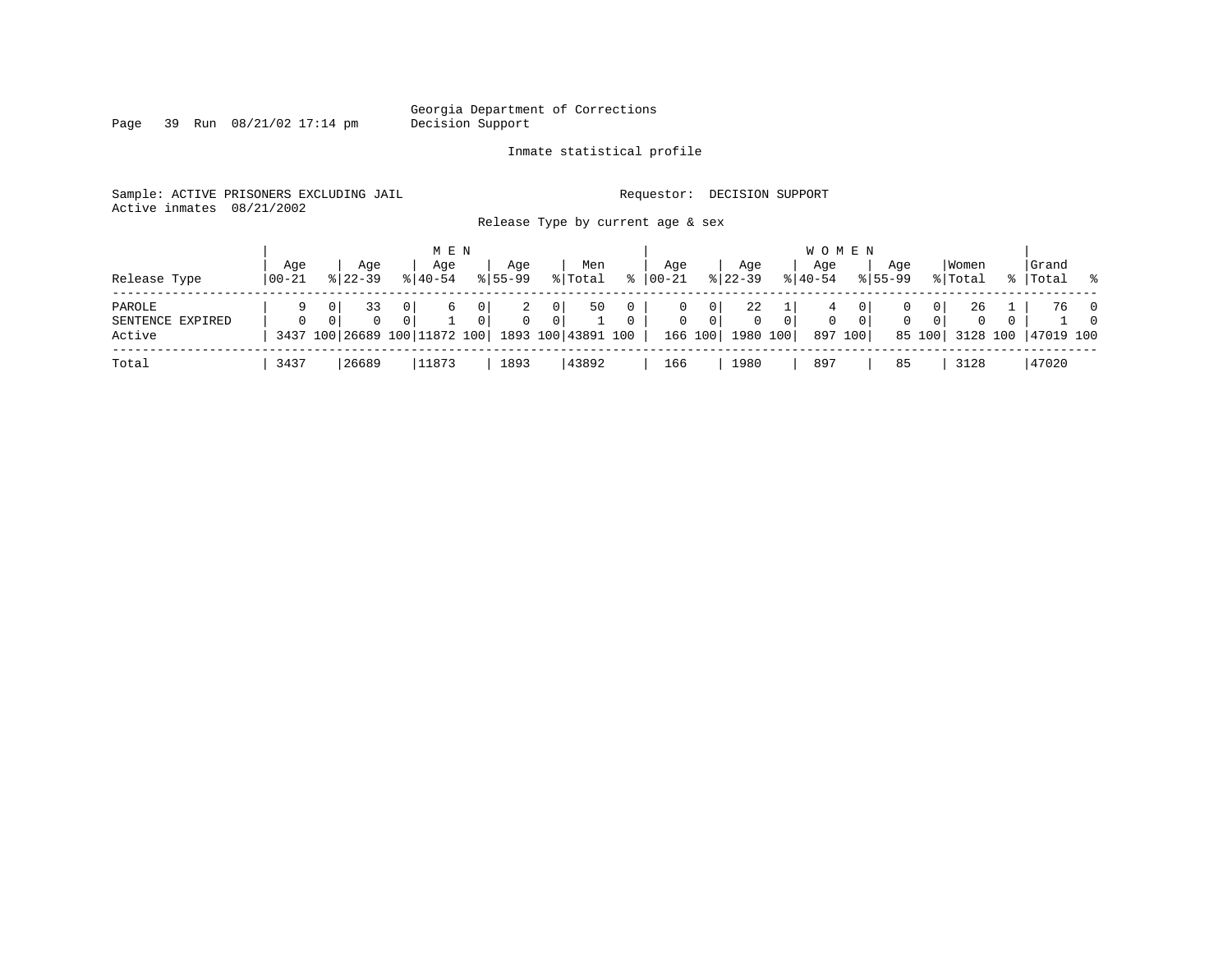Page  $40$  Run  $08/21/02$  17:14 pm

#### Inmate statistical profile

Sample: ACTIVE PRISONERS EXCLUDING JAIL **Requestor: DECISION SUPPORT** Active inmates 08/21/2002

Inst By Group by current age & sex

|                      |             |          |           |                | M E N                   |                |             |          |               |          |             |          |             |          | <b>WOMEN</b> |          |             |                |          |       |           |                |
|----------------------|-------------|----------|-----------|----------------|-------------------------|----------------|-------------|----------|---------------|----------|-------------|----------|-------------|----------|--------------|----------|-------------|----------------|----------|-------|-----------|----------------|
|                      | Age         |          | Age       |                | Age                     |                | Age         |          | Men           |          | Aqe         |          | Age         |          | Aqe          |          | Age         |                | Women    |       | Grand     |                |
| Inst By Group        | $00 - 21$   |          | $8 22-39$ |                | $8140 - 54$             |                | $8155 - 99$ |          | % Total       | ႜ        | $ 00 - 21 $ |          | $ 22-39$    |          | $ 40-54$     |          | $8155 - 99$ |                | % Total  |       | %   Total | ိ              |
| County jails         | 0           | $\Omega$ | 0         | 0              |                         | 0              |             |          |               |          | 0           | 0        |             | $\Omega$ | $\Omega$     |          | $\Omega$    |                |          |       |           |                |
| Transitional centers | 14          | $\Omega$ | 425       | 2              | 265                     | $\overline{a}$ | 18          |          | 722           |          | 5           | 3        | 135         | 7        | 55           | 6        | 3           | 4              | 198      | 6     | 920       |                |
| County camps         | 462         | 13       | 3483      | 13             | 799                     | 7              | 29          |          | 4773          |          | $\Omega$    |          |             |          | $\Omega$     |          | $\Omega$    |                | $\Omega$ | 0     | 4773      | 10             |
| Inmate boot camps    | 170         |          | 374       |                | $\Omega$                |                | $\Omega$    | $\Omega$ | 544           |          | $\Omega$    |          |             |          | $\Omega$     |          | $\Omega$    |                |          |       | 544       |                |
| State prisons        | 2435        | 71       | 19535     | 73             | 9559                    | 81             | 1678        | 89       | 33207         | 76       | 161         | 97       | 1845        | 93       | 842          | 94       | 82          | 96             | 2930     | 94    | 36137     | 77             |
| Private prisons      | 353         | 10       | 2817      | 11             | 1228                    | 10             | 166         | 9        | 4564          | 10       | 0           | $\Omega$ | $\Omega$    | 0        | $\Omega$     |          | 0           |                | $\Omega$ |       | 4564      | 10             |
| Other                | 3           | 0        | 17        | $\overline{0}$ |                         | 0              | $\Omega$    | 0        | 21            | $\Omega$ | $\mathbf 0$ | 0        | $\mathbf 0$ | 0        | $\mathbf 0$  | $\Omega$ | $\mathbf 0$ | $\overline{0}$ | $\Omega$ | 0     | 21        | $\overline{0}$ |
| Total reported       | 3437        |          |           |                | 100 26651 100 11852 100 |                | 1891        |          | 100 43831 100 |          | 166         | 100      | 1980        | 100      | 897 100      |          | 85          | 100            | 3128     | 100   | 46959 100 |                |
| Percent reported     |             | 100.0    |           | 100.0          |                         | 100.0          |             | 99.9     |               | 100.0    |             | 100.0    |             | 100.0    |              | 100.0    |             | 100.0          |          | 100.0 |           | 100.0          |
| Not reported         | $\mathbf 0$ |          | $\Omega$  |                | $\mathbf 0$             |                |             |          |               |          | $\mathbf 0$ |          | $\Omega$    |          | $\Omega$     |          | $\Omega$    |                | $\Omega$ |       |           |                |
| Total                | 3437        |          | 26689     |                | 11873                   |                | 1893        |          | 43892         |          | 166         |          | 1980        |          | 897          |          | 85          |                | 3128     |       | 47020     |                |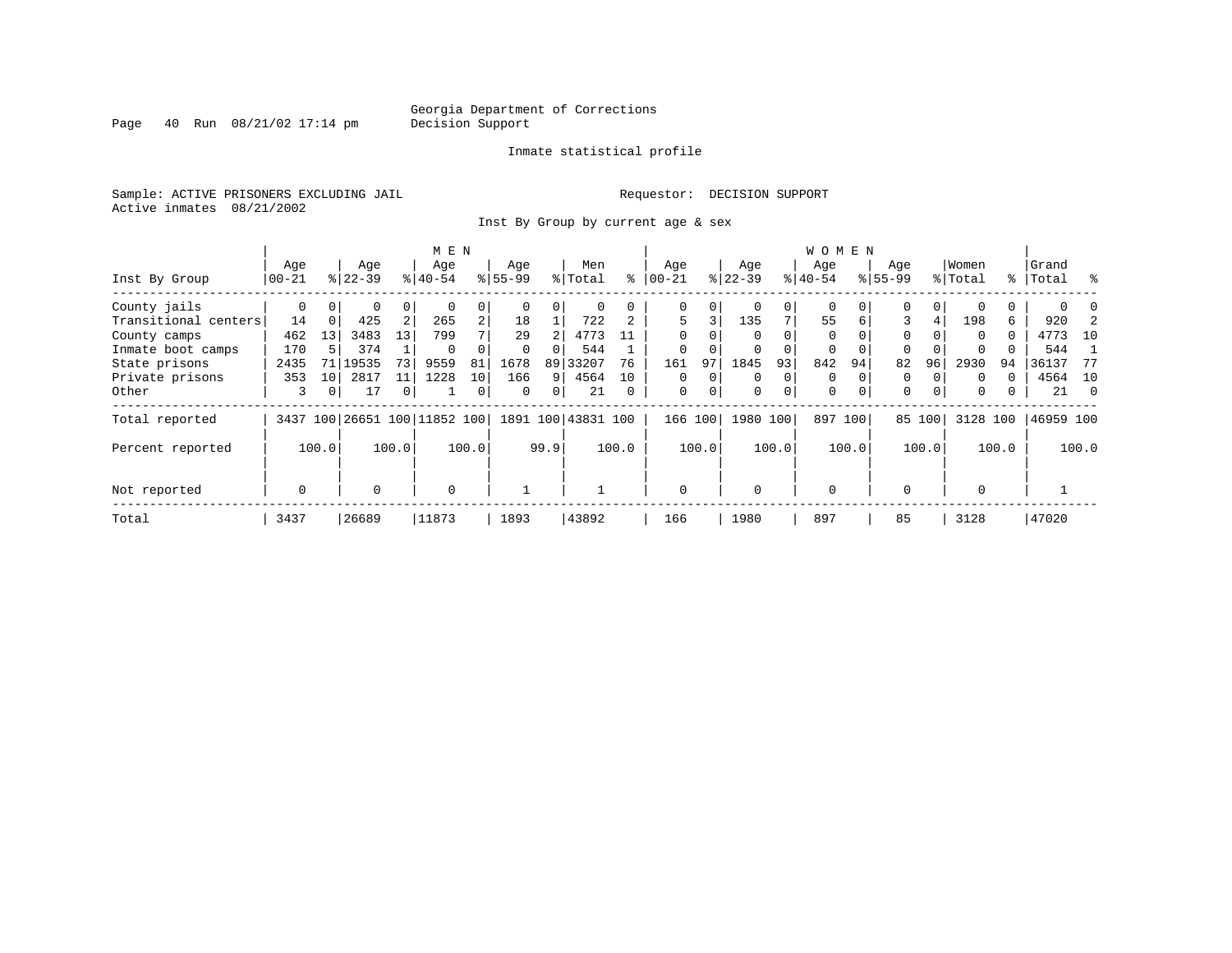#### Inmate statistical profile

Sample: ACTIVE PRISONERS EXCLUDING JAIL **Requestor: DECISION SUPPORT** Active inmates 08/21/2002

Page 41 Run  $08/21/02$  17:14 pm

Institution by current age & sex

|                      |                   |              |                  |                | M E N            |                |                    |                  |                |              |                   |          |                  |                | W O M E N       |             |                    |                |                  |          |                |                |
|----------------------|-------------------|--------------|------------------|----------------|------------------|----------------|--------------------|------------------|----------------|--------------|-------------------|----------|------------------|----------------|-----------------|-------------|--------------------|----------------|------------------|----------|----------------|----------------|
| Institution          | Age<br>$ 00 - 21$ |              | Age<br>$8 22-39$ |                | Age<br>$8 40-54$ |                | Aqe<br>$8155 - 99$ |                  | Men<br>% Total | နွ           | Aqe<br>$ 00 - 21$ |          | Aqe<br>$8 22-39$ |                | Aqe<br>$ 40-54$ |             | Aqe<br>$8155 - 99$ |                | Women<br>% Total | ႜႜ       | Grand<br>Total |                |
| Albany Trans Ctr     | 3                 | 0            | 94               | $\overline{0}$ | 50               | 0              | 2                  | 0                | 149            | $\mathbf 0$  | $\Omega$          | $\Omega$ | 0                | 0              | 0               | 0           | 0                  | 0              | $\mathbf 0$      | $\Omega$ | 149            |                |
| Atlanta Trans Ctr(M) | 4                 | $\Omega$     | 131              | 0              | 97               | $\mathbf{1}$   | 8                  | $\mathbf 0$      | 240            | $\mathbf{1}$ | $\Omega$          | $\Omega$ | $\Omega$         | $\Omega$       | $\Omega$        | $\mathbf 0$ | $\Omega$           | $\Omega$       | $\Omega$         | $\Omega$ | 240            | $\mathbf{1}$   |
| Macon Trans Ctr      | ٦                 | 0            | 80               | $\Omega$       | 44               | 0              | 2                  | 0                | 129            | $\Omega$     | ∩                 | $\Omega$ | 0                | $\Omega$       | 0               | 0           | $\Omega$           | 0              | 0                | $\Omega$ | 129            | $\Omega$       |
| Metro Trans Ctr (W)  |                   | $\Omega$     | $\Omega$         | $\Omega$       | $\Omega$         | 0              | U                  | $\mathbf 0$      | $\Omega$       | $\Omega$     |                   |          | 85               | 4              | 35              | 4           | $\mathbf{1}$       | $\mathbf{1}$   | 125              | 4        | 125            | $\Omega$       |
| Savannah Mens TC     |                   | $\Omega$     | 120              | $\Omega$       | 74               | $\mathbf 1$    | 6                  | 0                | 204            | $\Omega$     | $\Omega$          | $\Omega$ | $\Omega$         | 0              | $\Omega$        | $\Omega$    | $\Omega$           | $\Omega$       | $\Omega$         | $\Omega$ | 204            | $\cap$         |
| Savannah Womens TC   |                   | $\Omega$     | 0                | $\Omega$       | $\Omega$         | 0              | O                  | 0                | 0              | $\Omega$     |                   | 1        | 50               | $\overline{3}$ | 20              | 2           | $\overline{2}$     | $\overline{a}$ | 73               | 2        | 73             | $\Omega$       |
| Augusta Trans Ctr    |                   | $\Omega$     | 38               | $\Omega$       | 21               | 0              | $\mathbf{1}$       | $\mathbf 0$      | 60             | $\Omega$     | $\Omega$          | $\Omega$ | $\Omega$         | 0              | $\Omega$        | $\Omega$    | $\Omega$           | $\Omega$       | $\Omega$         | $\Omega$ | 60             | $\Omega$       |
| Central State Hosp   |                   | $\Omega$     | 17               | $\Omega$       | $\mathbf{1}$     | $\Omega$       | O                  | $\Omega$         | 21             | $\Omega$     |                   | 0        | U                | U              |                 | $\Omega$    | $\Omega$           | 0              | $\Omega$         | $\Omega$ | 21             | $\Omega$       |
| Bulloch County       | 21                | 1            | 93               | $\Omega$       | 30               | 0              | -1                 | 0                | 145            | $\Omega$     |                   | 0        | U                | 0              | $\Omega$        | 0           | O                  | $\Omega$       | $\mathbf 0$      | $\Omega$ | 145            | ∩              |
| Carroll County       | 32                | 1            | 149              | $\mathbf 1$    | 33               | 0              | $\mathbf{1}$       | 0                | 215            | $\Omega$     |                   |          | $\Omega$         | O              |                 | 0           | $\Omega$           | 0              | $\mathbf 0$      | $\Omega$ | 215            | $\Omega$       |
|                      |                   |              | 71               | $\Omega$       |                  |                |                    |                  |                | $\Omega$     | ∩                 | ∩        | $\Omega$         | 0              | Λ               | $\Omega$    | $\Omega$           | 0              | $\Omega$         | $\Omega$ |                | $\cap$         |
| Clarke County        | 4                 | 0            |                  | $\Omega$       | 23<br>30         | 0<br>$\Omega$  | 0                  | 0<br>$\mathbf 0$ | 98<br>176      | $\Omega$     |                   | $\Omega$ | U                | 0              |                 | $\Omega$    | $\Omega$           | 0              | $\mathbf 0$      | $\Omega$ | 98<br>176      | $\Omega$       |
| Colquitt County      | 23                | 1            | 123<br>121       |                | 45               |                | 0                  |                  |                |              |                   | $\Omega$ |                  |                |                 |             | $\Omega$           |                |                  | $\Omega$ | 186            | $\Omega$       |
| Coweta County        | 18                | $\mathbf{1}$ |                  | 0              |                  | 0              | $\overline{2}$     | $\mathbf 0$      | 186            | $\Omega$     | $\Omega$          |          |                  | 0              |                 | 0           |                    | 0              | $\mathbf 0$      |          |                |                |
| Decatur County       | 11                | $\Omega$     | 135              | $1\vert$       | 38               | 0              | $\Omega$           | $\Omega$         | 184            | $\Omega$     |                   | 0        | U                | 0              |                 | $\Omega$    | $\Omega$           | 0              | $\Omega$         | $\Omega$ | 184            | $\Omega$       |
| Effingham County     | 20                | 1            | 184              | $\mathbf 1$    | 39               | 0              | $\mathbf{1}$       | $\mathbf 0$      | 244            | 1            |                   | 0        | U                | 0              | Λ               | $\Omega$    | $\Omega$           | 0              | $\mathbf 0$      | $\Omega$ | 244            | 1              |
| Floyd County         | 17                | $\Omega$     | 152              | $1\vert$       | 42               | 0              | 2                  | 0                | 213            | $\Omega$     |                   |          | $\Omega$         | O              |                 | $\mathbf 0$ | $\Omega$           | 0              | $\mathbf 0$      | $\Omega$ | 213            | $\Omega$       |
| Gwinnett County      | 20                | $\mathbf{1}$ | 90               | $\Omega$       | 13               | $\Omega$       | $\mathbf{1}$       | $\Omega$         | 124            | $\Omega$     | U                 | ∩        | $\Omega$         | O              | ∩               | $\Omega$    | $\Omega$           | 0              | $\Omega$         | $\Omega$ | 124            | $\Omega$       |
| Hall County          | 19                | $\mathbf{1}$ | 190              | 1              | 27               | $\Omega$       | $\overline{2}$     | $\mathbf 0$      | 238            | $\mathbf{1}$ |                   | 0        | U                | 0              |                 | $\Omega$    | $\Omega$           | $\Omega$       | $\Omega$         | $\Omega$ | 238            | -1             |
| Harris County        | 6                 | $\mathbf 0$  | 75               | $\overline{0}$ | 15               | 0              | O                  | $\mathbf 0$      | 96             | $\Omega$     |                   | $\Omega$ | 0                | 0              |                 | 0           | $\Omega$           | 0              | $\mathbf 0$      | $\Omega$ | 96             | $\Omega$       |
| Jackson County       | 21                | 1            | 122              | $\overline{0}$ | 30               | 0              | $\mathbf{1}$       | $\Omega$         | 174            | $\Omega$     | ∩                 | 0        | U                | 0              |                 | 0           | O                  | 0              | $\Omega$         | $\Omega$ | 174            | $\Omega$       |
| Jefferson County     | 18                | 1            | 130              | 0              | 26               | 0              | 1                  | 0                | 175            | $\Omega$     | ∩                 | 0        | U                | 0              | Λ               | 0           | U                  | 0              | $\Omega$         | $\Omega$ | 175            | $\Omega$       |
| Mitchell County      | 8                 | $\Omega$     | 76               | $\Omega$       | 25               | 0              | $\Omega$           | $\Omega$         | 109            | $\Omega$     |                   |          | $\Omega$         | $\Omega$       |                 | $\Omega$    | $\Omega$           | 0              | $\Omega$         | $\Omega$ | 109            | $\Omega$       |
| Muscogee County      | 42                | $\mathbf{1}$ | 356              | $\mathbf{1}$   | 77               | 1              | $\mathbf{1}$       | $\Omega$         | 476            | $\mathbf{1}$ | U                 | U        | $\Omega$         | 0              | U               | $\Omega$    | $\Omega$           | 0              | $\Omega$         | $\Omega$ | 476            | $\mathbf{1}$   |
| Richmond County      | 17                | $\Omega$     | 153              | 1              | 33               | $\Omega$       | 3                  | $\mathbf 0$      | 206            | $\Omega$     |                   | $\Omega$ | U                | 0              |                 | $\Omega$    | $\Omega$           | $\Omega$       | $\mathbf 0$      | $\Omega$ | 206            | $\Omega$       |
| Screven County       | 13                | 0            | 112              | 0              | 21               | 0              | 0                  | $\mathbf 0$      | 146            | $\Omega$     |                   | $\Omega$ |                  | 0              |                 | 0           | $\Omega$           | 0              | $\mathbf 0$      | $\Omega$ | 146            | $\Omega$       |
| Spalding County      | 26                | 1            | 270              | 1              | 76               | $\mathbf 1$    | 3                  | $\Omega$         | 375            | $\mathbf{1}$ | ∩                 | 0        | U                | 0              |                 | 0           | O                  | 0              | $\Omega$         | $\Omega$ | 375            | $\mathbf{1}$   |
| Stewart County       | 14                | $\mathbf{0}$ | 66               | 0              | 13               | 0              | 1                  | 0                | 94             | $\Omega$     |                   | 0        | U                | 0              | Λ               | 0           | U                  | 0              | 0                | 0        | 94             | $\Omega$       |
| Sumter County        | 40                | $\mathbf{1}$ | 251              | 1              | 50               | 0              | 4                  | $\Omega$         | 345            | $\mathbf{1}$ |                   |          | O                | O              |                 | $\Omega$    | $\Omega$           | 0              | $\Omega$         | $\Omega$ | 345            | $\mathbf{1}$   |
| Terrell County       | 17                | $\Omega$     | 93               | $\Omega$       | 27               | $\Omega$       | $\Omega$           | $\Omega$         | 137            | $\Omega$     |                   | U        | $\Omega$         | O              | U               | $\Omega$    | $\Omega$           | 0              | $\Omega$         | $\Omega$ | 137            | $\Omega$       |
| Thomas County        | 12                | $\Omega$     | 103              | $\Omega$       | 16               | 0              | $\overline{2}$     | $\mathbf 0$      | 133            | $\Omega$     |                   | $\cap$   | U                | 0              |                 | $\Omega$    | $\Omega$           | $\Omega$       | $\mathbf 0$      | $\Omega$ | 133            | $\Omega$       |
| Troup County         | 21                | $\mathbf{1}$ | 204              | 1              | 41               | 0              | $\mathbf{1}$       | 0                | 267            | $\mathbf{1}$ |                   | $\Omega$ | 0                | 0              |                 | 0           | $\Omega$           | 0              | 0                | $\Omega$ | 267            | $\mathbf{1}$   |
| Clayton County       | 22                | $\mathbf 1$  | 164              | $\mathbf{1}$   | 29               | 0              | $\overline{2}$     | $\mathbf 0$      | 217            | $\Omega$     | ∩                 | 0        | U                | 0              | Λ               | 0           | O                  | $\Omega$       | $\mathbf 0$      | $\Omega$ | 217            | $\Omega$       |
| Ware Prison          | 71                | 2            | 683              | $\overline{3}$ | 251              | 2              | 34                 | 2                | 1039           | 2            | ∩                 | $\Omega$ | U                | $\Omega$       | <sup>0</sup>    | $\mathbf 0$ | $\Omega$           | $\Omega$       | $\Omega$         | $\Omega$ | 1039           | $\overline{2}$ |
| Lowndes Prison       | 34                | 1            | 218              | $\mathbf{1}$   | 47               | 0              | $\mathbf{1}$       | $\mathbf 0$      | 300            | 1            |                   |          | U                | $\Omega$       |                 | 0           | $\Omega$           | 0              | $\Omega$         | $\Omega$ | 300            | $\mathbf{1}$   |
| Dodge Prison         | 50                | 1            | 647              | 2              | 395              | 3              | 56                 | 3                | 1148           | 3            |                   | 0        | 0                | 0              | U               | 0           | $\Omega$           | O              | $\Omega$         | $\Omega$ | 1148           | $\mathcal{L}$  |
| Phillips Prison      | 30                | 1            | 429              | $\overline{a}$ | 275              | $\overline{2}$ | 51                 | 3                | 785            | 2            | $\Omega$          | 0        | U                | 0              | $\Omega$        | 0           | $\Omega$           | 0              | $\Omega$         | 0        | 785            | $\mathcal{L}$  |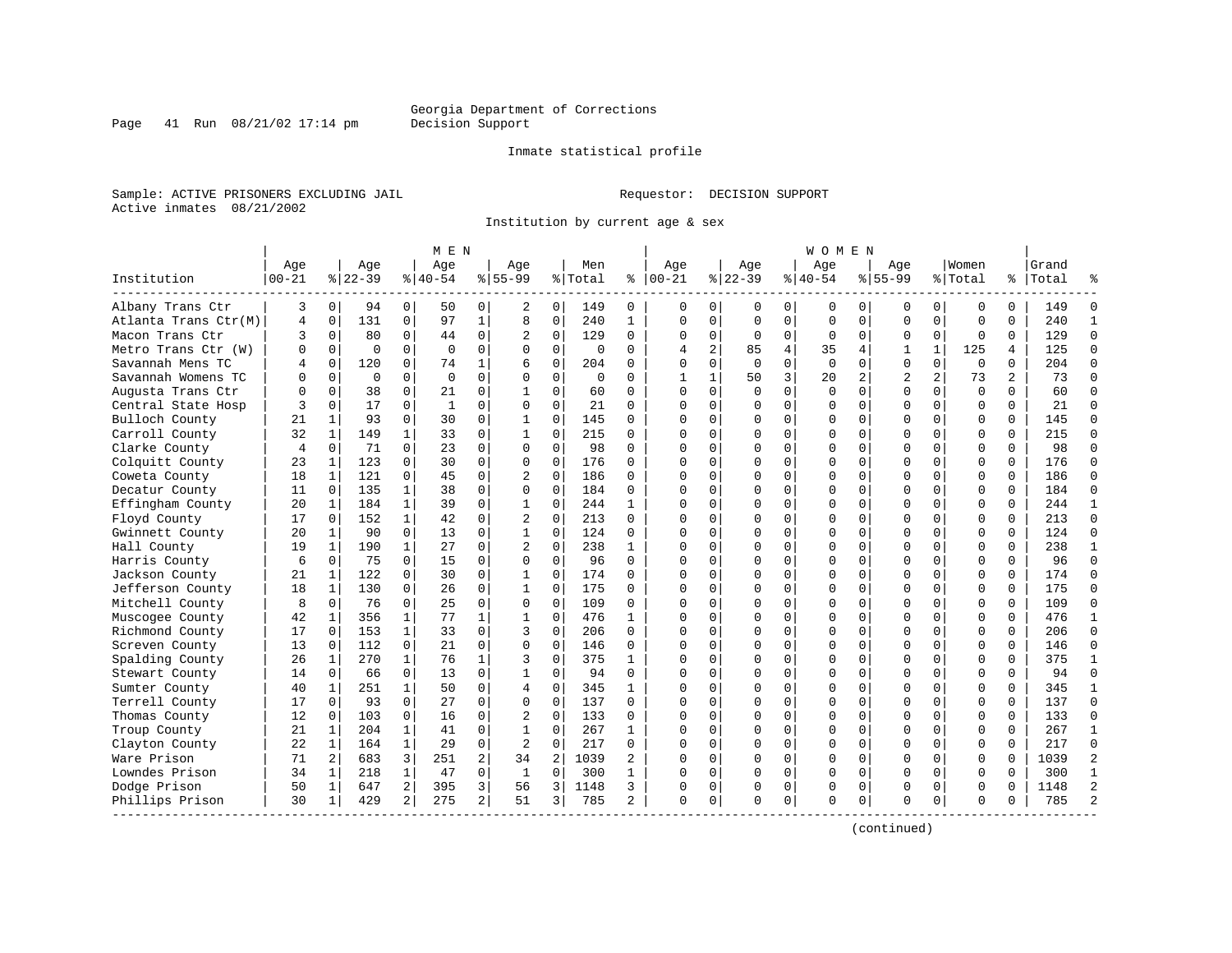#### Inmate statistical profile

Sample: ACTIVE PRISONERS EXCLUDING JAIL Requestor: DECISION SUPPORT Active inmates 08/21/2002

Page  $42$  Run  $08/21/02$  17:14 pm

Institution by current age & sex (CONTINUED)

|                      |           |              |                |                | M E N       |                |              |                |                |                |             |             |          |             | WOMEN    |             |              |          |              |          |       |                |
|----------------------|-----------|--------------|----------------|----------------|-------------|----------------|--------------|----------------|----------------|----------------|-------------|-------------|----------|-------------|----------|-------------|--------------|----------|--------------|----------|-------|----------------|
|                      | Age       |              | Age            |                | Age         |                | Age          |                | Men            |                | Age         |             | Age      |             | Age      |             | Age          |          | Women        |          | Grand |                |
| Institution          | $00 - 21$ |              | $8 22-39$      |                | $8 40-54$   |                | $8 55-99$    |                | % Total        | ႜ              | $ 00-21$    |             | $ 22-39$ |             | $ 40-54$ |             | $8155 - 99$  |          | % Total      | ႜၟ       | Total |                |
| Walker Prison        | 34        | 1            | 368            | 1              | 192         | 2              | 28           | 1              | 622            | 1              | 0           | 0           | O        | 0           | 0        | 0           | O            | 0        | 0            | 0        | 622   |                |
| Wayne Prison         | 6         | $\mathbf 0$  | 103            | $\mathbf 0$    | 77          | $\mathbf 1$    | 4            | $\mathbf 0$    | 190            | $\mathbf 0$    | $\mathbf 0$ | $\Omega$    | $\Omega$ | $\mathbf 0$ | $\Omega$ | 0           | 0            | $\Omega$ | $\Omega$     | $\Omega$ | 190   | $\cap$         |
| Arrendale Prison     | 424       | 12           | 582            | 2              | 191         | 2              | 16           | 1              | 1213           | 3              | O           | 0           | $\Omega$ | 0           | 0        | $\Omega$    |              | $\Omega$ | O            | $\Omega$ | 1213  | κ              |
| Montgomery Prison    | 30        | 1            | 266            | $\mathbf 1$    | 81          | $\mathbf{1}$   | 9            | $\mathbf 0$    | 386            | $\mathbf{1}$   |             | 0           |          | 0           | ი        | $\Omega$    |              | $\Omega$ | $\Omega$     | 0        | 386   |                |
| Lee Prison           | 40        | 1            | 448            | $\overline{a}$ | 218         | 2              | 18           | $\mathbf{1}$   | 724            | $\mathfrak{D}$ | $\cap$      | 0           |          | $\Omega$    | ი        | $\Omega$    |              | 0        | $\Omega$     | $\Omega$ | 724   |                |
| Putnam Prison        | 18        | 1            | 91             | $\Omega$       | 26          | 0              | $\mathbf{1}$ | $\Omega$       | 136            | $\Omega$       | $\cap$      | 0           | ∩        | $\Omega$    | U        | $\Omega$    | ∩            | 0        | O            | $\Omega$ | 136   | ∩              |
| Georgia State Prison | 27        | 1            | 803            | 3              | 322         | 3              | 46           | 2              | 1198           | 3              | U           | 0           | $\Omega$ | $\Omega$    | 0        | $\Omega$    | <sup>0</sup> | 0        | O            | $\Omega$ | 1198  |                |
| Mens Prison          | 6         | $\Omega$     | 125            | $\Omega$       | 247         | 2              | 283          | 15             | 661            | 2              | $\cap$      | O           | $\Omega$ | $\Omega$    | U        | $\Omega$    |              | $\Omega$ | $\Omega$     | O        | 661   |                |
| Jackson Prison-Diag  | 170       | 5            | 907            | 3              | 437         | 4              | 59           | 3              | 1573           | 4              | U           | O           | $\Omega$ | $\Omega$    | U        | C           | $\Omega$     | $\Omega$ | $\Omega$     | O        | 1573  |                |
| Jackson Prison-Perm  | 3         | $\Omega$     | 137            | $\mathbf{1}$   | 99          | 1              | 12           | 1              | 251            | 1              | U           | U           | $\Omega$ | $\Omega$    | U        | C           | ∩            | 0        | $\cap$       | $\Omega$ | 251   |                |
| Coastal Prison       | 192       | 6            | 901            | 3              | 345         | 3              | 40           | $\overline{2}$ | 1478           | 3              | n           | 0           | ∩        | $\Omega$    | 0        | ∩           | <sup>0</sup> | $\Omega$ | $\Omega$     | $\Omega$ | 1478  |                |
| Scott Prison         | 46        | 1            | 676            | 3              | 387         | 3              | 43           | $\overline{c}$ | 1152           | 3              | O           | 0           | $\Omega$ | 0           | 0        | $\Omega$    | <sup>0</sup> | $\Omega$ | 0            | $\Omega$ | 1152  |                |
| Rivers Prison        | 53        | 2            | 655            | 2              | 353         | 3              | 42           | $\overline{2}$ | 1103           | 3              |             | 0           |          | $\Omega$    | 0        | $\Omega$    |              | $\Omega$ | $\Omega$     | $\Omega$ | 1103  |                |
| Rutledge Prison      | 27        | 1            | 266            | 1              | 246         | 2              | 46           | $\overline{2}$ | 585            | 1              | C           | 0           |          | $\Omega$    | U        | $\Omega$    | <sup>0</sup> | 0        | O            | $\Omega$ | 585   |                |
| Central Prison       | 25        | 1            | 376            | $\mathbf{1}$   | 321         | 3              | 58           | 3              | 780            | $\mathfrak{D}$ | $\cap$      | 0           | $\Omega$ | $\Omega$    | O        | $\Omega$    | $\cap$       | $\Omega$ | $\Omega$     | $\Omega$ | 780   | $\mathfrak{D}$ |
| Augusta Med Prison   | 52        | 2            | 584            | $\overline{a}$ | 350         | 3              | 108          | 6              | 1094           | 2              | ∩           | 0           | $\Omega$ | $\Omega$    | O        | $\Omega$    | ∩            | $\Omega$ | $\Omega$     | $\Omega$ | 1094  |                |
| Rogers Prison        | 141       | 4            | 844            | 3              | 247         | $\overline{2}$ | 13           | 1              | 1245           | 3              | U           | 0           | $\Omega$ | $\Omega$    | 0        | $\Omega$    | <sup>0</sup> | $\Omega$ | O            | $\Omega$ | 1245  |                |
| Burruss Prison       | 24        | 1            | 181            | $\mathbf{1}$   | 78          | $\mathbf{1}$   | 14           | 1              | 297            | 1              | ∩           | O           | $\Omega$ | $\Omega$    | 0        | $\Omega$    | $\Omega$     | $\Omega$ | $\Omega$     | 0        | 297   |                |
| Bostick Prison       |           | $\Omega$     | 190            | 1              | 248         | 2              | 154          | 8              | 599            | 1              | U           | O           | $\Omega$ | $\Omega$    | U        | C           | ∩            | 0        | $\Omega$     | O        | 599   |                |
| Valdosta Prison      | 34        | 1            | 529            | $\overline{a}$ | 242         | 2              | 43           | 2              | 848            | 2              | $\Omega$    | 0           | $\Omega$ | $\Omega$    | $\Omega$ | $\Omega$    | $\Omega$     | $\Omega$ | $\Omega$     | $\Omega$ | 848   |                |
| Hays Prison          | 63        | 2            | 521            | 2              | 223         | 2              | 38           | $\overline{2}$ | 845            | 2              | U           | $\Omega$    | ∩        | $\Omega$    | 0        | ∩           | <sup>0</sup> | $\Omega$ | $\Omega$     | $\Omega$ | 845   |                |
| Hancock Prison       | 60        | 2            | 710            | 3              | 349         | 3              | 51           | 3              | 1170           | 3              | O           | 0           | O        | $\Omega$    | 0        | $\Omega$    | O            | $\Omega$ | 0            | $\Omega$ | 1170  |                |
| Telfair Prison       | 71        | 2            | 716            | 3              | 255         | $\overline{2}$ | 27           | $\mathbf{1}$   | 1069           | 2              |             | 0           |          | $\Omega$    | Ω        | $\Omega$    |              | $\Omega$ | $\Omega$     | $\Omega$ | 1069  |                |
| Autry Prison         | 78        | 2            | 779            | 3              | 364         | 3              | 61           | 3              | 1282           | 3              | $\cap$      | 0           |          | $\Omega$    | O        | $\Omega$    | $\Omega$     | $\Omega$ | $\Omega$     | $\Omega$ | 1282  |                |
| Johnson Prison       | 53        | 2            | 497            | $\mathfrak{D}$ | 247         | $\overline{a}$ | 28           | 1              | 825            | $\mathfrak{D}$ | $\Omega$    | 0           | ∩        | $\Omega$    | U        | $\Omega$    | $\cap$       | $\Omega$ | $\Omega$     | $\Omega$ | 825   | $\mathcal{D}$  |
| Wilcox Prison        | 63        | 2            | 768            | 3              | 462         | 4              | 53           | 3              | 1346           | 3              | $\cap$      | 0           | ∩        | $\Omega$    | 0        | $\Omega$    | $\Omega$     | $\Omega$ | $\Omega$     | $\Omega$ | 1346  |                |
| Calhoun Prison       | 84        | 2            | 804            | 3              | 314         | 3              | 41           | $\overline{2}$ | 1243           | 3              | U           | 0           | $\Omega$ | $\Omega$    | 0        | U           |              | 0        | 0            | O        | 1243  |                |
| Dooly Prison         | 49        | 1            | 668            | 3              | 379         | 3              | 50           | 3              | 1146           | 3              |             | O           | $\Omega$ | $\Omega$    | 0        | U           |              | 0        | 0            | U        | 1146  |                |
| Macon Prison         | 46        | $\mathbf{1}$ | 882            | 3              | 353         | 3              | 58           | 3              | 1339           | 3              | n           | U           |          | $\Omega$    | $\Omega$ | C           | $\cap$       | $\Omega$ | $\mathbf{1}$ | U        | 1340  |                |
| Smith Prison         | 74        | 2            | 724            | 3              | 290         | $\overline{a}$ | 32           | $\mathfrak{D}$ | 1120           | 3              | U           | U           | $\Omega$ | $\Omega$    | U        | C           | $\cap$       | $\Omega$ | $\cap$       | $\cap$   | 1120  | っ              |
| Homerville Prison    | 4         | $\Omega$     | 113            | $\Omega$       | 66          | $\mathbf 1$    | 5            | $\Omega$       | 188            | $\Omega$       | $\Omega$    | $\Omega$    | $\Omega$ | $\Omega$    | $\Omega$ | $\Omega$    | $\Omega$     | $\Omega$ | O            | $\Omega$ | 188   | U              |
| Washingtn Women Pris | 0         | $\mathbf 0$  | $\overline{2}$ | $\mathbf 0$    | $\Omega$    | 0              | $\mathbf 0$  | $\mathbf 0$    | $\overline{2}$ | $\Omega$       | 64          | 39          | 676      | 34          | 277      | 31          | 25           | 29       | 1042         | 33       | 1044  |                |
| Baldwin Prison       | 66        | 2            | 434            | 2              | 206         | 2              | 25           | 1              | 731            | 2              | 0           | $\mathbf 0$ | 0        | 0           | 0        | $\mathbf 0$ | $\Omega$     | $\Omega$ | O            | $\Omega$ | 731   |                |
| Metro Womens Prison  | 0         | 0            | 1              | $\Omega$       | $\mathbf 0$ | 0              | $\Omega$     | 0              | 1              | $\Omega$       | 38          | 23          | 518      | 26          | 265      | 30          | 31           | 36       | 852          | 27       | 853   |                |
| Pulaski Womens Pris  | $\Omega$  | 0            | $\mathcal{D}$  | 0              | $\Omega$    | 0              | ∩            | $\Omega$       | $\mathfrak{D}$ | 0              | 59          | 36          | 650      | 33          | 300      | 33          | 26           | 31       | 1035         | 33       | 1037  |                |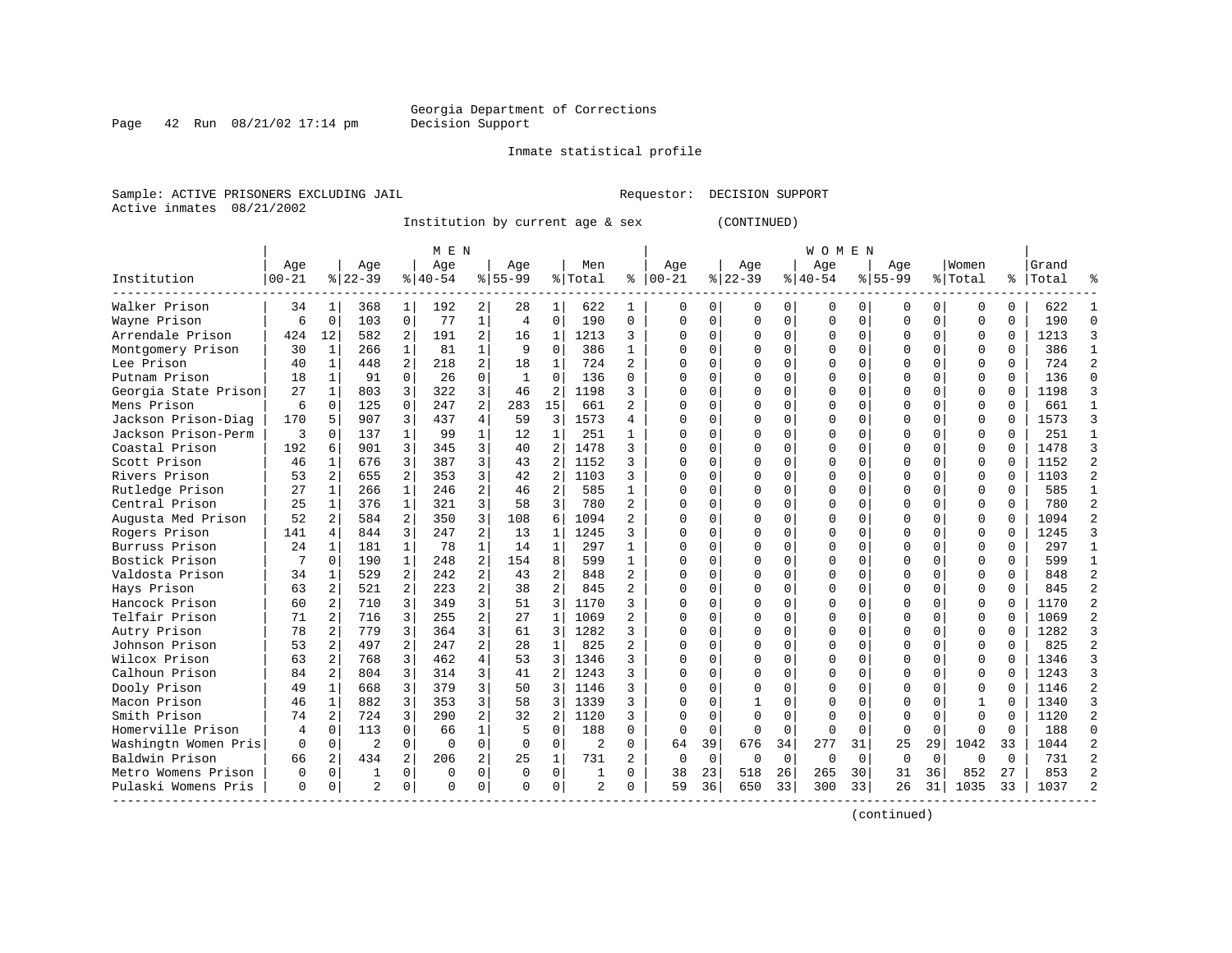Page 43 Run  $08/21/02$  17:14 pm

#### Inmate statistical profile

Sample: ACTIVE PRISONERS EXCLUDING JAIL **Requestor: DECISION SUPPORT** Active inmates 08/21/2002

Institution by current age & sex (CONTINUED)

|                      |                  |       |                  |          | M E N                        |       |                    |   |                |       |                 |       |                  |          | W O M E N        |       |                  |        |                  |       |                    |       |
|----------------------|------------------|-------|------------------|----------|------------------------------|-------|--------------------|---|----------------|-------|-----------------|-------|------------------|----------|------------------|-------|------------------|--------|------------------|-------|--------------------|-------|
| Institution          | Age<br>$00 - 21$ |       | Age<br>$ 22-39 $ |          | Age<br>$8 40-54$             |       | Age<br>$ 55-99$    |   | Men<br>% Total | ⊱     | Age<br>$ 00-21$ |       | Age<br>$ 22-39 $ |          | Age<br>$ 40-54 $ |       | Age<br>$8 55-99$ |        | Women<br>% Total |       | Grand<br>%   Total | ႜ     |
| Pelham PreTrans Unit |                  |       | 117              | $\Omega$ | 68                           |       |                    | 0 | 193            | 0     |                 |       |                  |          | U                |       | U                |        |                  |       | 193                |       |
| Milan Prison         | 43               |       | 159              |          | 52                           | 0     |                    | 0 | 255            |       |                 | 0     |                  | $\Omega$ | U                | O     |                  |        |                  | U     | 255                |       |
| D Ray James Prison   | 131              |       | 966              | 4        | 406                          | 3     | 53                 |   | 1556           | 4     |                 |       |                  |          |                  |       |                  |        |                  | 0     | 1556               |       |
| Coffee Corr Facility | 116              |       | 955              |          | 382                          | 3     | 48                 | 3 | 1501           |       |                 |       |                  |          |                  |       |                  |        |                  |       | 1501               |       |
| Wheeler Corr Facilty | 106              |       | 896              |          | 440                          |       | 65                 |   | 1507           |       |                 |       |                  |          |                  |       |                  |        |                  |       | 1507               |       |
| Transfer Inst Unkn   | 0                |       |                  |          |                              |       |                    |   |                |       |                 |       |                  |          |                  |       |                  |        |                  |       |                    |       |
| Ware Annex           | 31               |       | 153              |          | 47                           |       |                    |   | 236            |       |                 |       |                  |          |                  |       |                  |        |                  |       | 236                |       |
| Phillips Annex       | 34               |       | 111              |          | 44                           |       | 6                  |   | 195            |       |                 |       |                  |          |                  |       |                  |        |                  |       | 195                |       |
| Hays Annex           | 46               |       | 239              |          | 109                          |       | 10                 |   | 404            |       |                 |       |                  |          |                  |       |                  |        |                  | U     | 404                |       |
| Hancock Annex        | 25               |       | 126              |          | 56                           |       |                    |   | 208            |       |                 |       |                  |          |                  |       |                  |        |                  |       | 208                |       |
| Burruss BC           | 49               |       | 92               |          |                              |       |                    |   | 141            |       |                 |       |                  |          |                  |       |                  |        |                  |       | 141                |       |
| Hays BC              | 52               |       | 125              |          |                              |       | $\Omega$           |   | 177            |       |                 |       |                  |          |                  |       |                  |        |                  | 0     | 177                |       |
| Baldwin BC           | 69               |       | 157              |          |                              |       | $\Omega$           |   | 226            |       |                 |       |                  |          | $\Omega$         |       | $\Omega$         |        |                  |       | 226                |       |
| Total reported       |                  |       |                  |          | 3437 100 26689 100 11873 100 |       | 1893 100 43892 100 |   |                |       | 166 100         |       | 1980 100         |          | 897 100          |       |                  | 85 100 | 3128 100         |       | 47020 100          |       |
| Percent reported     |                  | 100.0 |                  | 100.0    |                              | 100.0 | 100.0              |   |                | 100.0 |                 | 100.0 |                  | 100.0    |                  | 100.0 |                  | 100.0  |                  | 100.0 |                    | 100.0 |
| Not Reported         | $\Omega$         |       |                  |          | O                            |       | $\Omega$           |   | $\Omega$       |       | $\Omega$        |       | $\Omega$         |          | $\Omega$         |       | $\Omega$         |        |                  |       | U                  |       |
| Total                | 3437             |       | 26689            |          | 11873                        |       | 1893               |   | 43892          |       | 166             |       | 1980             |          | 897              |       | 85               |        | 3128             |       | 47020              |       |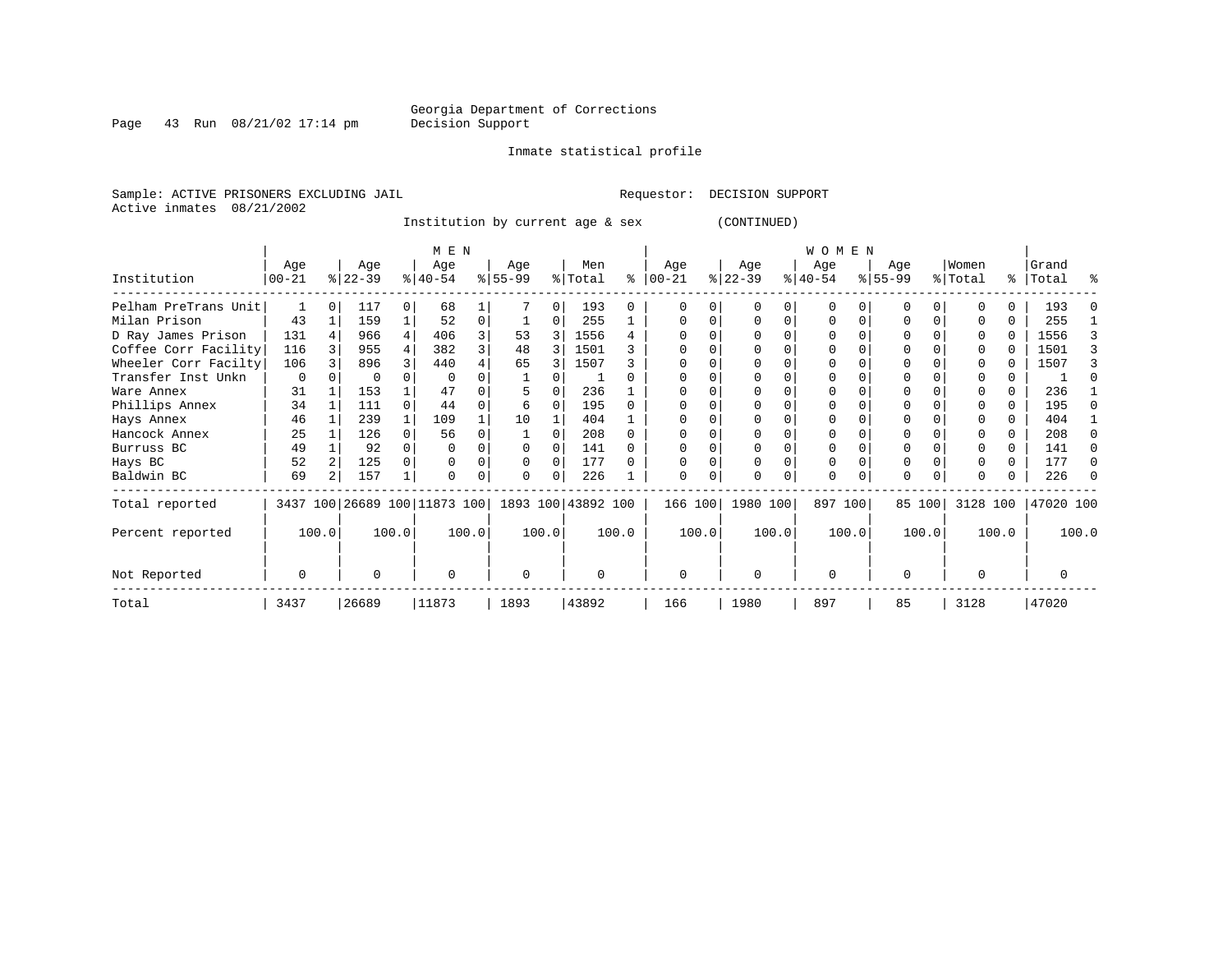Page  $44$  Run  $08/21/02$  17:14 pm

#### Inmate statistical profile

Sample: ACTIVE PRISONERS EXCLUDING JAIL Requestor: DECISION SUPPORT Active inmates 08/21/2002

Misdemeanors And Felonies by current age & sex

| Crime Type            | Age<br>  00-21 | Age<br>$8 22-39$                                                        | M E N<br>Age<br>$8140 - 54$     | Age<br>$8155 - 99$ | Men<br>ွေ<br>% Total | Age<br>$00 - 21$                       | Age<br>$ 22-39 $                           | <b>WOMEN</b><br>Aqe<br>$8 40-54$ | Age<br>$8155 - 99$      | Women<br>% Total | Grand<br>%   Total %                |
|-----------------------|----------------|-------------------------------------------------------------------------|---------------------------------|--------------------|----------------------|----------------------------------------|--------------------------------------------|----------------------------------|-------------------------|------------------|-------------------------------------|
| MISDEMEANOR<br>FELONY | $\Omega$       | 0 <sup>1</sup><br>11<br>3428 100 26642 100 11858 100 1890 100 43818 100 | 6<br>$\overline{0}$<br>$\Omega$ | 0 <sup>1</sup>     | 18<br>$\overline{0}$ | $\mathbf{0}$<br>$\mathbf 0$<br>166 100 | 0 <sup>1</sup><br>$\mathbf{1}$<br>1956 100 | - 0 P<br>892 100                 | $\Omega$<br>0<br>85 100 | 2<br>0           | $20 \qquad 0$<br>3099 100 46917 100 |
| Total reported        |                | 3428 100 26653 100 11864 100                                            |                                 |                    | 1891 100 43836 100   | 166 100                                | 1957 100                                   | 893 100                          | 85 100                  | 3101 100         | 46937 100                           |
| Percent reported      | 99.7           | 99.9                                                                    | 99.9                            | 99.9               | 99.9                 | 100.0                                  | 98.8                                       | 99.6                             | 100.0                   | 99.1             | 99.8                                |
| NOT REPORTED          | 9              | 36                                                                      | 9                               | $\overline{a}$     | 56                   | $\mathbf 0$                            | 23                                         | 4                                | $\Omega$                | 27               | 83                                  |
| Total                 | 3437           | 26689                                                                   | 11873                           | 1893               | 43892                | 166                                    | 1980                                       | 897                              | 85                      | 3128             | 47020                               |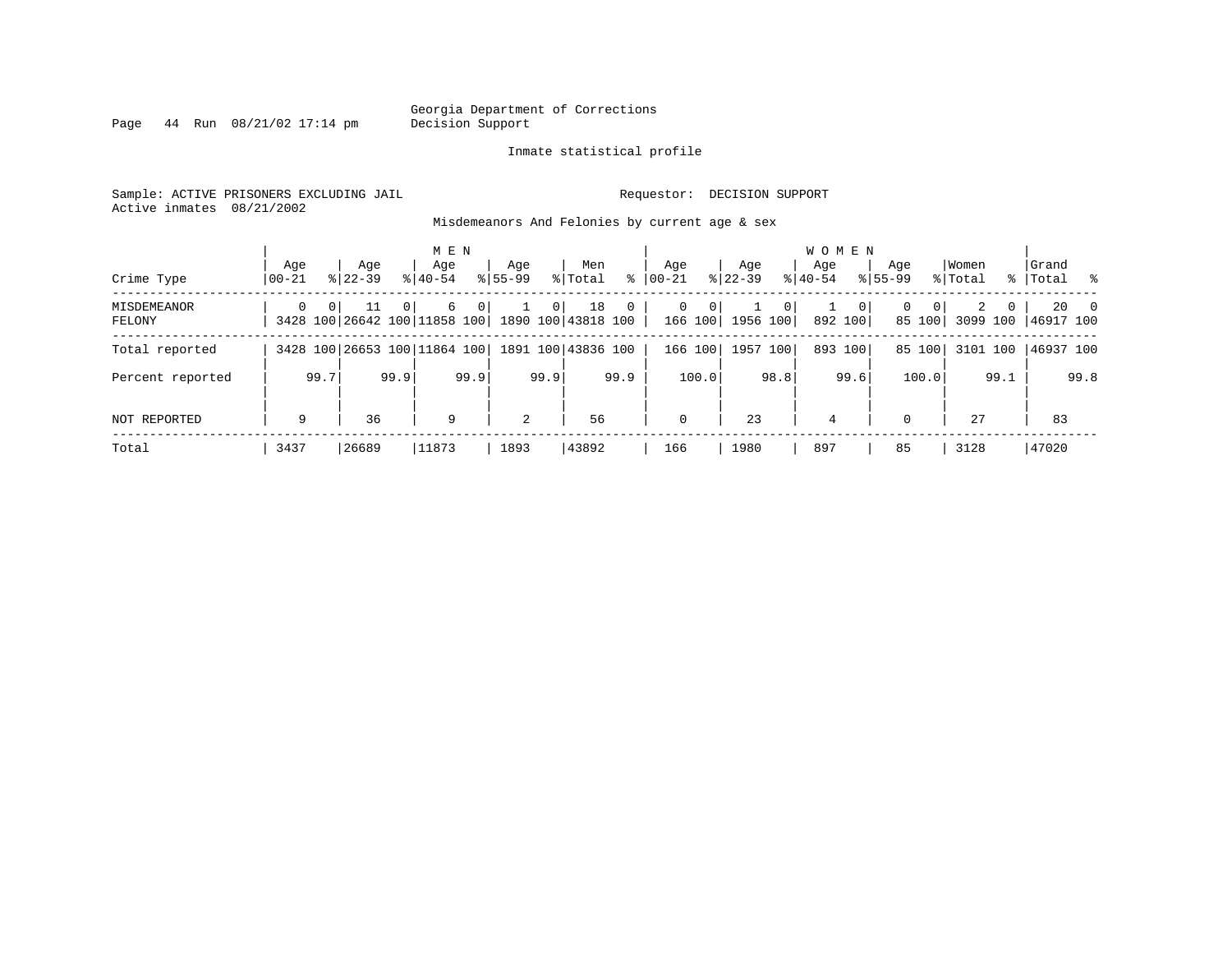Page 45 Run  $08/21/02$  17:14 pm

#### Inmate statistical profile

Sample: ACTIVE PRISONERS EXCLUDING JAIL **Requestor: DECISION SUPPORT** Active inmates 08/21/2002

Crimes By Group by current age & sex

|                      |           |          |           |             | M E N                        |             |              |                |                    |               |            |              |             |                | W O M E N    |             |             |                |                |                |           |                |
|----------------------|-----------|----------|-----------|-------------|------------------------------|-------------|--------------|----------------|--------------------|---------------|------------|--------------|-------------|----------------|--------------|-------------|-------------|----------------|----------------|----------------|-----------|----------------|
|                      | Age       |          | Age       |             | Age                          |             | Age          |                | Men                |               | Age        |              | Age         |                | Age          |             | Age         |                | Women          |                | Grand     |                |
| Crimes By Group      | $00 - 21$ |          | $8 22-39$ |             | % 40-54                      |             | $8155 - 99$  |                | % Total            | ႜ             | $ 00 - 21$ |              | $8$   22-39 |                | $8140 - 54$  |             | $8155 - 99$ |                | % Total        | ႜ              | Total     |                |
| HOMICIDE             | 210       | 6        | 3083      | 12          | 1836                         | 15          | 511          | 27             | 5640               | 13            | 19         | 11           | 234         | 12             | 148          | 17          | 39          | 46             | 440            | 14             | 6080      | 13             |
| ABORTION             | $\Omega$  | $\Omega$ | $\Omega$  | 0           | $\Omega$                     | $\mathbf 0$ | $\Omega$     | $\mathbf 0$    | $\mathbf 0$        | $\mathbf 0$   | $\Omega$   | $\mathbf 0$  | $\Omega$    | 0              | $\Omega$     | $\mathbf 0$ | $\Omega$    | $\Omega$       | $\mathbf 0$    | $\Omega$       | $\Omega$  | $\Omega$       |
| BODILY INJRY&REL OFF | 539       | 16       | 4500      | 17          | 1701                         | 14          | 245          | 13             | 6985               | 16            | 32         | 19           | 222         | 11             | 118          | 13          | 6           | 7              | 378            | 12             | 7363      | 16             |
| ARSON & REL OFF      |           | $\Omega$ | 85        | 0           | 49                           | 0           |              | 0              | 148                | 0             | 3          | 2            | 8           | 0              | 11           | 1           | 2           | 2              | 24             | 1              | 172       | $\Omega$       |
| DAMAGE OF PROPERTY   | 21        | 1        | 65        | 0           | 20                           | 0           | 4            | 0              | 110                | $\Omega$      | ∩          | $\Omega$     | 3           | 0              | 3            | $\Omega$    | 1           | 1              | 7              | $\Omega$       | 117       | $\Omega$       |
| BURGLARY & REL OFF   | 540       | 16       | 3226      | 12          | 1411                         | 12          | 53           | 3              | 5230               | 12            | 9          | 5            | 130         | 7              | 50           | 6           | O           | $\mathbf 0$    | 189            | 6              | 5419      | 12             |
| FORGERY & REL OFF    | 57        | 2        | 785       | 3           | 368                          | 3           | 29           | 2              | 1239               | 3             | 16         | 10           | 347         | 18             | 119          | 13          | 9           | 11             | 491            | 16             | 1730      | $\overline{4}$ |
| THEFT                | 242       | 7        | 1452      | 5           | 782                          | 7           | 59           | 3              | 2535               | 6             | 15         | 9            | 210         | 11             | 125          | 14          | 4           | 5              | 354            | 11             | 2889      | 6              |
| <b>ROBBERY</b>       | 945       | 28       | 4494      | 17          | 1159                         | 10          | 93           | 5              | 6691               | 15            | 40         | 24           | 168         | 9              | 36           | 4           | 2           | $\overline{2}$ | 246            | 8              | 6937      | 15             |
| SEXUAL OFFENSES      | 284       | 8        | 2827      | 11          | 2193                         | 18          | 607          | 32             | 5911               | 13            | 2          | $\mathbf{1}$ | 59          | 3              | 25           | 3           | 1           | $\mathbf{1}$   | 87             | 3              | 5998      | 13             |
| OBSCENITY CRIMES     | O         | $\Omega$ | O         | 0           | -1                           | 0           | 0            | 0              |                    | $\Omega$      | ∩          | O            | $\Omega$    | U              | $\Omega$     | $\Omega$    | O           | $\Omega$       | $\Omega$       | $\Omega$       |           | ∩              |
| TREASON & REL OFF    | $\Omega$  | $\Omega$ | O         | 0           | 2                            | 0           | U            | 0              | 2                  | $\Omega$      | $\Omega$   | O            | $\Omega$    | 0              | $\Omega$     | $\Omega$    | 0           | 0              | 0              | 0              | 2         | ∩              |
| CRIMES INVOLVNG GOVT | 50        | 1        | 405       | 2           | 129                          | 1           |              | 0              | 591                | 1             | 3          | 2            | 34          | 2              | 16           | 2           | 0           | 0              | 53             |                | 644       | -1             |
| FALSIFICATIONS       | 1         | 0        | 24        | 0           | 4                            | 0           | $\Omega$     | 0              | 29                 | $\Omega$      | $\Omega$   | O            | 3           | O              | $\mathbf{1}$ | 0           | $\Omega$    | 0              | $\overline{4}$ | 0              | 33        | $\Omega$       |
| OBSTRUCT LAW ENFORCE |           | $\Omega$ | 88        | 0           | 27                           | 0           | 2            | $\Omega$       | 122                | 0             |            |              |             | U              | -1           | $\Omega$    | 1           | $\mathbf{1}$   | 10             | O              | 132       | $\Omega$       |
| DISORDERLY CONDUCT   |           | $\Omega$ | 24        | 0           | 12                           | 0           | -1           | 0              | 44                 | O             |            | O            | 2           | U              | <sup>0</sup> | $\Omega$    | $\Omega$    | $\Omega$       | $\overline{2}$ |                | 46        |                |
| GAMBLING & REL OFF   |           | $\Omega$ | ζ         | 0           | 2                            | 0           | $\Omega$     | $\Omega$       | 6                  | $\Omega$      | $\Omega$   | U            | $\Omega$    | U              | $\Omega$     | $\Omega$    | U           | U              | $\Omega$       | 0              | 6         |                |
| CRUELTY TO CHILDREN  | 4         | 0        | 203       | $\mathbf 1$ | 48                           | 0           | 8            | $\mathbf 0$    | 263                | 1             | 5          | 3            | 73          | 4              | 11           | 1           | O           | 0              | 89             | 3              | 352       | -1             |
| CRIMES WITH GUNS     | 34        | 1        | 596       | 2           | 227                          | 2           | 51           | 3              | 908                |               |            | 1            | 12          | 1              | 15           | 2           | 3           | 4              | 31             | 1              | 939       | $\overline{2}$ |
| INVASION PRIVACY     | 2         | 0        | 10        | 0           | 7                            | 0           | $\Omega$     | 0              | 19                 | $\Omega$      | $\Omega$   | 0            | 0           | $\Omega$       | $\Omega$     | 0           | 0           | $\Omega$       | $\mathbf 0$    | $\Omega$       | 19        | $\Omega$       |
| RACKETEERING         |           | $\Omega$ | 15        | 0           | 16                           | 0           | 3            | 0              | 34                 | 0             | $\Omega$   | 0            | 4           | 0              | 4            | 0           | $\Omega$    | 0              | 8              | $\Omega$       | 42        | $\Omega$       |
| DRUG ABUSE OFFENSES  | 408       | 12       | 3713      | 14          | 1453                         | 12          | 141          | 7              | 5715               | 13            | 17         | 10           | 365         | 19             | 166          | 19          | 13          | 15             | 561            | 18             | 6276      | 13             |
| DRUG TRAFFICKING     | 30        | 1        | 742       | 3           | 205                          | 2           | 29           | $\overline{2}$ | 1006               | $\mathcal{D}$ | -1         | 1            | 48          | $\overline{2}$ | 25           | 3           | ζ           | 4              | 77             | $\mathfrak{D}$ | 1083      | $\overline{2}$ |
| AUTO CRIMES          | 4         | $\Omega$ | 179       | 1           | 176                          | 1           | 31           | $\overline{2}$ | 390                | 1             | $\Omega$   | $\Omega$     | 9           | 0              | 12           | 1           | $\Omega$    | 0              | 21             |                | 411       | $\mathbf{1}$   |
| REVENUE & CONTRABAND |           | 0        | 0         | $\Omega$    | $\mathbf 0$                  | 0           | $\Omega$     | $\mathbf 0$    | $\Omega$           | $\Omega$      | $\Omega$   | $\Omega$     | 0           | O              | $\Omega$     | $\mathbf 0$ | $\Omega$    | 0              | $\mathbf 0$    | $\Omega$       | $\Omega$  | $\Omega$       |
| CRIMES OF OTH STATES | $\Omega$  | 0        | -1        | 0           | $\Omega$                     | 0           | $\Omega$     | 0              | 1                  | $\Omega$      | ∩          | 0            | -1          | U              | 1            | 0           | 0           | $\Omega$       | 2              | $\Omega$       | 3         | $\Omega$       |
| MISC. FELONIES       | 34        | 1        | 109       | 0           | 26                           | 0           | 8            | 0              | 177                | $\Omega$      | 2          |              | 16          | 1              | 3            | 0           | 1           | 1              | 22             |                | 199       | $\Omega$       |
| MISDEMEANORS         | 0         | 0        | 11        | 0           | 6                            | 0           | $\mathbf{1}$ | 0              | 18                 | $\Omega$      | $\Omega$   | 0            | 1           | 0              | 1            | 0           | $\Omega$    | 0              |                | 0              | 20        |                |
| Total reported       |           |          |           |             | 3425 100 26640 100 11860 100 |             |              |                | 1890 100 43815 100 |               | 166 100    |              | 1956 100    |                | 891 100      |             |             | 85 100         | 3098 100       |                | 46913 100 |                |
| Percent reported     |           | 99.7     |           | 99.8        |                              | 99.9        |              | 99.8           |                    | 99.8          |            | 100.0        |             | 98.8           |              | 99.3        |             | 100.0          |                | 99.0           |           | 99.8           |
| <b>NOT REPORTED</b>  | 12        |          | 49        |             | 13                           |             | 3            |                | 77                 |               | $\Omega$   |              | 24          |                | 6            |             | $\Omega$    |                | 30             |                | 107       |                |
| Total                | 3437      |          | 26689     |             | 11873                        |             | 1893         |                | 43892              |               | 166        |              | 1980        |                | 897          |             | 85          |                | 3128           |                | 47020     |                |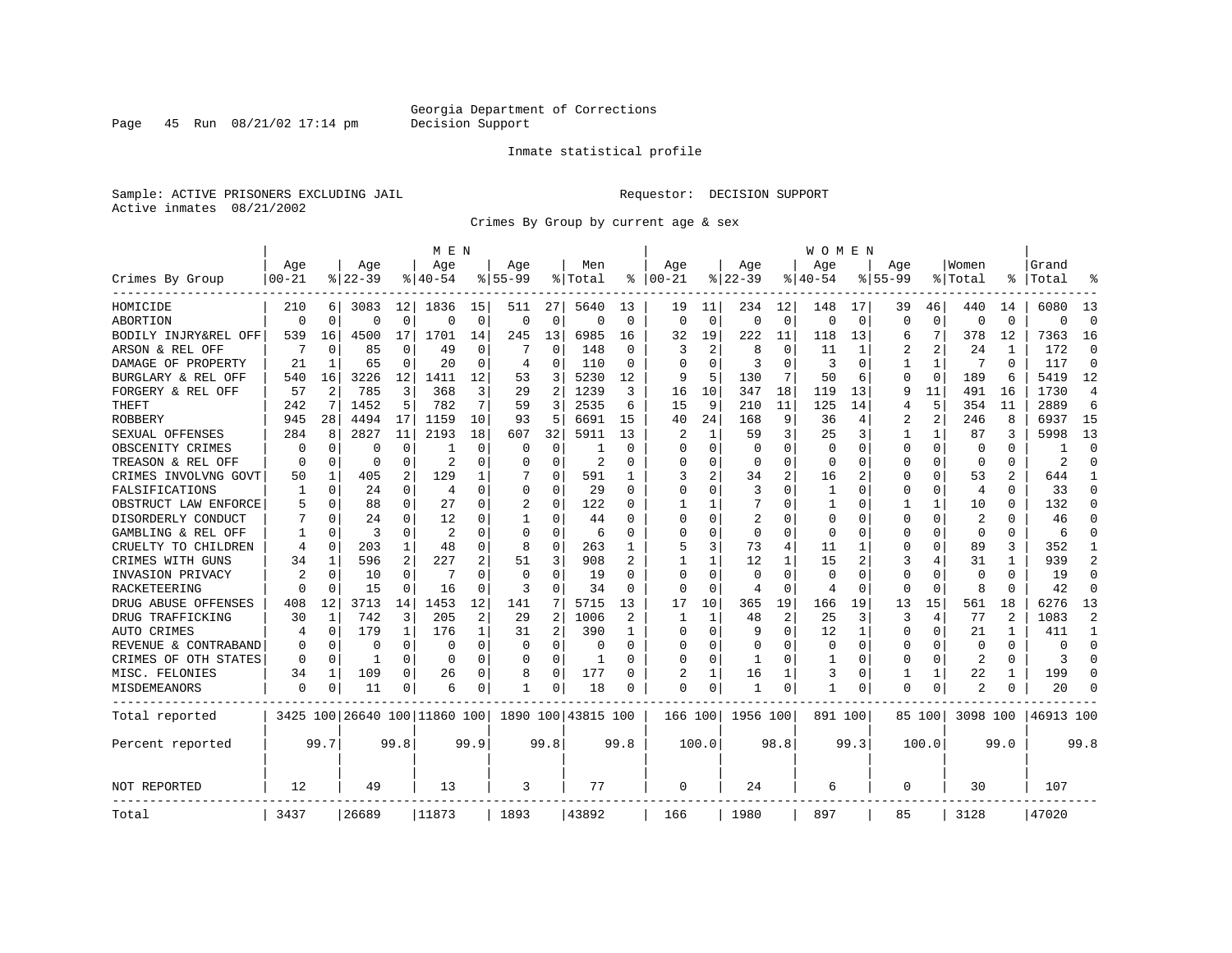Page 46 Run  $08/21/02$  17:14 pm

#### Inmate statistical profile

Sample: ACTIVE PRISONERS EXCLUDING JAIL Requestor: DECISION SUPPORT Active inmates 08/21/2002

Most Serious Offense by current age & sex

|                                                                                                                                    |          |                |          |              | M E N          |                |              |              |                |              |               |              |          |                | W O M E N    |                 |              |                |             |              |           |                |
|------------------------------------------------------------------------------------------------------------------------------------|----------|----------------|----------|--------------|----------------|----------------|--------------|--------------|----------------|--------------|---------------|--------------|----------|----------------|--------------|-----------------|--------------|----------------|-------------|--------------|-----------|----------------|
|                                                                                                                                    | Age      |                | Age      |              | Age            |                | Age          |              | Men            |              | Age           |              | Aqe      |                | Age          |                 | Age          |                | Women       |              | Grand     |                |
| Most Serious Offense 00-21                                                                                                         |          |                | $ 22-39$ |              | $8 40-54$      |                | $8 55-99$    |              | % Total        |              | $8   00 - 21$ |              | $ 22-39$ |                | $ 40-54$     |                 | $8 55-99$    |                | % Total     |              | %   Total |                |
| NOTE: In the table below, misdemeanors come first, and are in lower-case letters. AFTER THAT COME FELONIES, IN UPPER-CASE LETTERS. |          |                |          |              |                |                |              |              |                |              |               |              |          |                |              |                 |              |                |             |              |           |                |
| aggravated assault                                                                                                                 |          | 0              |          | 0            | $\Omega$       | 0              | O            | 0            | 1              | $\Omega$     | $\Omega$      | $\Omega$     | $\Omega$ | 0              | $\Omega$     | 0               | $\Omega$     | $\Omega$       | $\Omega$    | $\Omega$     |           |                |
| simple assault                                                                                                                     |          | $\Omega$       | 1        | $\Omega$     | $\Omega$       | 0              | $\Omega$     | 0            | $\mathbf{1}$   | $\Omega$     | $\Omega$      | $\Omega$     | $\Omega$ | $\Omega$       | $\Omega$     | $\mathbf 0$     | $\Omega$     | $\Omega$       | $\Omega$    | $\Omega$     |           | $\Omega$       |
| simple battery                                                                                                                     |          | 0              | 0        | 0            |                | 0              | 0            | 0            |                | 0            |               | 0            | 0        | 0              | 0            | $\mathbf 0$     | 0            | 0              | $\Omega$    | O            |           |                |
| robbery                                                                                                                            |          | $\Omega$       |          | O            | $\Omega$       | 0              | U            | $\Omega$     |                | $\Omega$     | ∩             | 0            | $\Omega$ | 0              | <sup>0</sup> | $\mathbf 0$     | $\Omega$     | 0              | $\bigcap$   | $\Omega$     |           |                |
| bad checks                                                                                                                         |          | $\Omega$       |          | 0            | $\Omega$       | 0              | U            | O            | 1              | $\Omega$     | $\Omega$      | 0            | U        | 0              |              | $\Omega$        | U            | 0              | -1          | $\Omega$     |           |                |
| viol motor veh law                                                                                                                 |          | $\Omega$       |          | 0            | -1             | 0              | -1           | O            | 3              | $\Omega$     | $\Omega$      | $\Omega$     | U        | 0              |              | $\Omega$        | U            | $\Omega$       | $\Omega$    | $\Omega$     |           |                |
| dui                                                                                                                                |          | $\Omega$       | 0        | 0            | $\overline{a}$ | $\Omega$       | 0            | $\Omega$     | 2              | $\Omega$     |               | $\Omega$     | 0        | 0              |              | 0               | $\Omega$     | $\Omega$       | $\Omega$    | $\Omega$     |           |                |
| obstr of law enf off                                                                                                               |          | 0              |          | 0            | $\mathbf{1}$   | 0              | U            | $\mathbf 0$  | 4              | $\Omega$     |               | $\Omega$     |          | 0              |              | 0               | $\Omega$     | 0              | $\Omega$    | 0            |           |                |
| crmnl trespassing                                                                                                                  |          | 0              | 1        | 0            | -1             | 0              | U            | $\Omega$     | $\overline{2}$ | $\Omega$     | $\Omega$      | 0            | O        | U              |              | 0               | U            | 0              | $\Omega$    | $\Omega$     |           | ∩              |
| shoplifting                                                                                                                        |          | $\Omega$       |          | U            | $\Omega$       | $\Omega$       | O            | $\Omega$     | 1              | $\Omega$     | $\Omega$      | 0            | U        | O              | <sup>0</sup> | 0               | U            | 0              | $\Omega$    | 0            |           |                |
| obscenity & related                                                                                                                |          | $\Omega$       |          | O            | $\Omega$       | $\Omega$       | O            | 0            |                | $\Omega$     |               |              |          | O              |              | $\Omega$        | $\Omega$     | O              | $\Omega$    | $\Omega$     |           |                |
| theft by deception <                                                                                                               |          | $\Omega$       | O        | U            | $\cap$         | 0              | U            | $\Omega$     | $\Omega$       | $\Omega$     | ∩             | O            |          | U              | Λ            | $\Omega$        | U            | U              |             | U            |           |                |
| MISC HOMICIDE OFFENS                                                                                                               | 2        | $\Omega$       | 8        | 0            | 3              | 0              | $\mathbf{1}$ | 0            | 14             | $\Omega$     | $\Omega$      | $\Omega$     | -1       | 0              | 2            | $\Omega$        | $\Omega$     | $\Omega$       | ζ           | $\Omega$     | 17        | $\cap$         |
| <b>MURDER</b>                                                                                                                      | 120      | 7              | 2102     | 13           | 1424           | 19             | 402          | 32           | 4048           | 16           | 9             | 12           | 113      | 10             | 82           | 17              | 27           | 48             | 231         | 13           | 4279      | 16             |
| VOLUNTARY MANSLAUGHT                                                                                                               | 60       | $\overline{4}$ | 702      | 5            | 292            | 4              | 79           | 6            | 1133           | 4            | 8             | 11           | 94       | 9              | 51           | 10 <sup>°</sup> | 9            | 16             | 162         | 9            | 1295      | 5              |
| INVOLUNTARY MANSLAUG                                                                                                               | 12       | $\mathbf{1}$   | 86       | $\mathbf{1}$ | 24             | $\Omega$       | 9            | $\mathbf{1}$ | 131            | $\mathbf{1}$ | $\mathbf{1}$  | $\mathbf{1}$ | 12       | 1              | 5            | 1               | $\Omega$     | $\Omega$       | 18          | $\mathbf{1}$ | 149       | $\mathbf{1}$   |
| RECKLESS ABANDONMENT                                                                                                               | n        | $\Omega$       | O        | $\Omega$     | $\Omega$       | 0              | $\Omega$     | 0            | $\Omega$       | $\Omega$     | $\Omega$      | $\Omega$     | 1        | 0              | Ω            | 0               | 0            | 0              | -1          | $\Omega$     |           | $\cap$         |
| FETICIDE                                                                                                                           |          | $\Omega$       | -1       | $\Omega$     | 2              | $\Omega$       | $\Omega$     | 0            | 3              | $\Omega$     | $\Omega$      | O            | $\Omega$ | O              | Ω            | 0               | U            | 0              | $\Omega$    | $\Omega$     |           |                |
| VEHICULAR HOMICIDE                                                                                                                 | 15       | 1              | 180      | $\mathbf{1}$ | 89             | 1              | 19           | 2            | 303            | 1            |               |              | 14       | 1              | 9            | 2               | 3            | 5              | 27          | 2            | 330       |                |
| HOMICIDE BY PILOT, DU                                                                                                              |          | $\Omega$       | 8        | 0            |                | $\Omega$       | $\Omega$     | $\Omega$     | 12             | $\Omega$     | $\Omega$      | $\Omega$     | $\Omega$ | O              | $\Omega$     | $\Omega$        | $\Omega$     | O              | $\Omega$    | $\Omega$     | 12        | $\Omega$       |
| CONCEAL DEATH OF ANO                                                                                                               |          | $\Omega$       | O        | 0            | -1             | $\Omega$       | 1            | $\Omega$     | 3              | $\Omega$     | $\Omega$      | $\Omega$     | 0        | 0              | <sup>0</sup> | $\Omega$        | $\Omega$     | 0              | $\Omega$    | $\Omega$     | 3         |                |
| ATMPT MURDER                                                                                                                       |          | $\Omega$       | 4        | 0            | 2              | 0              | 1            | 0            | 7              | $\Omega$     |               | 0            | 0        | 0              |              | 0               | 0            | 0              | -1          | 0            | 8         |                |
| MISC ASSAULT/BATTERY                                                                                                               |          | $\Omega$       | 30       | 0            | 12             | 0              |              | $\mathbf 0$  | 47             | $\Omega$     |               | $\Omega$     |          | O              |              | 0               | $\Omega$     | $\mathbf 0$    | $\Omega$    | $\Omega$     | 47        |                |
| FAMILY VIOLENCE BATT                                                                                                               | $\Omega$ | $\Omega$       | 21       | $\Omega$     | 5              | $\Omega$       | $\Omega$     | $\Omega$     | 26             | $\Omega$     | $\Omega$      | $\Omega$     | O        | $\Omega$       | $\Omega$     | $\Omega$        | $\Omega$     | $\Omega$       | $\Omega$    | $\Omega$     | 2.6       | $\cap$         |
| <b>AGGRAV ASSAULT</b>                                                                                                              | 367      | 22             | 2836     | 18           | 1010           | 14             | 160          | 13           | 4373           | 17           | 26            | 34           | 161      | 15             | 82           | 17              | 2            | 4              | 271         | 16           | 4644      | 17             |
| ATMPT AGGRAV ASSAULT                                                                                                               | 0        | $\Omega$       | 2        | 0            | 1              | 0              | $\Omega$     | 0            | 3              | $\Omega$     | $\Omega$      | $\Omega$     | $\Omega$ | $\Omega$       | $\Omega$     | 0               | $\Omega$     | 0              | $\mathbf 0$ | 0            | 3         | $\Omega$       |
| <b>AGGRAV BATTERY</b>                                                                                                              | 39       | 2              | 332      | 2            | 140            | $\overline{a}$ | 20           | 2            | 531            | 2            |               |              | 18       | 2              | 11           | 2               | 2            | 4              | 32          | 2            | 563       | $\overline{c}$ |
| TERRORIST THREATS &                                                                                                                | 25       | 1              | 165      | $\mathbf 1$  | 74             | 1              | 6            | $\Omega$     | 270            | $\mathbf{1}$ | $\Omega$      | U            | 9        | 1              |              | 2               | $\Omega$     | 0              | 18          | 1            | 288       | $\mathbf{1}$   |
| FALSE IMPRISONMENT                                                                                                                 | 4        | $\Omega$       | 76       | $\Omega$     | 26             | 0              | $\mathbf{1}$ | 0            | 107            | $\Omega$     | $\Omega$      | $\Omega$     | $\Omega$ | $\Omega$       | 3            | $\mathbf{1}$    | $\Omega$     | $\Omega$       | 3           | $\Omega$     | 110       | $\Omega$       |
| KIDNAPPING                                                                                                                         | 81       | 5              | 719      | 5            | 296            | 4              | 33           | 3            | 1129           | 4            | 5             | 7            | 18       | $\overline{a}$ | 7            | 1               | $\mathbf{1}$ | $\overline{a}$ | 31          | 2            | 1160      | $\overline{4}$ |
| INTERFERENCE WITH CU                                                                                                               | 2        | $\Omega$       | 3        | $\Omega$     | $\Omega$       | 0              | 0            | $\mathbf 0$  | 5              | $\Omega$     |               | $\Omega$     | $\Omega$ | 0              | $\Omega$     | $\mathbf 0$     | $\Omega$     | $\Omega$       | $\Omega$    | $\Omega$     |           |                |
| AGGRAV ASSAULT POLCE                                                                                                               | 15       | 1              | 203      | 1            | 69             | $\mathbf 1$    | 13           | 1            | 300            | 1            | $\Omega$      | 0            |          | 1              | 6            | 1               | $\mathbf{1}$ | 2              | 16          | 1            | 316       | -1             |
| AGGRAV BATTERY PEACE                                                                                                               | $\Omega$ | 0              | 5        | 0            | 2              | 0              | $\Omega$     | 0            | 7              | 0            | $\Omega$      | 0            | U        | 0              | $\Omega$     | 0               | $\Omega$     | 0              | $\Omega$    | 0            |           | ∩              |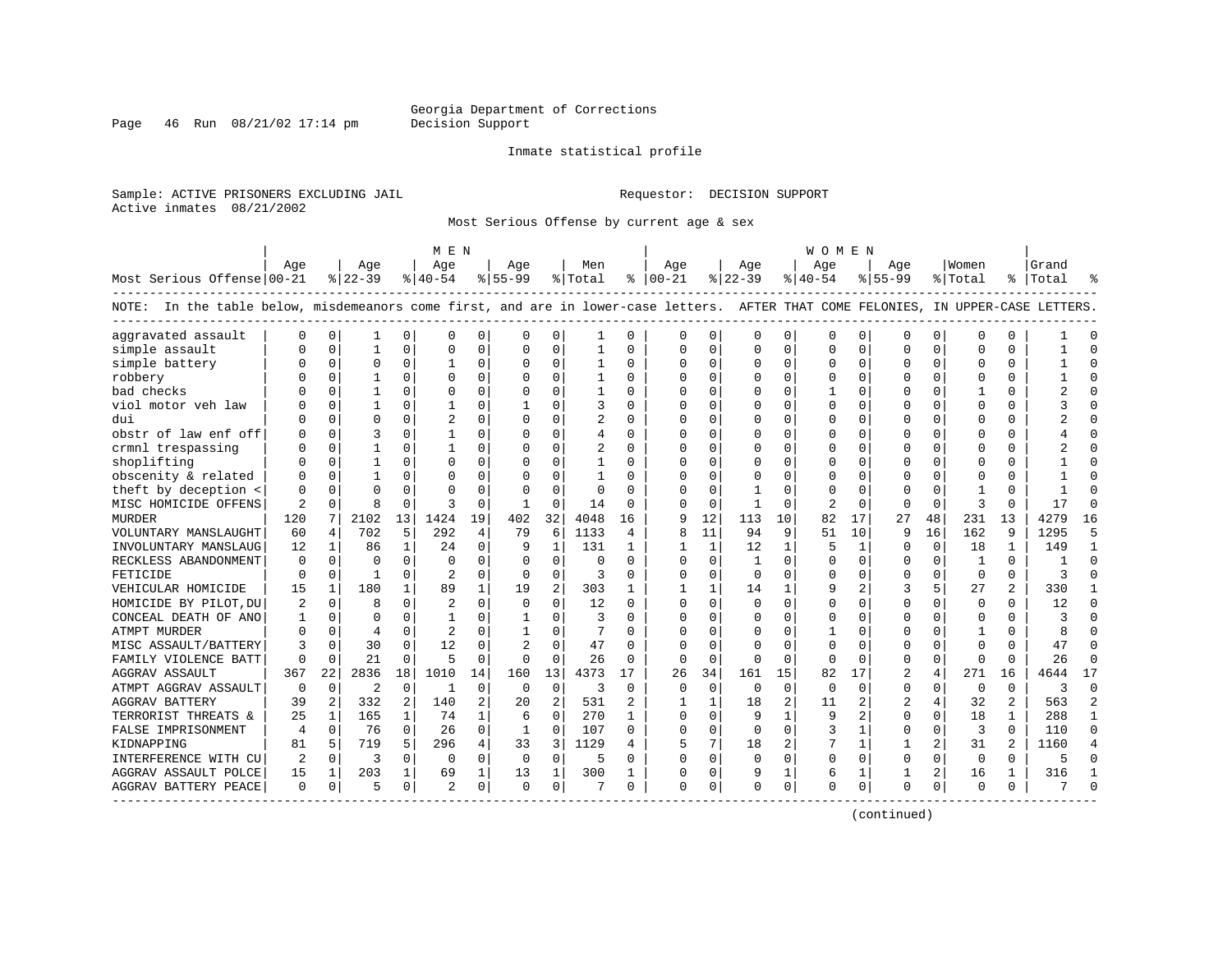Page  $47$  Run  $08/21/02$  17:14 pm

Inmate statistical profile

Sample: ACTIVE PRISONERS EXCLUDING JAIL Requestor: DECISION SUPPORT Active inmates 08/21/2002

Most Serious Offense by current age & sex (CONTINUED)

|                            |          |             |              |          | M E N     |          |           |          |                |    |          |          |          |          | <b>WOMEN</b> |          |              |                |          |              |           |              |
|----------------------------|----------|-------------|--------------|----------|-----------|----------|-----------|----------|----------------|----|----------|----------|----------|----------|--------------|----------|--------------|----------------|----------|--------------|-----------|--------------|
|                            | Age      |             | Age          |          | Age       |          | Aqe       |          | Men            |    | Aqe      |          | Aqe      |          | Age          |          | Aqe          |                | Women    |              | Grand     |              |
| Most Serious Offense 00-21 |          |             | $ 22-39 $    |          | $8 40-54$ |          | $8 55-99$ |          | % Total        | ႜ  | $ 00-21$ |          | $ 22-39$ |          | $ 40-54$     |          | $8 55-99$    |                | % Total  |              | %   Total |              |
| SIMPLE BATTERY             |          | 0           | 8            | 0        | 0         | 0        | 0         | 0        | 9              | 0  | 0        | 0        | 0        | 0        | 0            | 0        | 0            | 0              | 0        | 0            | 9         | <sup>0</sup> |
| RECK COND                  |          | $\Omega$    | 5            | 0        | 4         | 0        |           | $\Omega$ | 9              | 0  | 0        | 0        | 5        | $\Omega$ | 0            | C        | <sup>0</sup> | 0              | 5        | 0            | 14        | C            |
| INJURY BY VEHICLE          |          | $\Omega$    |              | O        | 0         | 0        |           | $\Omega$ |                | O  | C        | U        | $\Omega$ | $\Omega$ | 0            | C        | O            | O              | O        | 0            |           |              |
| STALKING                   |          | $\Omega$    | $\mathbf{1}$ | O        | $\Omega$  | $\Omega$ | O         | $\Omega$ | 1              | U  |          | U        | $\Omega$ | $\Omega$ | O            | C        |              |                | U        | U            |           |              |
| AGGRAV STALKING            |          | $\Omega$    | 91           | 1        | 61        | 1        | 10        | 1        | 164            |    |          | O        |          | $\Omega$ | O            | C        |              |                |          | 0            | 166       |              |
| ATMPT KIDNAP               |          | $\Omega$    | 2            | 0        | -1        | U        | $\Omega$  | $\Omega$ | 3              | O  |          | 0        | $\Omega$ | $\Omega$ | C            | $\Omega$ |              | O              | O        | U            | 3         |              |
| ARSON MISC                 |          | $\Omega$    | 2            | 0        | $\Omega$  | 0        |           | $\Omega$ | $\overline{c}$ | O  |          | 0        |          | $\Omega$ | 0            | 0        |              | 0              | 0        | 0            | 2         |              |
| ARSON 1ST DEGREE           |          | $\mathbf 0$ | 69           | 0        | 39        | 1        |           | 1        | 119            | 0  | З        | 4        |          |          | 10           | 2        | 2            |                | 22       | 1            | 141       |              |
| ARSON 2ND DEGREE           |          | $\mathbf 0$ | 12           | O        | 9         | 0        |           | 0        | 24             | 0  |          | O        |          | $\Omega$ |              | C        | 0            | $\Omega$       | 2        | 0            | 26        | C            |
| ARSON 3RD DEGREE           |          | $\Omega$    |              | 0        | 0         | 0        |           | $\Omega$ | 2              | O  |          | U        | $\Omega$ | $\Omega$ | 0            | C        |              |                | O        | 0            |           | ſ            |
| CRMNL POSS EXPLOSIVE       |          | $\Omega$    | 0            | O        |           | 0        |           | $\Omega$ |                | O  |          | 0        | 0        | O        | 0            | C        |              | O              | 0        | 0            |           | ∩            |
| MISC CRIMINAL DAMAGE       | O        | 0           | 1            | 0        | 0         | 0        |           | 0        | 1              | O  | n        | 0        | O        | O        | 0            | C        |              | O              | O        | 0            |           | n            |
| CRMNL DAMAGE 1ST DEG       | 5        | $\Omega$    | 19           | 0        | 4         | 0        |           | 0        | 28             | 0  | O        | 0        | O        | $\Omega$ |              | C        |              | U              |          | 0            | 29        | n            |
| CRMNL DAMAGE 2ND DEG       | 15       | 1           | 45           | 0        | 16        | 0        |           | $\Omega$ | 80             | 0  | C        | 0        |          | 0        | 2            | C        |              | 2              | 5        | 0            | 85        | O            |
| VANDALISM TO CHURCH        | O        | C           | 0            | 0        | $\Omega$  | 0        |           | $\Omega$ | 0              |    |          | 0        |          | 0        | 0            | C        |              | 0              |          | 0            |           | C            |
| ALTER ID                   |          | C           | O            | 0        | O         | 0        | O         | $\Omega$ |                | O  |          | 0        |          | $\Omega$ | 0            | C        |              | 0              |          | 0            |           | ſ            |
| BURGLARY                   | 533      | 31          | 3196         | 21       | 1392      | 19       | 53        | 4        | 5174           | 20 | 9        | 12       | 129      | 12       | 50           | 10       | <sup>0</sup> | $\Omega$       | 188      | 11           | 5362      | 19           |
| POSS BURGLAR TOOLS         |          | $\Omega$    | 16           | $\Omega$ | 8         | U        | $\Omega$  | $\Omega$ | 28             | O  | C        | $\Omega$ |          | $\Omega$ | 0            | C        |              |                |          | U            | 29        | ſ            |
| ATMPT BURGLARY             |          | $\Omega$    | 14           | O        | 11        | 0        |           | $\Omega$ | 28             | U  | C        | 0        | O        | O        | 0            | C        | O            | $\Omega$       | n        | 0            | 28        |              |
| MISC FORGERY               |          | $\Omega$    | 5            | $\Omega$ | 3         | 0        | O         | 0        | 8              | 0  | $\Omega$ | 0        | ∩        | $\Omega$ | 1            | 0        |              | $\Omega$       |          | 0            | q         |              |
| FORGERY 1ST DEGREE         | 48       | 3           | 687          | 4        | 336       | 5        | 24        | 2        | 1095           | 4  | 13       | 17       | 312      | 28       | 111          | 22       | 8            | 14             | 444      | 26           | 1539      |              |
| FORGERY 2ND DEGREE         |          | 0           | 20           | 0        | 8         | 0        | $\Omega$  | $\Omega$ | 30             | 0  | $\Omega$ | $\Omega$ | 8        | 1        | 1            | $\Omega$ |              | $\Omega$       | 9        | $\mathbf{1}$ | 39        |              |
| <b>BAD CHECKS</b>          |          | 0           | 1            | 0        |           | 0        |           | 0        | 2              | O  |          | 0        | 6        | 1        | 0            | 0        |              | $\Omega$       | 6        | 0            | 8         |              |
| THEFT CREDIT CARD          |          | $\mathbf 0$ | 23           | 0        | 5         | 0        |           | 0        | 29             | O  |          | 0        |          | $\Omega$ |              | C        |              | $\Omega$       | 4        | 0            | 33        | ſ            |
| FRAUDULENT CREDIT CA       |          | $\Omega$    | 34           | 0        |           | 0        |           | $\Omega$ | 46             | U  |          | 4        | 11       |          |              | C        |              | 0              | 16       | 1            | 62        | ∩            |
| TELECOMMUNICATIONS F       | 0        | 0           | 1            | 0        | 0         | 0        |           | 0        | -1             | O  | C        | 0        | 0        | 0        | 0            | C        | O            | 0              | 0        | 0            |           | n            |
| FRAUDULENT ACCESS CO       | $\left($ | 0           | 3            | 0        |           | 0        |           | 0        | 4              | 0  | n        | 0        |          | O        | 0            | C        | O            | $\Omega$       | -1       | 0            | 5         | n            |
| MISC FRAUD                 |          | 0           | 11           | 0        |           | 0        | 5         | 0        | 24             | 0  | n        | 0        | 6        |          | 3            |          |              | $\overline{a}$ | 10       | 1            | 34        | ∩            |
| THEFT BY TAKING            | 85       | 5           | 482          | 3        | 215       | 3        | 23        | 2        | 805            | 3  | 6        | 8        | 58       | 5        | 34           |          | 2            | 4              | 100      | 6            | 905       | 3            |
| THEFT BY DECEPTION         |          | 0           | 20           | O        | 16        | 0        |           | $\Omega$ | 42             | U  | C        | U        |          |          | 2            | C        | <sup>0</sup> | O              | 9        |              | 51        | ſ            |
| THEFT BY EXTORTION         |          | $\Omega$    |              | O        |           | 0        |           | $\Omega$ | 3              |    | C        | 0        | $\Omega$ | $\Omega$ | 0            | C        |              | O              | 0        | 0            |           |              |
| THEFT OF LOST PROPER       | ∩        | $\Omega$    | $\mathbf{1}$ | O        |           | 0        |           | 0        | 3              | N  |          | 0        | $\Omega$ | $\Omega$ | 0            | C        |              | O              | $\Omega$ | 0            | ζ         |              |
| THEFT BY REC STOLEN        | 112      | 7           | 500          | 3        | 184       | 3        | b         | 0        | 802            | 3  |          | 4        | 26       | 2        | 9            |          |              | 0              | 38       | 2            | 840       |              |
| THEFT OF SERVICES          | 0        | 0           | 2            | 0        | $\Omega$  | 0        | $\Omega$  | 0        | 2              | N  | $\Omega$ | 0        |          | 0        | O            | U        | <sup>0</sup> | 0              | -1       | 0            |           |              |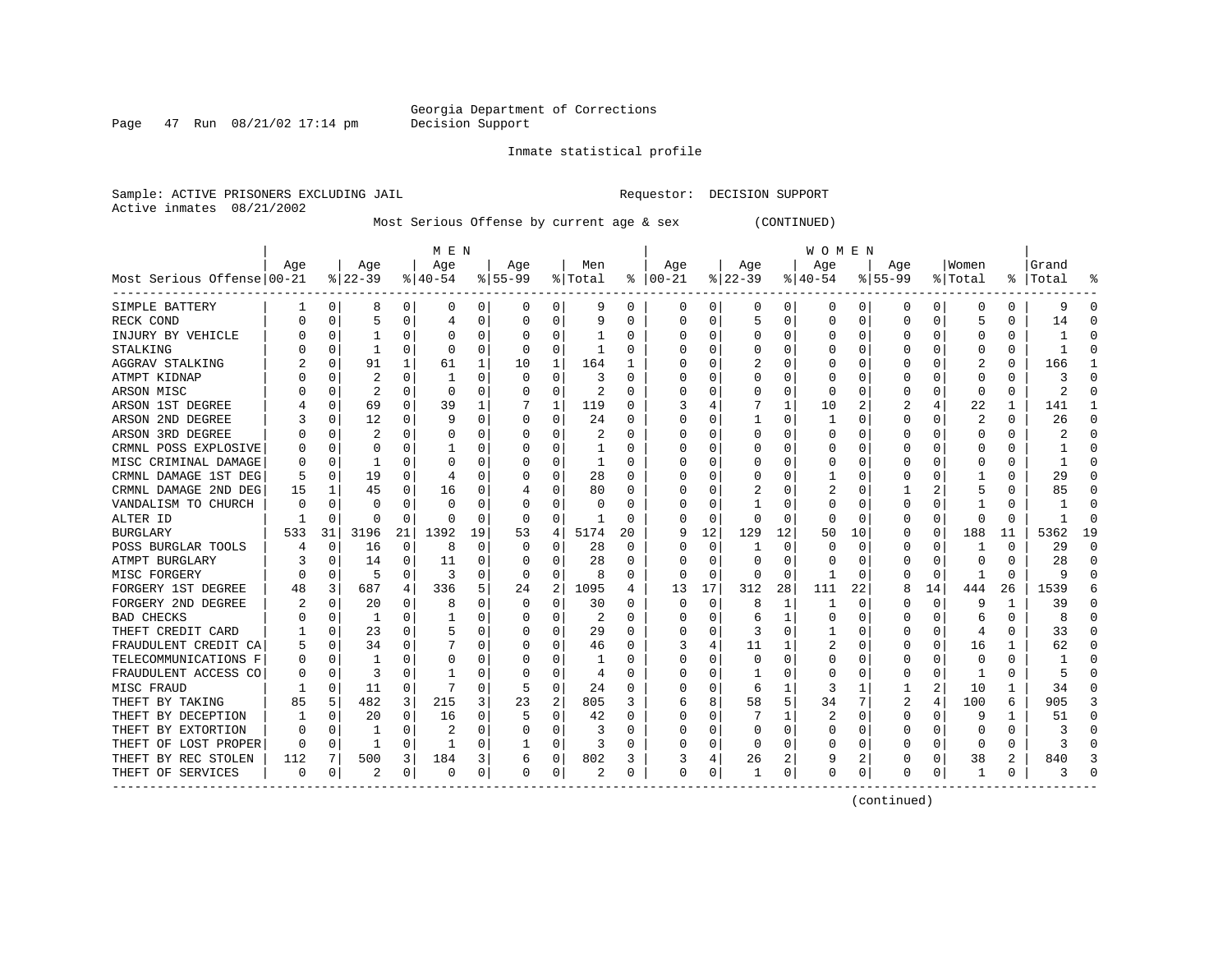Page  $48$  Run  $08/21/02$  17:14 pm

#### Inmate statistical profile

Sample: ACTIVE PRISONERS EXCLUDING JAIL Requestor: DECISION SUPPORT Active inmates 08/21/2002

Most Serious Offense by current age & sex (CONTINUED)

|                            |     |              |           |              | M E N       |          |             |          |         |          |                         |          |          |    | W O M E N |          |             |          |         |    |           |          |
|----------------------------|-----|--------------|-----------|--------------|-------------|----------|-------------|----------|---------|----------|-------------------------|----------|----------|----|-----------|----------|-------------|----------|---------|----|-----------|----------|
|                            | Age |              | Age       |              | Age         |          | Age         |          | Men     |          | Age                     |          | Age      |    | Age       |          | Age         |          | Women   |    | Grand     |          |
| Most Serious Offense 00-21 |     |              | $ 22-39 $ |              | $8140 - 54$ |          | $8155 - 99$ |          | % Total |          | $8   00 - 21$           |          | $ 22-39$ |    | $ 40-54$  |          | $8155 - 99$ |          | % Total |    | %   Total |          |
| THEFT BY CONVERSION        | 0   | 0            | 17        | 0            | 16          | 0        | 2           | 0        | 35      | 0        | 0                       | 0        | 2        | 0  | 1         | 0        | 0           | 0        | 3       | 0  | 38        | $\Omega$ |
| THEFT OF TRADE SECRE       |     | 0            | 1         | 0            | 0           | O        | O           | 0        | 1       | U        | 0                       | O        | U        | O  | U         | $\Omega$ | $\Omega$    | O        | C       | U  |           | ſ        |
| CONVSN PAYMNTS REAL        |     | 0            | U         | U            |             | 0        |             | O        | 2       | U        |                         | O        | O        | O  | Ω         | 0        |             | O        |         | U  |           |          |
| ATMPT THEFT BY TAKIN       |     | $\mathbf 0$  | U         |              | C.          | 0        | 0           | $\Omega$ |         | U        |                         | O        | O        | O  | Ω         | n        |             |          |         | O  |           |          |
| THEFT OF MOTOR VEH         | 10  | $\mathbf{1}$ | 99        | 1            | 41          |          |             | $\Omega$ | 151     |          |                         | U        |          | O  |           | $\Omega$ |             |          |         | O  | 156       |          |
| THEFT BRING PROP IN        |     | $\Omega$     |           | O            | 8           | 0        |             | 0        | 16      | 0        | O                       | 0        |          | O  | U         | n        |             | O        |         | 0  | 16        |          |
| THEFT RECV PROP OUT        |     | $\Omega$     | 1         | U            | $\Omega$    | 0        | O           | 0        | -1      | U        | 0                       | 0        |          | O  | 0         | n        |             | $\Omega$ |         | 0  | 2         |          |
| THEFT BY SHOPLIFTING       |     | $\Omega$     | 225       | 1            | 257         | 3        | 16          | 1        | 505     | 2        | 6                       | 8        | 110      | 10 | 78        | 16       |             | 4        | 196     | 11 | 701       |          |
| ENTERING VEHICLE           | 24  | -1           | 98        | 1            | 41          |          | 3           | $\Omega$ | 166     | 1        | <sup>0</sup>            | $\Omega$ | -1       | 0  | 0         | $\Omega$ | $\Omega$    | $\Omega$ | -1      | 0  | 167       |          |
| ROBBERY                    | 377 | 22           | 1568      | 10           | 395         | 5        | 31          | 3        | 2371    | 9        | 23                      | 30       | 99       | 9  | 21        |          | 2           | 4        | 145     | 8  | 2516      | 9        |
| ARMED ROBBERY              | 517 | 30           | 2785      | 18           | 746         | 10       | 61          | 5        | 4109    | 16       | 12                      | 16       | 59       | 5  | 14        | 3        | $\Omega$    | $\Omega$ | 85      | 5  | 4194      | 15       |
| ROBBERY BY FORCE           |     | $\Omega$     | 17        | $\Omega$     | 2           | $\Omega$ | O           | O        | 26      | $\Omega$ | 2                       | 3        | O        | O  | U         | $\Omega$ | $\Omega$    | $\Omega$ | 2       | 0  | 28        | $\Omega$ |
| ROBBERY BY INTIMIDAT       |     | $\Omega$     | 25        | $\Omega$     |             | 0        | O           | 0        | 37      | 0        |                         | 1        |          | O  | Ω         | n        | O           | O        | 2       | 0  | 39        | ∩        |
| ROBBERY BY SUDDEN SN       |     | 0            | 17        | $\Omega$     | 6           | 0        |             | $\Omega$ | 27      | U        | O                       | 0        |          | O  | 0         | n        | O           | O        | 2       | 0  | 29        | ∩        |
| HIJACKING MOTOR VEHI       | 9   | 1            | 12        | 0            | 0           | 0        | O           | 0        | 21      | U        | O                       | O        |          | O  | Ω         | n        | O           |          |         | O  | 22        | n        |
| ATMPT ROBBERY              |     | $\Omega$     | 25        | 0            | 2           | 0        |             | 0        | 34      | 0        | 0                       | 0        |          | 0  | 0         | 0        |             |          | 3       | 0  | 37        | O        |
| ATMPT ARMED ROBBERY        | 17  | 1            | 45        | U            | 4           | 0        |             | $\Omega$ | 66      | U        |                         | 3        |          | O  |           | O        |             |          | 6       | 0  | 72        |          |
| MISC SEXUAL                | -1  | $\Omega$     | 10        | U            | q           | $\Omega$ |             | O        | 21      | U        |                         | O        |          | O  | Ω         | ſ        |             | O        |         | U  | 22        |          |
| RAPE                       | 54  | 3            | 798       | 5            | 722         | 10       | 104         | 8        | 1678    | 6        |                         | 0        |          | O  | 2         | n        |             |          | 5       | U  | 1683      |          |
| SODOMY                     |     | U            | 14        | $\Omega$     | 9           | $\Omega$ | 5           | $\Omega$ | 30      | U        | O                       | $\Omega$ | O        | O  | ი         | n        | ∩           | U        | O       | U  | 30        |          |
| AGGRAV SODOMY              |     | O            | 92        | $\mathbf{1}$ | 99          | 1        | 34          | 3        | 231     | -1       |                         | 0        |          | O  | 3         |          |             | O        | 4       | U  | 235       |          |
| INCEST                     |     | $\Omega$     | 45        | $\Omega$     | 77          | 1        | 19          | 2        | 148     | 1        |                         | 0        |          | O  |           | n        |             | O        |         | U  | 152       |          |
| AGGRAV SEXUAL BATTER       |     | 0            | 39        | 0            | 41          | 1        | 13          | 1        | 94      | U        |                         | O        | 0        | O  | 2         | 0        |             | $\Omega$ | 2       | 0  | 96        | ∩        |
| PANDERING BY COMPULS       |     | 0            | $\Omega$  | U            | -1          | $\Omega$ | 0           | 0        |         | U        |                         | O        |          | O  | ი         | 0        |             | $\Omega$ | C       | U  |           |          |
| STATUTORY RAPE             | 91  | 5            | 450       | 3            | 77          | 1        | 24          | 2        | 642     |          |                         | 0        | 9        |    |           | 0        | O           | $\Omega$ | 11      | 1  | 653       |          |
| CHILD MOLESTATION          | 91  | 5            | 838       | 5            | 707         | 10       | 246         | 20       | 1882    | 7        | $\overline{\mathbf{c}}$ | 3        | 22       | 2  | 9         | 2        | O           | O        | 33      | 2  | 1915      |          |
| ENTICING CHILD-INDEC       | -1  | 0            | 24        | $\Omega$     | 23          | 0        | 8           | 1        | 56      | U        | <sup>0</sup>            | 0        | 5        | O  | Ω         | n        | O           | O        | .5      | 0  | 61        | ∩        |
| AGGRAV CHILD MOLESTA       | 27  | 2            | 481       | 3            | 418         | 6        | 150         | 12       | 1076    | 4        | <sup>0</sup>            | 0        | 14       | 1  | 6         |          | O           | O        | 20      | 1  | 1096      |          |
| SEXL/ASSLT/AGN/PERS/       | O   | $\Omega$     | 6         | U            | 0           | 0        | 0           | $\Omega$ | 6       | U        | 0                       | O        |          | 0  | 0         | 0        | O           | O        | 2       | 0  | 8         | n        |
| SOLICIT SODOMY FROM        |     | 0            | 0         | U            | C           | 0        |             | 0        |         | U        | 0                       | O        |          | O  | Ω         | 0        |             |          | C       | U  |           |          |
| ATMPT RAPE                 |     | 0            | 25        | U            | 8           | 0        |             | 0        | 35      | U        |                         | 0        | O        | O  | Ω         | $\Omega$ |             |          |         | U  | 35        |          |
| ATMPT AGGRAV SODOMY        |     | $\mathbf 0$  | 1         | U            |             | 0        | O           | 0        | 5       | 0        | O                       | 0        | O        | 0  | Ω         | 0        |             |          |         | 0  |           |          |
| ATMPT CHILD MOLESTAT       |     | 0            | 2         |              | 0           | 0        | 0           | 0        |         | 0        |                         | 0        | O        | 0  | 0         | 0        |             |          |         | U  |           |          |
| AGG ASLT W ATMPT TO        | 1   | 0            | 2         | 0            | $\Omega$    | 0        | O           | 0        | 3       | 0        | <sup>0</sup>            | 0        | O        | 0  | U         | $\Omega$ | $\Omega$    | 0        | O       | U  |           |          |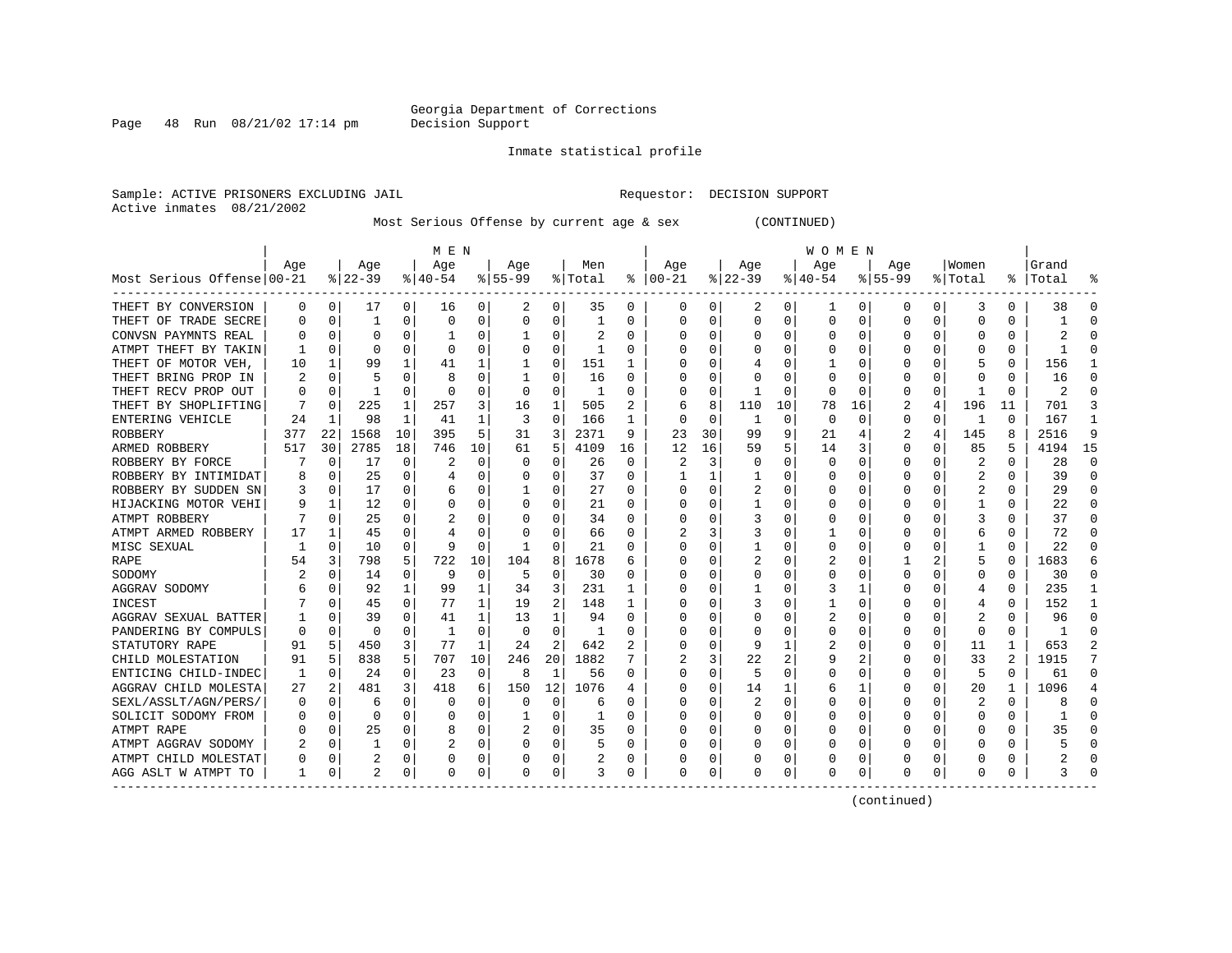Page 49 Run 08/21/02 17:14 pm

#### Inmate statistical profile

Sample: ACTIVE PRISONERS EXCLUDING JAIL Requestor: DECISION SUPPORT Active inmates 08/21/2002

Most Serious Offense by current age & sex (CONTINUED)

|                            | M E N    |             |                |          |              |          |                |          |         |   | <b>WOMEN</b> |          |              |             |                  |              |              |              |              |               |       |           |  |
|----------------------------|----------|-------------|----------------|----------|--------------|----------|----------------|----------|---------|---|--------------|----------|--------------|-------------|------------------|--------------|--------------|--------------|--------------|---------------|-------|-----------|--|
|                            | Age      |             | Age            |          | Age          |          | Age            |          | Men     |   | Age          |          | Age          |             | Age              |              | Aqe          |              | Women        |               | Grand |           |  |
| Most Serious Offense 00-21 |          |             | $8 22-39$      |          | $8 40-54$    |          | $8 55-99$      |          | % Total | ႜ | $ 00-21$     |          | $ 22-39 $    |             | $ 40-54 $        |              | $8155 - 99$  |              | % Total      | $\frac{1}{6}$ | Total |           |  |
| EXHIB SEX SHOWS TO M       | 0        | 0           | 0              | 0        | ı            | 0        | 0              | 0        | ı       | 0 | 0            | 0        | 0            | 0           | 0                | 0            | 0            | 0            | 0            | 0             |       | 0         |  |
| FALSE SWEARNG WRITTN       |          | $\mathbf 0$ | $\Omega$       | 0        | 2            | 0        | O              | 0        | 2       | 0 | O            | 0        | 0            | $\Omega$    | 0                | 0            | $\Omega$     | 0            | 0            | 0             |       | $\cap$    |  |
| BRIBERY GOVT OFFICER       |          | $\mathbf 0$ |                | O        | 3            | $\Omega$ |                | $\Omega$ |         | 0 |              | 0        | 0            | 0           |                  | $\Omega$     | $\Omega$     | 0            |              | 0             |       |           |  |
| DEFRAUDING STATE           |          | $\Omega$    | O              |          |              | O        |                | $\Omega$ |         | U |              | O        | <sup>0</sup> | O           |                  | $\Omega$     | $\Omega$     | U            |              | U             |       |           |  |
| INFLUENCING WITNESS        |          | $\Omega$    | 3              | U        | $\Omega$     | 0        |                | 0        | 4       | 0 |              | 0        | <sup>0</sup> | 0           | $\Omega$         | 0            | O            | 0            | $\Omega$     | 0             |       |           |  |
| OBSTR OF LAW ENF OFF       | 48       | 3           | 399            | 3        | 124          | 2        |                | 1        | 578     | 2 |              | 4        | 34           | 3           | 13               | 3            | O            | 0            | 50           | 3             | 628   |           |  |
| MISC JUDICIAL PROCEE       |          | 0           |                | O        | n            | O        | O              | 0        |         | U | O            | $\Omega$ | <sup>0</sup> | $\Omega$    | $\Omega$         | $\Omega$     | O            | 0            | $\Omega$     | 0             |       |           |  |
| PERJURY                    |          | $\Omega$    | 4              | U        |              | U        |                | $\Omega$ | 5       | U | 0            | $\Omega$ | O            | $\Omega$    | $\left( \right)$ | $\Omega$     |              | <sup>0</sup> | 0            | 0             |       |           |  |
| FALSE SWEARING             |          | $\Omega$    |                | 0        | 0            | U        |                | $\Omega$ |         | U |              | $\Omega$ | O            | 0           |                  | $\Omega$     | <sup>0</sup> | <sup>0</sup> | 0            | U             |       |           |  |
| IMPERSONATING OFFICE       |          | $\mathbf 0$ | $\overline{c}$ | O        | 0            | 0        |                | $\Omega$ | 3       | 0 |              | $\Omega$ |              | 0           |                  | $\Omega$     |              | 0            | 0            | 0             |       |           |  |
| FALSE STATEMENTS GOV       |          | $\mathbf 0$ | 15             | $\Omega$ | 2            | 0        |                | 0        | 17      | 0 |              | 0        | 2            | $\Omega$    |                  | $\Omega$     | <sup>0</sup> | 0            | 3            | O             | 20    | C         |  |
| IMPRSNTNG ANTHR RBAL       |          | $\mathbf 0$ | 1              | $\Omega$ | $\mathbf{1}$ | $\Omega$ |                | 0        | 2       | U | C            | $\Omega$ |              | O           | Ω                | $\Omega$     | $\Omega$     | 0            |              | 0             | 3     | $\cap$    |  |
| ESCAPE                     |          | 0           | 77             | $\Omega$ | 21           | 0        |                | 0        | 104     | U | C            | $\Omega$ |              | O           | Ω                | $\Omega$     | $\Omega$     | 0            | 5            | 0             | 109   | $\Omega$  |  |
| AIDING ESCAPE              |          | 0           | 1              | O        | 0            | 0        | O              | 0        |         | 0 |              | 1        | 0            | 0           | 0                | 0            | 0            | 0            |              | 0             |       | $\Omega$  |  |
| HINDERING APPREH OR        |          | 0           | 4              | 0        |              | 0        | O              | 0        | 5       | 0 | $\Omega$     | 0        |              | 0           | 0                | 0            |              |              | 3            | 0             | Я     | $\Omega$  |  |
| MUTINY IN PENAL INST       |          | 0           |                | O        |              | 0        | O              | 0        | 2       | 0 | 0            | 0        | 0            | 0           | 0                | 0            | $\Omega$     | 0            | 0            | 0             |       | $\cap$    |  |
| <b>BAIL JUMPING</b>        |          | 0           | 5              |          |              | 0        |                | O        | 9       | U |              | 0        |              | 0           |                  | $\Omega$     | <sup>0</sup> | O            |              | U             | 10    | $\cap$    |  |
| ATMPT ESCAPE               |          | $\Omega$    | O              | O        | C            | U        |                | O        |         | U |              | 0        | O            | 0           | O                | C            | O            |              | O            | U             |       |           |  |
| FALSE PUBLIC ALARM         |          | $\Omega$    | 1              | O        | $\Omega$     | U        |                | $\Omega$ | 3       | U | C            | 0        | O            | 0           | O                | $\Omega$     | O            |              | <sup>0</sup> | U             | 3     |           |  |
| CRMNL INTERFERE GOVT       |          | 0           | 23             | O        | 12           | 0        |                | O        | 41      | U | O            | 0        |              | 0           | Ω                | $\Omega$     | n            | <sup>0</sup> | 2            | 0             | 43    |           |  |
| COMMERICAL GAMBLING        |          | 0           | 1              | O        | $\Omega$     | U        |                | O        |         | U | C            | 0        | O            | 0           | Ω                | $\Omega$     |              |              | <sup>0</sup> | 0             |       |           |  |
| DOGFIGHTING                |          | $\Omega$    |                | U        |              | U        |                | 0        | 2       | U | O            | 0        | O            | O           | Ω                | n            |              | 0            | O            | 0             |       |           |  |
| LOTTERY VIOLATION          |          | $\Omega$    | $\Omega$       | 0        |              | U        |                | $\Omega$ | 2       | U |              | $\Omega$ | 0            | 0           | O                | $\Omega$     |              | <sup>0</sup> | O            | 0             |       | n         |  |
| BUS HIJACKING              |          | $\Omega$    | 1              | $\Omega$ | 0            | 0        |                | $\Omega$ |         | 0 |              | $\Omega$ | $\Omega$     | $\Omega$    | 0                | $\Omega$     |              | $\Omega$     | $\Omega$     | 0             |       |           |  |
| CRUELTY TO CHILDREN        |          | $\mathbf 0$ | 198            | 1        | 38           | 1        |                | 0        | 245     | 1 |              | 7        | 71           | 6           | 11               | 2            | 0            | 0            | 87           | 5             | 332   |           |  |
| ATMPT CRUELTY TO CHI       |          | $\mathbf 0$ | $\Omega$       | O        |              | 0        |                | 0        | 1       | U | O            | $\Omega$ | $\Omega$     | O           | 0                | $\Omega$     | $\Omega$     | 0            | 0            | 0             |       | $\cap$    |  |
| SEX EXPLOITATION CHI       |          | 0           |                | O        | 5            | 0        |                | 0        | 13      | 0 | O            | $\Omega$ | 1            | 0           | 0                | $\Omega$     | $\Omega$     | 0            | 1            | 0             | 14    | $\bigcap$ |  |
| ABANDONMENT OF CHILD       | O        | $\Omega$    | O              | O        |              | 0        |                | 0        | 4       | U | C            | $\Omega$ | 1            | O           | O                | <sup>0</sup> | O            | 0            |              | 0             |       | $\cap$    |  |
| MISC WEAPON/EXPLOSIV       |          | $\Omega$    | 8              | O        | 0            | 0        |                | 0        | 9       | U | O            | $\Omega$ | 0            | 0           | 0                | 0            | O            | 0            | Ω            | 0             |       | $\cap$    |  |
| CARRY CONCEALED WEAP       | $\left($ | $\mathbf 0$ | 5              | $\Omega$ | n            | 0        | n              | 0        | 5       | 0 | O            | $\Omega$ | 0            | 0           | 0                | $\Omega$     | O            | <sup>0</sup> | O            | 0             |       | $\cap$    |  |
| POSS OF FIREARM DUR        | 4        | 0           | 146            | 1        | 39           | 1        |                | 1        | 196     | 1 | C            | 0        | 3            | 0           | 1                | $\Omega$     |              | 2            | 5            | 0             | 201   | -1        |  |
| POSS OF CERTAIN WEAP       | 0        | 0           | 16             | 0        | 5            | 0        | $\overline{c}$ | 0        | 23      | 0 |              | 0        |              | 0           | $\Omega$         | 0            | 0            | 0            | O            | 0             | 23    | n         |  |
| POSS FIREARM CONVCT        | 24       | 1           | 413            | 3        | 180          | 2        | 42             | 3        | 659     | 3 |              | 0        | 9            | 1           | 14               | 3            |              |              | 25           | 1             | 684   |           |  |
| CARRY WEAPON AT SCHO       | 3        | 0           | 4              | 0        | 0            | 0        | 0              | 0        |         | 0 |              | 1        | 0            | $\mathbf 0$ | 0                | 0            | $\Omega$     | 0            | $\mathbf{1}$ | 0             |       |           |  |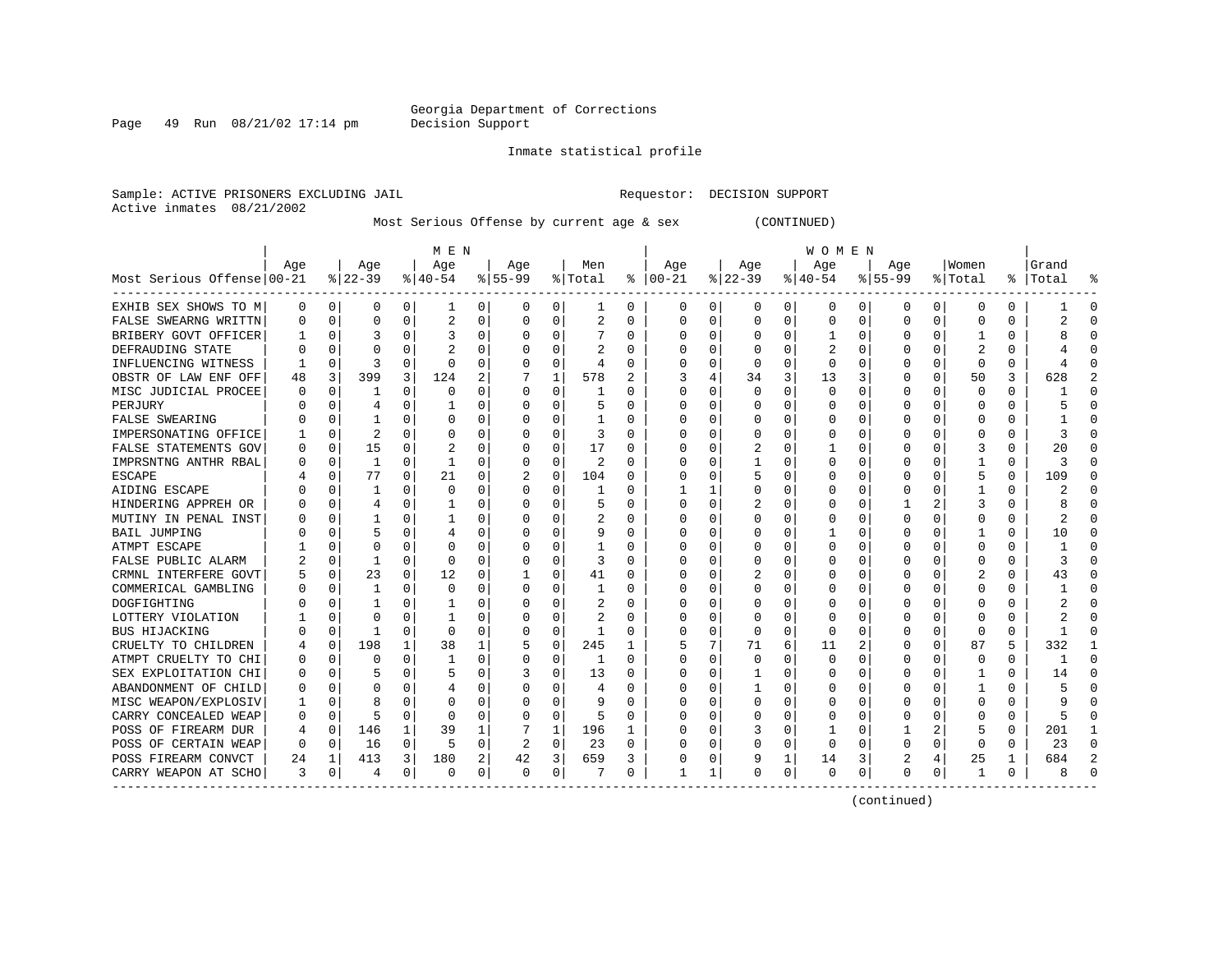Page 50 Run  $08/21/02$  17:14 pm

#### Inmate statistical profile

Sample: ACTIVE PRISONERS EXCLUDING JAIL Requestor: DECISION SUPPORT Active inmates 08/21/2002

Most Serious Offense by current age & sex (CONTINUED)

|                            | M E N |             |              |                |           |          |          |              |         |          |              | W O M E N    |          |                |          |             |          |          |                |              |                |              |  |
|----------------------------|-------|-------------|--------------|----------------|-----------|----------|----------|--------------|---------|----------|--------------|--------------|----------|----------------|----------|-------------|----------|----------|----------------|--------------|----------------|--------------|--|
|                            | Age   |             | Age          |                | Age       |          | Age      |              | Men     |          | Age          |              | Age      |                | Age      |             | Age      |          | Women          |              | Grand          |              |  |
| Most Serious Offense 00-21 |       |             | $ 22-39 $    |                | $8 40-54$ |          | $ 55-99$ |              | % Total | ႜ        | $ 00-21$     |              | $ 22-39$ |                | $ 40-54$ |             | $ 55-99$ |          | % Total        |              | %   Total      |              |  |
| POSS WEAPON BY PRISO       | 0     | 0           | 1            | 0              | 1         | 0        | 0        | 0            | 2       | 0        | 0            | $\mathbf{0}$ | 0        | 0              | 0        | 0           | 0        | 0        | 0              | 0            | 2              | n            |  |
| DESTROY/INJUR POLICE       |       | 0           | 0            | 0              | 0         | 0        | 0        | 0            | 1       | 0        | 0            | 0            | $\Omega$ | 0              | 0        | 0           | 0        | $\Omega$ | 0              | 0            |                |              |  |
| CRUELTY TO ANIMALS         |       | $\mathbf 0$ | 2            | 0              | 0         | 0        |          | 0            | 2       | 0        |              | 0            | $\Omega$ | 0              |          | 0           | 0        | 0        | 0              | 0            |                |              |  |
| AGGRAV CRUELTY TO AN       |       | $\mathbf 0$ | $\mathbf{1}$ | U              |           | 0        |          | 0            | 4       | $\Omega$ |              |              | $\Omega$ | 0              |          | $\mathbf 0$ | 0        | U        | C              | O            |                |              |  |
| PEEPING TOM                |       | $\Omega$    | 10           | U              |           | $\Omega$ | O        | O            | 19      | $\Omega$ |              | 0            |          | U              |          | $\Omega$    | U        | O        | <sup>0</sup>   | 0            | 19             |              |  |
| RACKETEERING               |       | 0           | 15           | $\Omega$       | 16        | 0        |          | 0            | 34      | 0        |              | $\Omega$     |          | 0              |          | 1           | O        | 0        | 8              | 0            | 42             |              |  |
| S/D NARCOTICS, OPIAT       | 3     | 0           | 67           | 0              | 49        | 1        | 6        | 0            | 125     | $\Omega$ |              | $\Omega$     | 8        | 1              |          | 1           | U        | $\Omega$ | 15             | 1            | 140            |              |  |
| S/D DEP, STIM, CNTRF D     | 8     | $\Omega$    | 60           | 0              | 29        | $\Omega$ |          | $\Omega$     | 98      | 0        |              | 1            | 12       | 1              | 5        | 1           | U        | $\Omega$ | 18             | 1            | 116            |              |  |
| S/D OF LSD                 |       | $\Omega$    | -1           | 0              | $\Omega$  | $\Omega$ | 0        | $\Omega$     | -1      | 0        | 0            | $\Omega$     | $\Omega$ | 0              |          | 0           | 0        | $\Omega$ | $\Omega$       | $\Omega$     |                |              |  |
| S/D OF MARIJUANA           | 21    | 1           | 177          | 1              | 61        |          |          | 0            | 264     |          |              | 0            | 9        | 1              | 6        | 1           | 0        | 0        | 15             |              | 279            | $\mathbf{1}$ |  |
| POSS NARCOTICS, OPIA       | 20    | 1           | 192          | $\mathbf 1$    | 92        | 1        |          | 0            | 309     | 1        |              | 3            | 43       | 4              | 24       | 5           | 0        | 0        | 69             | 4            | 378            | -1           |  |
| POSS DEP, STIM, CNTRF      | 8     | 0           | 93           | $\mathbf{1}$   | 32        | 0        |          | 0            | 138     | 1        | 3            | 4            | 18       | $\overline{2}$ | 2        | 0           | 0        | 0        | 23             | $\mathbf{1}$ | 161            | -1           |  |
| POSS OF LSD                |       | 0           | 2            | $\Omega$       | 0         | 0        | O        | 0            | 3       | $\Omega$ | <sup>0</sup> | 0            | 0        | $\Omega$       |          | 0           | 0        | $\Omega$ | -1             | 0            | $\overline{4}$ | ∩            |  |
| POSS OF MARIJUANA          | 30    | 2           | 235          |                | 42        | 1        | 6        | $\Omega$     | 313     | 1        | O            | 0            | 12       | 1              |          | 0           | 1        | 2        | 13             | 1            | 326            | -1           |  |
| ILLEGAL ATTM TO OBT        | 0     | 0           | 3            | U              | 6         | 0        |          | 0            | 9       | O        |              |              |          | 1              | 3        | 1           | 0        | 0        | 10             | 1            | 19             |              |  |
| VIOL GA CNTRL SBST A       | 3     | 0           | 38           | U              | 16        | 0        |          | 0            | 58      | O        |              |              | 3        | 0              | 2        | 0           | 0        | O        |                | O            | 63             |              |  |
| VIOL DNGROUS DRGS AC       |       | 0           | 1            | U              | $\Omega$  | 0        | 0        | 0            |         | O        |              |              |          | 0              |          | 0           | 0        | O        |                | O            |                |              |  |
| UNLWFL MFG/DEL/DIST        |       | 0           | 22           | U              |           | O        | O        | $\Omega$     | 34      | $\Omega$ |              | 0            | $\Omega$ | O              |          | $\Omega$    | U        |          | $\Omega$       | 0            | 34             |              |  |
| POSS DRUG RELATED MA       |       | $\Omega$    | -1           | U              | 2         | $\Omega$ |          | O            | 3       | $\Omega$ |              | 0            | $\Omega$ | U              |          | $\Omega$    | O        | O        | $\Omega$       | 0            | κ              |              |  |
| S/D CONT SUB PUBLIC        |       | $\Omega$    | 71           | 0              | 14        | 0        |          | $\Omega$     | 95      | 0        |              | $\Omega$     | 6        | 1              |          | 0           | 0        | 0        |                | 0            | 102            |              |  |
| S/D CONT SUB SCHOOL        | 5     | $\Omega$    | 29           | 0              | 6         | 0        | 2        | 0            | 42      | 0        |              | $\Omega$     | 2        | 0              | $\Omega$ | 0           | U        | 0        | 2              | U            | 44             |              |  |
| S/D COCAINE                | 105   | 6           | 1267         | 8              | 519       | 7        | 38       | 3            | 1929    |          | 2            | 3            | 80       | 7              | 40       | 8           | 5        | 9        | 127            | 7            | 2056           |              |  |
| POSS OF COCAINE            | 191   | 11          | 1421         | 9              | 566       | 8        | 67       | 5            | 2245    | 9        | 9            | 12           | 160      | 15             | 75       | 15          |          | 13       | 251            | 15           | 2496           | 9            |  |
| ATMPT VIOL SUBSTANCE       | 2     | 0           | 33           | 0              | 10        | $\Omega$ | 3        | 0            | 48      | $\Omega$ | $\Omega$     | 0            | 4        | 0              | $\Omega$ | $\mathbf 0$ | $\Omega$ | 0        | $\overline{4}$ | $\Omega$     | 52             | $\Omega$     |  |
| MISC DRUGS TRAFFICKI       | 11    | 1           | 256          | $\overline{a}$ | 67        | 1        | 12       | 1            | 346     | 1        | <sup>0</sup> | 0            | 18       | 2              | 11       | 2           | 1        | 2        | 30             | $\mathbf{2}$ | 376            | -1           |  |
| TRAF COCAINE LESS 20       | 7     | 0           | 287          | $\overline{a}$ | 82        | 1        | 11       | $\mathbf{1}$ | 387     | 1        | ∩            | 0            | 9        | 1              | 6        | 1           | 0        | $\Omega$ | 15             | 1            | 402            | -1           |  |
| TRAF COCAINE 201-400       | 2     | 0           | 58           | $\Omega$       | -9        | 0        | 1        | 0            | 70      | $\Omega$ | <sup>0</sup> | 0            | 6        | 1              | 3        | 1           | 0        | 0        | 9              | 1            | 79             | ∩            |  |
| TRAF COCAINE 401+ GM       | 2     | 0           | 90           | $\mathbf{1}$   | 26        | 0        | 2        | 0            | 120     | 0        |              | 1            |          | 1              | O        | 0           |          | 4        | 10             | 1            | 130            | ∩            |  |
| TRAF NARCOTIC LESS 1       |       | 0           | $\Omega$     | 0              | 1         | 0        | O        | 0            | 1       | O        |              | 0            | 0        | 0              |          | 0           | 0        | 0        | 0              | 0            |                |              |  |
| TRAF NARCOTIC 15-28        |       | 0           | $\Omega$     | O              |           | 0        | O        | 0            | 2       | O        |              | O            | $\Omega$ | 0              |          | 0           | 0        | O        | $\Omega$       | $\Omega$     |                |              |  |
| TRAF NARCOTIC 29+ GM       |       | $\mathbf 0$ | 11           | U              |           | $\Omega$ | 0        | $\Omega$     | 13      | $\Omega$ | <sup>0</sup> | 0            | 1        | 0              |          | 0           | 0        |          |                | 0            | 15             |              |  |
| TRAF MARIJNA 101-200       | 3     | 0           | 10           | U              |           | 0        |          | 0            | 18      | 0        | ∩            | $\Omega$     |          | 0              | $\Omega$ | 0           | 0        | O        | 4              | 0            | 22             |              |  |
| TRAF AMPHTMINE 28-19       |       | 0           | 6            | 0              | 6         | 0        | 0        | 0            | 15      | 0        |              | 0            |          | 0              |          | 0           | O        | O        |                | 0            | 16             |              |  |
| TRAF AMPHTMINE 200-3       | 0     | 0           | 3            | 0              | $\Omega$  | 0        | O        | 0            | 3       | 0        | $\Omega$     | 0            |          | 0              | $\Omega$ | 0           | O        | 0        | -1             | 0            |                |              |  |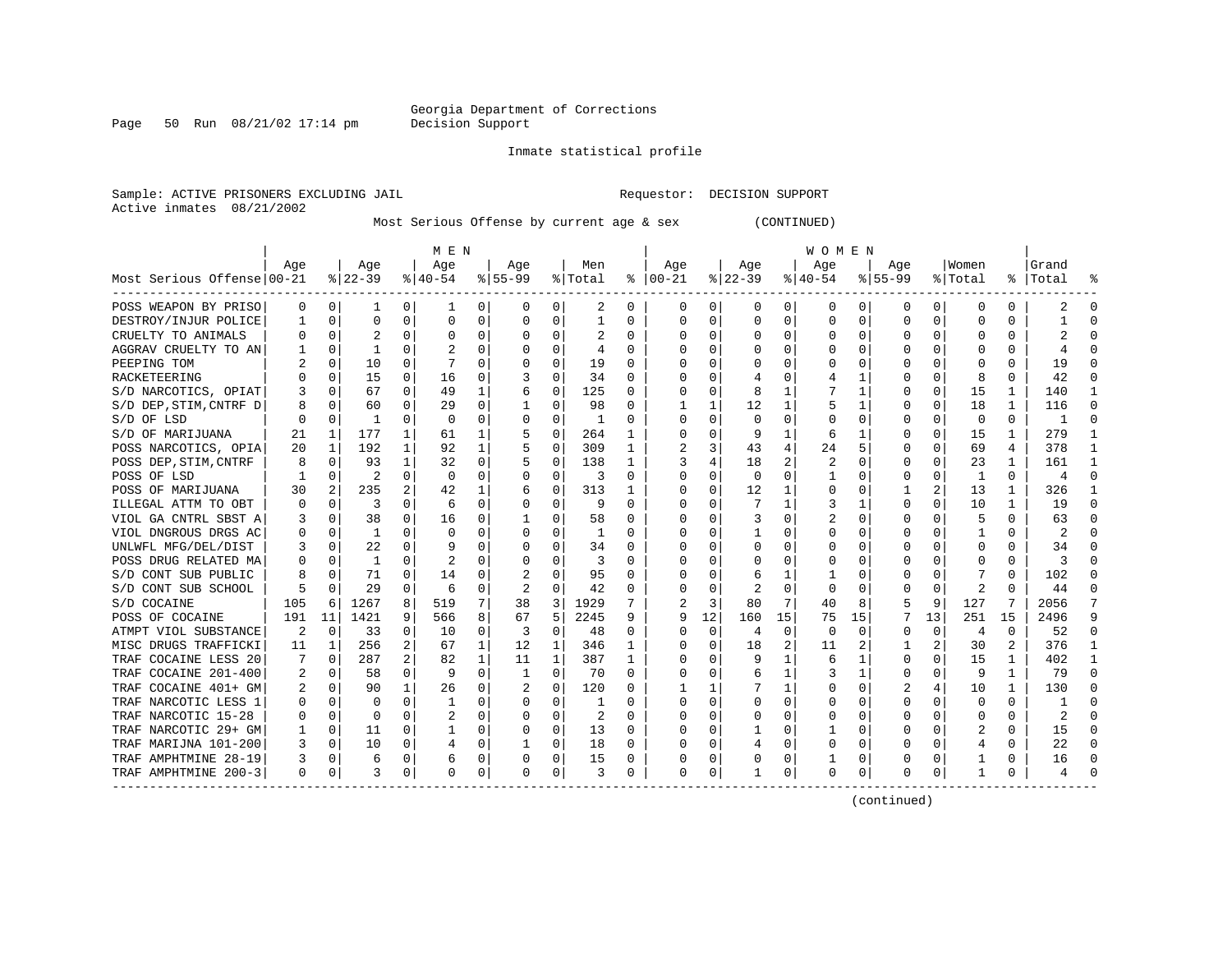Page 51 Run  $08/21/02$  17:14 pm

#### Inmate statistical profile

Sample: ACTIVE PRISONERS EXCLUDING JAIL Requestor: DECISION SUPPORT Active inmates 08/21/2002

Most Serious Offense by current age & sex (CONTINUED)

|                            |      |              |           |              | M E N                        |      |           |      |                    |              | <b>WOMEN</b>            |      |           |      |           |          |           |          |          |              |           |      |  |
|----------------------------|------|--------------|-----------|--------------|------------------------------|------|-----------|------|--------------------|--------------|-------------------------|------|-----------|------|-----------|----------|-----------|----------|----------|--------------|-----------|------|--|
|                            | Aqe  |              | Age       |              | Age                          |      | Age       |      | Men                |              | Age                     |      | Age       |      | Age       |          | Aqe       |          | Women    |              | Grand     |      |  |
| Most Serious Offense 00-21 |      |              | $ 22-39 $ |              | $ 40-54 $                    |      | $8 55-99$ |      | % Total            |              | $\frac{1}{6}$   00 - 21 |      | $ 22-39 $ |      | $ 40-54 $ |          | $8 55-99$ |          | % Total  |              | %   Total | ိစ်  |  |
| TRAF AMPHTMINE 400+        |      | 0            | 5         | 0            | 2                            | 0    | O         | 0    |                    | 0            |                         | 0    |           | 0    |           | 0        | O         | 0        |          | 0            |           |      |  |
| CNSPIRE TRAFFIC CNTR       |      | $\Omega$     |           | 0            | O                            | 0    | O         | 0    |                    | 0            | O                       | U    | $\Omega$  | 0    | O         | 0        | U         | 0        | O        | 0            |           |      |  |
| TRANSACTIONS DRUG OB       |      | $\Omega$     |           | 0            | O                            | 0    | U         | 0    |                    | $\Omega$     |                         |      |           | U    |           | $\Omega$ |           | $\Omega$ |          | $\Omega$     |           |      |  |
| USE COMM FACLTY VIO        |      | $\Omega$     |           | 0            |                              | U    |           | U    |                    | $\Omega$     |                         |      |           |      |           | $\Omega$ |           | 0        |          | 0            |           |      |  |
| ATT/CONSPRCY COMMT C       |      | <sup>0</sup> | 13        |              |                              |      |           | O    | 19                 | <sup>0</sup> |                         |      |           |      |           |          |           |          |          | 0            | 22        |      |  |
| UNAUTH DIST CONTRLLD       |      |              | $\Omega$  | U            |                              |      | U         | U    | $\Omega$           | $\Omega$     |                         |      |           |      |           |          | U         | O        |          | 0            |           |      |  |
| VIOL MOTOR VEHICLE L       |      | 0            | 53        | 0            | 24                           | 0    | 6         | 0    | 87                 | <sup>0</sup> |                         |      |           |      |           |          |           | 0        | 10       | 1            | 97        | ∩    |  |
| DRVNG HABTL VIOLATOR       |      | $\Omega$     | 120       | $\mathbf{1}$ | 144                          | 2    | 24        | 2    | 288                |              |                         |      |           |      |           |          |           | 0        | 10       | 1            | 298       |      |  |
| HABIT TRAF VOIL/IMPA       |      |              | 6         | 0            |                              | U    |           | U    | 14                 | $\Omega$     |                         |      |           |      |           | ∩        | U         |          |          | $\Omega$     | 15        | n    |  |
| HABIT TRAF VIOL/OTHE       |      |              |           |              |                              |      |           |      |                    |              |                         |      |           |      |           |          |           |          |          |              |           |      |  |
| MISC MRALS/PBLIC H/S       |      |              |           |              |                              |      |           | U    | $\overline{c}$     | <sup>0</sup> |                         |      |           |      |           |          |           |          | O        | 0            |           |      |  |
| MISC CORRECTIONL INS       |      |              |           |              |                              |      |           | U    |                    | $\Omega$     |                         |      |           |      |           |          |           |          | $\Omega$ | 0            |           |      |  |
| VIOLATN OTHR STATES        |      |              |           |              |                              |      |           | 0    |                    |              |                         |      |           |      |           |          | U         | U        |          | <sup>n</sup> |           |      |  |
| CONSPIRACY                 | 17   |              | 67        | 0            |                              |      |           | 0    | 95                 | 0            |                         |      | 10        |      |           |          |           | 2        | 14       |              | 109       |      |  |
| CRMNL ATMPT                | 11   |              | 32        | 0            | 13                           | 0    |           | 0    | 60                 | $\Omega$     |                         |      |           | U    |           | $\Omega$ | U         | 0        | 6        | 0            | 66        |      |  |
| AIRCRAFT HIJACKING         |      | $\Omega$     |           | 0            | n                            | U    |           | U    |                    | <sup>0</sup> |                         |      |           |      |           | ∩        | U         | 0        | ∩        | 0            |           |      |  |
| UNAUTH DIST RECRD DE       |      |              |           | U            |                              | 0    |           | 0    |                    |              |                         |      |           | U    |           |          | U         | 0        |          | 0            |           |      |  |
| CRMNL SOLICITATION         |      | $\Omega$     | 6         | 0            |                              | 0    |           | U    | 11                 | 0            |                         |      | 0         | U    |           | 0        | U         | $\Omega$ | O        | 0            | 11        |      |  |
| PARTY TO A CRIME           |      | $\Omega$     |           | $\Omega$     |                              | 0    |           | 0    |                    | $\Omega$     |                         |      |           | O    |           | $\Omega$ | U         | 0        | 2        | 0            |           |      |  |
| CRMNL TRESPASSING          |      | $\Omega$     | U         | 0            |                              | 0    |           | 0    | 2                  |              |                         |      | U         | U    | ∩         |          | O         | $\Omega$ |          |              |           |      |  |
| Total reported             |      |              |           |              | 3428 100 26653 100 11864 100 |      |           |      | 1891 100 43836 100 |              | 166 100                 |      | 1957 100  |      | 893 100   |          |           | 85 100   | 3101 100 |              | 46937 100 |      |  |
| Percent reported           |      | 49.6         |           | 58.4         |                              | 61.9 |           | 65.5 |                    | 58.9         |                         | 45.8 |           | 55.7 |           | 55.2     |           | 65.9     |          | 55.3         |           | 58.7 |  |
| Not reported               | 1731 |              | 11111     |              | 4526                         |      | 654       |      | 18022              |              | 90                      |      | 877       |      | 402       |          | 29        |          | 1398     |              | 19420     |      |  |
| Total                      | 3437 |              | 26689     |              | 11873                        |      | 1893      |      | 43892              |              | 166                     |      | 1980      |      | 897       |          | 85        |          | 3128     |              | 47020     |      |  |